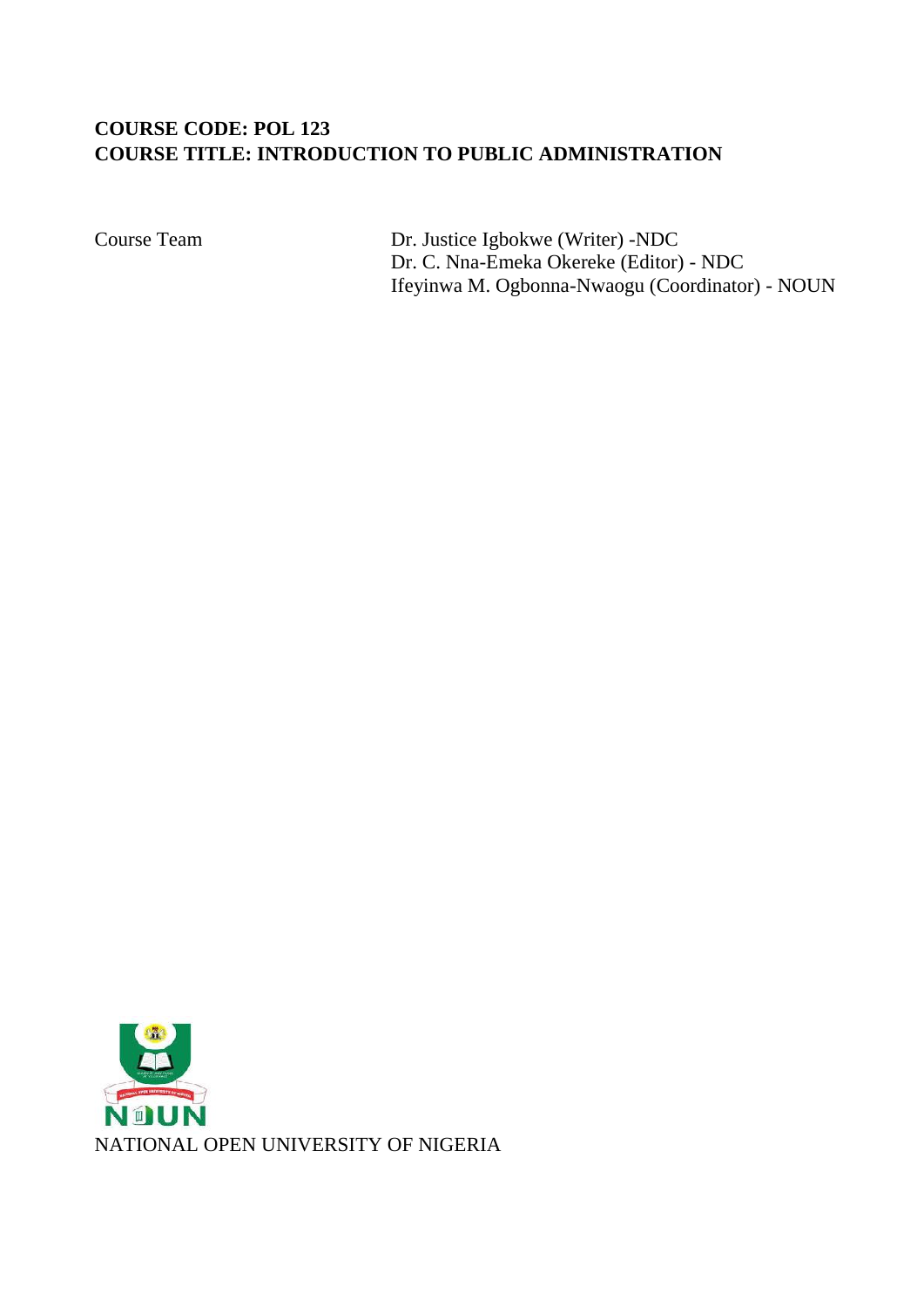National Open University of Nigeria **Headquarters** Airport Road, Jabi, Abuja Nigeria

e-mail:@nou.edu.ng URL:*nou.edu.ng* 

Published By: National Open University of Nigeria

Printed 2020

ISBN: 978-058-823-X

All Rights Reserved.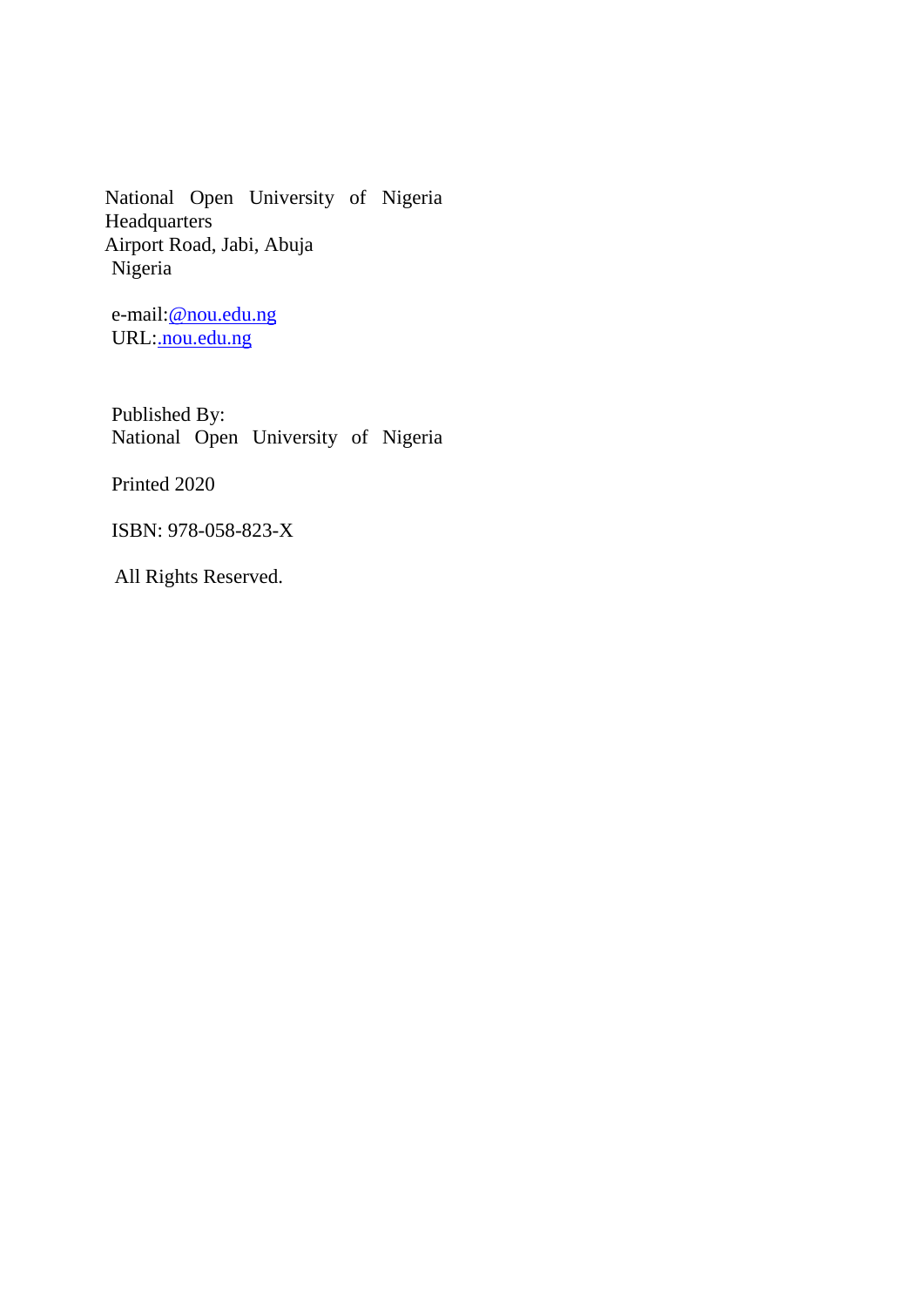### **COURSE DESCRIPTION**

This course examines the origin of public administration and the character of bureaucracy in Nigeria. Government is setting up large and complex organizations for the management of public sector undertakings– a field so far left to the private sector, but requires managerial talent of a high caliber and effective leadership. The course will examine the basic concepts and general aspects of public administration, the varying perspectives which form the environments of public administration would also be emphasized. The politics-administrative dichotomy will be discussed especially the New Public Administration which has continued to endure as witnessed. Also, the speed of change in different functional sectors of developing countries, especially Africa, which is not uniform are discussed using the Nigerian experience.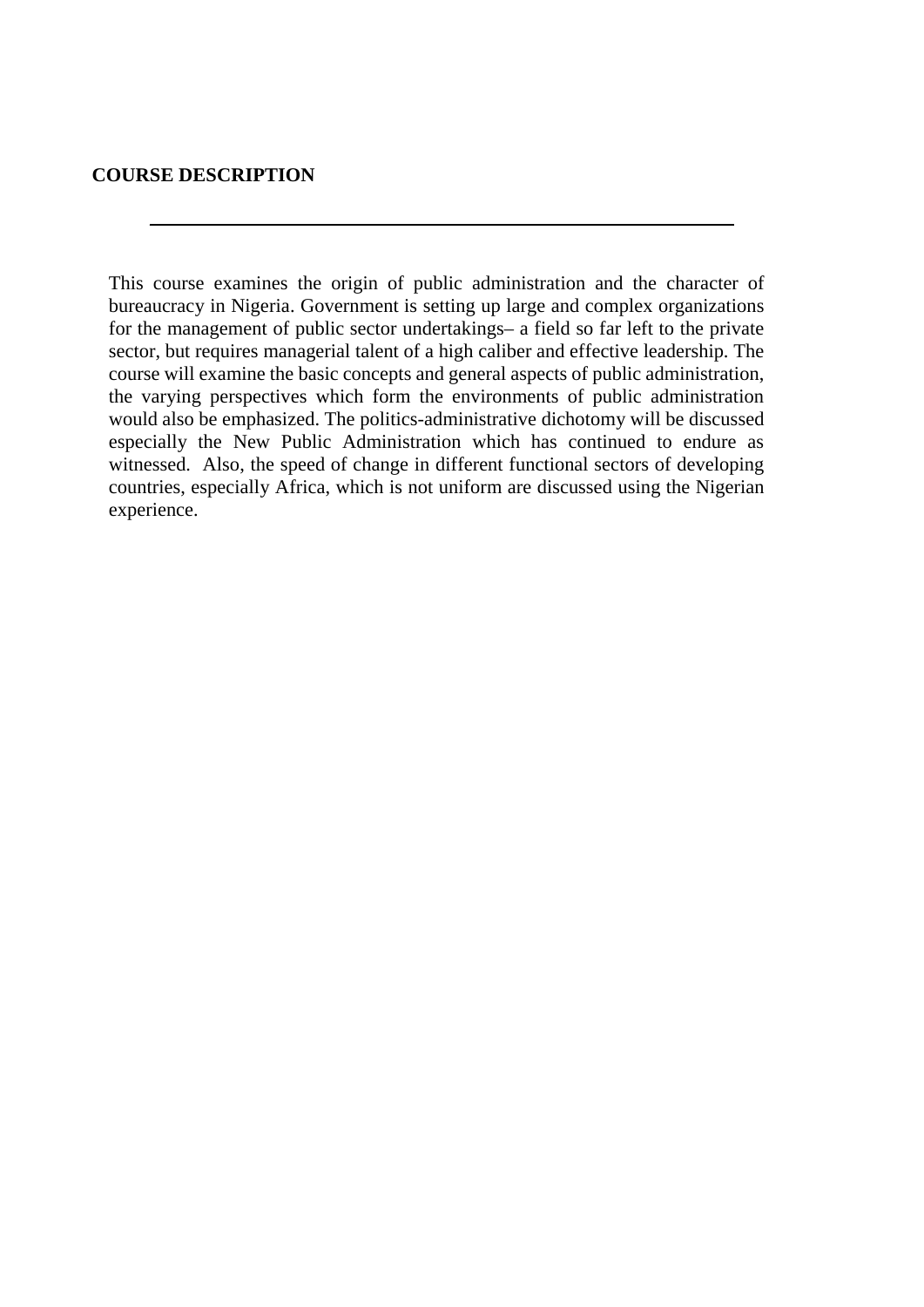# **CONTENTS**

# **PAGE**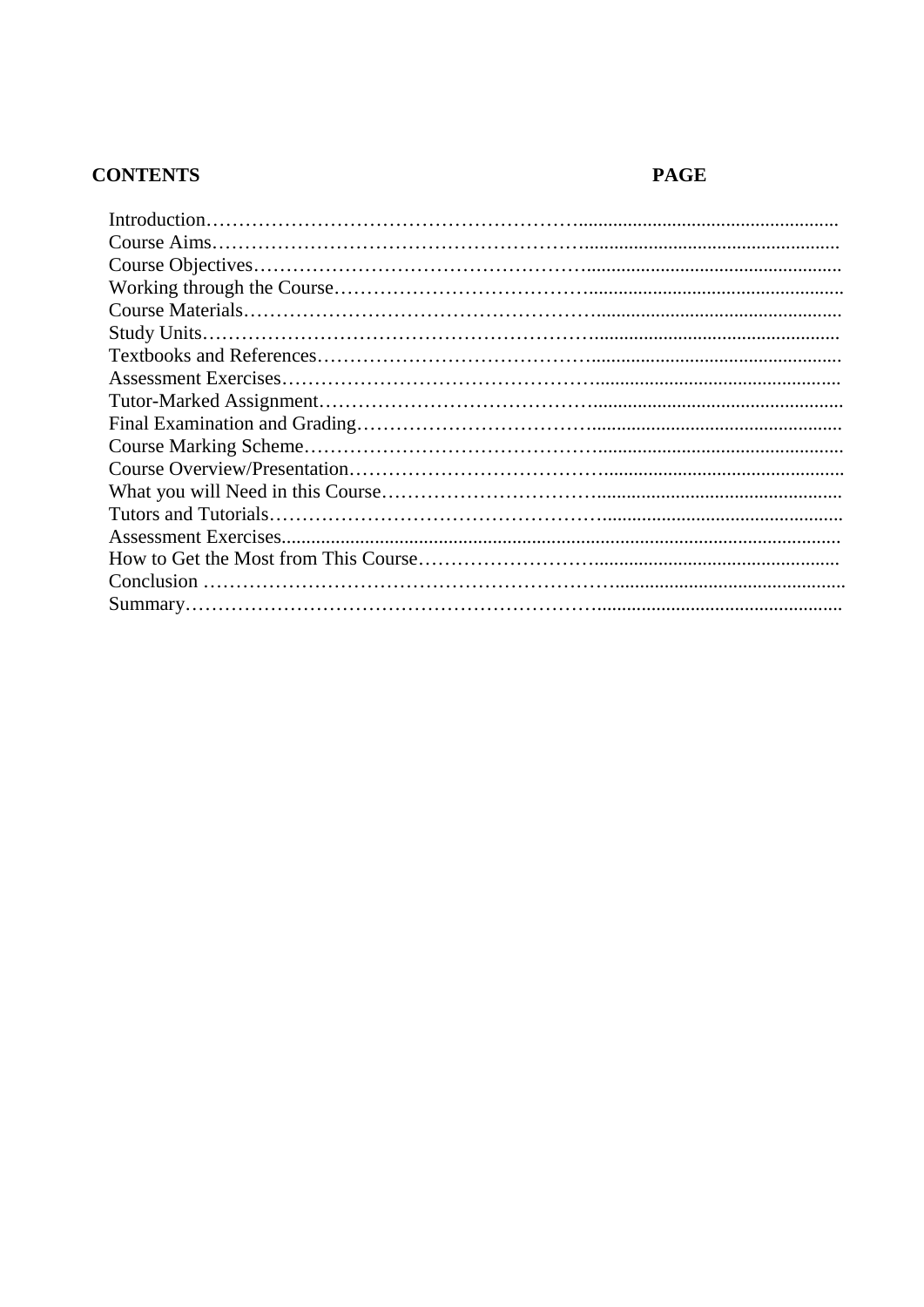## **Introduction**

**POL 123:** Introduction to Public Administration is a one semester and three credit unit courses for undergraduate students in Political science. The materials have been developed with the Nigerian context in view. This course guide gives you an overview of the course. It also provides you with information on the organization and requirements of the course. The course begins with a brief introductory module, which will help you to have a good understanding of the issues at stake in public administration. Such issues include; the scope of public administration and the debate on public administration as a science or arts amongst other major topics in public administration. The study units are structured into modules. Each module is structured into 5 units. A unit guide comprises of instructional material. It gives you a brief of the course content, course guidelines and suggestions and steps to take while studying. You can also find self-assessment exercises for your study.

## **Course Aims and Objectives**

The aims are to help you understand new ideas and concepts of Public Administration. Hence, there is a requirement for orienting your mind to the contemporary social situations. The specific objectives of each study unit can be found at the beginning and you can make references to it while studying. It is necessary and helpful for you to check at the end of the unit, if your progress is consistent with the stated objectives and if you can conveniently answer the self-assessment exercises. The overall objectives of the course will be achieved, if you diligently study and complete all the units in this course.

The specific objectives are:

- i. To Introduce Public Administration and the basic principles and concepts.
- ii. Demonstrate how these principles can be applied
- iii. To expose you to current affairs and
- iv. To help you in widening your horizon of knowledge.

Here are the wider objectives for the course as a whole.

- Define the basic concepts of Public Administration
- Explain the importance of Public Administration
- Differentiate Publicans from Privateness
- Relate Public Administration to other social sciences
- Understanding that Politics is a key to understanding of Public Administration
- Discover what has influenced the study of Public Administration
- Know the basis on which departments are organized
- Know the approaches to the study of public administration
- Find out why Bureaucracy is greatly needed now.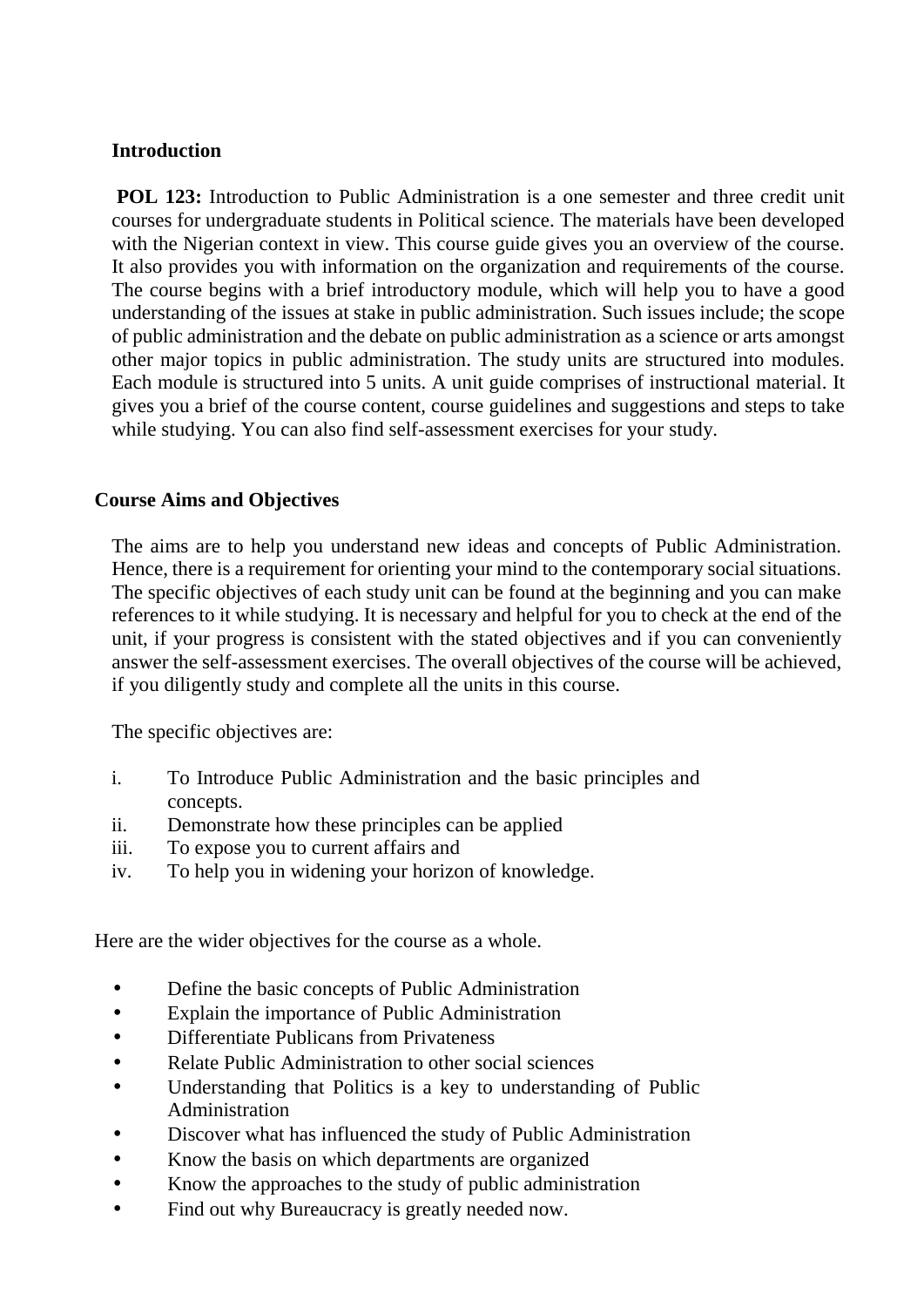- Identify if the civil servants in Nigeria have honestly endeavored to implement the policies and programs of government.
- Express what is collective responsibility in a parliamentary system of Government
- Explain why legislative control on administration is indirect.

## **Working through this Course**

To complete the course, you are required to read the study units and other related materials. You will also need to undertake practical exercises for which you need a pen, a note-book, and other materials that will be listed in this guide. The exercises are to aid you in understanding the concepts being presented. At the end of each unit, you will be required to submit written assignment for assessment purposes.

At the end of the course, you will be expected to write a final examination.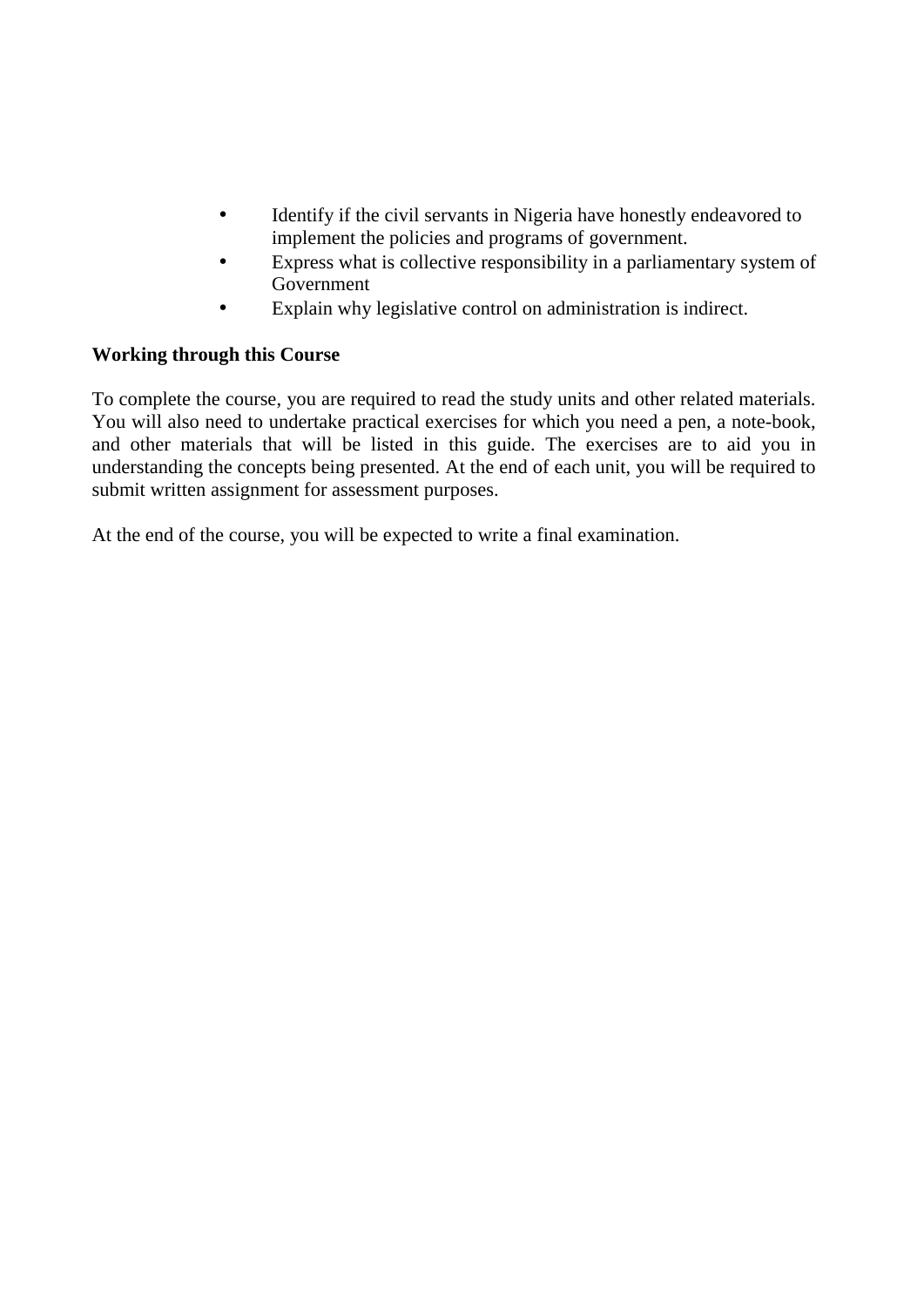### **Course Materials**

The major materials you will need for this course are:

- i. Course Guide
- ii. Study unit
- iii. Assignments file
- iv. Relevant textbooks including the ones listed under each unit

### **Study Units**

There are 25 units (of 5 modules) in this course. These are listed

below:

### **Module 1: The Meaning of Public Administration**

- Unit1 Basic Concept of Public Administration
- Unit2 Public and Private Administration
- Unit 3 General Aspects of Administration
- Unit 4 Environment of Public Administration.
- Unit 5 Public Administration and Bureaucracy.

**Module 2.** The Controversy about The Nature, Contexts And Ends Of Public Administration

- Unit 1 New Dimensions of Public Administration
- Unit2 Approaches to the Study of Public Administration
- Unit3 The Scope of Public Administration
- Unit4 Public Administration as an Art and as a Science
- Unit5 Public Administration and Other Social Sciences

### **Module 3 Public Administration in Africa.**

- Unit1 The Problem and Failure of Bureaucracy in Africa
- Unit2. Chief Executive and Legislature as a Board of Directors.
- Unit 3 Management A Conceptual Analysis
- Unit4. Policy Formation and Decision-Making
- Unit5. Administration and Nigeria Experience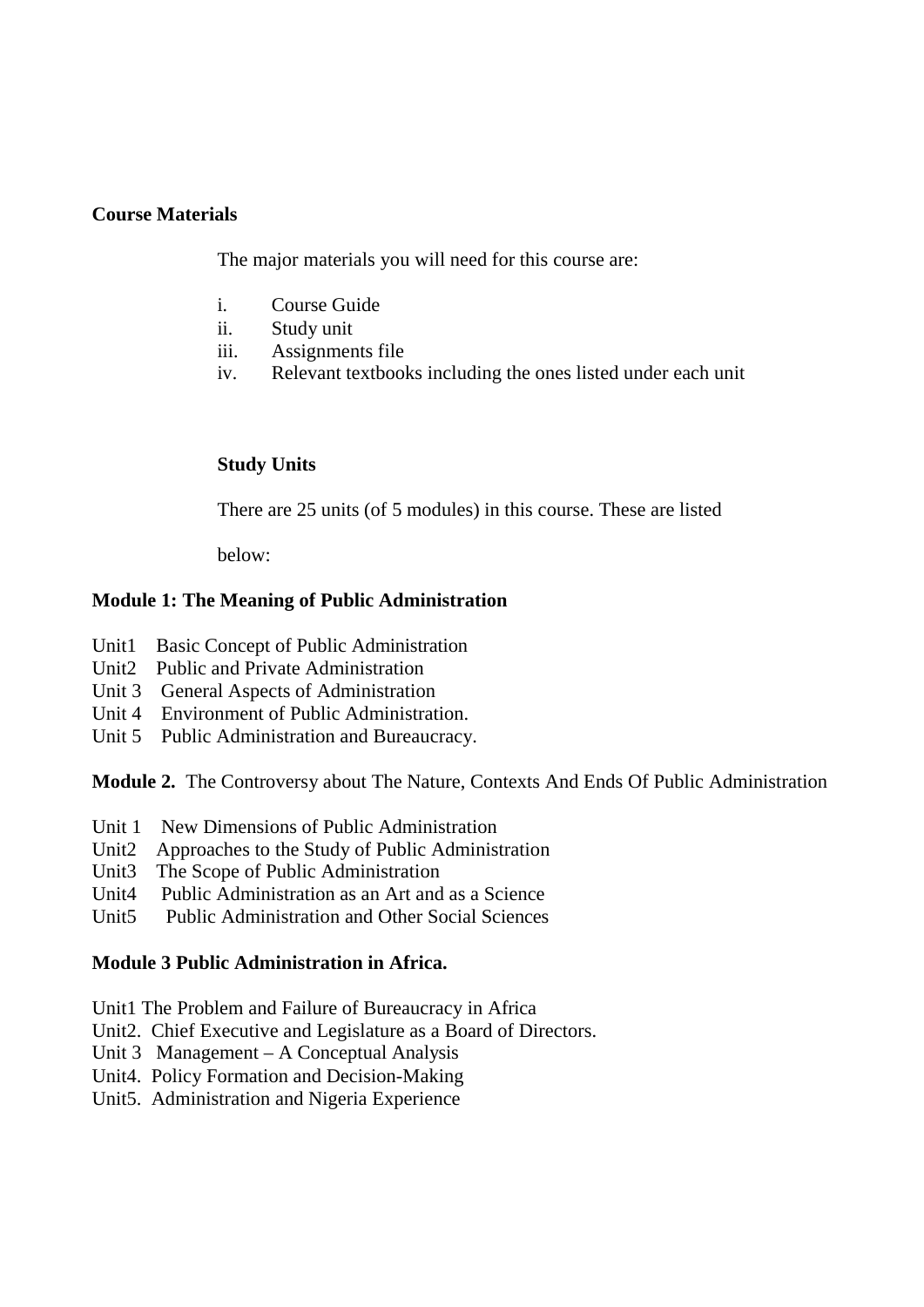### **Module 4 Administrative Controls**

| Unit1             | <b>Executive Control over Administration</b> |
|-------------------|----------------------------------------------|
| Unit <sub>2</sub> | Parliamentary Control Administration         |
| Unit <sub>3</sub> | Judicial Control over Administration         |
| Unit <sub>4</sub> | <b>Community Control over Administration</b> |
| Unit <sub>5</sub> | Internal Controls                            |

### **Module 5 THE CONCEPT OF LEADERSHIP**

| Unit1             | Leadership    |  |
|-------------------|---------------|--|
| Unit <sub>2</sub> | Planning      |  |
| Unit <sub>3</sub> | Coordination  |  |
| Unit <sub>4</sub> | Delegation    |  |
| Unit <sub>5</sub> | Communication |  |
|                   |               |  |

As you can observe, the course begins with the basics and expands into a more elaborate, complex and detailed form. All you need to do is to follow the instructions as provided in each unit. In addition, some self-assessment exercises have been provided with which you can test your progress with the text and determine if your study is fulfilling the stated objectives. Tutor- marked assignments have also been provided to aid your study. All these will assist you to be able to fully grasp knowledge of international economic relations.

### **Textbooks and References**

Certain books have been recommended in this course. You may wish to purchase them for further reading. At the end of each unit, you will find a list of relevant reference materials which you may yourself wish to consult as the need arises. You are also encouraged to cultivate the habit of consulting as many relevant materials as you are able to within the time available to you. In particular, be sure to consult whatever material you are advised to consult before attempting any exercise.

#### **Assessment**

Two types of assessment are involved in the course: The Self-Assessment Exercises (SAEs), and the Tutor-Marked Assessment (TMA) questions. Your answers to the SAEs are not meant to be submitted, but they are also important since they give you an opportunity to assess your own understanding of the course content. Tutor-Marked Assignments (TMAs) on the other hand are to be carefully answered and kept in your assignment file for submission and marking. This will count for 30% of your total score in the course.

### **Tutor-Marked Assignment (TMAs)**

At the end of each unit, you will find tutor-marked assignments. There is an average of two tutor-marked assignments per unit. This will allow you to engage the course as robustly as possible. You need to submit at least four assignments of which the three with the highest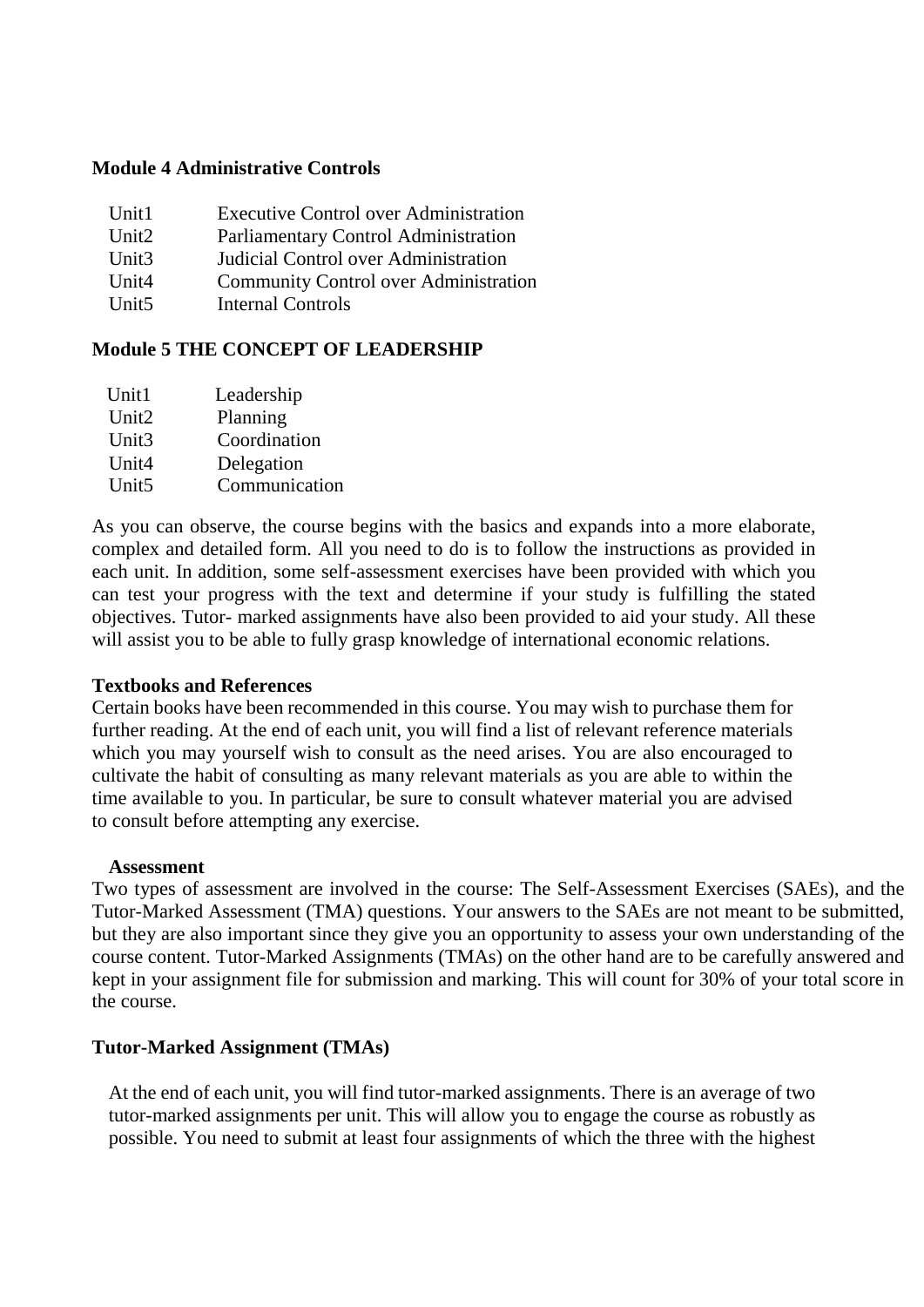marks will be recorded as part of your total course grade. This will account for 10 percent each, making a total of 30 percent. When you complete your assignments, send them including your form to your tutor for formal assessment on or before the deadline.

Self-assessment exercises are also provided in each unit. The exercises should help you to evaluate your understanding of the material so far.

These are not to be submitted. You will find all answers to these within the units they are intended for.

### **Final Examination and Grading**

The final examination will be a test of three hours. All areas of the course will be examined. Find time to read the unit all over before your examination. The final examination will attract 70% of the total course grade. The examination will consist of questions, which reflects the kind of self assessment exercises and tutor marked assignment you have previously encountered. And all aspects of the course will be assessed. You should use the time between completing the last unit, and taking the examination to revise the entire course.

### **Course Marking Scheme**

The following table lays out how the actual course mark allocation is broken down.

| <b>Assessment</b>                        | <b>Marks</b> |
|------------------------------------------|--------------|
| Assignments (Best three assignments out) | 30%          |
| of four marked)                          |              |
| <b>Final Examination</b>                 | 70%          |
| <b>Total</b>                             | 100%         |

### **Course Overview and Presentation Schedule**

| <b>Units</b> | <b>Title of work</b>                                 | Weeks           | Assignment. (End -of- Unit) |
|--------------|------------------------------------------------------|-----------------|-----------------------------|
|              |                                                      | <b>Activity</b> |                             |
| Course       | Introduction<br>Public<br>to                         |                 |                             |
| Guide        | Administration                                       |                 |                             |
|              | <b>Module</b> 1 The Meaning of Public Administration |                 |                             |
| Unit1        | Basic Concept of Public                              | Week 1          | Assignment 1                |
|              | Administration                                       |                 |                             |
| Unit 2       | <b>Public and Private</b>                            | Week 2          | Assignment 1                |
|              | Administration                                       |                 |                             |
| Unit 3       | The Scope of Public                                  | Week 3          | Assignment 1                |
|              | Administration                                       |                 |                             |
| Unit 4       | Public Administration as an Week 4                   |                 | Assignment 1                |
|              | Art and as a Science                                 |                 |                             |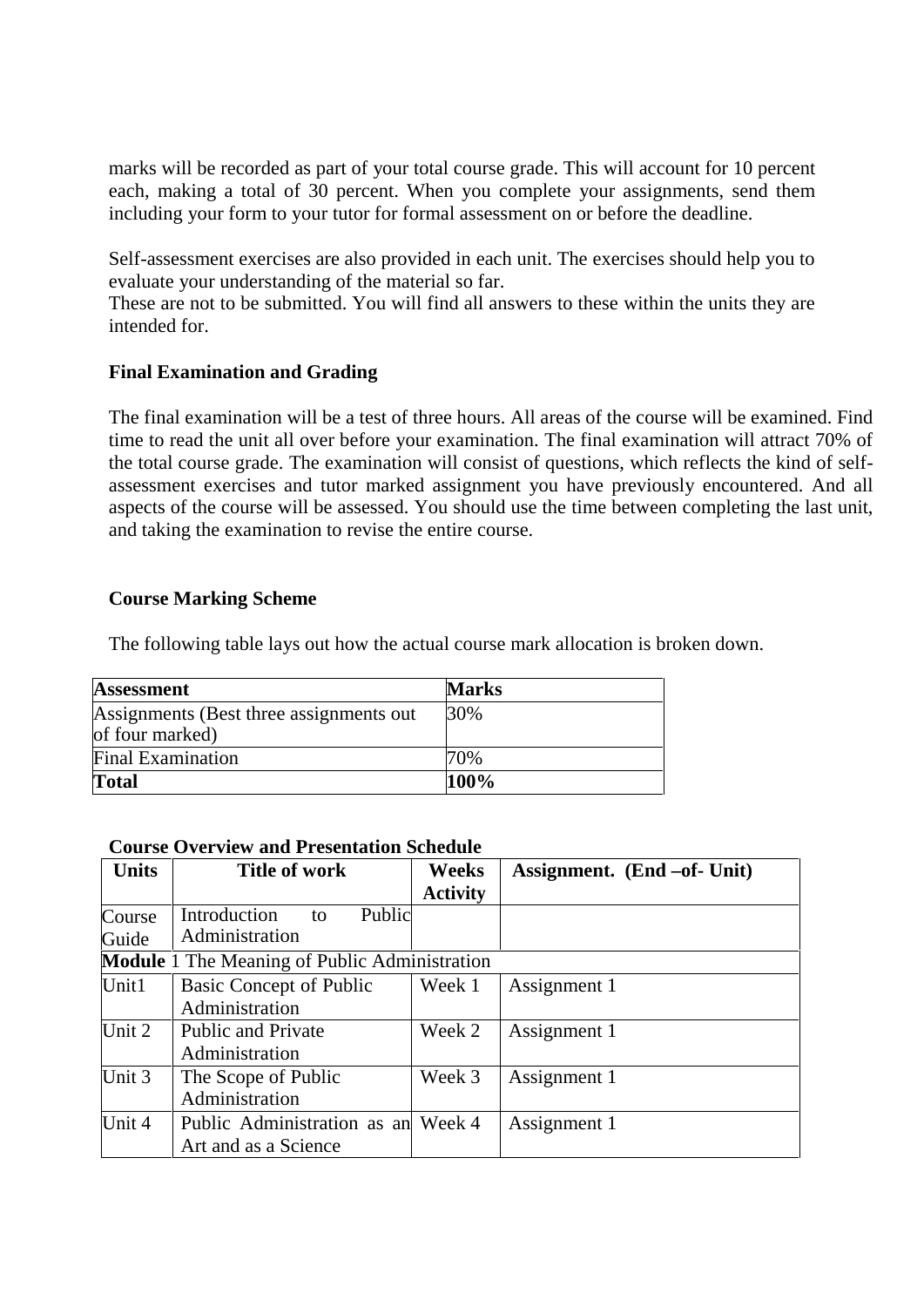| Unit 5         | Public Administration<br><b>Other Social Sciences</b>               | and Week 5    | Assignment 1                                                            |
|----------------|---------------------------------------------------------------------|---------------|-------------------------------------------------------------------------|
| Administration |                                                                     |               | Module 2. The Controversy about the Nature, Contexts and Ends of Public |
| Unit1          | New Dimensions of Public Week 6<br>Administration                   |               | Assignment 1                                                            |
| Unit 2         | of<br>Principles<br>Administration                                  | Public Week 7 | Assignment 1                                                            |
| Unit 3         | Approaches to the Study of Week 8<br><b>Public Administration</b>   |               | Assignment 1                                                            |
| Unit 4         | Environment<br>$\sigma$<br>Administration                           | Public Week 9 | Assignment 1                                                            |
| Unit 5         | Public<br>Administration<br>and<br>Bureaucracy.                     | Week 10       | Assignment 1                                                            |
|                | Module 3. Public Administration In Africa.                          |               |                                                                         |
| $\mathbf{1}$   | Problems<br>The<br>and Failure of<br>Bureaucracy<br>in<br>Africa    | Week 11       | Assignment 1                                                            |
| $\overline{2}$ | Chief<br>Executive<br>Legislature as a Board of<br><b>Directors</b> | and Week 12   | Assignment 1                                                            |
| $\vert$ 3      | Management – A Conceptual Week 13<br>Analysis                       |               | Assignment 1                                                            |
| $\overline{4}$ | Formation<br>Policy<br>Decision-Making                              | and Week 14   | Assignment 1                                                            |
| $\overline{5}$ | Administration and Nigeria Week 15<br>Experience                    |               | Assignment 1                                                            |

# Module 4. **Administrative Controls**

| Unit 1                                    | Executive<br>Control              | over Week 16    | Assignment 1 |  |
|-------------------------------------------|-----------------------------------|-----------------|--------------|--|
|                                           | Administration                    |                 |              |  |
| Unit 2                                    | Parliamentary                     | Control Week 17 | Assignment 1 |  |
|                                           | Administration                    |                 |              |  |
| Unit 3                                    | Judicial<br>Control               | over Week18     | Assignment 1 |  |
|                                           | Administration                    |                 |              |  |
| Unit 4                                    | Control over Week 19<br>Community |                 | Assignment 1 |  |
|                                           | Administration                    |                 |              |  |
| Unit 5                                    | <b>Internal Controls</b>          | Week 20         | Assignment 1 |  |
| <b>Module 5 The Concept of Leadership</b> |                                   |                 |              |  |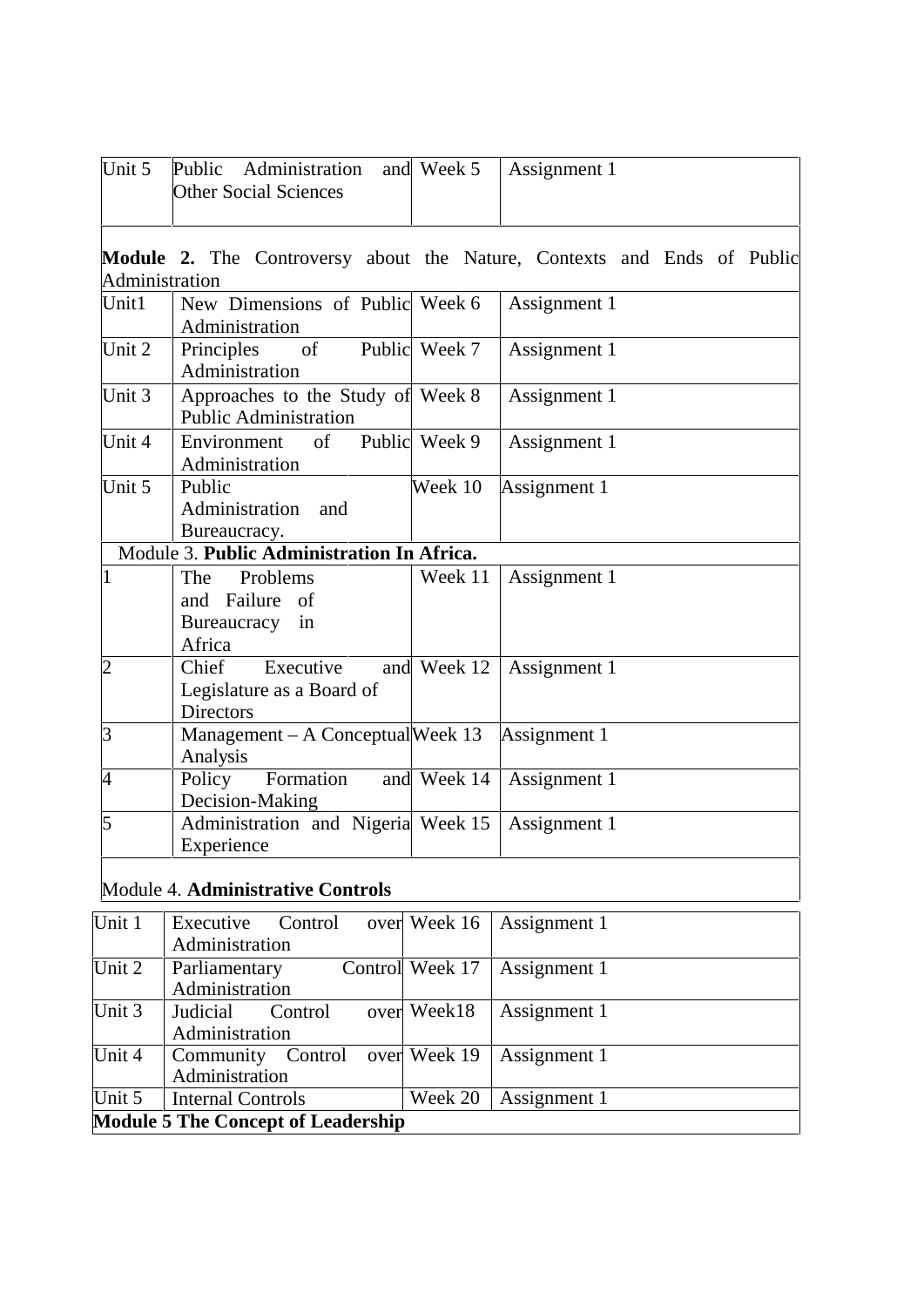|                | Leadership and Supervision   Week 21   Assignment 1 |           |                          |
|----------------|-----------------------------------------------------|-----------|--------------------------|
|                | Planning                                            |           | Week 22   Assignment 1   |
| $\overline{3}$ | Coordination                                        |           | Week $23$   Assignment 1 |
| $\overline{4}$ | Delegation.                                         | Week $24$ | Assignment 1             |
| $\overline{5}$ | Communication                                       |           | Week $25$   Assignment 1 |

## **WHAT YOU WILL NEED FOR THE COURSE**

This course prepares you for expert knowledge in public administration. It will be helpful if you try to study and review every module. Second, you may need to purchase one or two texts recommended as important for your mastery of the course content. Quality time in a study friendly environment every week would be helpful. If you are computer-literate (which ideally you should be), you should be prepared to visit recommended websites. You should also cultivate the habit of visiting reputable physical libraries accessible to you.

### **TUTORS/FACCILITATORS AND TUTORIALS**

There are 15 hours of tutorials provided in support of the course. You will be notified of the dates and location of these tutorials, together with the name and phone number of your tutor as soon as you are allocated a tutorial group. Your tutor will mark and comment on your assignments, and keep a close watch on your progress. Be sure to send in your tutor marked assignments promptly, and feel free to contact your tutor in case of any difficulty with your self- assessment exercise, tutor-marked assignment or the grading of an assignment. In any case, you are advised to attend the tutorials regularly and punctually. Always take a list of such prepared questions to the tutorials and participate actively in the discussions.

### **ASSESSMENT EXERCISES**

There are two aspects to the assessment of this course. First is the Tutor-Marked Assignments; second is a written examination. In handling these assignments, you are expected to apply the information, knowledge and experience acquired during the course. The tutor-marked assignments are now being done online. Ensure that you register all your courses so that you can have easy access to the online assignments. Your score in the online assignments will account for 30 per cent of your total coursework. At the end of the course, you will need to sit for a final examination. This examination will account for the other 70 per cent of your total course mark.

### **TUTOR-MARKED ASSIGNMENTS (TMAs)**

Usually, there are four online tutor-marked assignments in this course. Each assignment will be marked over ten percent. The best three (that is the highest three of the 10 marks)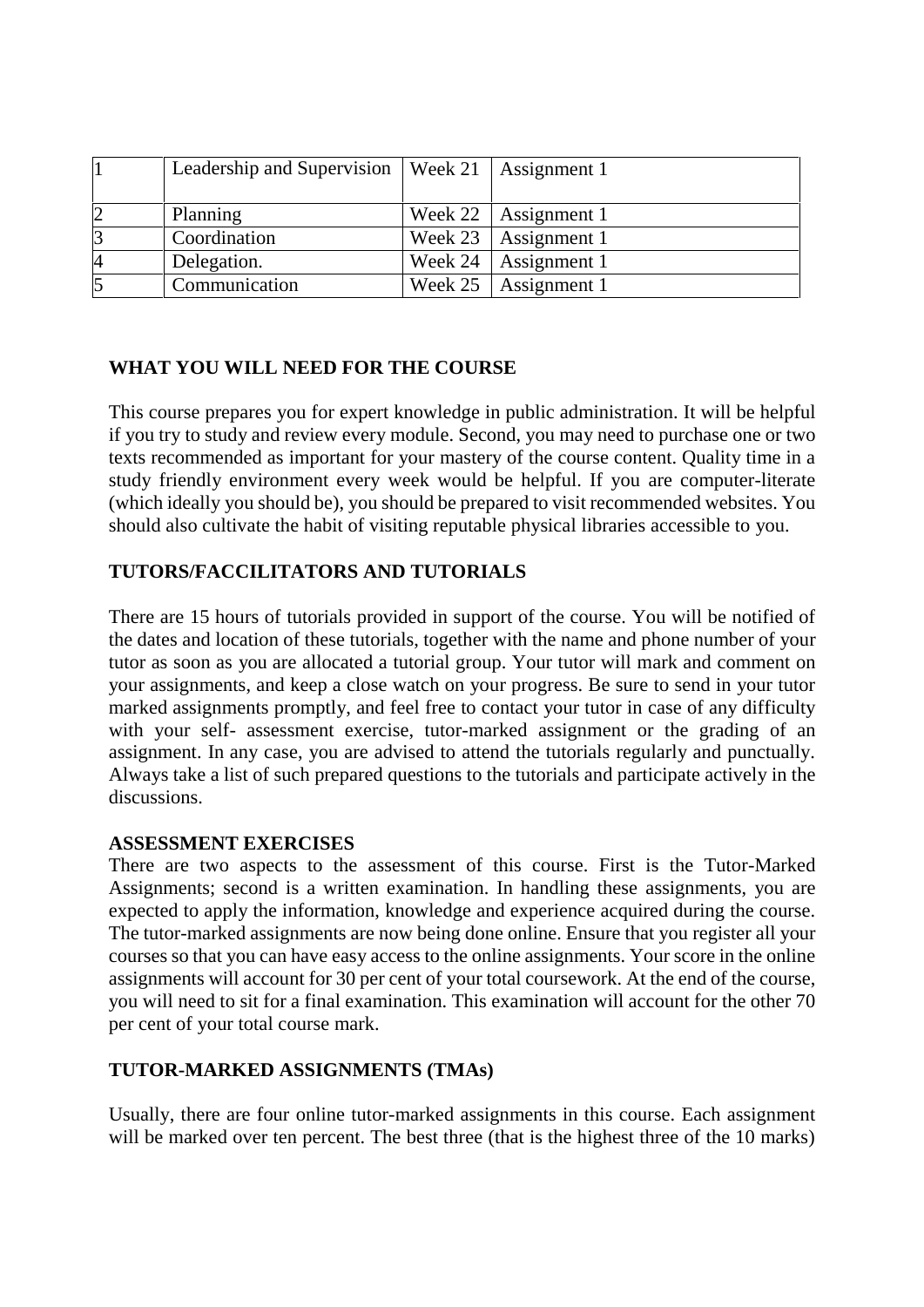will be counted. This implies that the total mark for the best three assignments will constitute 30% of your total course work. You will be able to complete your online assignments successfully from the information and materials contained in your references, reading and study units.

## **FINAL EXAMINATION AND GRADING**

The final examination for POL 123: Introduction to public administration will be of two hours duration and have a value of 70% of the total course grade. The examination will consist of multiple choice and fill-in-the-gaps questions which will reflect the practice exercises and tutor- marked assignments you have previously encountered. All areas of the course will be assessed. It is important that you use adequate time to revise the entire course. You may find it useful to review your tutor-marked assignments before the examination. The final examination covers information from all aspects of the course.

### **How to Get the Most from this Course**

- 1. There are 25 units in this course. You are to spend one week in each unit. In distance learning, the study units replace the university lecture. This is one of the great advantages of distance learning; you can read and work through specially designed study materials at your own pace, and at a time and place that suites you best. Think of it as reading the lecture instead of listening to the lecturer. In the same way a lecturer might give you some reading to do. The study units tell you when to read and which are your text materials or recommended books. You are provided exercises to do at appropriate points, just as a lecturer might give you in a class exercise.
- 2. Each of the study units follows a common format. The first item is an introduction to the subject matter of the unit, and how a particular unit is integrated with other units and the course as a whole. Next to this is a set of learning objectives. These objectives let you know what you should be able to do, by the time you have completed the unit. These learning objectives are meant to guide your study. The moment a unit is finished, you must go back and check whether you have achieved the objectives. If this is made a habit, then you will significantly improve your chance of passing the course.
- 3. The main body of the unit guides you through the required reading from other sources. This will usually be either from your reference or from a reading section.
- 4. The following is a practical strategy for working through the course. If you run into any trouble, telephone your tutor or visit the study centre nearest to you. Remember that your tutor's job is to help you. When you need assistance, do not hesitate to call and ask your tutor to provide it.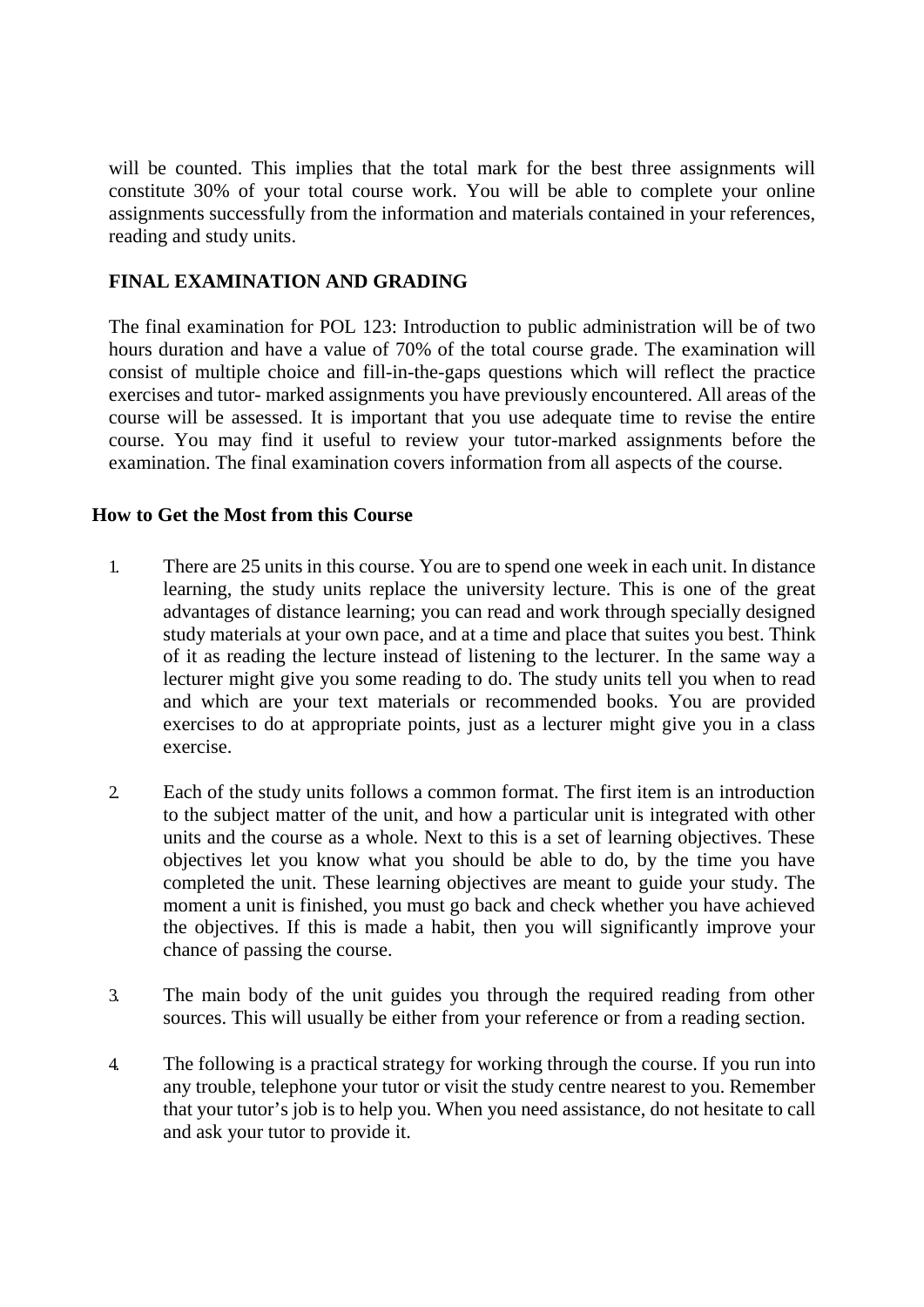- 5. Read this course guide thoroughly. It is your first assignment.
- 6. Organise a study schedule Design a 'Course Overview' to guide you through the course. Note the time you are expected to spend on each unit and how the assignments relate to the units.
- 7. Important information; e.g. details of your tutorials and the date of the first day of the semester is available at the study centre.
- 8. You need to gather all the information into one place, such as your diary or a wall calendar. Whatever method you choose to use, you should decide on and write in your own dates and schedule of work for each unit.
- 9. Once you have created your own study schedule, do everything to stay faithful to it.
- 10. The major reason that students fail is that they get behind in their coursework. If you get into difficulties with your schedule, please let your tutor or course coordinator know before it is too late for help.
- 11. Turn to Unit 1, and read the introduction and the objectives for the unit.
- 12. Assemble the study materials. You will need your references for the unit you are studying at any point in time.
- 13. As you work through the unit, you will know what sources to consult for further information.
- 14. Visit your study centre whenever you need up-to-date information.
- 15. Well before the relevant online TMA due dates, visit your study centre for relevant information and updates. Keep in mind that you will learn a lot by doing the assignment carefully. They have been designed to help you meet the objectives of the course and, therefore, will help you pass the examination.
- 16. Review the objectives for each study unit to confirm that you have achieved them. If you feel unsure about any of the objectives, review the study materials or consult your tutor. When you are confident that you have achieved a unit's objectives, you can start on the next unit. Proceed unit by unit through the course and try to space your study so that you can keep yourself on schedule.
- 17. After completing the last unit, review the course and prepare yourself for the final examination. Check that you have achieved the unit objectives (listed at the beginning of each unit) and the course objectives (listed in the course guide).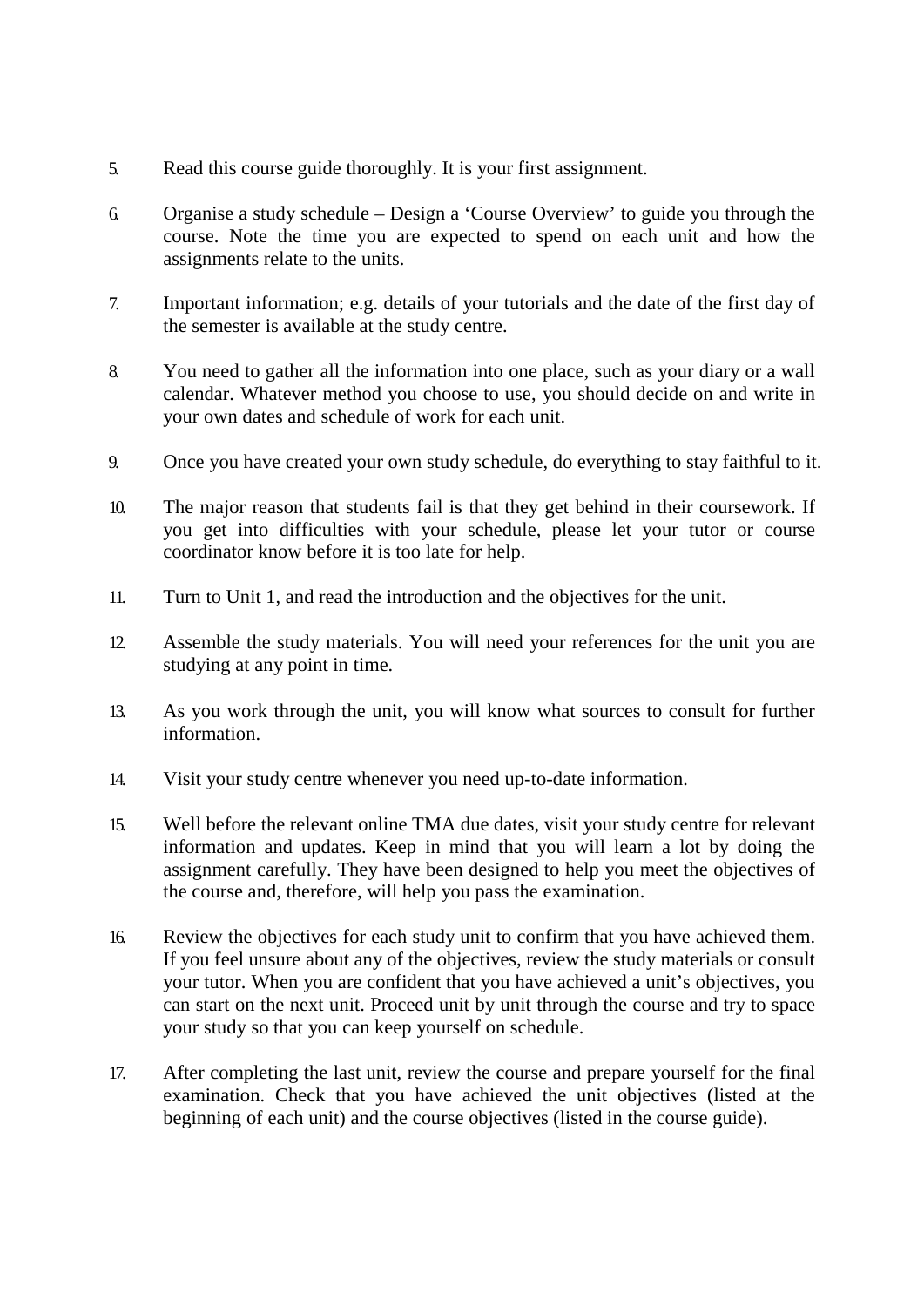## **CONCLUSION**

This is a theory course but you will get the best out of it if you cultivate the habit of relating it to day to day administrative processes in both private and public settings.

### **Summary**

The course material gives you an overview of what to expect in the course this study. It teaches you the basic concepts, scope as well as the principles of Public Administration. It will also acquaint you with the new dimensions and general aspects of Administration.

We wish you success and hope that you will find it both interesting and useful.

### **ASCON= ADMINISTRATIVE STAFF COLLEGE OF NIGERIA**

- **BY = BUDGET YEAR.**
- **NPA = NEW PUBLIC ADMINISTRATION**
- **GBA = GOVERNMENT BUREAUCRATIC AGENCY**
- $=$  GROSS DOMESTICPRODUCT
- **ILO =INTERNATIONAL LABOUR ORGANISATION**
- **NGOS =NON-GOVERNMENTAL ORGANISATIONS**
- **FFY =Federal Fiscal Year**
- **FIPS =Federal Information Processing Standard**
- $=$  GROSS DOMESTIC PROFIT<sup>'</sup>
- **DOJ =DEPARTMENT OF JUSTICE**
- **BOD = BOARD OF DIRECTORS**
- **IRS = INTERNAL REVENUE SERVICES**
- **= MINISTRY OF JUSTICE**
- **CS = CIVIL SERVICE**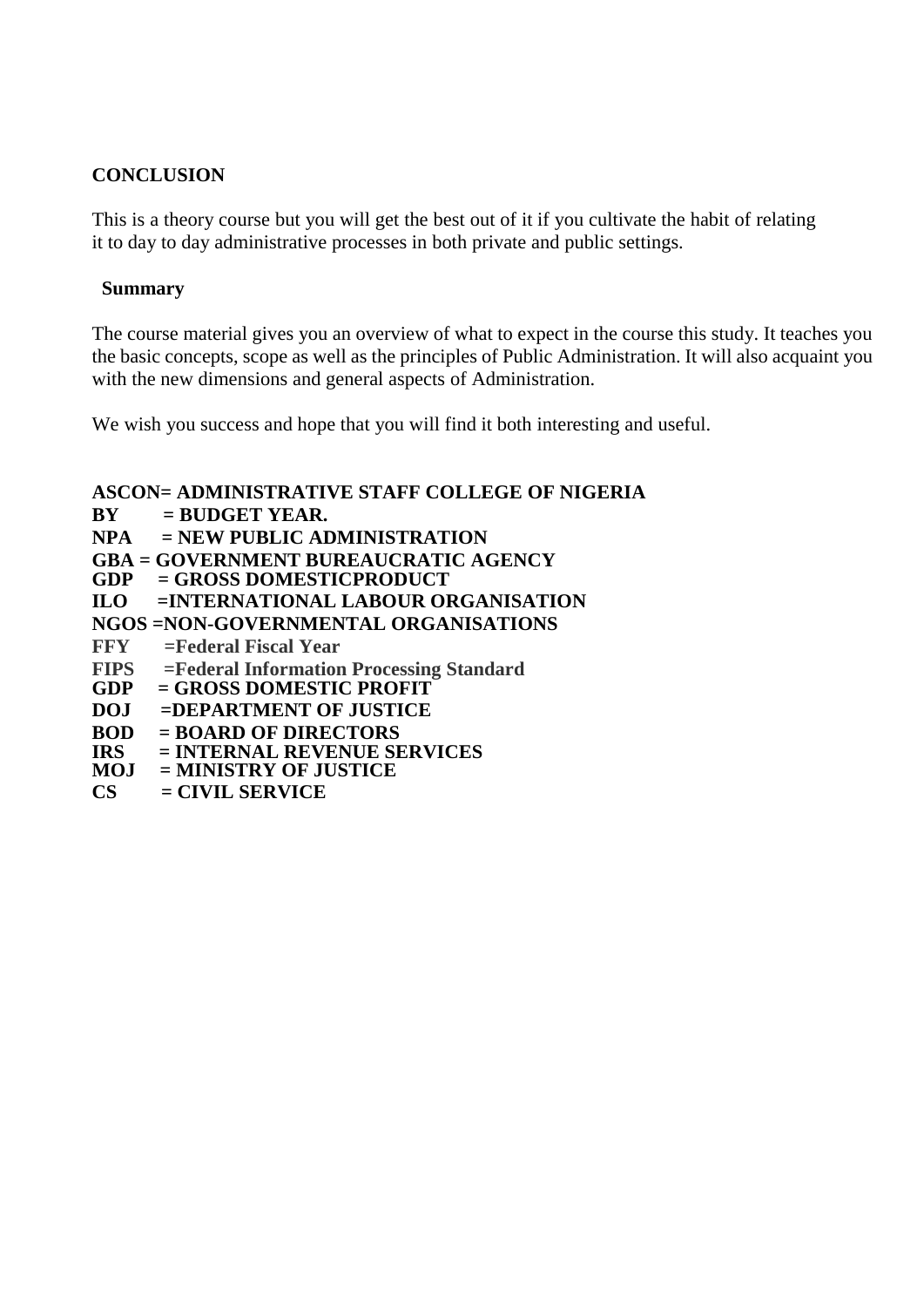## **REFERENCES**

Bouwman, Robin, and Stephan Grimmelikhuijsen. 2016. Experimental Public Administration from 1992 to 2014: A Systematic Literature Review and Ways Forward. *International Journal of Public Sector Management* 29(2): 110– 31. CrossrefWeb of Science®Google Scholar

Güven, Ahmet. (2014). THE EFFECTS OF THE NEW PUBLIC ADMINISTRATION APPROACH ON LOCAL GOVERNANCE CONTROL. Journal of International Management, Educational and Economics Perspective. 2. 1-10.

Igbokwe-Ibeto, C. (2019). African bureaucracy and public administration: Analysing the normative impediments and prospects. *Africa's Public Service Delivery & Performance Review, 7*(1), 11 pages. doi:https://doi.org/10.4102/apsdpr.v7i1.323

Afsaneh Nahavandi and Lyn Corbett, (2018). Leaping into public leadership, *International Journal of Public Leadership*, 10.1108/IJPL-06-2018-0027, **14**, 4, (218-231),

Ekhator, Victor Eghe (2002). *Rudiments of Public Administration.* Kaduna: Joyce Graphic Printers and Publishers Co.

Leah Tomkins, Jean Hartley and Alexandra Bristow (2020). Asymmetries of leadership: Agency, response and reason, *Leadership*, 10.1177/1742715019885768, **16**, 1, (87-106).

Ekhator, Victor Eghe (2002). *Rudiments of Public Administration*. Kaduna: Joyce Graphic Printers and Publishers Co.

Nicholas, Henry (ed.) (2006). *Public Administration and Public Affairs.* New Delhi: Prentice Hall Ltd.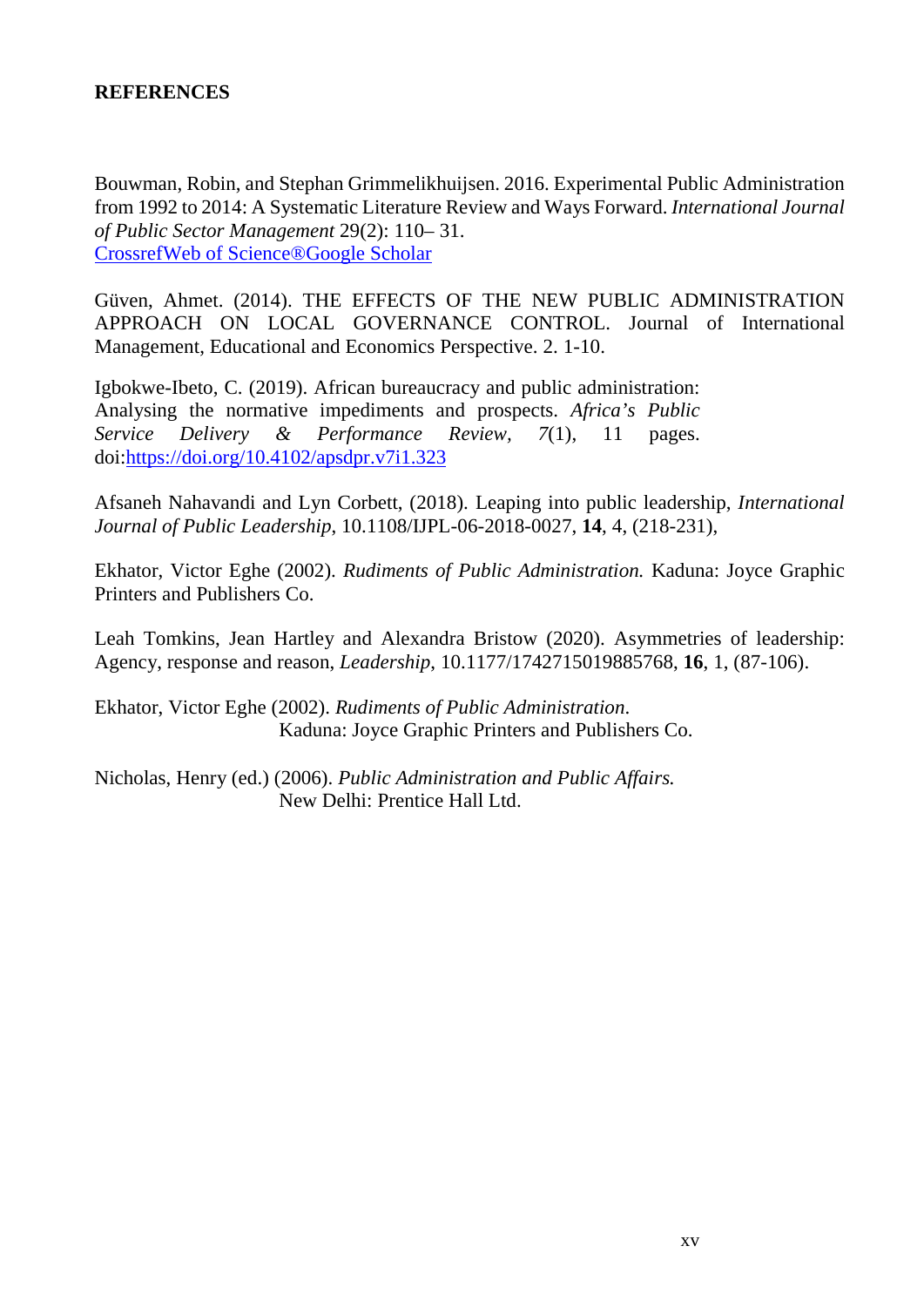### **TABLE OF CONTENTS**

### **Module 1: The Meaning of Public Administration**

- Unit1 Basic Concept of Public Administration
- Unit2 Public and Private Administration
- Unit 3 General Aspects of Administration
- Unit 4 Environment of Public Administration.
- Unit 5 Public Administration and Bureaucracy.

**Module 2.** The Controversy About The Nature, Contexts And Ends Of Public Administration

- Unit 1 New Dimensions of Public Administration
- Unit2 Approaches to the Study of Public Administration
- Unit3 The Scope of Public Administration
- Unit4 Public Administration as an Art and as a Science
- Unit5 Public Administration and Other Social Sciences

### **Module 3 Public Administration in Africa.**

- Unit1 The Problem and Failure of Bureaucracy in Africa
- Unit2. Chief Executive and Legislature as a Board of Directors.
- Unit 3. Management, A Conceptual Analysis
- Unit4. Policy Formation and Decision-Making
- Unit5. Administration and Nigeria Experience

### **Module 4 Administrative Controls**

| Unit1             | Executive Control over Administration        |
|-------------------|----------------------------------------------|
| Unit <sub>2</sub> | Parliamentary Control Administration         |
| Unit <sub>3</sub> | Judicial Control over Administration         |
| Unit4             | <b>Community Control over Administration</b> |
| Unit <sub>5</sub> | Internal Controls                            |

### **Module 5. THE CONCEPT OF LEADERSHIP**

| Unit1  | Leadership |  |
|--------|------------|--|
| Unit 2 | Planning   |  |

- Unit3. Coordination
- Unit4. Delegation
- Unit5. Communication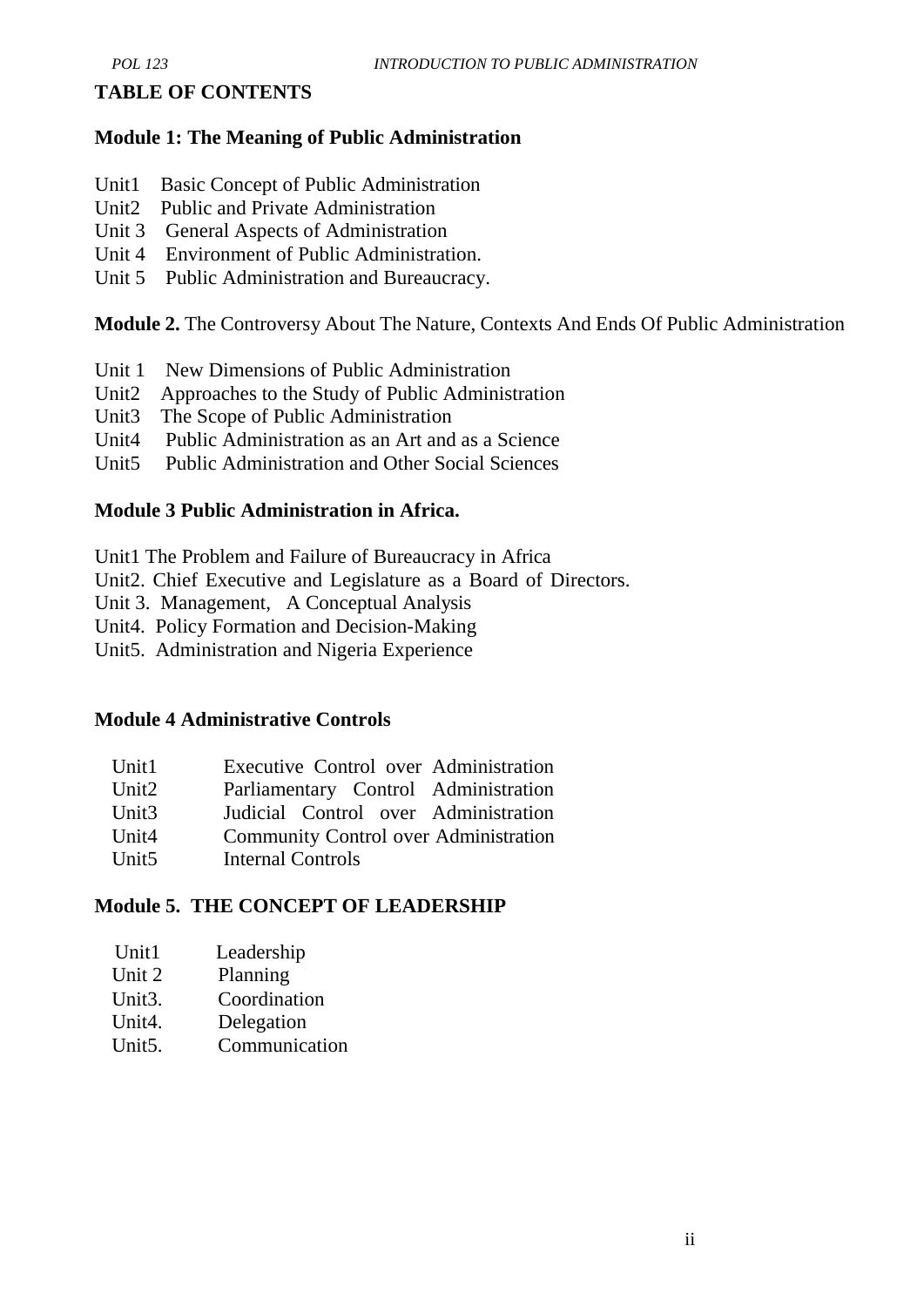### *POL 123 INTRODUCTION TO PUBLIC ADMINISTRATION* MODULE 1. THE MEANING OF PUBLIC ADMINISTRATION.

## **Introduction**

This module will examine the basic concepts and general aspects of public administration. The varying perspectives which form the environments of public administration would be emphasized. The module will also examine the nature of public and private administration, giving the student the necessary grasp of issues in governance. The historical analysis in Unit one is vital in understanding the origin of public administration. Finally, the module will examine the nature of Public Administration and Bureaucracy. This module is made up of five units, the framework upon which we would base our further discussions on public administration.

- Unit1 Basic Concept of Public Administration
- Unit2 Public and Private Administration
- Unit 3 General Aspects of Administration
- Unit 4 Environment of Public Administration.
- Unit 5 Public Administration and Bureaucracy.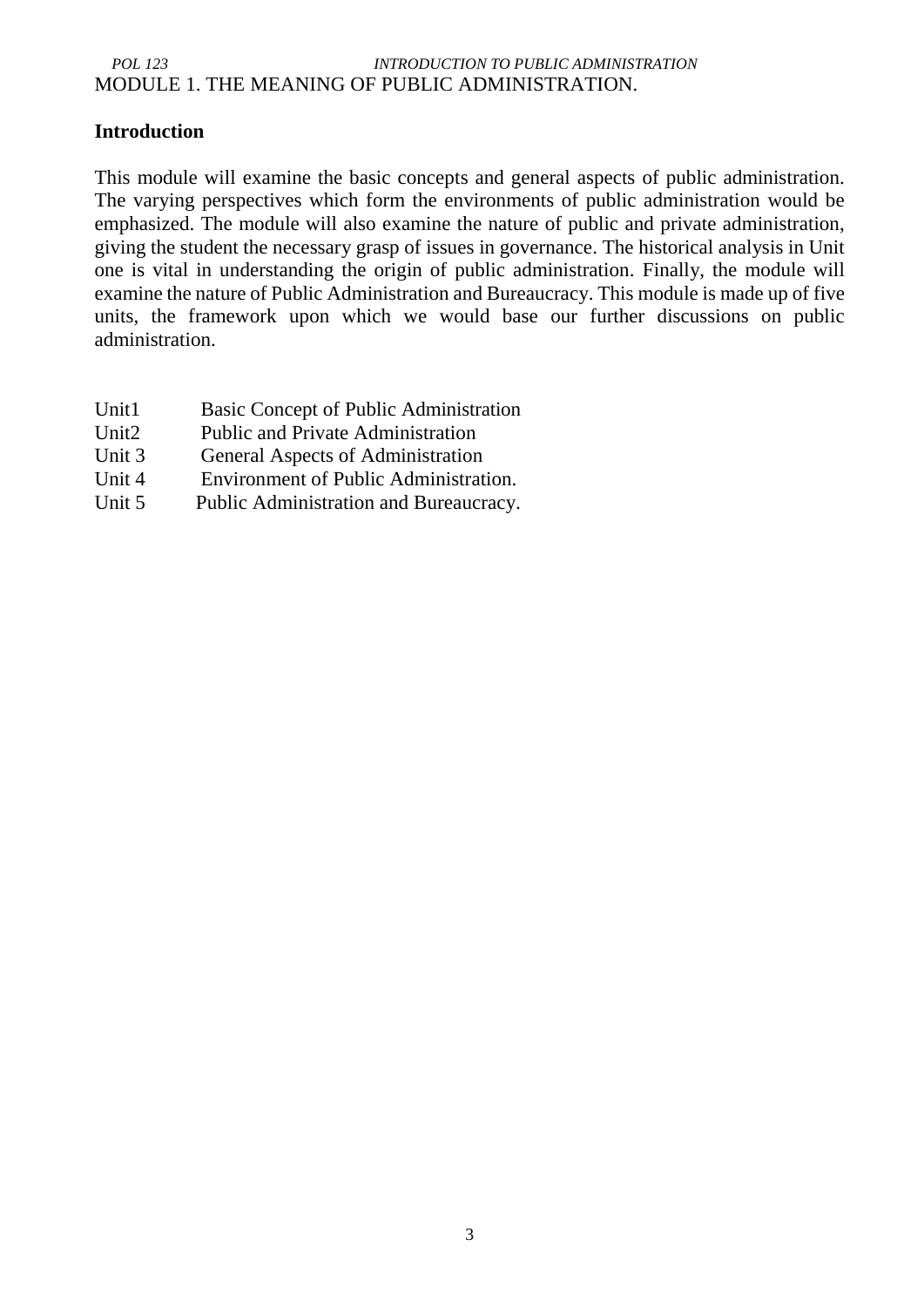## **UNIT1 BASIC CONCEPT OF PUBLIC ADMINISTRATION**

### **CONTENTS**

- 1.0 Introduction
- 2.0 Objectives
- 3.0 Main Content
	- 3.1 The Basic Concepts of Public Administration
	- 3.2 The Rationale for the Study
- 4.0 Conclusion
- 5.0 Summary
- 6.0 Tutor-Marked Assignment
- 7.0 References/Further Reading

## **INTRODUCTION**

Public Administration deals with the science of getting things done in the most efficient ways in the Public sector and for a long time to come, government and governmental agencies will continue to dominate the scope of human activities. Administration is generally geared to produce results and equipped to face current challenges. Sadly, while successive rulers have been so preoccupied with series of political problems and disturbances, there has been little time to ponder on the problems of public administration. This unit introduces us to basics of administration and the rationale for the study of Public Administration.

## 2.0 **OBJECTIVES**

At the end of this unit, you should be able to:

- 1. Explain the basic concepts of Public Administration
- 2. Discuss the rationale for the study of Public Administration.

## **MAIN CONTENT**

The Basic Concepts of Public Administration

Woodrow Wilson who largely set the tone for the early study of public Administration in an essay titled, "The Study of Administration", Published in the Political Science Quarterly in 1887, observed that it is getting harder to run a constitution than to frame one and thus, called for the bringing of more intellectual resources to bear in the management of the State. This essay gave a big push to the infant science of Public Administration. Since the beginning of the Twentieth Century, a systematic study of Public Administration has begun. During the post First World War, there arose a great interest for the study of Public Administration as a separate branch of Social Sciences.

Nevertheless, Wilson unquestionably posted one unambiguous thesis in his article that has had a lasting impact on the field: Public Administration is worth studying. The next step in the direction of growth of Public Administration came about when the Second World.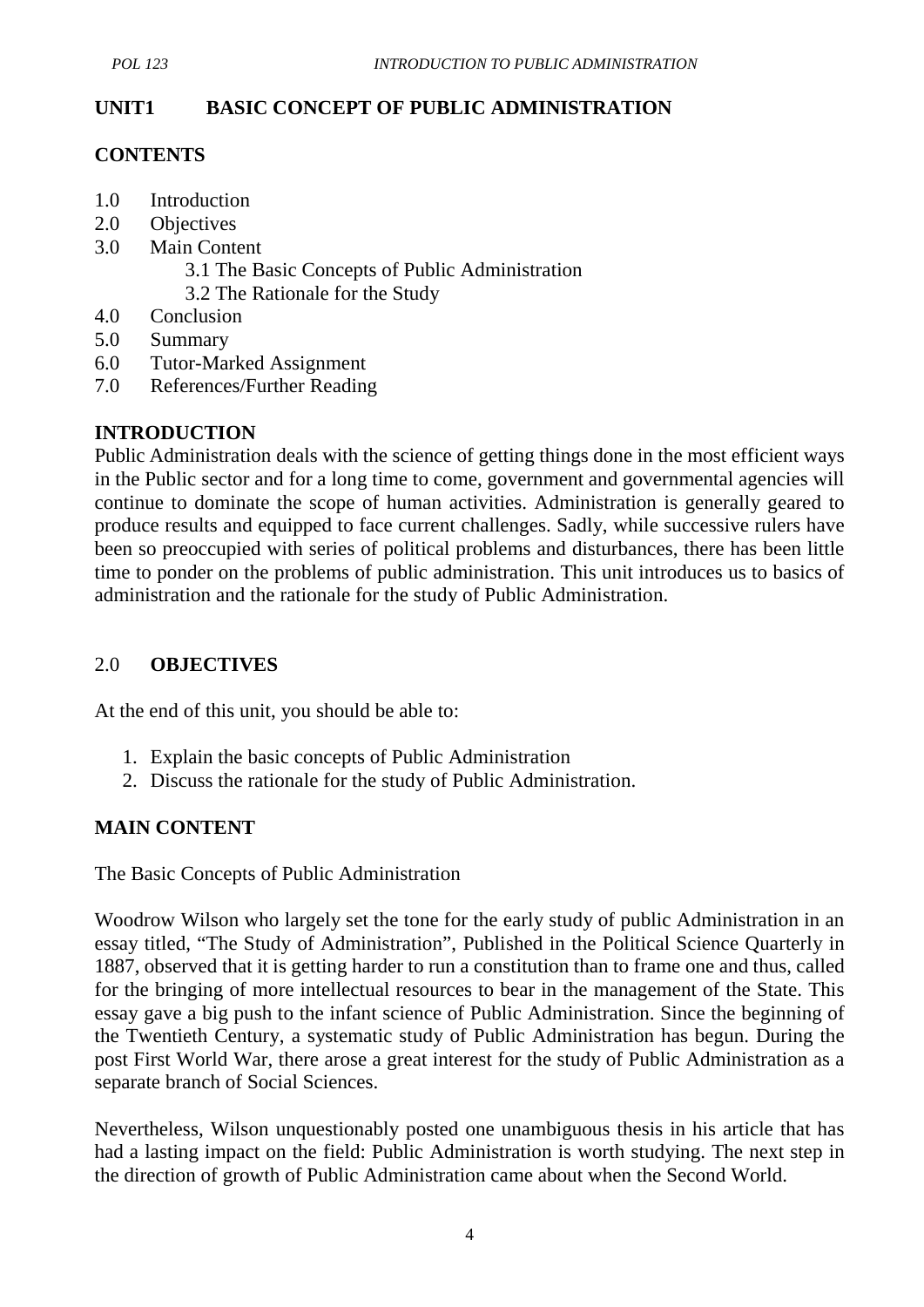### *POL 123 INTRODUCTION TO PUBLIC ADMINISTRATION*

It is difficult to define the subject of Public Administration in one sentence and various definitions have been put forth to properly define the term "Public Administration" but so far, no precise or specific definition has been given to this term. But Administration has to exist in any organisation set up for a defined purpose or objective. Whether you think of the church, the army, a university, an industrial or business concern or a purely social organisation, there has to be administration because each one consists of human beings brought together in a hierarchical set-up, making use of tools, equipment, human and material resources, all in the guise to attain the objective for which the organisation is established.

However, each definition has rather widened the scope of the subject. Nevertheless, it must be borne in mind that it is not executive office or department, which alone constitutes Public Administration. All the departments of government in one way or the other are an integral part of this administration. It is concerned with both the formulation and implementation of public policies. Administration simply means the activities undertaken by the government to fulfill its desired ends. The difference, however, lies only in the 'actions' which are to be considered as administrative activities. Some scholars adopt a broader view and include all governmental activities done for the purpose of fulfilling public policy, which others take a narrow view and consider only those activities concerned with the executive branch of the government.

The definitions given by eminent scholars are as follows:

Hoddgso says "Public Administration comprises all activities of persons or groups in governments or their agencies, whether these organisations are international, regional or local in their scope, to fulfill the purposes of those governments or agencies while Officer and Presthus lay more emphasis on the coordinating role of administration. In their opinion, "Administration consists of getting the work of government done by coordinating the efforts of the peoples so that they can work together to accomplish their set tasks."

There are others who emphasize upon administrative function of implementing the law of the country. For instance, Walker, in his view sees Public Administration as "The work which the government does to give effect to a law". Negro and Negro, summarize the meaning of Public Administration thus:

A cooperative group effort in a public setting, all three branches of government executive legislative and judiciary and their interrelationship, the important roles in the formulation of public policy and thus a part of the political process, More important than, and also different in significant ways from private administration and closely associated with numerous private group and individuals in providing services to the community.

## **The Rationale for the Study of Public Administration**

The importance of Public Administration has tremendously increased with increase in state activities. The state is no longer regarded as a preserver of the status quo. The centuries old nation of police state which was to be responsible only for the maintenance of law and order and the policy of non-interference in the day-to-day activities has completely lost its relevance. The modern state has undertaken the new role of accelerator of economic and social change as well as a prime mover and stimulator of national development. With this change in the ends of modern state, the purposes of public Administration have also assumed a different dimension and orientation. Its functions have enormously increased in number, variety and complexity and its methodology has grown from the trial and error stage into an orderly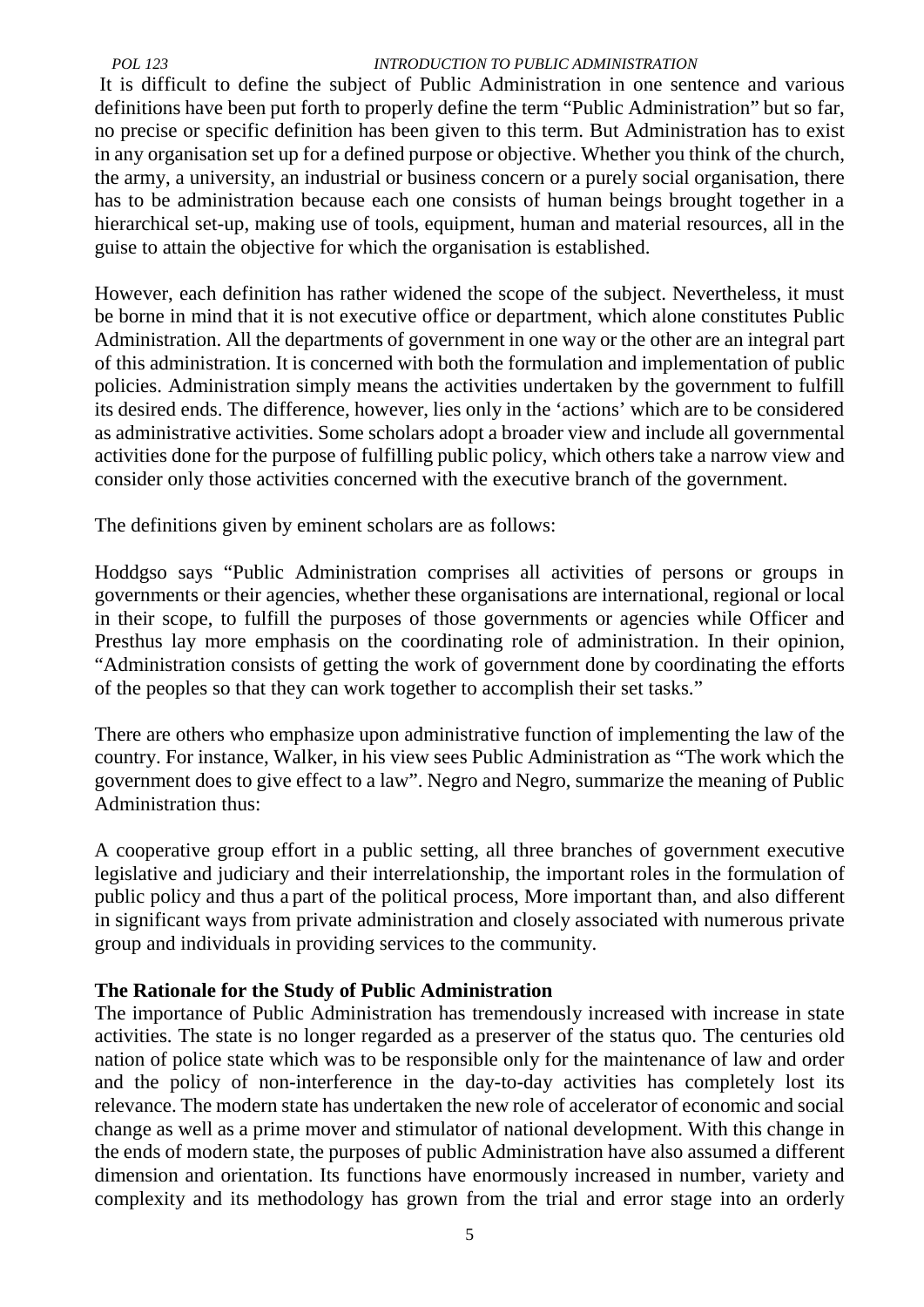*POL 123 INTRODUCTION TO PUBLIC ADMINISTRATION* discipline with an organised, ever increasing body of knowledge and experience.

Today, we see great bulk of administrative departments coming into being. For instance, a new born baby, from birth to grave, remains under the purview of Public Administration because his/her birth as well as death must be registered with the local authorities. There are a number of welfare agencies which provide all necessary benefits to the child. Everybody needs the services of the Post Office and we wonder at the vast organisation which is needed to provide this service. There are employment exchanges, rationing offices, government mints, agriculture departments, industries departments, department of foreign relations, etc which affect almost every citizen in one way or the other.

What does all this indicate? The administrator's position within an establishment or organisation is therefore strategic and pivotal. It is true to say that the place of administration has come to be clearly recognized in every sector of human endeavor as being the keystone to the success and indeed to the very existence of the enterprise. Being concerned with the planning, co-ordination, supervision and control of the enterprise or establishment with which it is involved, the science of administration appears to have become an essential instrument in the uplifting of human welfare.

# **SELF ASSESSMENT EXERCISE**

Why should administration have to exist in any organisation set up for a defined purpose and objective?

# 4.0 **CONCLUSION**

Public Administration is the device used to reconcile bureaucracy with democracy. It is a broad-ranging and shapeless combination of theory and practice. Its purpose is to promote a superior understanding of government and its relationship with the society it governs, as well as to encourage public policies to be more responsive to social need and to institute managerial practices attained to effectiveness, efficiency, and the deeper human requisites of the citizenry. In considering the significance of administration, it is interesting to reflect that the importance of planning, co-ordination and control has been recognized from very early times. The tasks performed by modern administrators have been carried on throughout history.

## 5.0 **SUMMARY**

The most fundamental public benefit in any society is the preservation of human life, and only government is responsible for safeguarding its citizens. When government fails to protect its people, its relevance is reasserted by default. So, the point here is that, government is essential for the creation of basic public benefits. To sum up, it may be said that Public Administration is the non-political machinery of the government carrying on its work for the welfare of the people according to the laws set up by the state.

## **6.0 TUTOR-MARKEDASSIGNMENT**

What was Woodrow Wilson's contribution to the development of Public Administration?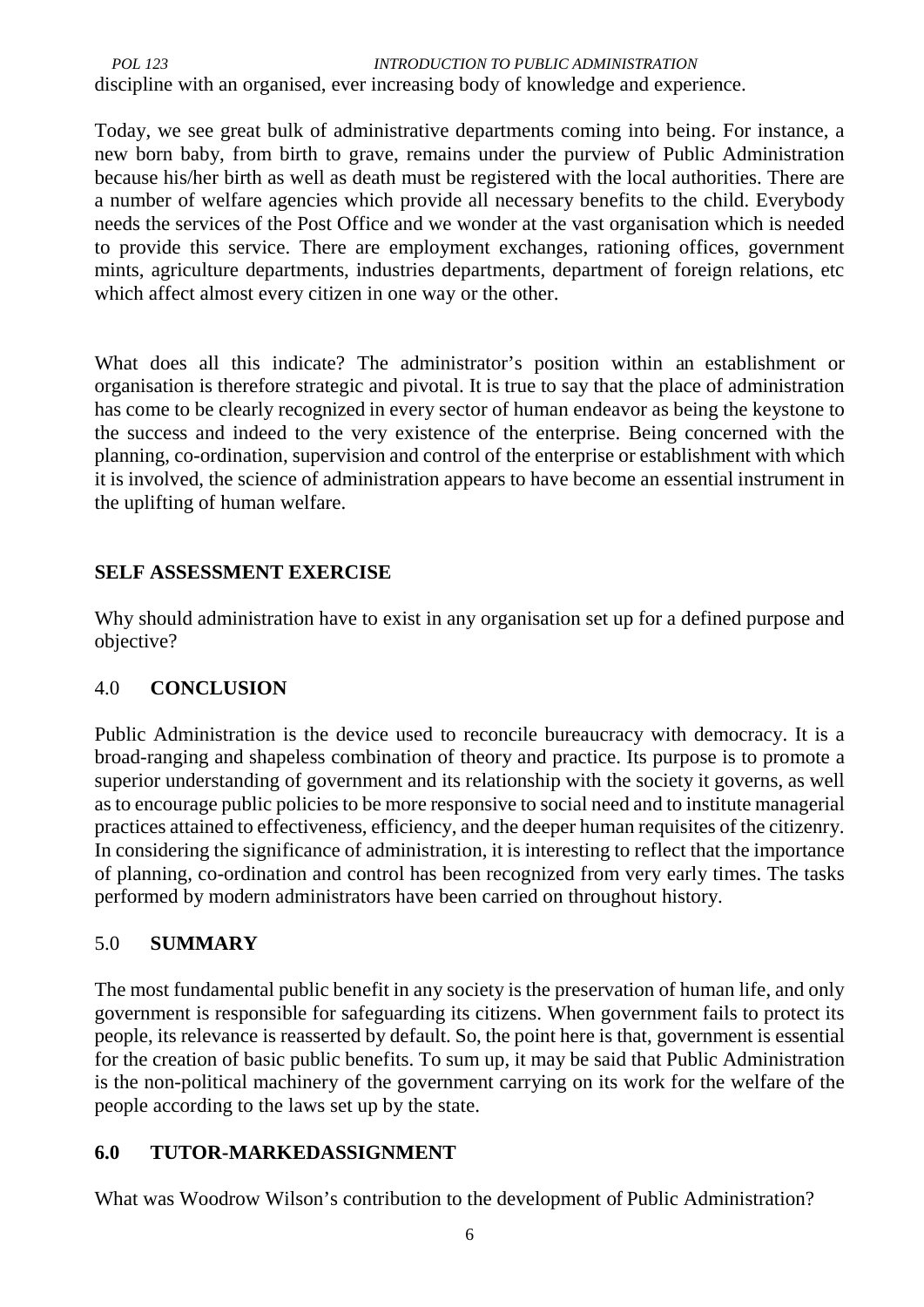## 7.0 **REFERENCES/FURTHER READING**

Bouwman, Robin, and Stephan Grimmelikhuijsen. 2016. Experimental Public Administration from 1992 to 2014: A Systematic Literature Review and Ways Forward. *International Journal of Public Sector Management* 29(2): 110– 31. CrossrefWeb of Science®Google Scholar

Adebayo, Augustus (2004). Principles and Practice of Public Administration in Nigeria. Abuja: Spectrum BookLtd.

Ekhator, Victor Eghe (2002). *Rudiments of Public Administration*. Kaduna: Joyce Graphic Printers & Publishers Co.

Keeling D. (1972). *Management in Government.* London: George Allen & Unwin. Nicholas, Henry (ed). (2004). *Public Administration and Public Affairs*. New Jersey: Prentice Hall, Inc.

Vishnoo, Bhagwan and Vidya,Bhushan (ed). (2005). *Public Administration.* New Delhi: S.Chand and CompanyLtd.

William, Harader H. (1977). *Whither Public Administration & Public Administration Review 37.*

While, L.D. (1955). *Introduction to the Study of Public Administration.* New York: Macmillan Co.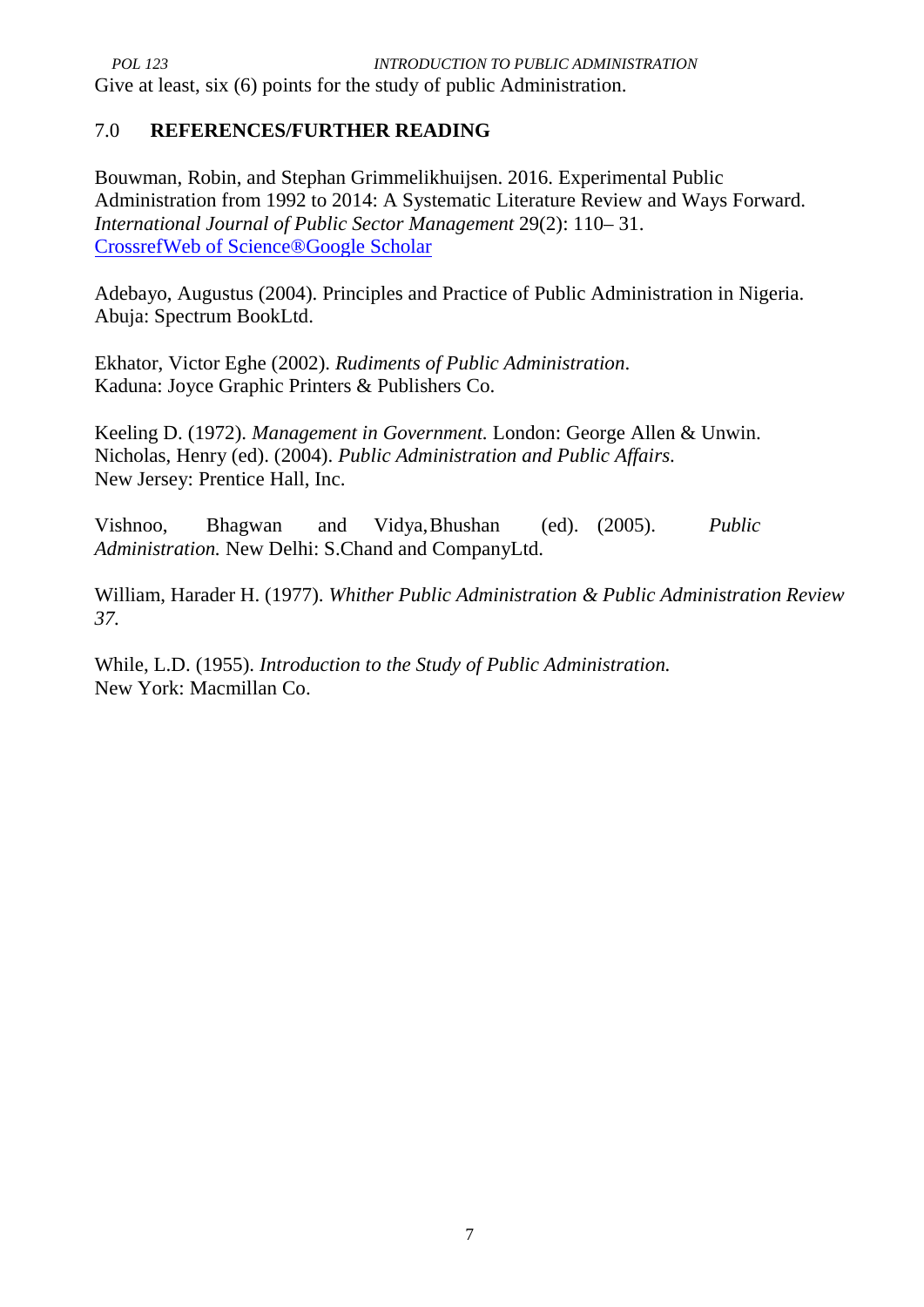# **UNIT 2. THE DICHOTOMY BETWEEN PRIVATE AND PUBLICADMINISTRATION**

## **CONTENTS**

- 1.0 Introduction
- 2.0 Objectives
- 3.0 Main Content
	- 3.1 Agency
	- 3.2 Interest
	- 3.3 Access to Activities/Officials

Working Differences between Public Administration and Private Management

- 4.0 Conclusion
- 5.0 Summary
- 6.0 Tutor-Marked Assignment
- 7.0 References/Further Reading

## **1.0 INTRODUCTION**

Defining the "Public" in Public Administration has long been a knotty problem for academics. In part, this is precisely because Western Culture has never completely sorted out what Stanley I. Benn and Gerald F. Gans call the " complex –structured concept " of " Publicness" and " Privateness" in society, and this large dilemma has had its effects on understanding what constitutes Public Administration. There are some scholars who feel that there is no difference between the two and that the administrative activities and techniques are similar in all organisations, whether they be private or public. Urwick, Fallet and Fayol subscribed to this. Fayol in his book written in 1949, opinioned that we are no longer confronted with several administrative sciences but with one which can be applied equally well to the public and private affairs".

## **2.0 OBJECTIVES**

At the end of this unit, you should be able to explain the following:

- 1. Agency
- 2. Interest
- 3. Access to activities/officials
- 4. The differences between public administration and private management

## **MAIN CONTENT**

## **3.1 Agency**

In this sense, agencies refer to the basic distribution between an agent acting privately, that is, on his own account, or publicly, that is as an officer of the city/society. What significance do your actions and decisions have for the status of other people? Take for instance, public administration has responsibility to the public, the public administrators are expected to act in accordance with the wishes and aspiration of the people expressed through their representatives who constitute the legislature. The legally sanctioned policies are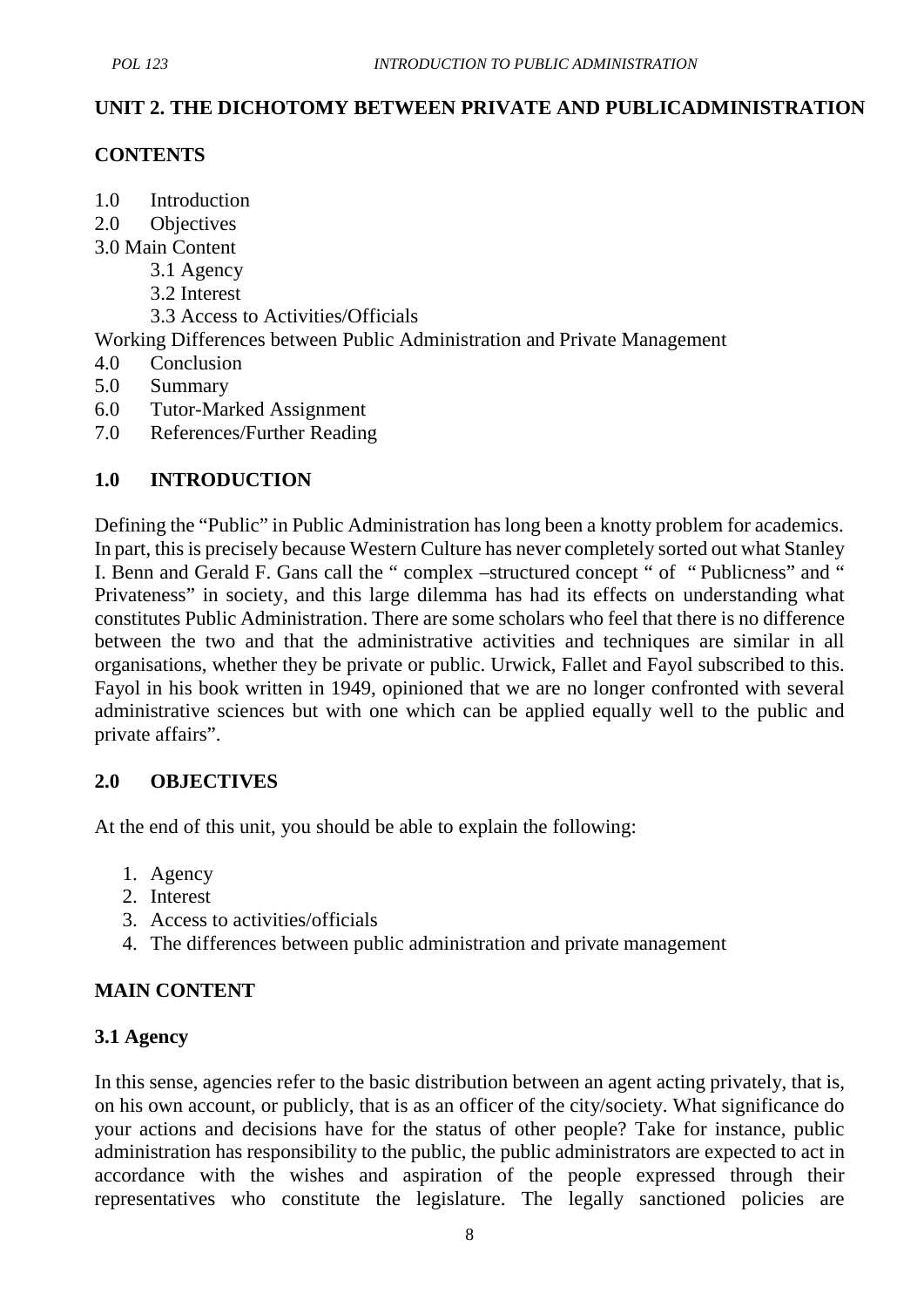*POL 123 INTRODUCTION TO PUBLIC ADMINISTRATION*

implemented by the executive branch of the governments. On the other hand, Private administration does not have as much great responsibility towards the public. It is not responsible to the public in the sense in which Public Administration is. Thus, while Public Administration is directly responsible to the people to a very great extent, private administration is only responsible to the people indirectly, and that too generally to secure its own ends and not necessarily for the welfare of the people.

### **3.2 Interest**

Interest is concerned with the status of the people who will be better or worse off for whatever is in question. Hence, it is the interest of the private firm to benefit only the people in it or who own it. By contrast, the supposed end of a public enterprise is to serve every member of the community. In essence, Public Administration is conducted with service motive while the motive of private administration is profit making. If the establishment of a textile mill brings more profit to the business man than the establishment of sugar mill, the former will be preferred by him and not the latter, however urgent the need of the latter may be. But if it were the case of public Administration, the latter would have been preferred to the former. If private administration is useful to the public, its service to it is a by-product of profit making. It also follows from it that a private administration will never undertake a work if it does not bring profit to him.

### **3.3 Access to Activities/Officials**

This refers to the degree of openness that distinguishes 'publicness' from 'privateness'. Access encompasses access to activities – e.g. town meetings are public because they are open to all, but corporate board meeting are private because only board members has access to them. On the other hand, in Public Administration, officials remain incognito, even the most senior officials remain incognito and their identity is not disclosed. This is because whatever they do, is in the name of the government and not in their own name. On the contrary, a private administration (entrepreneur) does things on his/her own behalf and is well known in the business circles. However, it is necessary to know that Simon Taad made this distinction between the two when he wrote in 1957that:

Public administration is bureaucratic whereas private is business like,

Public administration is political whereas private administration is non-political and Public administration is characterized by "red-tape" whereas private administration is free from it. These distinctions do not of course, hold water/hold sway always but they are noticeable under certain circumstances.

### **Key Differences Between public and private administration**

The important points of difference between public and private administration are given below:

1. The systematic and well-planned management of the affairs of the state to achieve the purposes established by the government is known as public administration. The term private administration refers to the operation. Management and organization of the affairs of the business enterprise.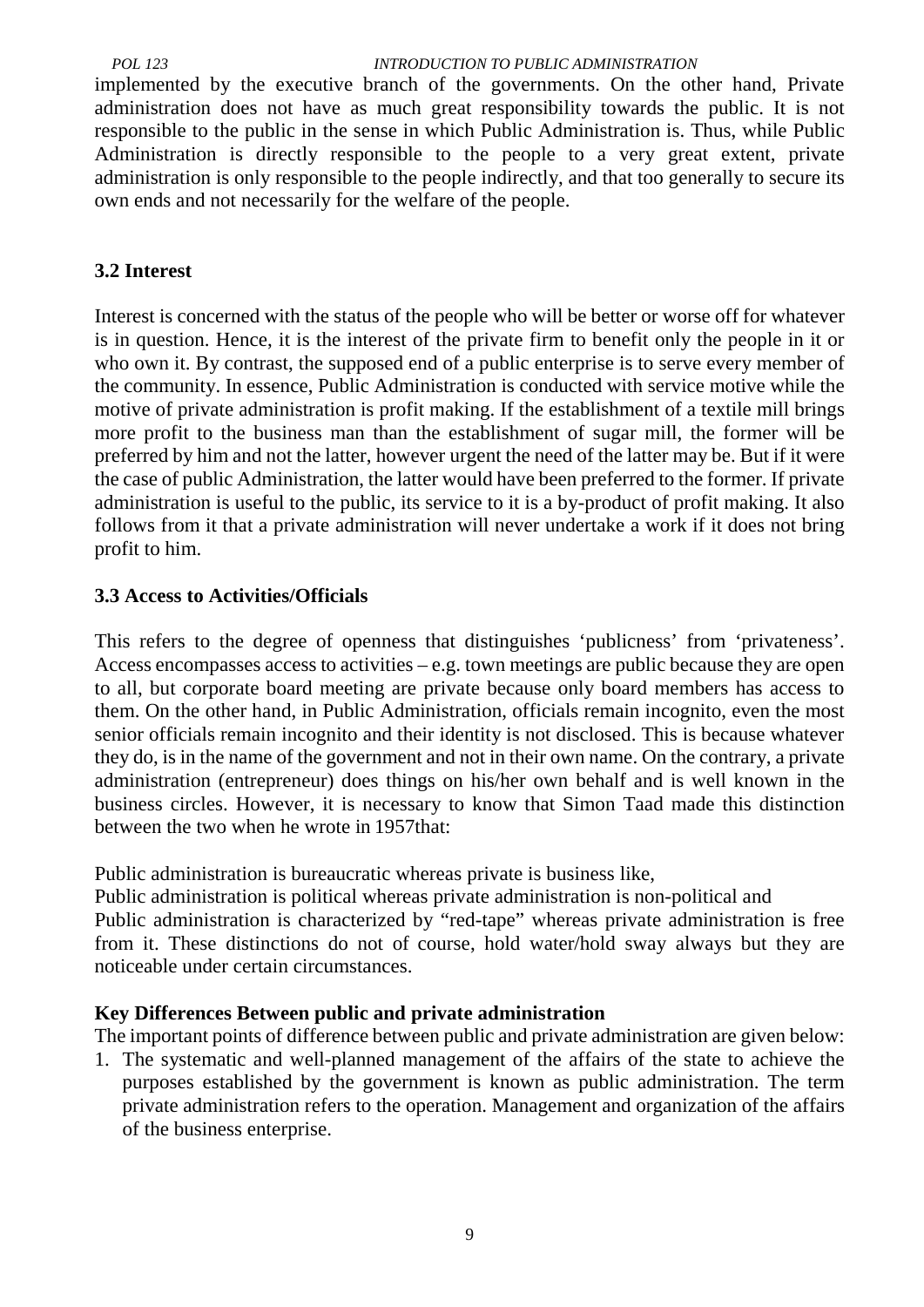- 2. Public administration is a political process. On the other hand. The private administration is a business activity.
- 3. Public administration takes place in governmental setup, whereas private administration Operates in the structure other than the governmental setup.
- 4. Public administration follows a bureaucratic approach, while the private administration has an egalitarian approach.
- 5. Decision making in public administration is pluralistic, but in private administration, there is monopolistic decisions are taken.
- 6. In public administration. The revenue is generated from taxes, fees, duties, penalties and other dues paid by the general public. As opposed to private administration, where profits from operating activities are the major source of revenue.
- 7. When it comes to accountability, public officials are accountable to the general public. Unlike, private administration where the employees are accountable to the owners.
- 8. Public administration is welfare oriented; it works with service motive. Conversely, the private administration is profit oriented.

However, government can improve revenue by the following ways:

- a) The use of information technology should be introduced across board to ensure a comprehensive data base for the tax payers.
- b) The state boards of internal revenues should also be empowered to provide a one-stop shop for tax collection.
- c) Other sources of revenues like stamp duties; levies and fees collected by the state and local government should be enhanced.
- d) Create transparent, evidence-based plans to support economic diversification.

Implement those plans with public oversight, transparency and accountability.

- e) Diversify revenue sources by broadening the tax base and collecting taxes efficiently, transparently and fairly.
- f) Well-targeted public policies, regulations and investments in key sectors can contribute to growth, and this growth will contribute to government revenue.

# **SELF ASSESSMENT EXERCISE 2**

Why is it that in Public Administration, officials remain *incognito?*

# **4.0 CONCLUSION**.

Public administration runs in a governmental setting, and that is why it is also known as government administration. On the contrary, the private administration is a business process, hence considered as business administration. Both of them play a crucial role in contributing towards the development of the society in different ways. Moreover, the measurement of performance, progress and results thereof, can be done using different methods.

# **5.0 SUMMARY**

Traditionally, when public administrators think about what the public administration mean at all, they think about it in institutional terms. This in other words, means the management of tax-supported agencies that appear on government organisation charts – the government bureaucratic agencies that constitute the locus/position of public administration that hold sway over the fields focus during the period of paradigms. Public administration can be likened to a state made of a glass house, we see what it tries to do, and all its failures, the partial or total, are made the most of. But private enterprise is sheltered under good opaque, bricks and mortar.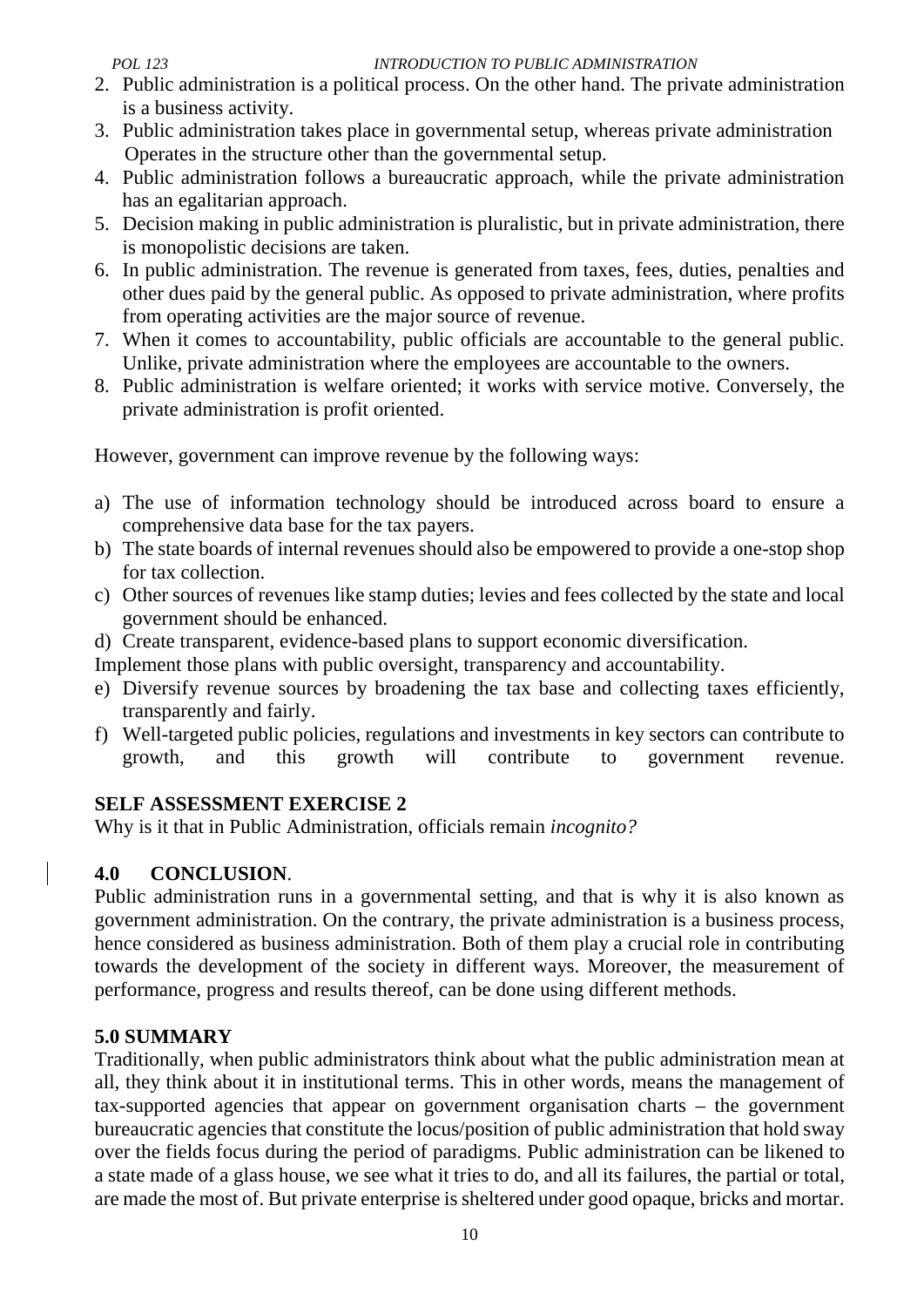# **6.0 TUTOR-MARKED ASSIGNMENT**

Public administration is riddled with bureaucracy and red-tapism: Comment. Explain why the motive of private administration is profit making?

# **7.0 REFERENCES/FURTHERREADING**

Surendra Singh. "Difference Between Public Administration and Private Administration." Difference Between.net. February 14, 2020 <http://www.differencebetween.net/business/difference-between-public-administration-and private-administration/

Beard, C.A. (1937). *The Role of Administration in Government: The Work Unit in Federal Administration.* Chicago: Public Administration Service.

Ekhator, Victor Eghe (2002). *Rudiments of Public Administration.* Kaduna: Joyce Graphic Printers & Publishers Co.

Nicholas, Henry, (ed). (2004). *Public Administration and Public Affairs.* New Jersey: Prentice Hall Inc.

Negro F.A. and Negro, L.G. (1973). *Modern Public Administration*. New York: Hamper and Row Publishers.

Stanley Benn I. and Gerald, Gans F. (1983). *The Public and the Private: Concepts and Action.* New York: St. Martins.

L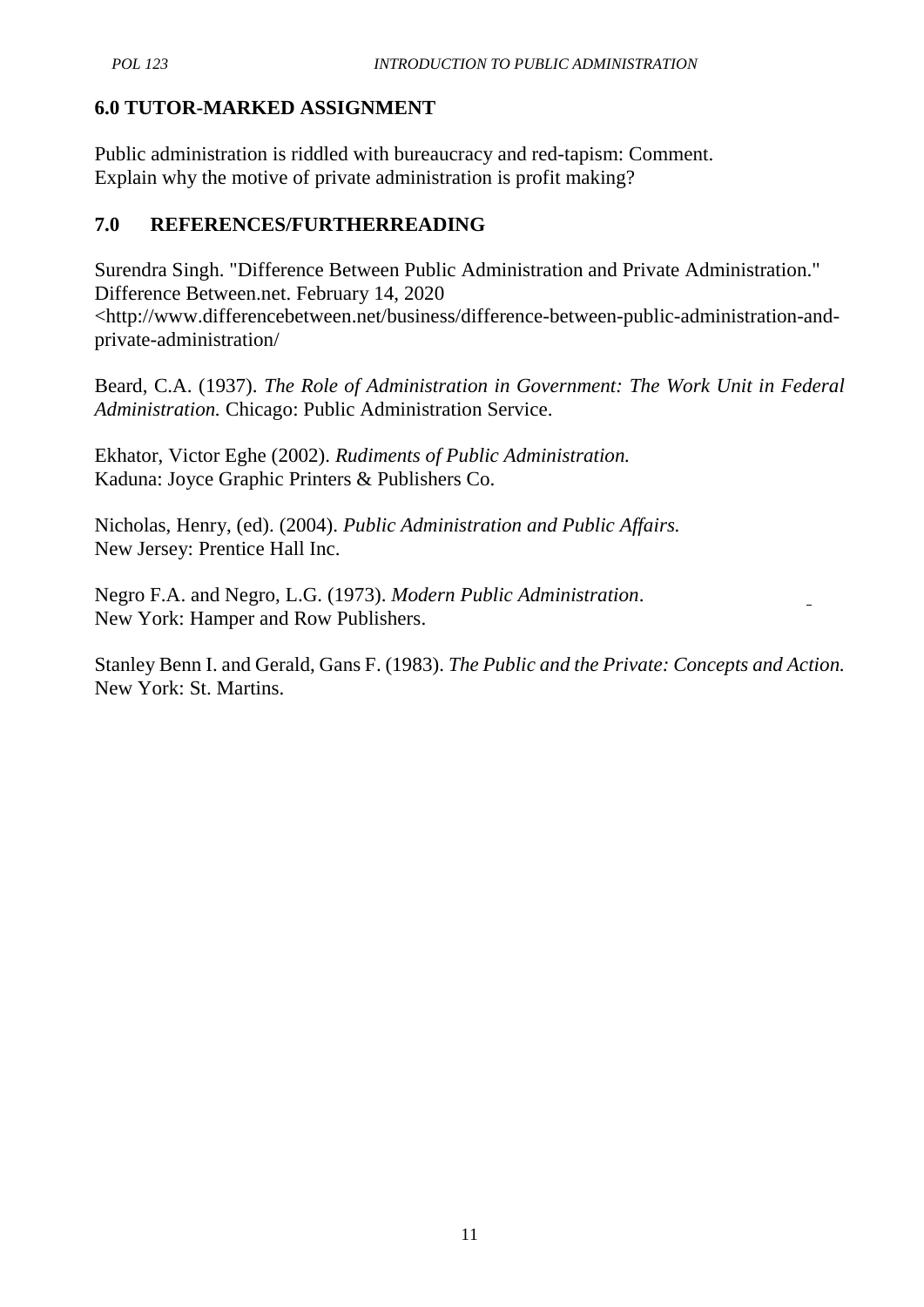### *POL 123 INTRODUCTION TO PUBLIC ADMINISTRATION* **UNIT 3 GENERAL ASPECTS OFADMINISTRATION**

## **CONTENTS**

- 1.0 Introduction
- 2.0 Objectives
- 3.0 Main Content
	- 3.1 Basis of Public Administration
	- 3.2 Administrative Implications of Federalism
- 4.0 Conclusion
- 5.0 Summary
- 6.0 Tutor-Marked Assignment
- 7.0 References/Further Reading

## **1.0 INTRODUCTION**

Administration, as we all know is about rational organisation and the management of men, women and material. The arrangement of personnel for facilitating the accomplishment of some agreed purpose through the allocation of functions and responsibilities in organization are discussed in this unit as well as the implication for federalism.

# **2.0 OBJECTIVES**

At the end of this unit, you should be able to explain:

- 1. The basis of Public Administration
- 2. The Administrative Implications of Federalism.

## **3.0 MAIN CONTENT**

## **3.1 Basis of Public Administration**

Public Administration is organized on two basis - Functional basis, and Geographical basis.

### **Functional Basis**

Principle of Specialization: To ensure efficiency and economy in work, the administration is divided into numerous administrative agencies called departments, although sometimes there are a large number of commissions, corporations and boards outside the department structure. The question that then arises is, on what basis are the departments organised? In general, it may be said that the departments are based on some broad substantive purpose, for example, the advancement of education, the development of industries, the conduct of foreign relations or the management of transport. Each department forms a particular type of function such as department of Home Affairs, the department of Foreign affairs, Railway Board, etc the departments are further subdivided on a narrowly defined purpose or objective such as criminal investigation department or Board of secondary education. Specialisation continues to work into the lower levels of organisation. Thus, a board of secondary education may contain a division devoted to textbooks, another division devoted to syllabus and still another devoted to organisation. etc.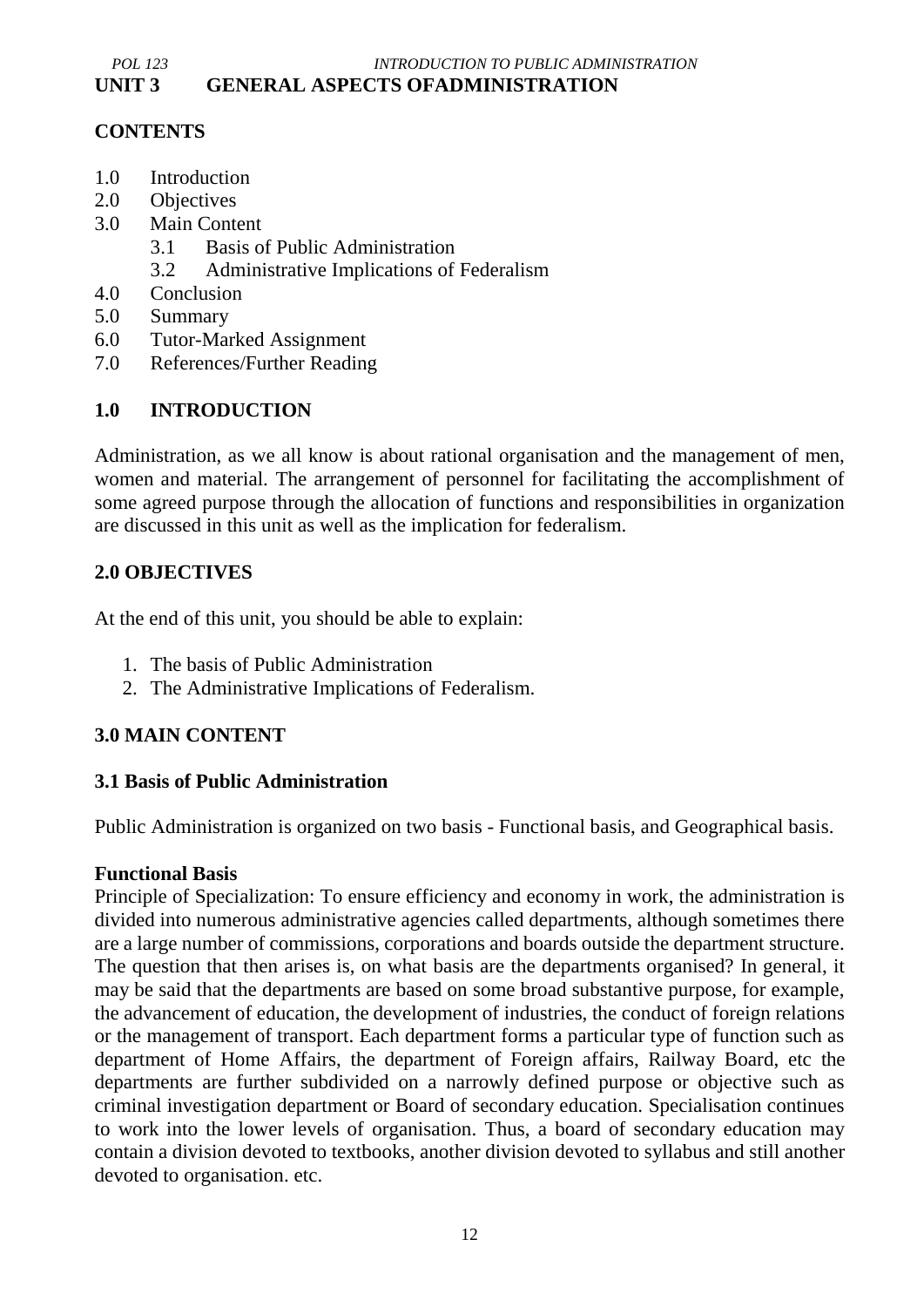### *POL 123 INTRODUCTION TO PUBLIC ADMINISTRATION*

Principle of Integration: While administration is divided into departments according to the principle of specialisation, these departments cannot function independently. The activities of the various departments need to be integrated into a composite whole. The problem of integration deals with the inter-relations of various administrative units on the same level of government. It is the problem of the relations of different services within the same department or of the different departments within the same government. The importance of integration hardly needs any emphasis. There can be no doubt that from every point of view, integration is desirable to achieve the purpose of administration,

i.e. the general good of the people.

Principle of Hierarchy: The third principle common to the administrative set-up of all the modern democracies is the principle of hierarchy. All administrative organisations follow the pattern of the superior-subordinate relationships through a number of levels of responsibility reaching from the top to the bottom of the structure. This form of organisation is called by Mooney and Reiley the "scalar process" under which there is a pyramid-cal type of organisation. It consists of arranging the administrative units in such a way that there is a supreme leadership leading at the top and a broad base at the bottom. Every position in the organisation finds its appropriate place in the hierarchy. The superior gives orders to the subordinates, while him too, receives and obeys orders from superiors. The subordinate accepts the decisions of the superior as a guide to his own behaviour. Through link after link, the chief executive is united with each individual employee.

Principle of Permanency: Administration is machinery for the execution of public will as determined by the political authority. Now while the political authority, i.e. the legislature and the chief executive may change with the change of public opinion, administrators continue to remain on their post. Nigeria had turned out colonialism but she had not turned out the British legacy of administrative permanency. The officials are appointed on permanent basis. Thus, public administrations in modern democracies resemble a cone whose base is divided into a number of departments, each manned by permanent members of the civil service. All the sections of the cone converge on the vortex which is presided over by a political authority – chief executive.

## **b. Geographical Basis**

Administrative authority may be concentrated or dispersed. Due to the vast size of the modern states, it is generally dispersed. The country is divided into numerous areas, each area developing its own administration. Thus, division of administrative authority is called localisation of administration. In every modern state, administrative life is centred in three foci, these three foci fall on a vertical line. At the highest extreme is the central administration, in the middle is the state, provincial or country administration and at the lowest rung is the village or town administration.

# **Meaning of Centralisation**

First of all, let us be clear about the meaning of centralisation. A centralised administration is one in which there are close relations between officials responsible to different levels of government as federal-state or state- local. When much administrative power is vested in the hands of the officials of the central government with a consequent diminution of the authority and discretion of officials in lower government agency, the system is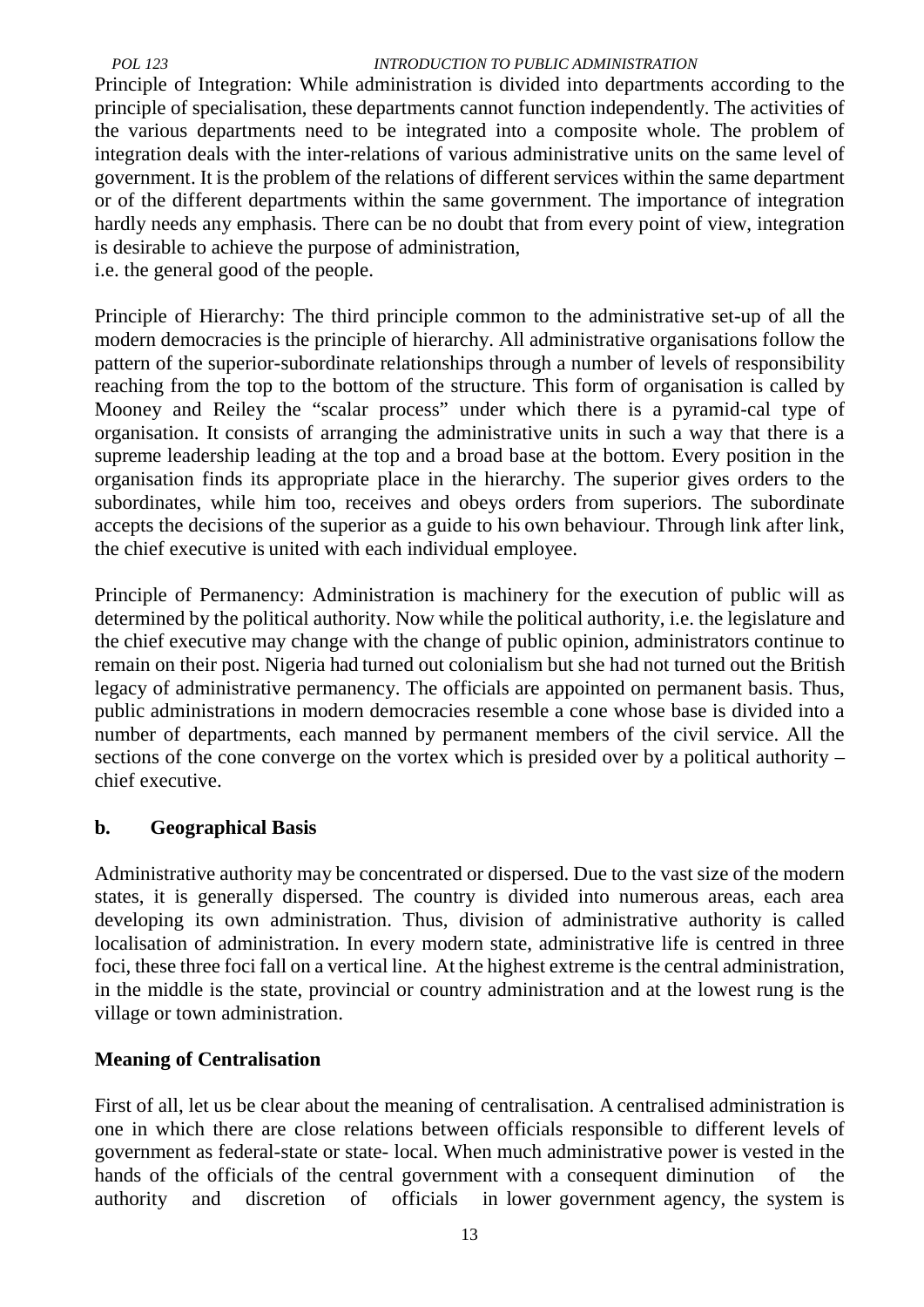*POL 123 INTRODUCTION TO PUBLIC ADMINISTRATION*

centralised. In other words, it may be said that the process of transfer of administrative authority from a lower to a higher level of government is centralisation.

## **Meaning of Decentralisation**

In a decentralised system, the government at lower levels enjoys certain amount of autonomy as given by the constitution or statute. There are many centres of government, local and central, each with a recognised right of independent existence and functions. In this system, the control of the central governments over the local government is restricted.

## **SELF ASSESSMENT EXERCISE 1**

What are the bases of Public Administration?

# **3.2 Administrative Implication of Federalism**

Federation is a decentralised form of administration. The fundamental principle of federation is the division of power between the federal and the constituent governments. Broadly speaking, the units of federation are autonomous in the field of administration allocated them, but recently there has arisen a practice of exercising control by the central Government over the administration of the states. The constitution of Nigeria makes numerous provisions whereby the central Government can exercise considerable control over the administrative machinery of the states. It may be remarked that the tendency in recent years has been towards centralisation even in England and America the central control over local governments has recently increased. This is the impact of technological developments and the welfare state concept on administration. However, in spite of the increasing tendency towards centralisation, the difference between a decentralised system and a centralised system of administration still persists.

## **SELF ASSESSMENT EXERCISE 2**

Is Nigeria a Federal State or University State? Explain this in the light of administrative implication of Federalism.

## **4.0 CONCLUSION**

In terms of integration, it must have to be realised that too much of integration may destroy the initiative of the officials in charge of the Public offices while the lack of it may lead to confusion if not destruction of responsibility.

## **5.0 SUMMARY**

Every country has its own peculiar administrative structure which suits its geography, history, national character and form of government. Nevertheless, several aspects of administrative organisation which are common to the administrative set up of modern democracies may be considered.

# **6.0 TUTOR-MARKEDASSIGNMENT**

What is a Scalar process?

Explain your understanding of Localisation of Administration.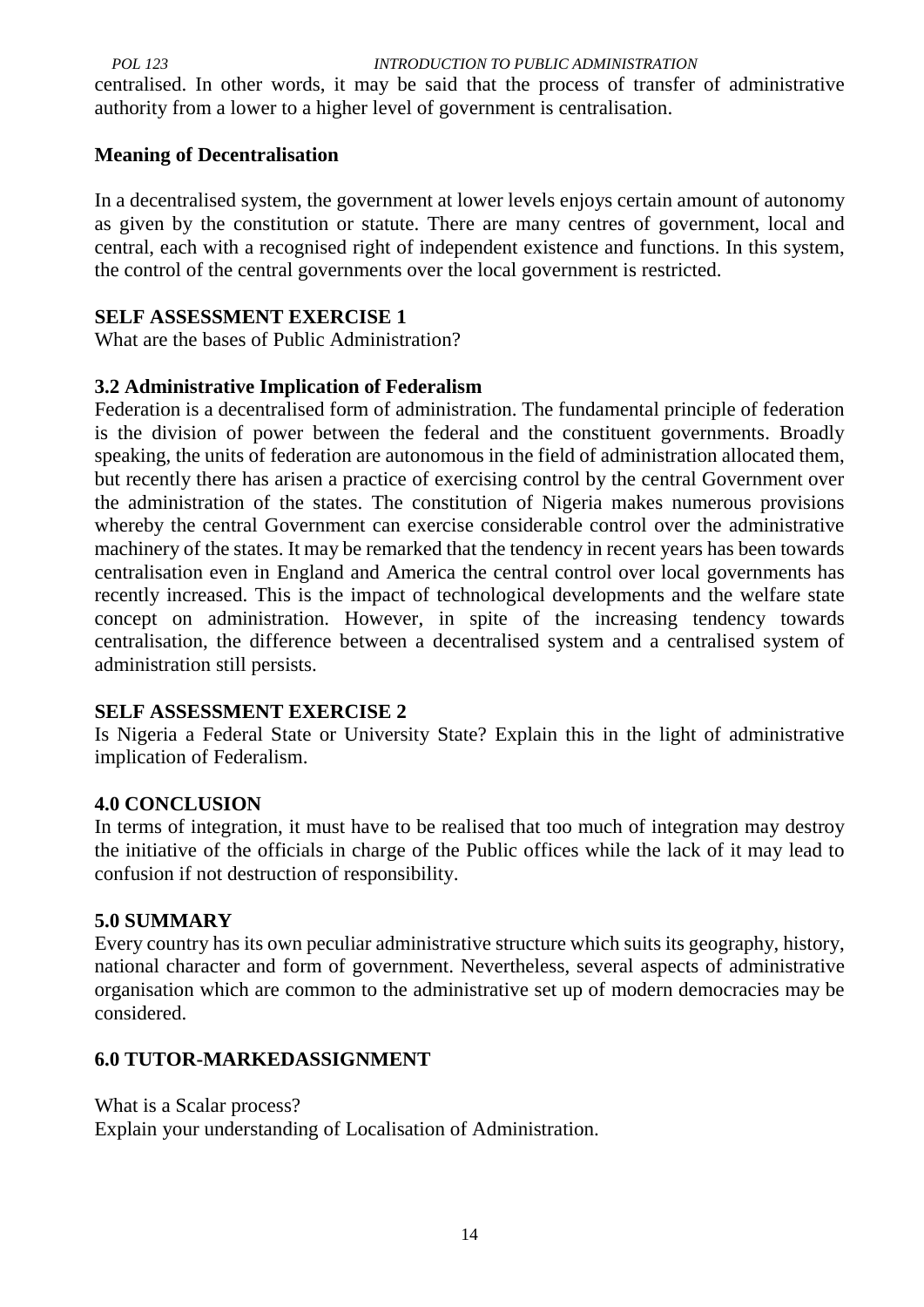# **7.0 REFERNCES/FURTHERREADING.**

Essay UK, *Administrative management's role and level and its four key aspects*. Available from: <https://www.essay.uk.com/free-essays/management/administrative-managementsrole.php> [24-04-20]

Ekhator, Victor Eghe (2002). *Rudiments of Public Administration.* Kaduna: Joyce Graphic Printers and Publishers Co.

Nicholas, Henry (ed.) (2004). *Public Administration and Public Affairs.* New Jersey: Prentice – Hall, Inc.

Vishnno, Bhagwan and Vidya,Bhushan (ed.) (2005). *Public Administration.* New Delhi: S. Chand and CompanyLtd.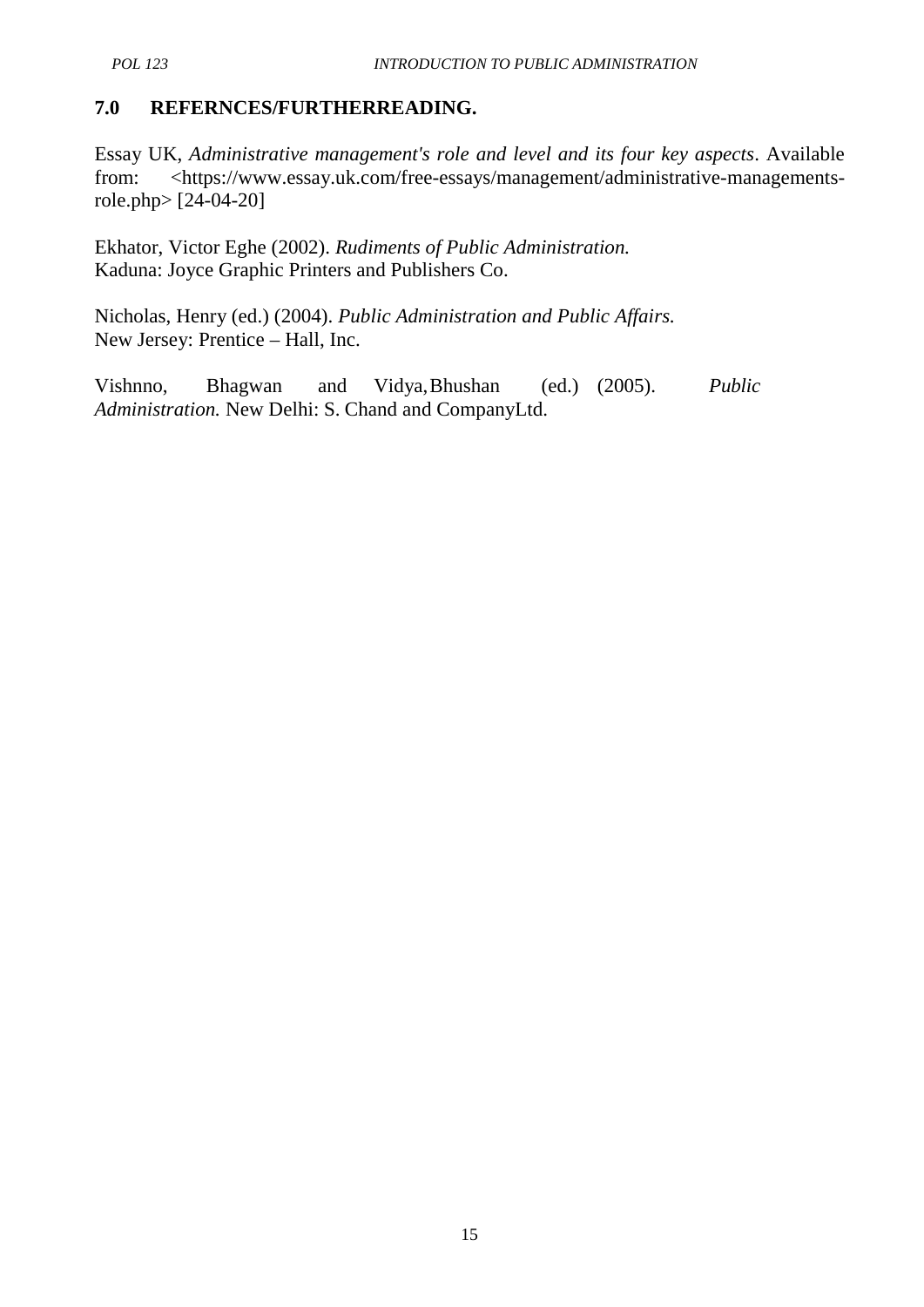# **UNIT4 ENVIRONMENT OF PUBLIC ADMINISTRATION**

# **CONTENTS**

- 1.0 Introduction
- 2.0 Objectives
- 3.0 Main Content
	- 3.1 Relationship of Environment with Public Administration
	- 3.2 Politico Constitution Environment of Public Administration
	- 3.3 Economic Environment on Public Administration
	- 3.4 Cultural Environment on Public Administration
	- 3.5 Social Environment in the Working of Public Administration
- 4.0 Conclusion
- 5.0 Summary
- 6.0 Tutor-Marked Assignment
- 7.0 References/Further Reading

# **1.0 INTRODUCTION**

Public Administration deals with human beings, therefore, it is influenced by the environment in which it is required to function. It is a well-known fact that no administrator can ignore his/her circumstances. In fact, administration and environments mutually affect each other so much so that it can be said that the study of environment for proper study of a public administration system is unavoidable. Therefore, there are different types of environments covered, and each one has its impact on administration. For example, economic conditions always have deep impact on economic structure and organisation of the society. Similarly, administrative system contributes in economic development, etc.

# **2.0 OBJECTIVES**

At the end of this unit, you should be able to discover the following points:

1. that the study of public administration is incomplete without the study of its interaction with external environments

importance of the study of Environment

- 2. how political and constitutional environment of a country are inter- linked with its public administration system
- 3. the impact of economic environment on public administration the role of language, education, values and communication system on administration etc.

# **MAIN CONTENT**

# **Relationship of Environment with Public Administration**

It has rightly been said that public administration and all types of environments are closely linked with each other and thus are interlinked. Public administration deals with human beings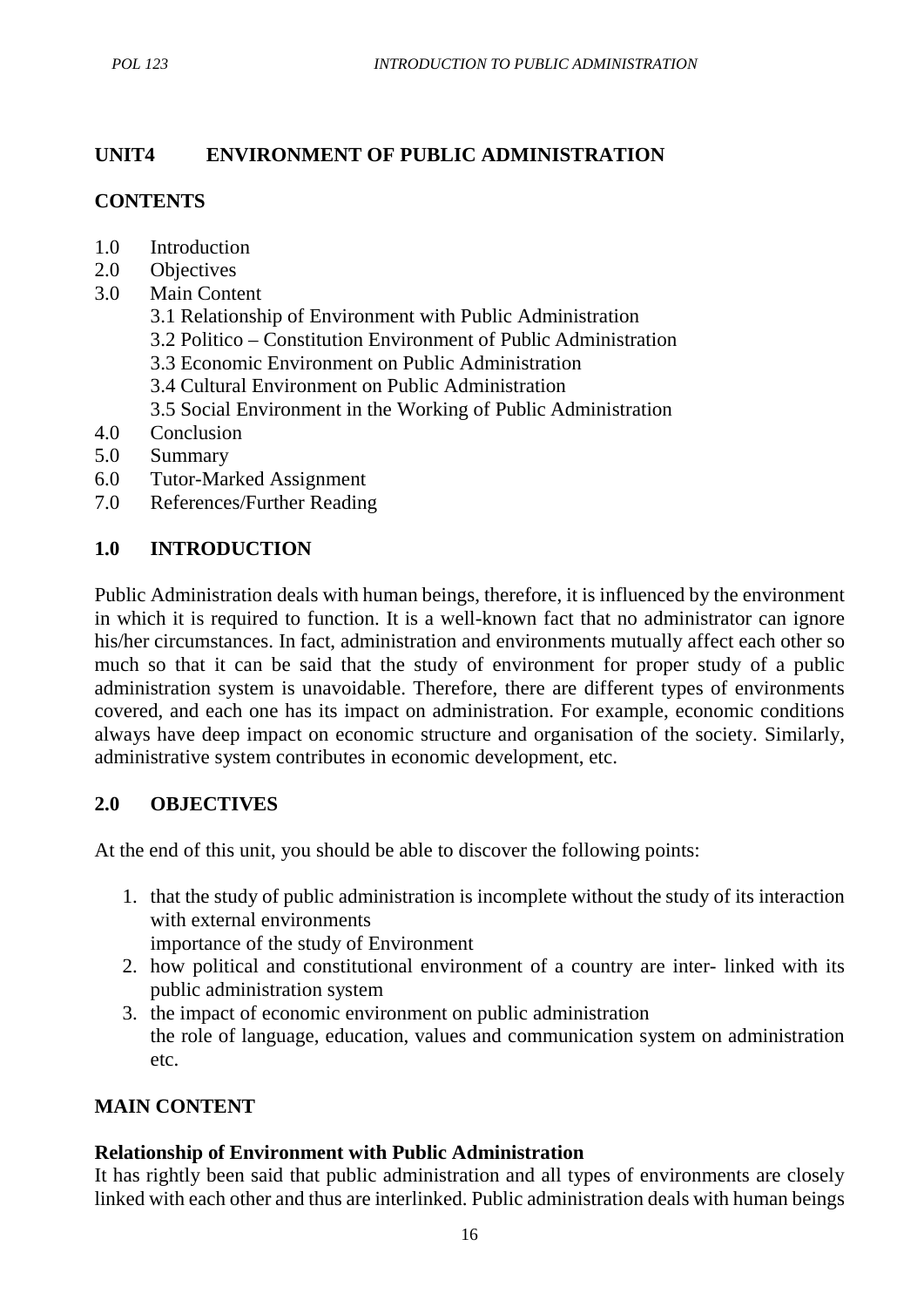#### *POL 123 INTRODUCTION TO PUBLIC ADMINISTRATION*

and as such it is a human activity. Obviously, such an activity is bound to be decidedly affected by the environments in which it is required to function. All human problems with which public administration is concerned are created and solved sooner or later by the environments. Even awakening capacity to think and react in favour of or against the administrative system is the outcome of environments. Needless to say, that administrative systems, organisations and processes do not develop in a vacuum but grow, develop and decay under certain social systems, cultural traditions and political and economic set up. That is the reason why these radically differ from society to society. These organisations and systems would have been same all over the world had there been no impact of environments on public administration. Not only this, but as the study of comparative public administration is proceeding from simplicity to maturity that seriousness about impact of environments on it is also increasing.

Therefore, today it is almost accepted by all that for real and meaningful study of any administrative problem, it is essential that the environment under which it was created should be simultaneously studied.

### **SELF ASSESSMENT EXERCISE 1**

Administrative system, organisations and processes do not develop in a vacuum; explain this in relation to Environment and Public Administration.

### **Politico-Constitutional Environment of Public Administration**

Public Administration of a country is influenced by political and constitutional set up of the country. Even when similar types of administrative systems are adopted by two countries that function quite differently because of varying political and constitutional systems. It may be all success in one country but may be only partial success or complete failure in another country. Public administration is always influenced by constitutional and political environments of the country. Keeping these environments Ferrel Heady has classified countries and divided these in the following ten categories. In each category he has placed several countries, keeping in view their constitutional and political environment on the one hand and administrative system on the other. Thus, each one has its own features. He has placed first four countries in the category of developed and others in developing countries.

The categories are:

France and Japan Britain and America Japan Soviet Union Traditional Autocratic System Bureaucratic Elites System: Civil and Military Polyarchal Comparative Systems Dominant Party, Semi Comparative systems Dominant Party Mobilisation Systems Communist Totalitarian System.

It should be noted that both politico-constitutional environment influence administrative system and *vice-versa*. In effect, every constitution is framed keeping political environments into consideration hence it is glaring that when major constitutional and political changes take place, the administrative system also changes.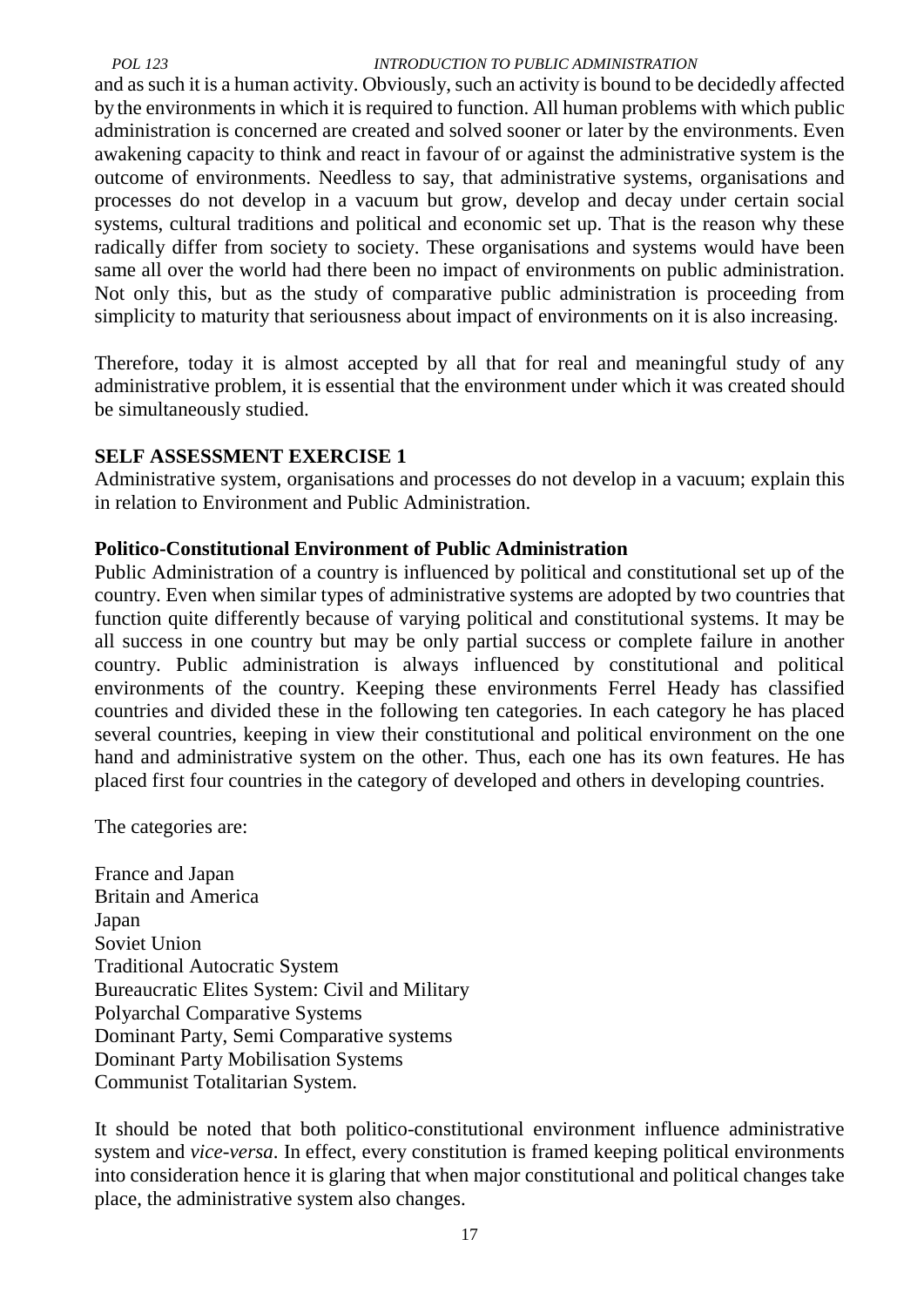## **SELF ASSESSMENT EXERCISE 2**

Explain extensively why the Public Administration of a country is influenced by political and constitutional set up?

## **Economic Environment on Public Administration**

In every country economic activity is the main activity around which every other state activity and the system revolve and public administration is no exception to that. The essential point to note is that the whole administrative system of a country develops after taking economic limitations of the country in view. Accordingly, the economic system of the country decides administrative organisations and procedures on the one hand and honesty and the character of the administrators on the other. Thus, the point can be elucidated when one finds that some type of administrative set up produces altogether different types of economic systems. To this end, it is pertinent to note that not only when the economic resources in two countries are the same can one set of administrators manage to give better production, whereas the other fails to do so. Thus, administration and economic environment go hand in hand. In fact, it is very difficult to understand administrative system of a country and its problems without properly studying its economic environments.

## **SELF ASSESSMENT EXERCISE 3**

Explain how Public Administration and social organisations have close relationships with each other.

# **4.0 CONCLUSION**

It is pertinent to conclude this unit by opining that we have so far discussed the relationship of environment with public administration, the importance of the study of Environment, the politico-constitutional environment of public administration, economic environment on public administration, cultural environment on public administration, and social environment in the working of public administration. Summarily therefore, no public administration can either ignore or undermine the fact that administration and environment mutually affect each other, as public administration does not exist in avacuum.

# **5.0 SUMMARY**

The entire unit brought to bear the increasing realisation that no administrative system can work successfully without an analytical study of environment in which it is expected or work. In effect, the need of study of environment for successful working of a public administration system can be said to be fully realised and appreciated these days.

# **6.0 TUTOR-MARKED ASSIGNMENT**

- 1. State how political and constitutional environments of a country are inter-linked with its public administration system.
- 2. Discuss the impactof economic environment on public administration.
- 3. State the importance of the study of environment for the study of public administration.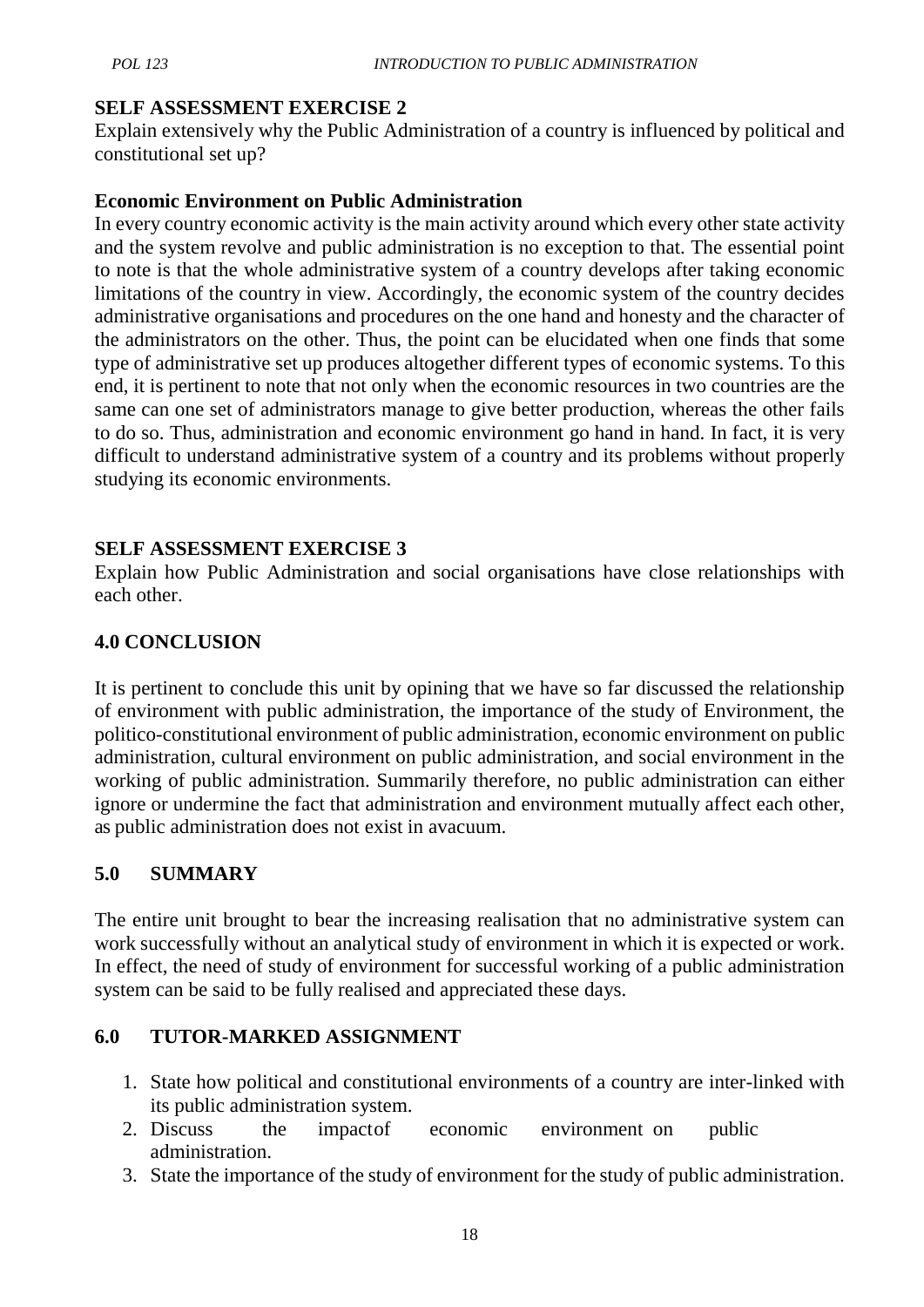### *POL 123 INTRODUCTION TO PUBLIC ADMINISTRATION* **7.0 REFERENCES/FURTHER READING**

Lieber, H. (1970). Public Administration and Environmental Quality. *Public Administration Review,30*(3), 277-286. doi:10.2307/974044

Ekhator, Victor Eghe (2003). *Rudiments of Public Administration.* Kaduna: Joyce Graphic Printers and Publishers Co.

Mukhi, H.R. (1998). *Comparative Public Administration.* New Delhi: SBD Publishers.

Nicholas, Henry (2006). *Public Administration and Public Affairs.* New Delhi: Prentice-Hall of India Ltd.

Williamson, M. (1950). *Supervision: Principles and Methods.* New York: Women's Press.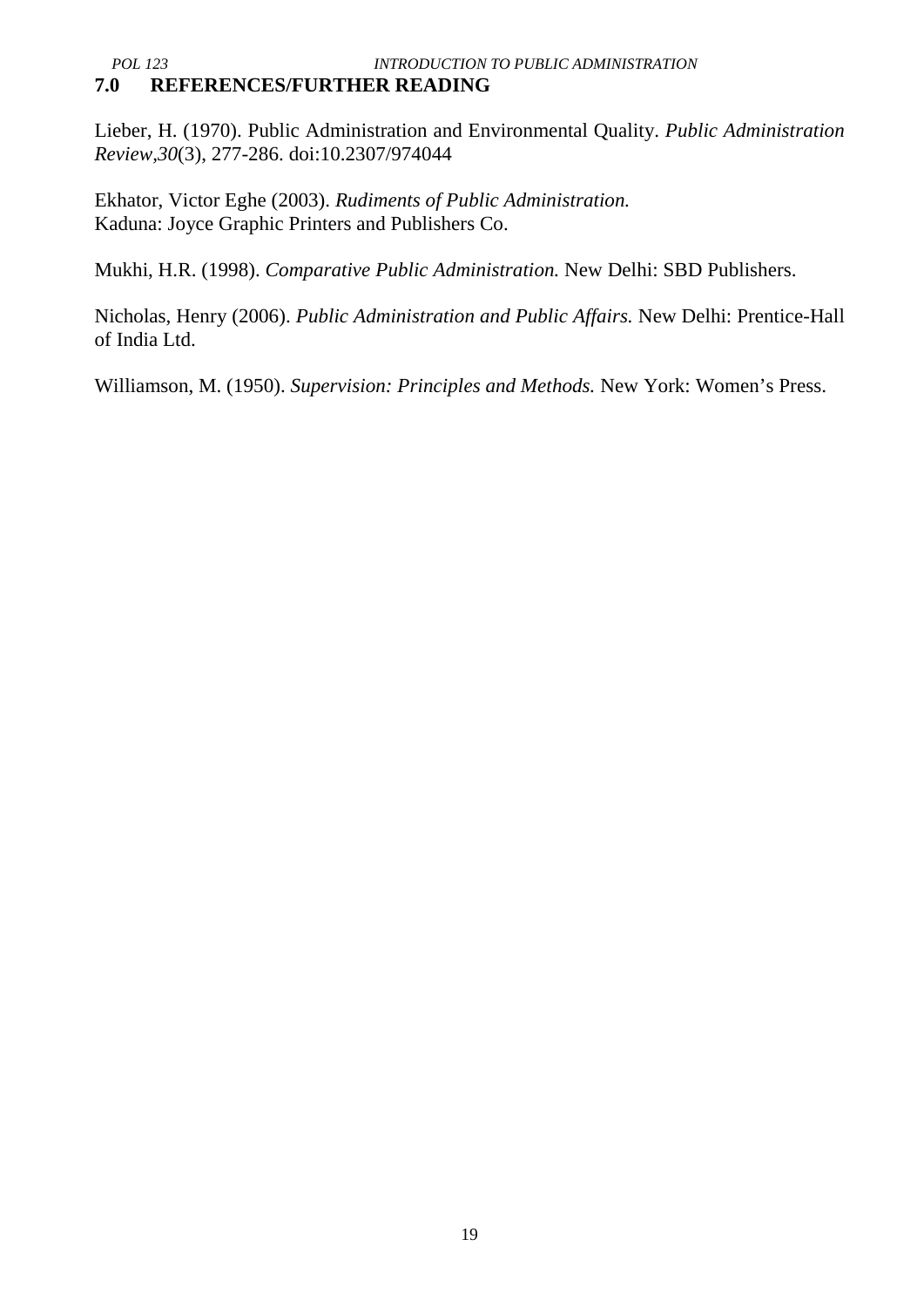# **UNIT5 PUBLIC ADMINISTRATION AND BUREAUCRACY**

## **CONTENTS**

- 1.0 Introduction
- 2.0 Objectives
- 3.0 Main Content
	- 3.1 Historical Development of Bureaucracy
	- 3.2 Needs for Bridging the Gap between People and **Bureaucracy**
	- 3.3 Bureaucracy and Political Development
- 4.0 Conclusion
- 5.0 Summary
- 6.0 Tutor-Marked Assignment
- 7.0 References/Further Reading

## **INTRODUCTION**

This unit explains in details the meaning of the word bureaucracy as it appears to have acquired an opprobrious meaning, an odious connotation because the sum of impressions that spring to mind at the mention of the word bureaucracy is associated with inefficiency, lack of initiative; unintelligent, rigidity in the approach to human problems and undue fussiness on the part of officials and downright stubbornness in the way public officials go about their business. The unit also notes that administration of a country is run not only by ministers who are rather amateur in the art of administration but by the civil servants.

# **2.0 OBJECTIVES**

At the end of this unit, you should be able to explain:

- 1. the historical development of bureaucracy
- 2. the need for bridging the gap between people and bureaucracy
- 3. the difference in bureaucracy and political development.

# **MAIN CONTENT**

## **Historical Development of Bureaucracy**

Bureaucracy has been derived from the root 'Bureau' which stands for the post or office under a government. In popular parlance bureaucrats are called civil servants. Essentially, a civil servant is "a professional body of officials, permanent, paid and skilled'. The system of bureaucracy is as old as ancient civilization. It existed in the ancient period in Rome, China, India and several other countries. Their duties were fixed in the statecraft of those periods. Some account of the development is available throughout the pages of history. However, their duties were limited to spheres of taxation, collection of taxes, maintaining records, gathering data for the information of the king, conveying the orders of the kings to the public, maintaining accounts, controlling the treasury and managing the affairs of the palace. But with the systematic development of state craft during the middle ages and the development of the activities of the modern states, the function of civil servants were highly enlarged. Today on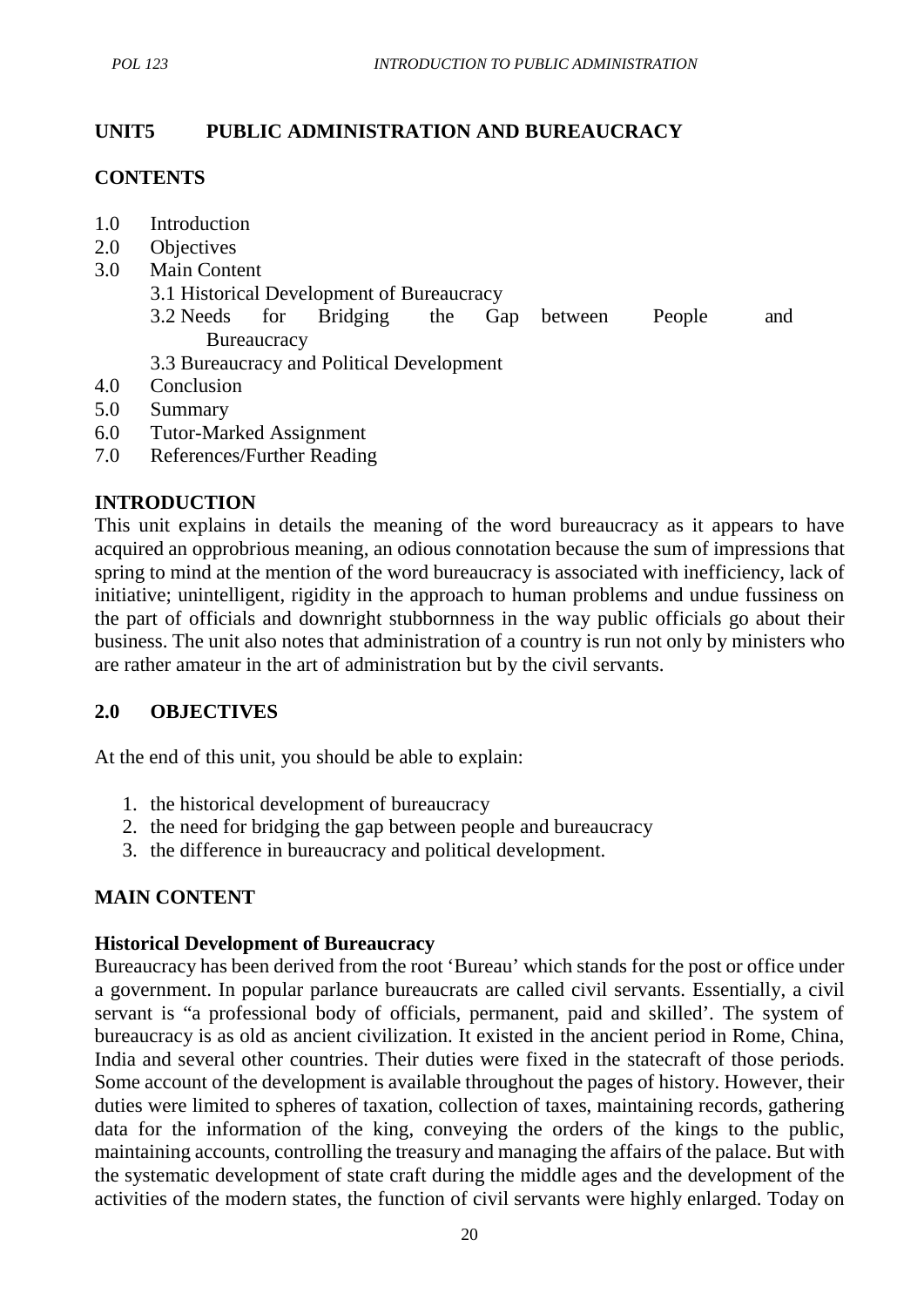*POL 123 INTRODUCTION TO PUBLIC ADMINISTRATION*

the one hand the state keeps the army for defence, on the other hand, it is required to employ civil servants in very large number (as if they are army of civil servants).

The term bureaucracy was first coined by Vincent De Gournay in 1712, a French economist, in the eighteenth century. He had observed that: social scientists. What Weber was concerned most was to discover the canons of social behaviour of democracy. In effect, the focus was not to depict and suggest goodness or badness but to suggest a standard model. To this end, his concept does not represent average attributes of all the existing bureaucracies or other social structure. It is rather a pure type in itself derived from the most characteristic bureaucratic aspects of all the loans organisations.

## **Need for Bridging the Gap between People and Bureaucracy**

The bureaucracy should, no doubt, be efficient in its job. But efficiency alone is not the criteria of a good government. It is the need of the hour that bureaucracy should be helpful in promoting social justice and economic progress. There is need, therefore, that the gap between the Bureaucracy and the people be bridged hence administrators should not be recruited from the upper strata of the society alone. There is need for good rapport between the civil servants and the people hence the need for mutual understanding of each other's feelings or points of view.

## **Committed Bureaucracy**

A controversy has been raging in Nigeria on the question as to what is the role of civil servants in building the new society of ours. Whether the civil servants in Nigeria have honestly endeavoured to successfully implement the policies and programmes of government, and how much faith does the bureaucracy repose in the ideal of social justice? Have the civil servants committed a lot of the policies of the government? If commitment means "politicisation of the services: it would be well to remember that it may demoralise administration. It would be good that the civil servants remain aloof from the political parties. The civil servants should serve the people in a selfless and impartial manner. But there is another aspect of commitment, i.e., having the bureaucracy to fulfill the ideas enshrined in the constitution and accomplish the aspirations of the people. It is essential however, that the bureaucracy "We have an illness in France which bids fair to play havoc with us, this illness is called bureaumania". The dictionary of the French Academy accepted the word in its 1798 supplement and defined it as "Power influence of the heads and staffs of government bureaus".

## **Bureaucracy and Political Development**

The phenomenon of development involves a gradual separation of institutionally distinct spheres, the differentiation of separate structures for the wide variety of functions that must be performed in any society. The greater the differentiation in a society, the more politically developed it is assumed to be. In this sense, political development is varied. For instance, highly developed systems, such as the West, contain a large number of explicitly administrative structures; each specialised for specific purposes – agriculture, transport, defence, planning, communications, health etc while in traditional or simple societies such differentiation takes place to an extremely limited extent. For proper and democratic functioning, there should be balancing of political and administrative or bureaucratic structures while only vigorous political institutions can be kept under check in a modern bureaucracy. However, if the political institutions are weak, bureaucracy gains an upper hand. In order words, weak political institutions create a power vacuum, which is filled by bureaucracy.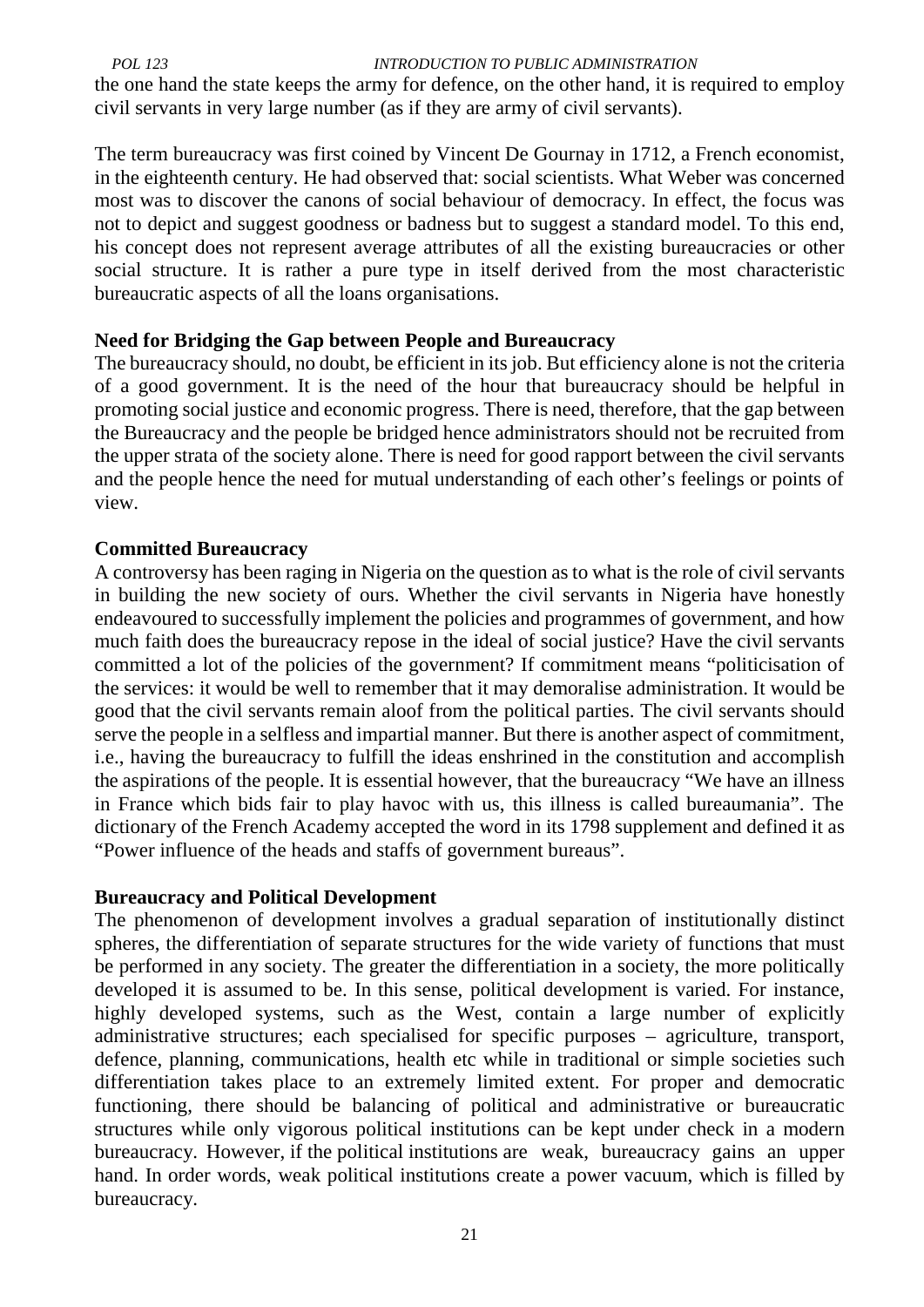## **SELF ASSESSMENT EXERCISE 3**

What are the basic features of political development? Explain the term bureaucracy.

## **4.0 CONCLUSION**

In conclusion, it is important to note that while bureaucracy has inherent elements that make its processes often cumbersome or distasteful to its public chiefs, yet it is indispensable and indeed an instrument for the achievement of efficiency in all large organisations. It is concerned with the most efficient means of planning and control, and the fact that these processes are often misused and abused by inefficient, corrupt, and stubborn officials, is not a case for the total condemnation of bureaucracy.

## **5.0 SUMMARY**

Ordinarily, although bureaucracy is not a virtue in administration, yet it is an element of administration that has become an inseparable feature. Bureaucracy implies a certain degree of flexibility and impersonality so much so that it constitutes a problem to administration, but again to the extent that these problems are inseparable from administration, bureaucracy incidentally is a process and an element of administration. There is nothing to be afraid of in bureaucracy.

## **6.0 TUTOR-MARKED ASSIGNMENT**

What are the characteristics of Bureaucracy? Why is expert administration inevitable?

# **7.0 REFERENCES/FURTHER READING**

Igbokwe-Ibeto, C. (2019). African bureaucracy and public administration: Analysing the normative impediments and prospects. *Africa's Public Service Delivery & Performance Review, 7*(1), 11 pages. doi:https://doi.org/10.4102/apsdpr.v7i1.323

Adebayo, Augustus (2004). *Principles and Practice of Public Administration in Nigeria*. Abuja: Spectrum Books LTD.

Madhu, Varshney; Jag, Mohan Balokhara and Naveen, Kumar Chittoria. (2002). *The Study of the Phenomena of Governance.* New Delhi: H.G Publication.

Gabriel, Almond A. and Binghan, Powell; Jr. Kaare Scrom and Russell, Dalton J. (2001). *Comparative Politics Today: A World View.* New Delhi: Replika Press LTD.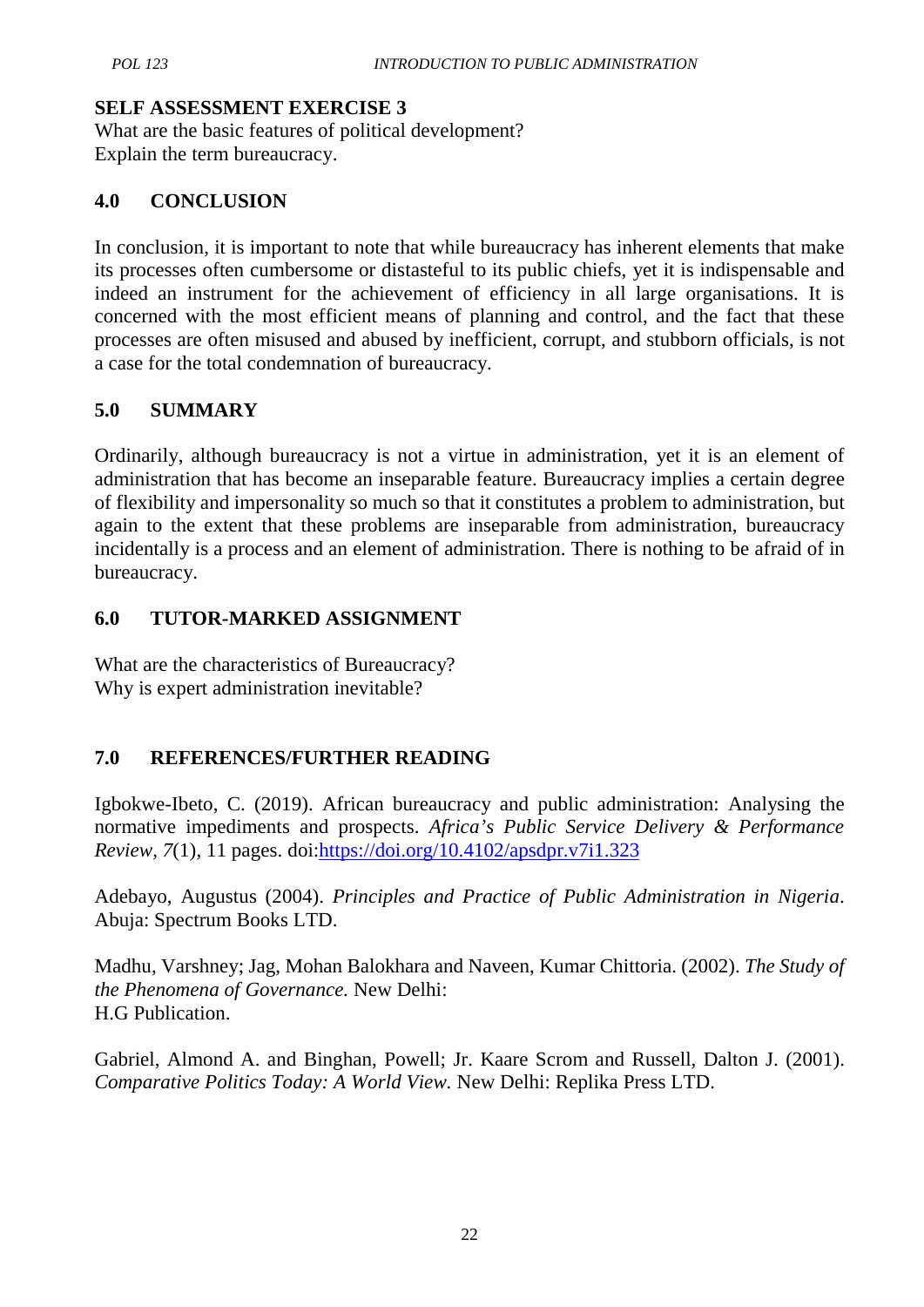## **MODULE 2 THE CONTROVERSY ABOUT THE NATURE, CONTEXTS AND ENDS OF PUBLIC ADMINISTRATION**

#### **INTRODUCTION.**

There has always been a controversy about the nature, contexts and ends of public administration. Prof. Woodrow Wilson in 1889 drew a sharp distinction between politics and administration and opined that the later must steer clear of the former. It was said that politics was concerned with policy-making while administration was concerned with policy implementation. The politics-administrative dichotomy is discussed in this module. The New Public Administration which has continued to endure as witnessed is also on this module.

- Unit 1 New Dimensions of Public Administration
- Unit2 Approaches to the Study of Public Administration
- Unit3 The Scope of Public Administration
- Unit4 Public Administration as an Art and as a Science
- Unit5 Public Administration and Other Social Sciences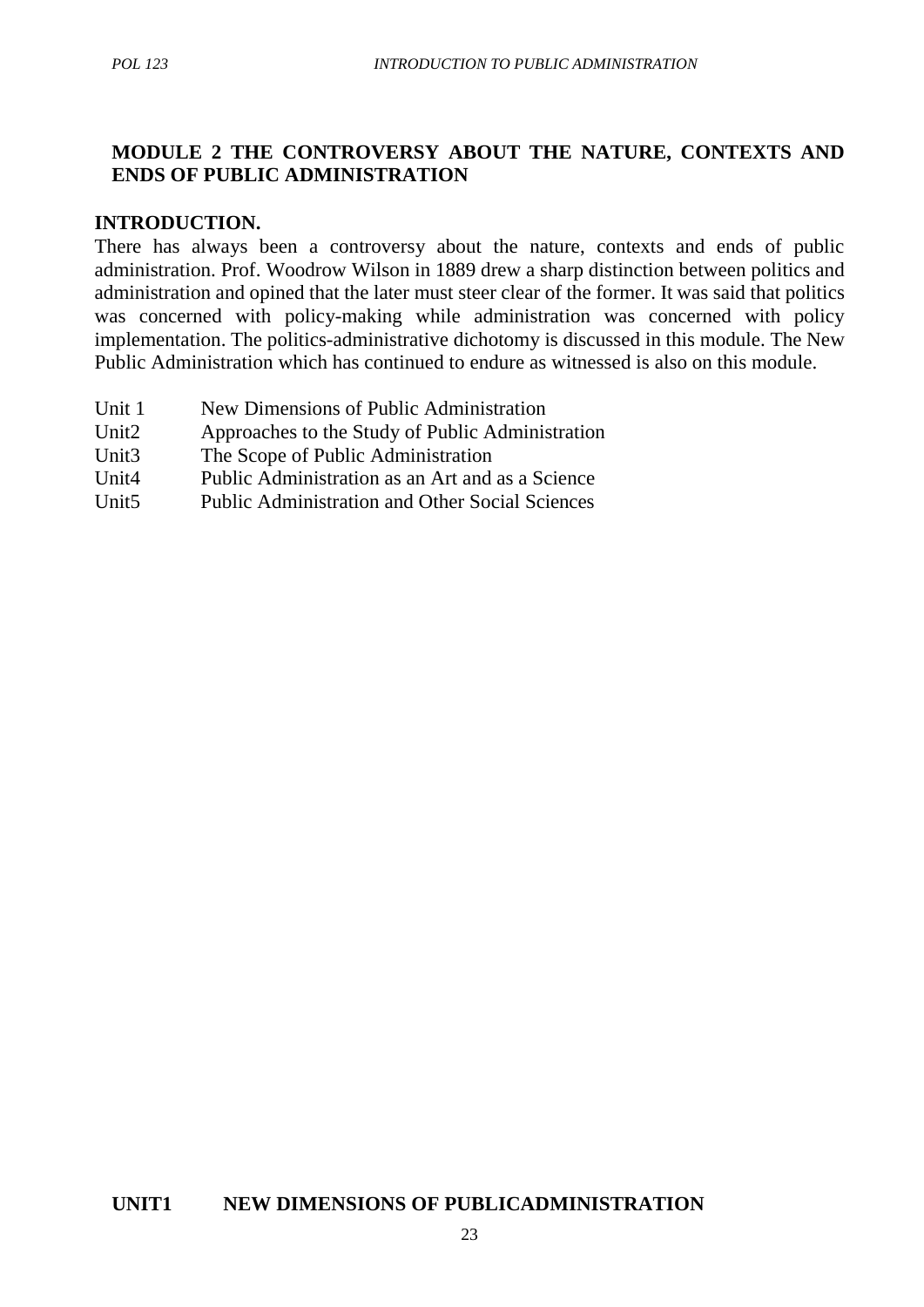# **CONTENTS**

- 1.0 Introduction
- 2.0 Objectives
- 3.0 Main Content
	- 3.1 New Public Administration
	- 3.2Development of Administration
	- 3.3Comparative Public Administration
	- 3.4 International Administration
- 4.0 Conclusion
- 5.0 Summary
- 6.0 Tutor-Marked Assignment
- 7.0References/Further Reading

## **INTRODUCTION**

The controversy regarding the nature and contents of Public administration continued to persist till the late thirties of the present century when the terms of the new changes began to creep in. Now, the rigid and dogmatic separation between politics and administration was given up and it was recognized that administrative process is permeated with politics. There is the view that the new public administration has certainly broken fresh ground and

seriously jolted the traditional concepts. It has imparted new substance and a large perspective to the discipline of administration. Since the new public administration emerged, question of values and ethics have remained the major items in public administration.

## **2.0 OBJECTIVES**

At the end of this unit, you should be able to:

- 1. discover what has influenced the study of Public Administration
- 2. identify why the term why New Public was used to describe this trend in the field of public administration.

## **3.0 MAIN CONTENT**

#### **3.1 New Public Administration**

The earlier dogmas of public administration, *economy* and *efficiency* were found inadequate and incomplete objectives of administrative activity. It began to be said that efficiency is not the whole of public administration. Man is the centre-stage of all administrative activity who cannot be subjected to the mechanical test of efficiency. The impact of administration on human character is more important than its efficiency and economy. The term new public administration was used to described this new trend in the field of public administration. Two books, titled, *towards a new public administration*. *The Minnow brook perspective*, edited by Frank Marini and published in 1971 and *public administration in a time of turbulence,* edited by Dright Waldo and published simultaneously, gave currency to the concept of New Public Administration. These two books edited the ideas of an academic get together of younger-age-group on public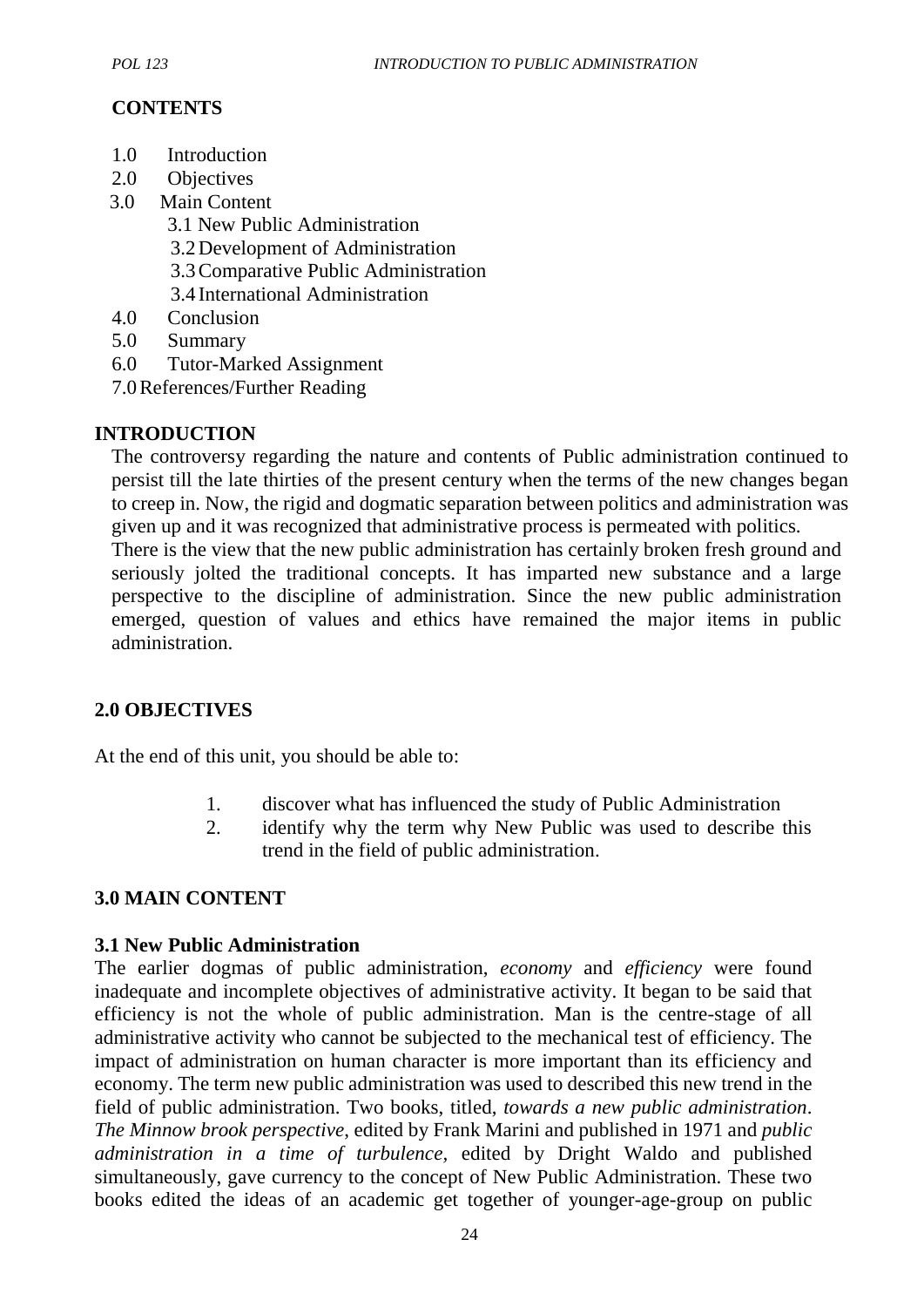administration called the "Minnow brook Conference" held in 1968. This conference expressed dissatisfaction with the state of the discipline of public administration and sought to give it a new image by discarding traditional concepts and making it alive to the problems presented by the turbulent times.

## **Evaluation:**

The critics of the doctrine of New Public Administration hold that the New Public Administration possessed only a kind of difference by definition. For example, Campbell argued that it differs from the old public administration only in its response to a different set of societal problems from those of other periods. Robert T. Golembiewski holds that new public administration must be counted as a partial success at best and perhaps only a cruel reminder of the gap in the field between aspiration and performance. The critics also feared that the advocates of new public administration are trying to arrogate to themselves what falls within the domain of political institutions, further; the concept of social equity is vague. What it means, what it requires in public programmes and opinions vary greatly. The New public administration has not yet developed a theory of its own. It was the product of the social ferment of the 1960s and early 1970s in the America. The Minnow brook Conference was a youth conference which felt that old public administration had failed to solve the current social problems.

According to James C. Charles Worth, "Public administration theory has not caught up with emerging problems. The huge military industrial complex, riots, labour unions and strikes, public school conflicts, still slum the impingement of sciences and developing countries".

# **SELF ASSESSMENT EXERCISE 1**

Explain the concept of "New Public Administration.

## **3.2 Development Administration**

#### **Meaning of Development Administration**

Development administration is of recent origin. Edward Weidner defined it as "The process of guiding an organisation toward the achievement of progressive political, economic and social objectives that are authoritatively determined in one manner or the other". Merle Fairsoul regarded development administration as "a carrier of innovating values, it embraces the way of the new functions assumed by developing countries embarking on the path of modernisation and industrialisation. Development administration involves the establishment of machinery for planning economic growth and mobilising and allocating resources to expand national income". To Montgomery, development administration connotes "carrying planned change in the economy or capital infrastructure and to a lesser extent in the social services especially, health and education".

In the above definitions, development administration is used in two inter-related senses.

- i. It refers to the administration of development programmes, to the methods used by large scale organisation, notably government to implement policies and plans designed to meet these developmental objectives,
- ii. By implication, rather than directly, it involves the strengthening of administrative capabilities.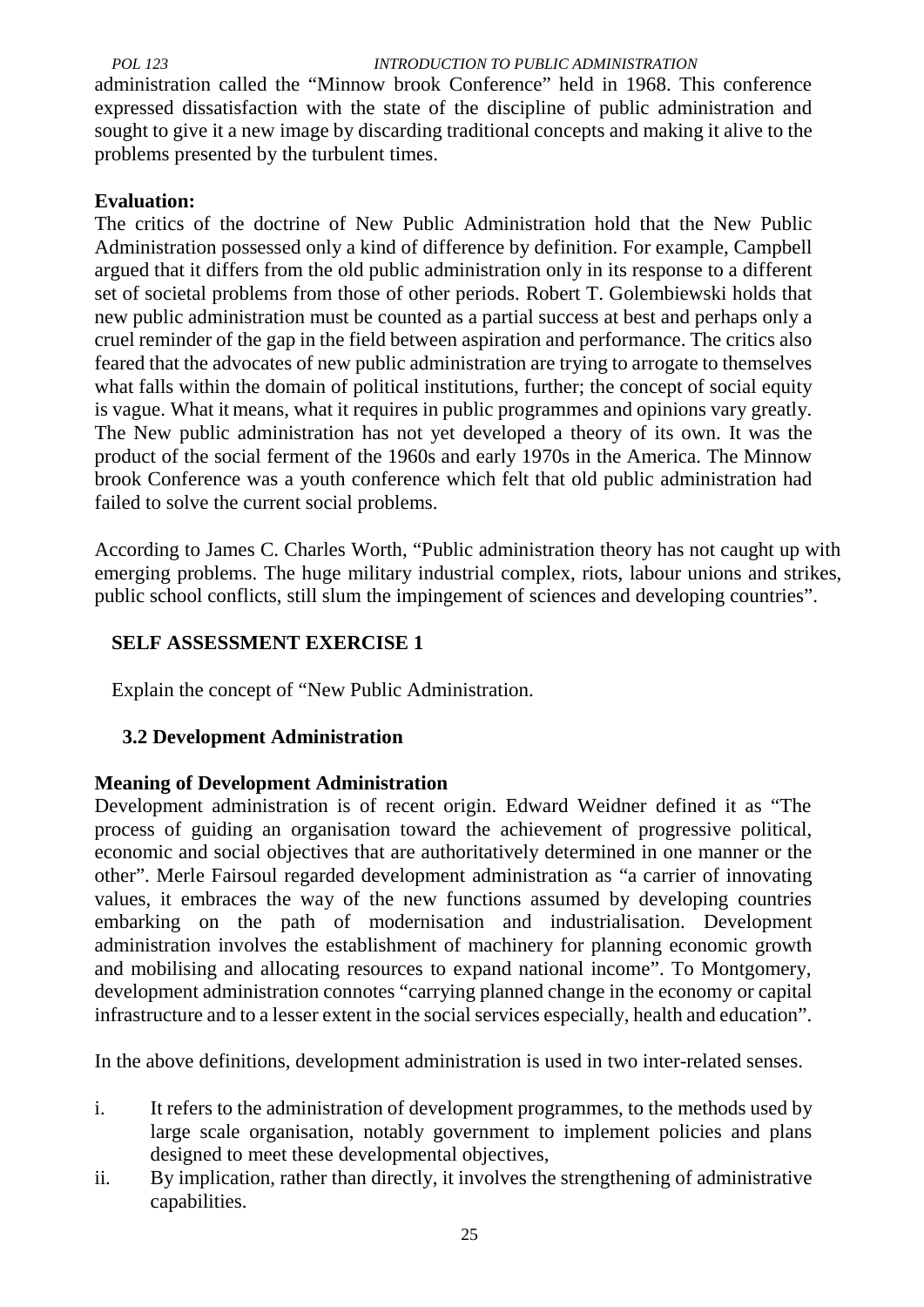These two aspects of development administration i.e. administration of development and development of administration are intertwined in most definitions of the term.

#### **SELF ASSESSMENT EXERCISE 2**

Explain the importance of Development Administration as a means of carrying out socio-economic- political change.

#### **International Administration**

There is no international government yet in the sense of supra-national authority whose writ should be binding on all states. The nation states, even the smaller ones, are very zealous to guard their sovereignty and are not willingly to submit themselves to the mandatory control of any supranational organisation. Yet multination international cooperation has been extended into many fields of human activity. Up to the Second World War as many as 222 international unions had been founded which according to Gladden, was the pioneering stage in the development of modern international administration.

The League of Nations was the first world organisation to enforce international law and improve the living conditions of the weaker sections like labour. Although the league failed to prevent the Second World War, it had, however, come to operate as a store house of facts and a clearing house of ideas about truly international affairs.

However, with the replacement of League of Nations in 1945, a new phase in the development of international government began. The United Nations originally consisting of 26 members represents almost universal membership.

The U.N. staff functions in a neutral way without any influence from any government or from any other authority external to the United Nations organisation. They represent only the organisation. In addition to U.N. and its specialised agencies, there have come into being a large number of regional organisations serving the common interests or member states. Some of these important organisations are North Atlantic Treaty Organisation (NATO), European Economic Community (EU), African Union (AU), Common Wealth of Nations, World Bank, South Asian Association for Regional Co-operation (SAARC), etc.

#### **SELF ASSESSMENT EXERCISE 3**

What is international Administration?

#### **4.0 CONCLUSION**

The key-note of New Public Administration is an intense sensitivity to and concern for the social problems of the day. Its parameters are relevance, post-positivism, morals, ethics, and values, innovation, concern for clients, social equity etc. In this background, new forms of organisation are carved out to suit the fast-changing environment.

#### **5.0 SUMMARY**

The New Public Administration advocates a client centered approach. It wants administrators to provide the people a major choice in how and when and what is to be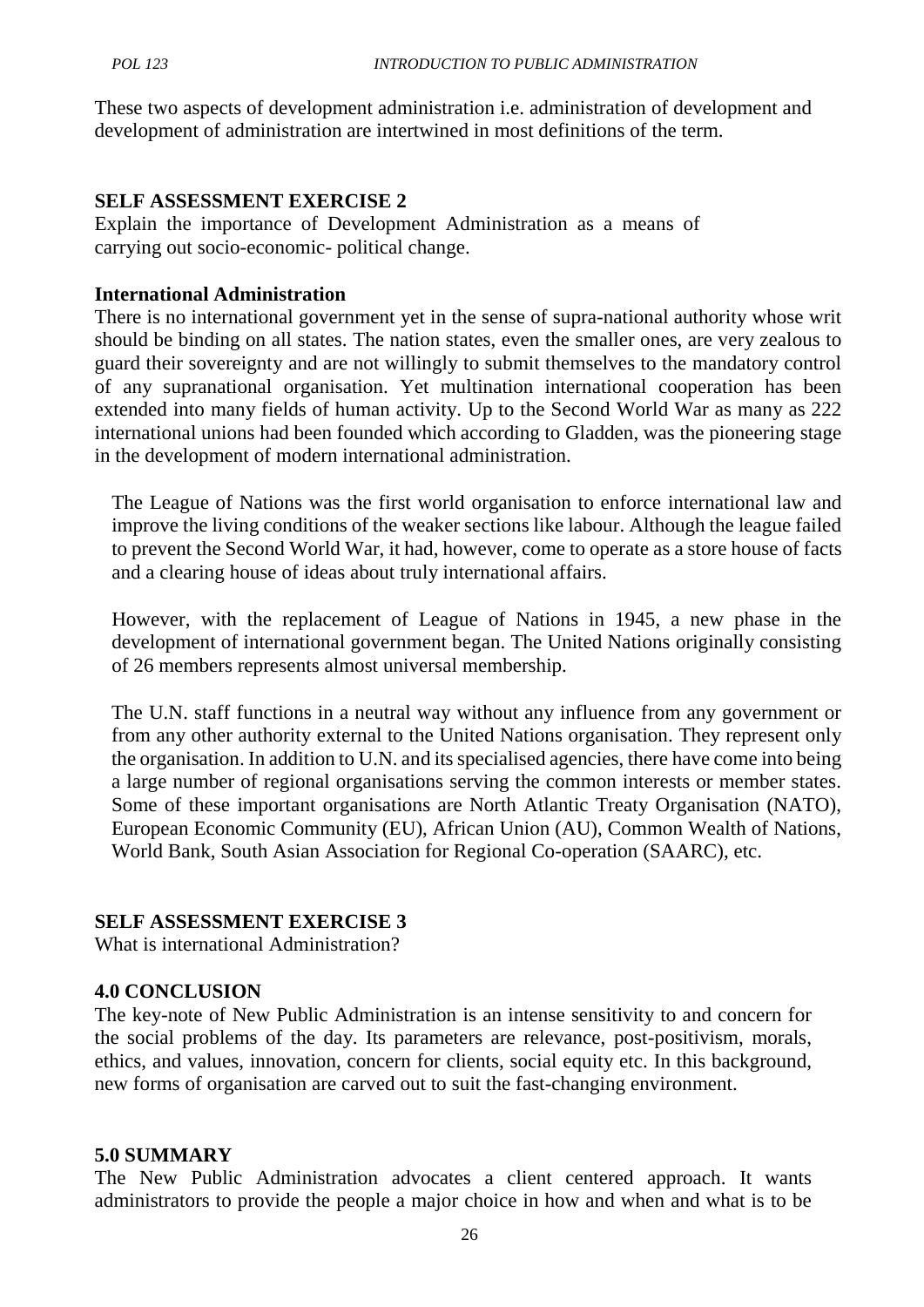provided. In the words of Negro and Negro, "Client-focused administration is recommended along with de-bureaulisation, democratic decision-making, and decentralisation of administrative process in the interest of more effective and human delivery of public services." On the other hand, there appears to be no neat distinction between development administration and non- development administration. The difference seems to be of emphasis on the ecological setting in which an administration function.

## **6.0 TUTOR-MARKEDASSIGNMENT**

- 1. Name some of the universal principles of public administration.
- 2. Explain some of the organs of international administration.
- 3. What is the meaning of development Administration?

## **REFERENCES/FURTHERREADING**

Güven, Ahmet. (2014). THE EFFECTS OF THE NEW PUBLIC ADMINISTRATION APPROACH ON LOCAL GOVERNANCE CONTROL. Journal of International Management, Educational and Economics Perspective. 2. 1-10.

- EKHATOR, Victor Eghe (2002). *Rudiments of Public Administration.* Kaduna: Joyce Graphic Printer and Publishers Co.
- Nicholas, Harry (ed.) (2004). *Public Administration and Affairs*. New Jersey: Prentice-Hall, Inc.
- Tonwe D.A. (1998). *Public Administration an Introduction*. Ibadan: AMFITOP Books.
- Vishnoo, Bhagwan and Vidya, Bhushan (ed.) (2005). *Public Administration.* New Delhi: S. Chand and CompanyLtd.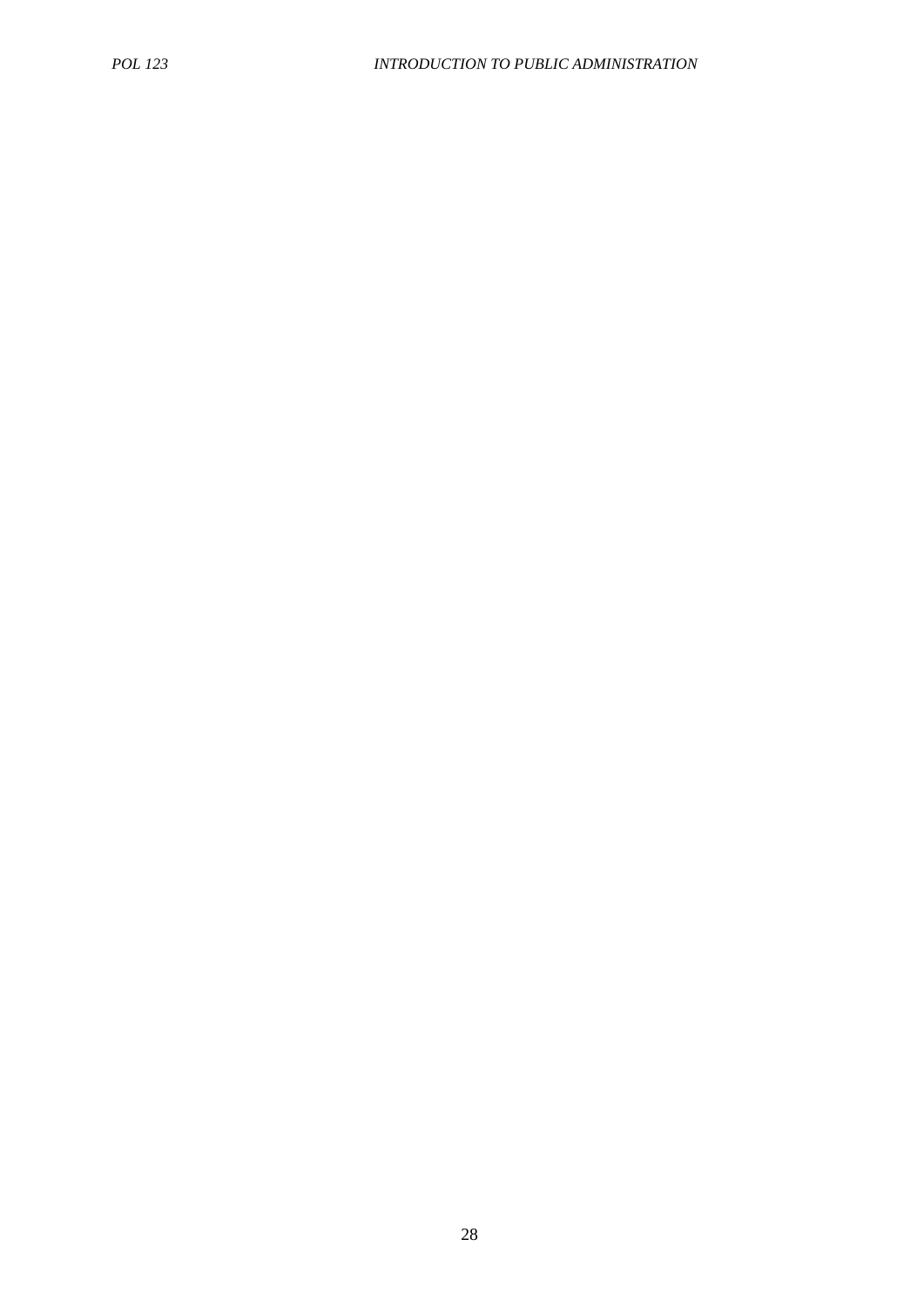# **UNIT 2 APPROACHES TO THE STUDY OF PUBLIC ADMINISTRATION**

#### **CONTENTS**

- 1.0 Introduction
- 2.0 Objective
- 3.0 Main Content
	- 3.1 Various Approaches
- 4.0 Conclusion
- 5.0 Summary
- 6.0 Tutor-Marked Assignment
- 7.0 References/Further Reading

#### **1.0 INTRODUCTION**

We have known from the previous Discussions that public administration is a social science and that as a social science discipline, it is closely related to other social sciences. Like other social sciences, it has various approaches to the study of the discipline.

#### **2.0 OBJECTIVE**

At the end of this unit, you should be able to discuss:

1. All the approaches to the study of public administration.

#### **3.0 MAIN CONTENT**

#### **3.1 Various Approaches**

The study of public administration has been approached from various angles. A brief analysis of the different approaches is as follows:

- **i. Philosophical Approach**: It is said to be the oldest approach, Plato's republic, Hobbes Leviathan, Locke's Treatise on Civil government are examples of the approach. This approach takes within its purview all aspects of administrative activities. Further it enunciates the principles or ideas underlying those activities. Evidently, its range is very comprehensive.
- **ii. Structural Approach:** This approach studies public administration in terms of its structure. It emphasises the study of POSDCORB techniques of administration. It studies administrative organisations, personnel management and financial administration. It may also be called institutional approach. L.D. White concerned himself with the problems of administrative organisation, personnel and administrative accountability. W.F. Willoughby gave due importance to the study of financial administration.
	- **iii. Case Method Approach:** This approach attained popularity in the thirties of the 20<sup>th</sup> century. A case narrates of what actually has taken place in administration. It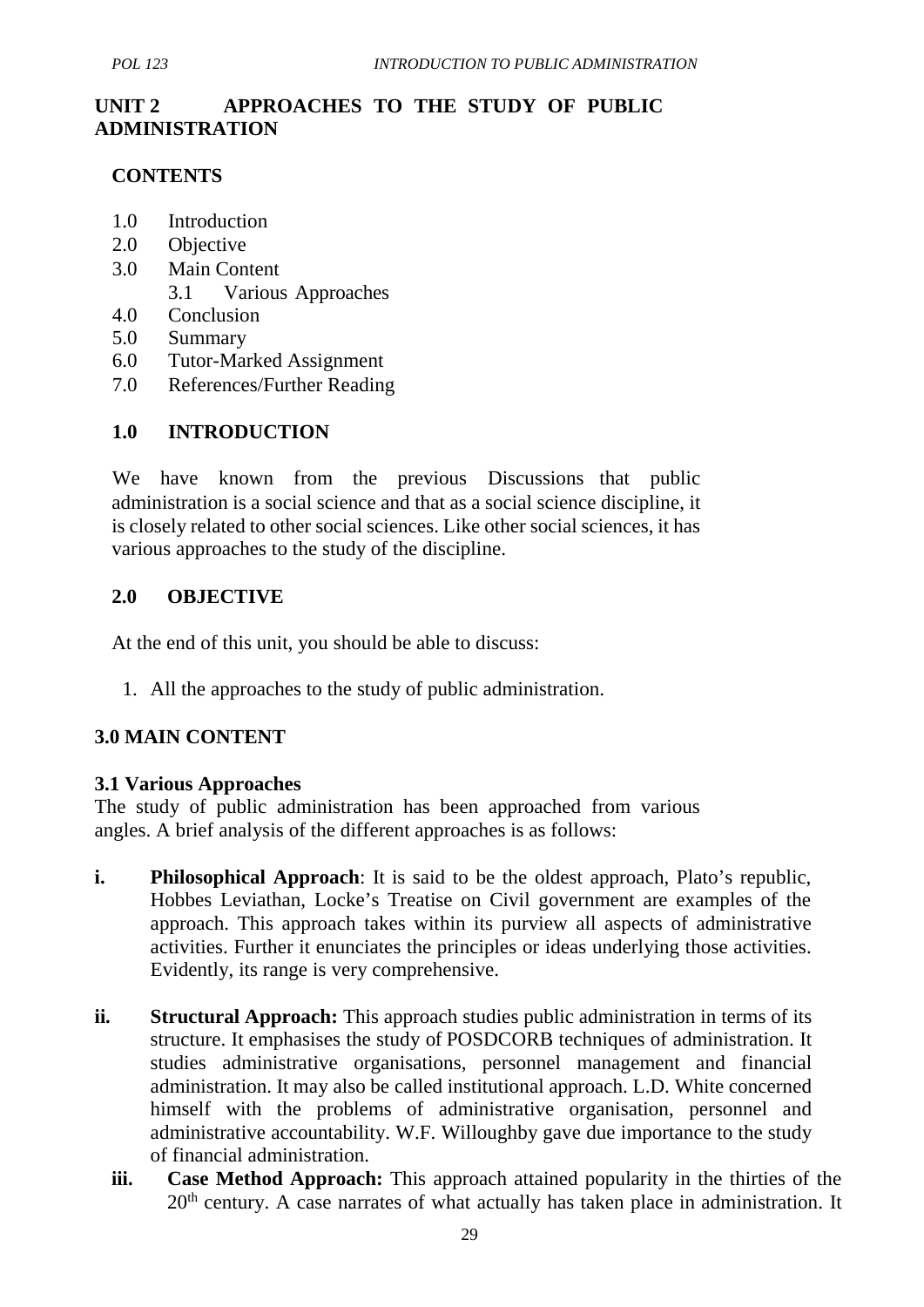however keeps intact the context and all relevant dimensions. Such an approach seeks to reconstruct the administrative realities and acquaints the students with the administrative process. This approach has been adopted by the Nigerian scholars while conducting researches in yet on unexplored fields. However, the approach is not immune from flaws.

**iv. Historical Approach:** It seeks to recreate a chapter of history as it attempts to study the public administration of the past within a particular time span and interpret the organisation and information on chronological order. A society having rich past caters to this approach as the uniqueness of its administrative systems is thus identified. In fact, quite a sizable number of administrative institutions can be comprehended in the light of their past by adopting this approach. For instance, it is rather difficult to understand the creation of Nigeria into one unit without going into her origin and her phases of development.

## **SELF ASSESSMENT EXERCISE**

What are the various approaches to the study of Public Administration? Comment why Public Administration has been approached from various angles.

## **4.0 CONCLUSION**

The subject matter of public administration is so complex and yet largely unexplored that it needs to be approached from all possible viewpoints to unravel its complexity. All the approaches already discussed above have immense potentialities for the development of the study of public administration. None of these approaches by itself is adequate. Each one of them should be seen as necessary complement of theother.

## **5.0 SUMMARY**

An approach should not be considered a substitute for scholarship. An academic sound study is the product of utility of all approaches to the extent feasible. Fred W. Riggs who has recently made an important contribution to the study of administration in developing countries, believes in empherical analysis and an ecological approach to the study of administrative behaviour. He stressed the importance of a comparative study ofadministration.

## **6.0 TUTOR-MARKEDASSIGNMENT**

- 1. Define institutional approach of public administration**.**
- 2. What is efficiency or scientific management approach?
- 3. Who was Frank J. Goodnow?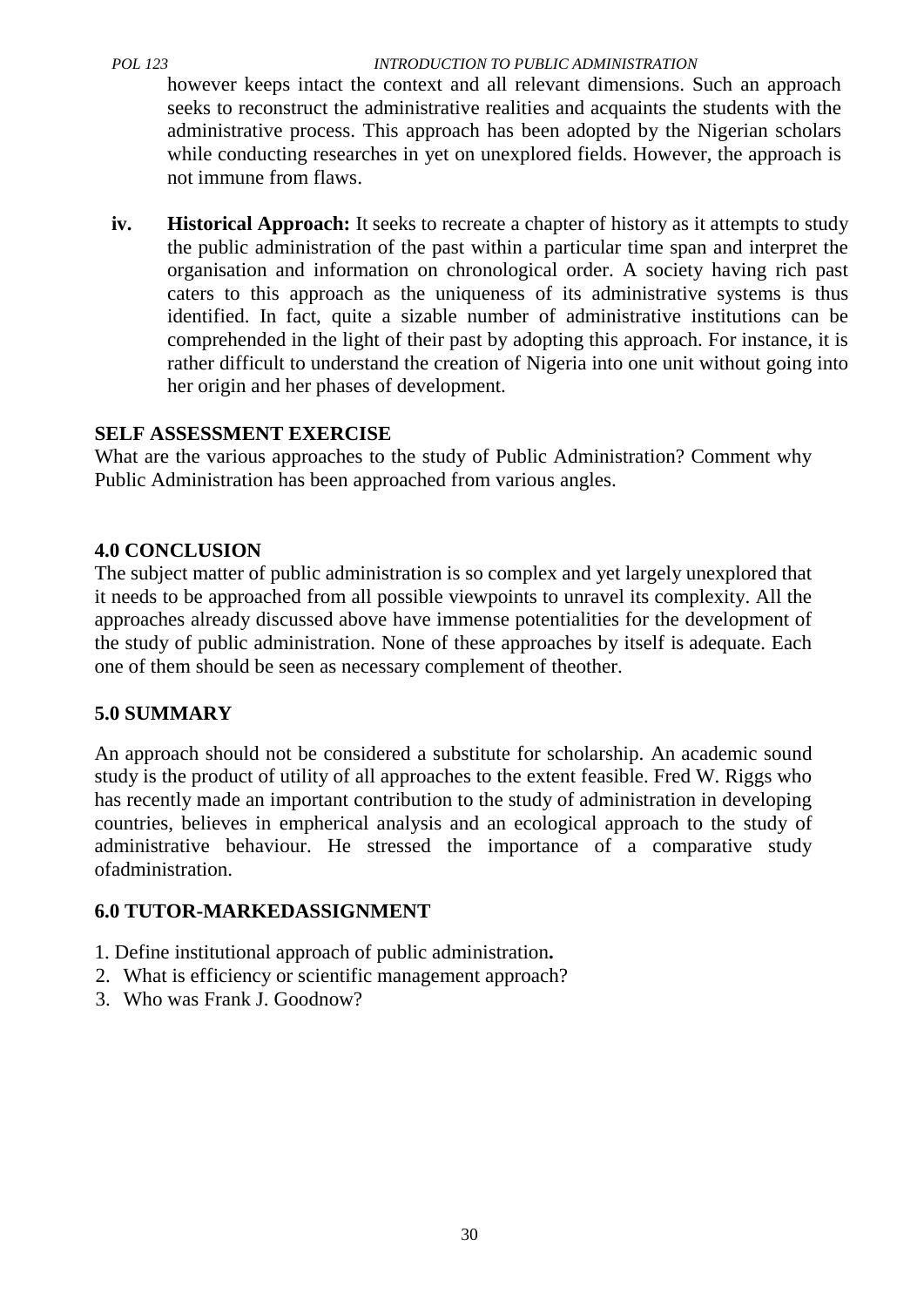#### **7.0 REFERENCES/FURTHERREADING**

Arias, María & Guerrazzi, Luiz. (2016). APPROACHES IN THE STUDY OF PUBLIC ADMINISTRATION: A BIBLIOMETRIC ANALYSIS.

Ekhator, Victor Eghe (2002). *Rudiments of Public Administration.* Kaduna: Joyce Graphic Printer and Publishers Co.

Nicholas, Henry (ed.) (2004). *Public Administration and Public Affairs.* New Jersey: Prentice Hall, Inc.

Tonwe, D.A. (1998). *Public Administration, an Introduction*. Ibadan: AMFITOP BOOKS.

Vishnno,Bhagwan and Vidya, Bhushan (ed.) (2005). *Public Administration.* New Delhi: S. Chand and CompanyLtd.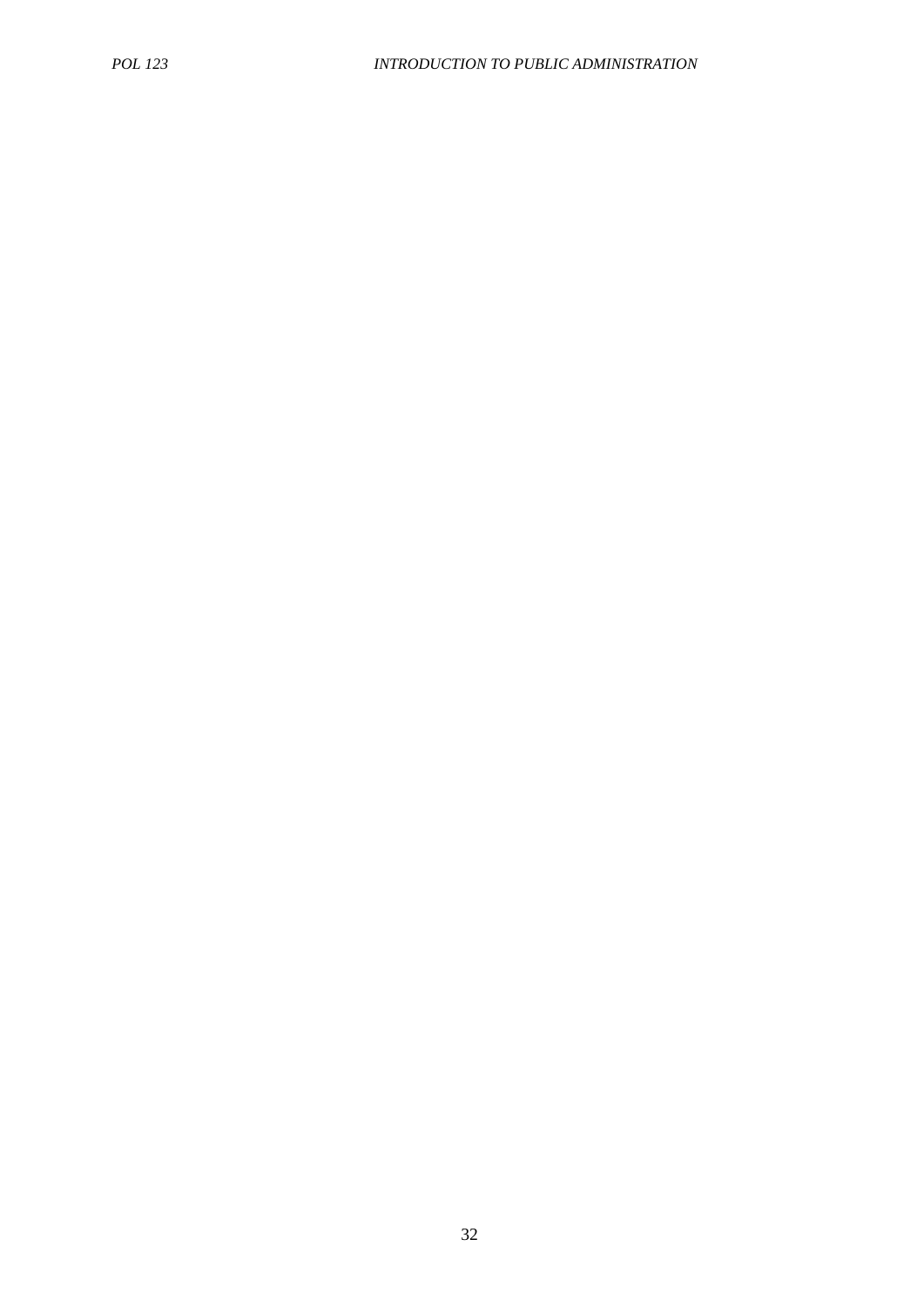## **CONTENTS**

- 1.0. Introduction
- 2.0. Objectives
- 3.0. Main Content
	- 3.1 Purpose of Study
	- 3.2 Integral View
	- 3.3 Managerial View
	- 3.4 Scope in Relation to Peoples Expectation from the
	- Government
- 4.0 Conclusion
- 5.0 Summary
- 6.0 Tutor-Marked Assignment
- 7.0 References/Further Reading

#### **1.0 INTRODUCTION**

The diversity of opinion regarding the definition of public administration confronts us with the problem of understanding the scope of the study of public administration. As it is evident from the definitions, the difference of opinion centres around the crucial point whether public administration is managerial aspect of the government work or the entire complex of activities of any executive branch or of all branches i.e. executive, legislative and judicial.

In the course of these dialectical/divergent views regarding the scope of the study of public administration, two different views emerged, and these are (i) Integral view (ii) Managerial view.

#### **2.0 OBJECTIVES**

At the end of this unit, you should be able to explain:

- 1. the point whether public administration becomes the managerial aspect of the government work
- 2. the entire complex of activities of any executive branch or of all branches i.e. executive, legislative and judiciary.

#### **3.0MAIN CONTENT**

#### **3.1Purpose of Study**

The study of public administration grew out of awareness that the machinery of government was inadequate and sometimes totally unsuitable to perform the function of a modernising government. Notable among the scholars and policy-makers who were quick to notice the deficiencies in the government administration of their day, and to urge the need to improve the system, was Woodrow Wilson. In 1887, when he was Professor of Political Science at Yale in the USA, he stressed the importance of studying the administrative institutions of government. He stressed that the task of public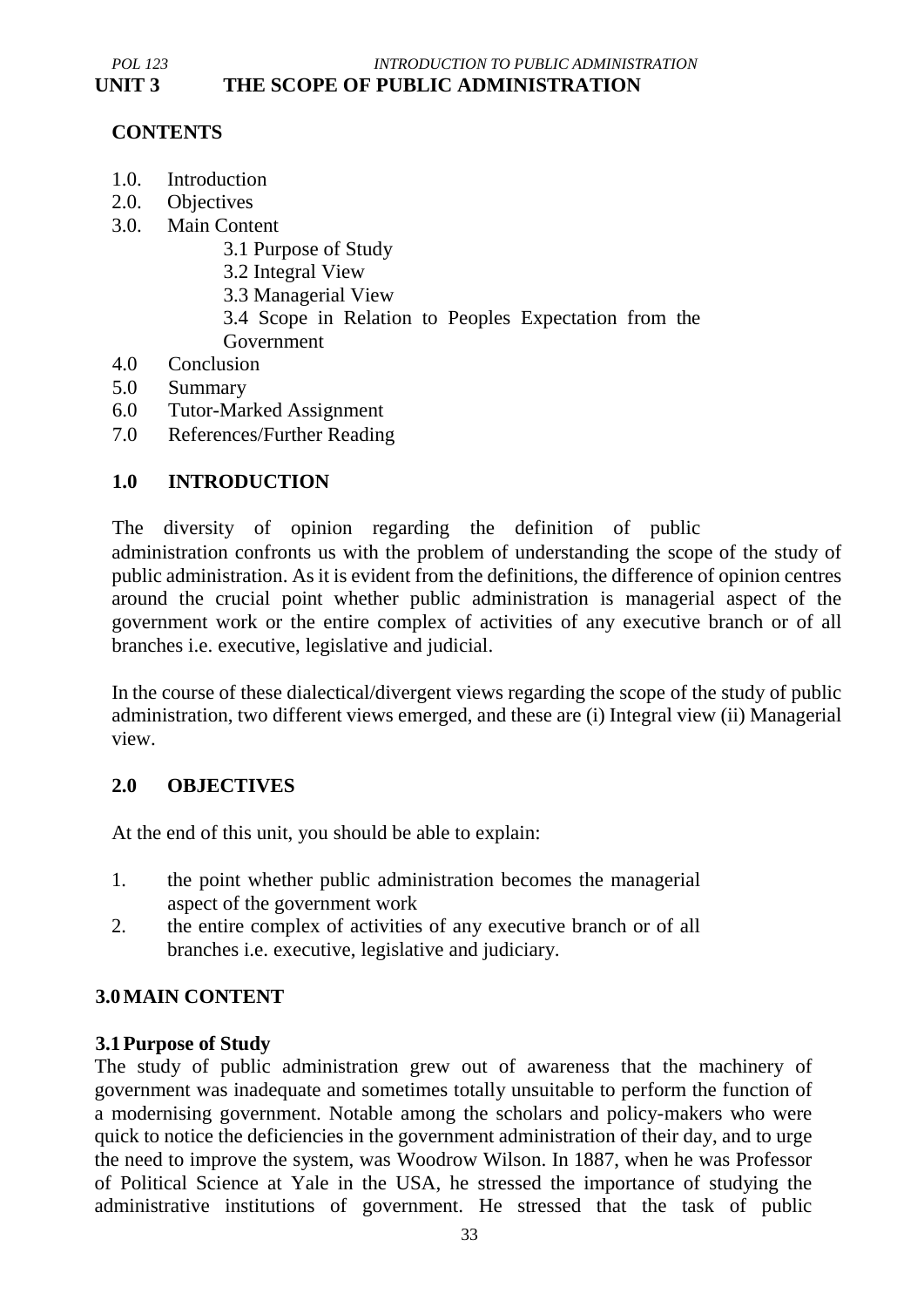#### *POL 123 INTRODUCTION TO PUBLIC ADMINISTRATION* administration was to straighten the paths of government, to make its business less un business-like, to strengthen and purify its organisation, and to crown its duties with dutifulness. Therefore, it must be borne in mind that since Wilson's time, many writers on public administration first in the USA and in recent times in Britain and Europe have sought to emphasize the importance of the *concept of efficiency* in the functions and processes of governmental administration.

#### **SELF ASSESSMENT EXERCISE 1**

Explain what led to the growth of Public Administration.

#### **Managerial Techniques**

Gulick and Urwick promoted seven principles of administration and, in so doing, gave students of public administration that snappy anagram, summing up these managerial techniques in one word "POSDCORB".

Each letter of the word stands for different administrative principles/techniques, i.e.

- **P – Planning**
- **O – Organising**
- **S – Staffing**
- **D – Directing**
- **C – Coordinating**
- **R – Reporting**
- **B – Budgeting**
- 3.1.1 **Planning:** The first important activity of public administration is planning. Planning means the working out in broad outline the things that need to be done, the methods to be adopted to accomplish the purpose set for the enterprise. For example, Nigeria makes five-year plans or rolling plans for socio-economic development of the country.
- 3.1.2 **Organising:** This is the setting out of the formal structure of authority and flow of work in such a way that the work in the various subdivisions, sections and branches is carefully arranged, clearly defined, and effectively co-coordinated in order to accomplish the objective of the organisation or department.
- 3.1.3 **Staffing:** After creating the formal structure of authority, suitable persons are appointed to the various posts in the organisation. The activities here cover the whole of personnel management.
- 3.1.4 **Directing:** This is the continuous task of making decisions, embodying them in specific and general instructions and setting the pace as the leader of the organisation instructions or orders issued might be in the form of circular letters, memoranda or verbal.
- 3.1.5 **Coordinating:** This feature bothers on inter relating various parts of the work and, thus, eliminating overlapping and conflict in different activities of an organisation. Thus, this is a very important function of an administrator, as he must continually ensure that the various branches of the organisation are working smoothly.
- 3.1.6 **Reporting:** This is a means of keeping both the supervisors and subordinates informed of what is going on and arranging for the collection of such information through inspection, research and records.
- **vi. Budgeting**: This particular function is the hallmark of an administrator's position, since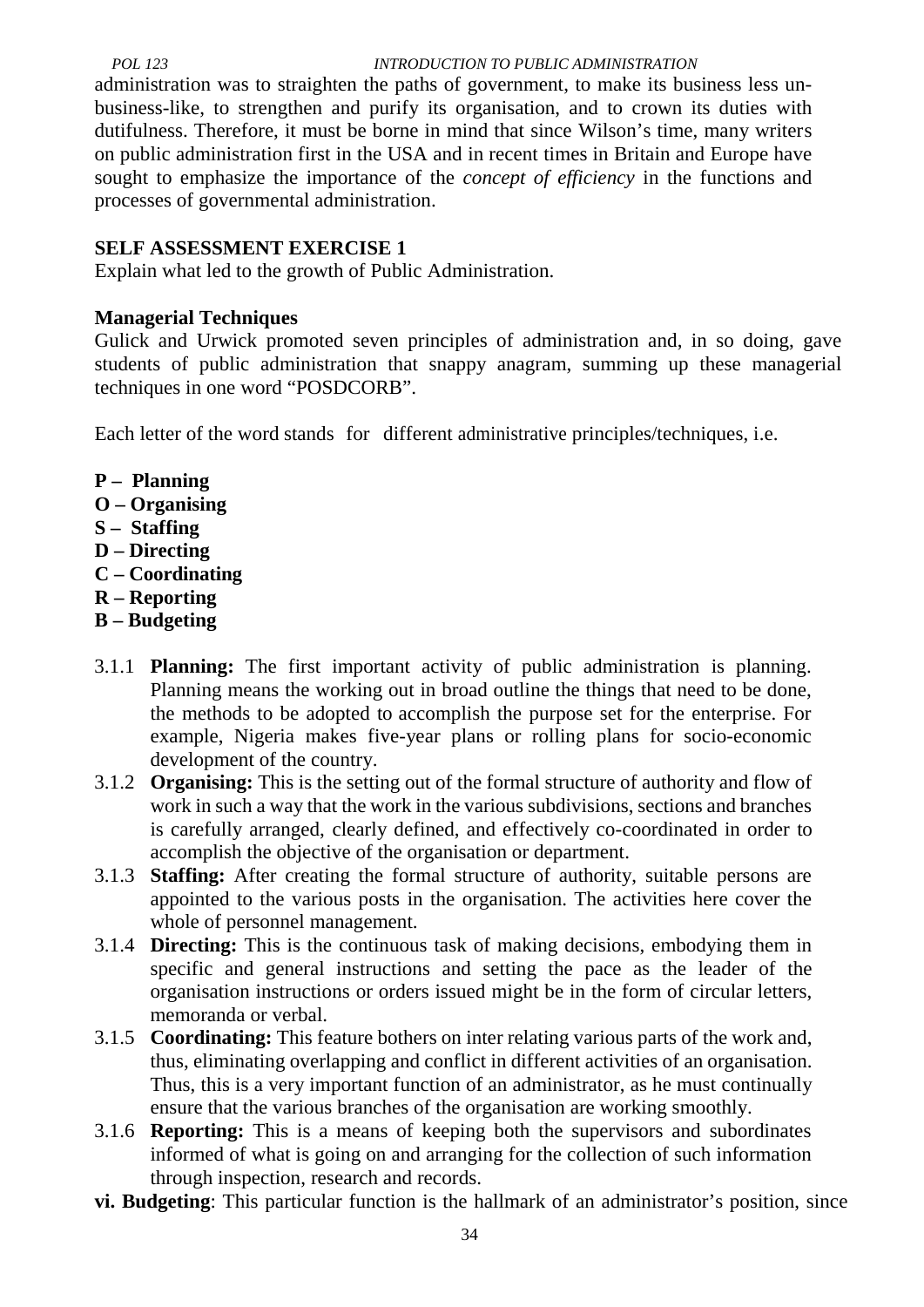finance and administration are inseparable. Every administration has its financial implications. The management of finance is therefore one of the first, and one of the inescapable responsibilities of administration.

The above list of functions attempts to outline the basic tasks and responsibilities of an administrator. The precise emphasis to be given to any one set of administrative duties or another would vary from time to time, but essentially the same list of managerial duties are performed by executives at all levels of administrative responsibility. The list also has certain elements common to the various items, but which do not appear so obvious on the surface. The point being made here is that every administrative or chief executive spends a considerable portion of his/her time in conversations, correspondence, conferences and interviews. In carrying out any of the items listed in POSDCORB s/he has to devote a large proportion of his/her time to consultations with his/her staff and with members of the public.

## **SELF ASSESSMENT EXERCISE 2**

Explain the acronym "POSDCORB".

# **Scope in Relation to People's Expectations from the Government**

Public administration is only a means to the attainment of the objectives of the state itself –

- i. The maintenance of peace and order,
- ii. The progressive achievement of justice,
- iii. The instruction of the young
- iv. Protection against diseases and insecurity,
- v. The adjustment and compromise of conflicting groups and interest.

White called all these, "The attainment of good life" Thus, the scope of public administration varies with people's expectations of what they should get from the government. It is obvious however; that though public administration studies the administrative branch of the executive organ only yet its scope is a very wide one as it varies with the people's conception of a good life.

## **SELF ASSESSMENT EXERCISE 3**

Explain why the scope of Public Administration varies with people's expectations?

# **4.0 CONCLUSION**

Public administration is a distinct field of administration, expectedly there are certain functions and processes which are peculiar to it which are additional to the common processes found in other sphere of administration. This peculiarity arises out of the fact that public administration is the action part of government, the means by which the purpose and goals of government are realized. Thus, the scope of public administration varies with people's expectation of what they should get from the government. A century ago, the expectation was chiefly that of remaining solitary however, the expectation now is a wide range of services and protection.

# **5.0 SUMMARY**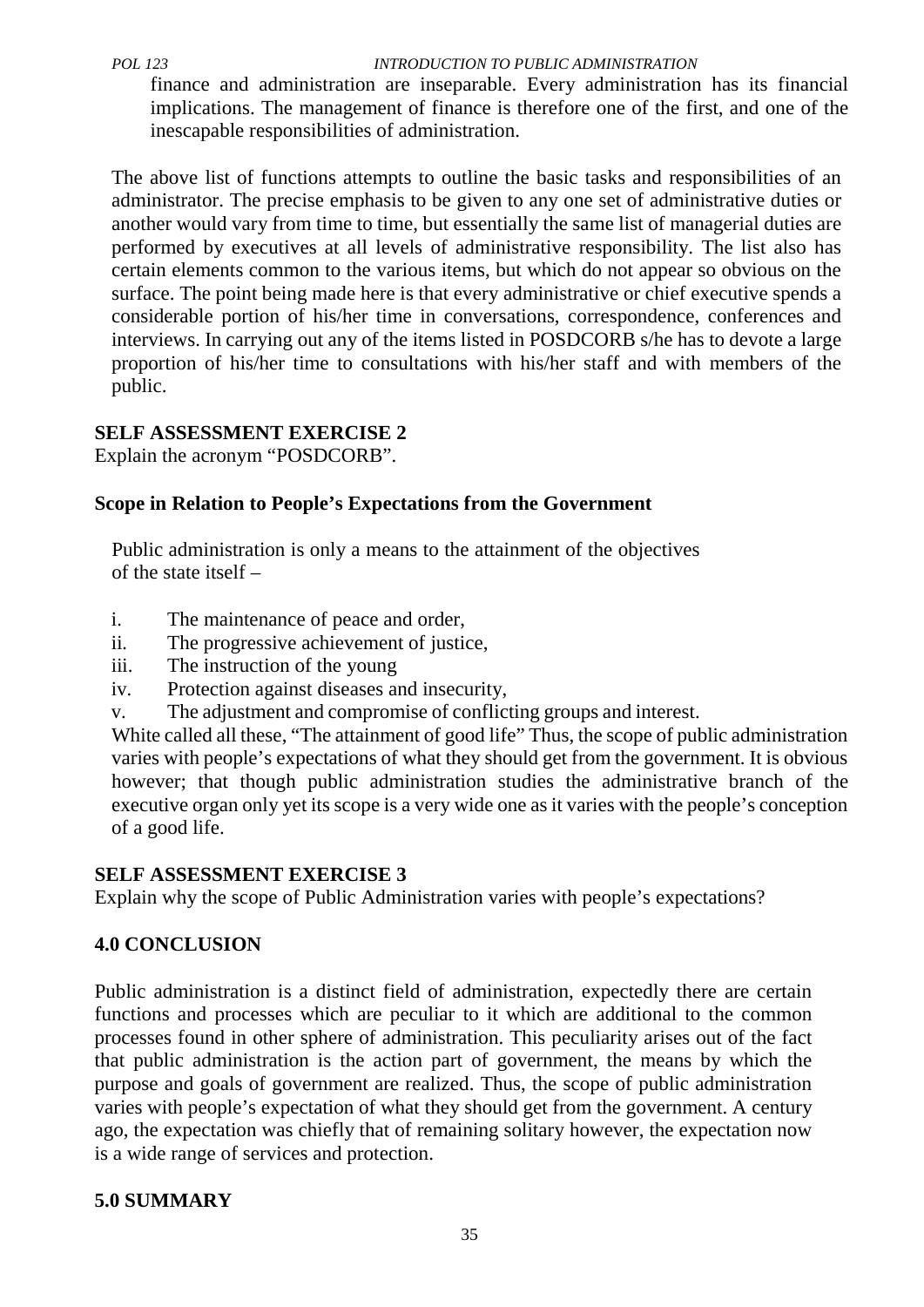It is obvious that the scope and purpose of public administration is for efficiency, what white termed as, "attainment of good life". In essence, the scope of public administration is very wide and all encompassing. However, the administrative dichotomy between the scholars of integral view and managerial view was put to rest with the intervention of eminent scholars Gulick and Urvick (1973), in the field of administration who had suggested a list of functions falling into an administrator. This list of snappy anagram or acronym is commonly called, POSDCORB. POSDCORB was public administration in 1937. Gulick and Urwick clearly understood that their principles were not immediate facts of nature, but were simply helpful touch points in conveying an understanding of how organizations worked.

## **6.0 TUTOR-MARKED ASSIGNMENT**

- 1. Public administration is conceived in a comprehensive sense comment.
- 2. What does the "concept of efficiency" mean?
- 3. Describe the concept of good life.
- 4. Who were these eminent scholars Gulick andUrwick?

#### **REFERENCE/FURTHERREADING**

Uchenna, R.O and Eruke, C.E (2013) "Nature and Scope of Public Administration", International Journal of Development and Sustainability, Vol. 2 No 1 pp 177-182.

Adebayo, Augustus (2004). *Principles and Practice of Public Administration in Nigeria.* Abuja: Spectrum BookLtd.

- Ekhator, Victor Eghe (2002). *Rudiments of Public Administration*. Kaduna: Joyce Graphic Printers & Publishers Co.
- Nicholas, Henry (ed). (2004). *Public Administration and Public Affairs*. New Jersey: Prentice Hall, Inc.
- Vishnoo Bhagwan and Vidya Bhushan, (ed). (2005). *Public Administration.* New Delhi: S.Chand and CompanyLtd.
- Woodrow, Wilson. (1987). *The Study of Public Administration*, Political Science Quarterly, Vol. 2.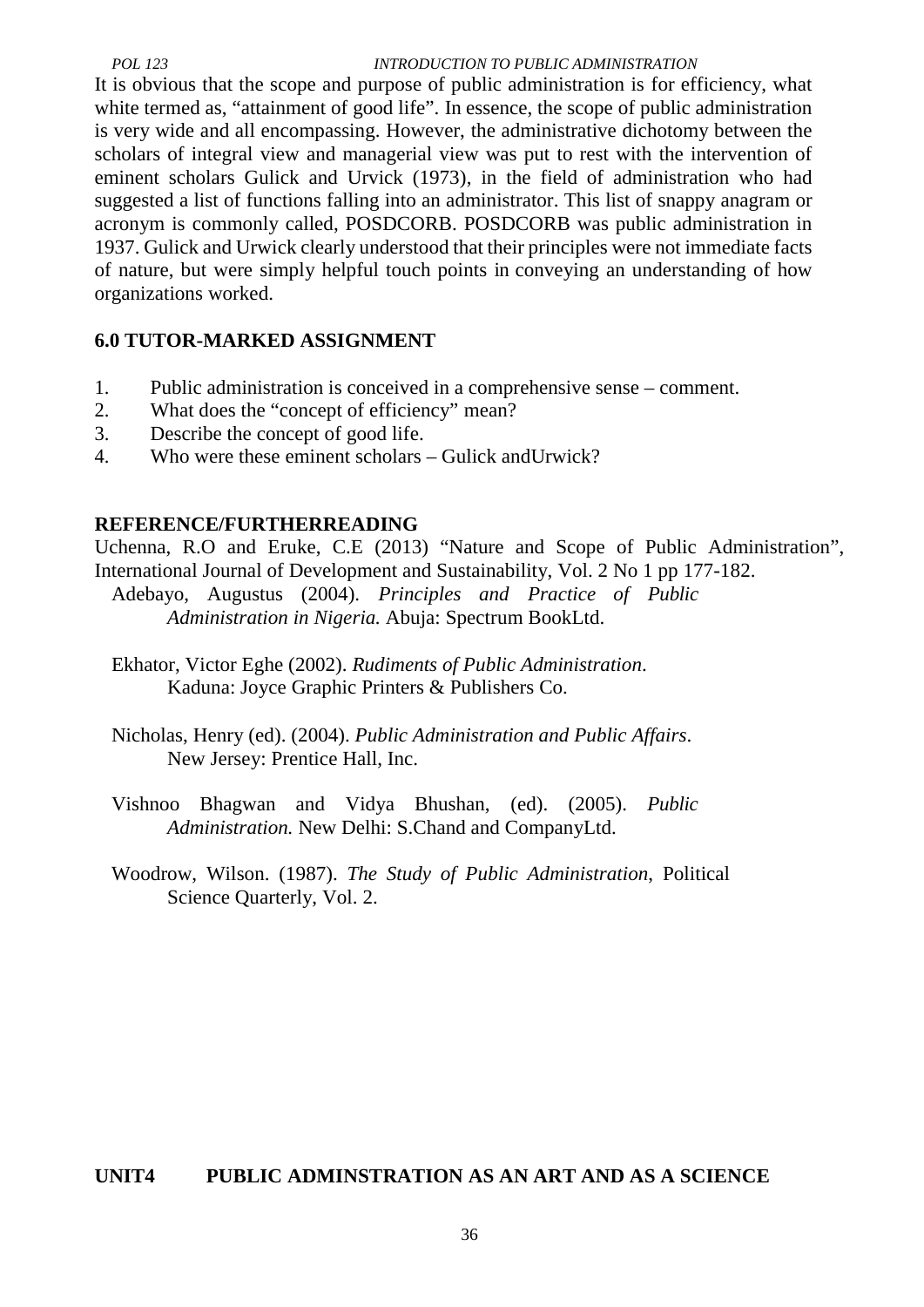- 1.0 Introduction
- 2.0 Objectives
	- 3.0Main Content
		- 3.1 Public Administration as a Science
		- 3.2 Public Administration as an Art
- 4.0 Conclusion
- 5.0 Summary
- 6.0 Tutor-Marked Assignment
- 7.0 References/Further Reading

# **1.0 INTRODUCTION**

There are divergent views among scholars on whether public administration is a science or an art. It is quite clear that subjects that deal with the natural phenomenon do not find it difficult to build up a system of sound laws or principles which may predict the future happenings or events with exactitude. On the other hand, public administration as an art is practiced daily in all governmental organisations.

## **2.0 OBJECTIVES**

At the end of this unit, you should be able to:

- discuss why Public Administration is referred to as science
- discuss how Public Administration constitute an art.

# **MAIN CONTENT**

## **Public Administration as a Science**

Since in public administration one studies the governmental organisation and relationship of human beings in the organisation, therefore, the researchers in the field of public administration are trying their best to build up a science of public. Moreover, it has been seen that any discipline which is involved in the studying of social affairs gains legitimacy and respectability if it can be established as a science. The early writers on the study of public administration like Woodrow Wilson called it the "Science of public administration" Willoughby in 1926 asserted, "In administration there are certain fundamental principles of general application analogous to those characterising any science". Moreover, in the case of physical sciences they have the features of exactness, precision and predictability. The advocates of science of public administration had been classified into three main categories. Accordingly, the writers falling into the first category claim that there is a fair degree of exactness and certainty of the principle of public administration. The second group of writers does not agree with the view point put forward by writers of the first category. Merson and White who presented the second category do not agree with the argument given by the writers who fall into the first category and further say that there is not and can never be exact science of public administration, yet they assert that public administration is science. The writers went further to argue that science is the investigation and observation, followed by tabulation, classification and correlation. It is further emphasised that the subject-matter of exact science is measured and consists of facts which can be isolated and generally have a relative uniformity. According to the view expressed by writers belonging to the third category, the present state of development, public administration may not earn the name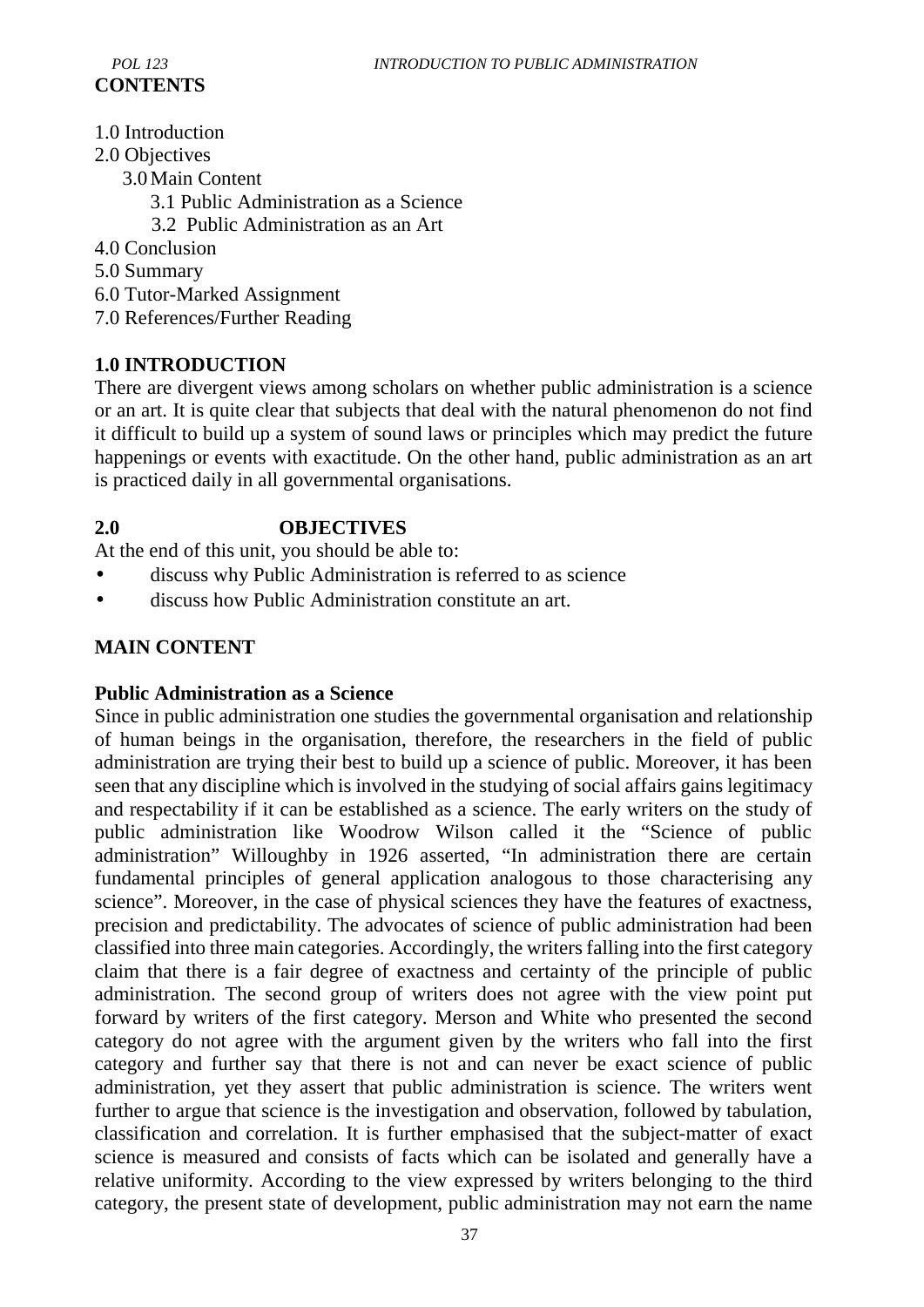of a science, but in due course of time it will become a science. At the present state of affairs, its study presents only a framework of connected ideas which provides a basis for further study and analysis of its subject-matter.

# **SELF ASSESSMENT EXERCISE 1**

Why did the early writers call Public Administration as the "Science of public Administration"?

# **3.2 Public Administration as an Art**

The second part of the discussion which relates to public administration as an art is practiced daily in all governmental organisations. Moreover, it has been seen that it is not only concerned with building of programmes and projects but also with their efficient execution by applying the principles of public administration. It has further argued that an administrator has to face the challenges of administration while implementing the policies and programmes of the government. So an administrator must be fully trained in administrative skill or art to face such challenges.

Nowadays a pertinent question which is faced by the administrators is: can the art of administration be acquired? Some are of the opinion that administration as an art is a natural gift hence in other words the implication is that it cannot be acquired. But the opposite view of the above is that the art of administration cannot be acquired quickly. It requires a constant and concerned effort. Public administration as an art has been in practice since ancient times. The aim and objectives behind the art of public administration is most efficient utilisation of resources at the disposal of officials and employees.

Therefore, like the art of music, the art of administration can also be acquired and improved upon through the continuous practice in that art.

# **SELF ASSESSMENT EXERCISE 2**

Explain how Public Administration constitutes an art?

# **4.0 CONCLUSION**

In conclusion, to the discussion on the question of science and art of public administration, there is not yet any final answer. However, it could be said that since public administration is a growing science, hence it is at present more an art than science.

# **5.0 SUMMARY**

To sum up the above discussion, it is observed that public administration cannot be called as a science until the following conditions are fulfilled. In the first place it is very much imperative that the place of normative value should clearly be identified and made clear. Secondly, greater emphasis on human element in public administration should be laid for understanding the subject-matter of this science of administration. Lastly, principles of public administration should be developed on the basis of cross-cultural studies which may not suffer from being culture bound.

# **6.0 TUTOR-MARKEDASSIGNMENT**

1. In your own view, is public administration a science?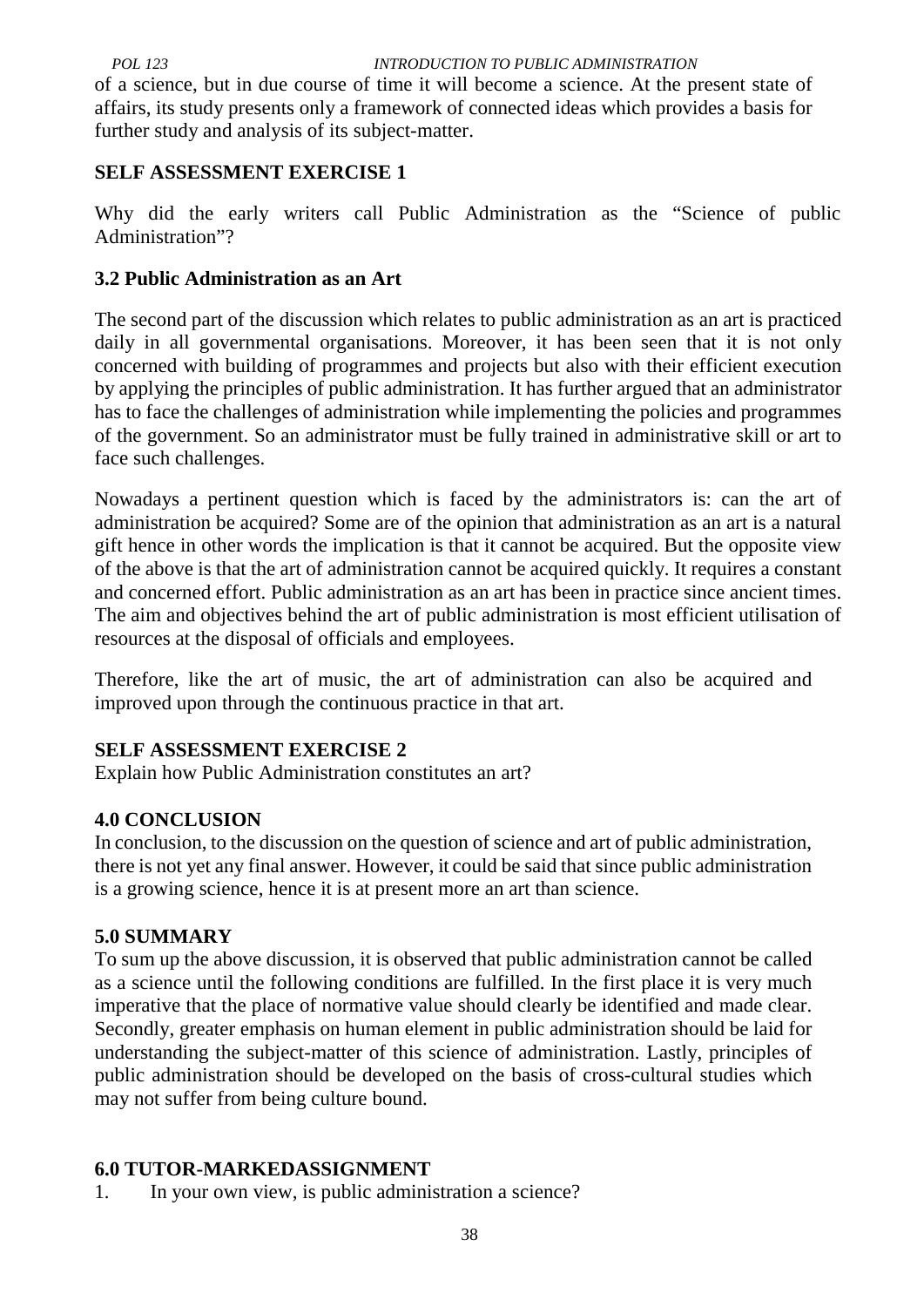2. Can the art of administration be acquired?

#### **7.0 REFERENCES/FURTHERREADING**

Sarker, Md. (2019). Public Administration as an Academic Discipline and Social Science. 10.1007/978-3-319-31816-5\_3856-

Adebayo, Augustus (2004).*Principle and Practice of Public Administration in Nigeria.* Abuja: Spectrum Books Ltd.

Ekhater, Victor Eghe (2002). *Rudiments of Public Administration.* Kaduna: Joyce Graphic Printers and Publishers Co.

Hodgson, J.S. (1969). *Public Administration.* Canada: McGraw Hill. Vishnoo,

Bhagwan and Vidya, Bhushan (ed). (2005). *Public Administration.* New Delhi: S. Chand and Company Ltd.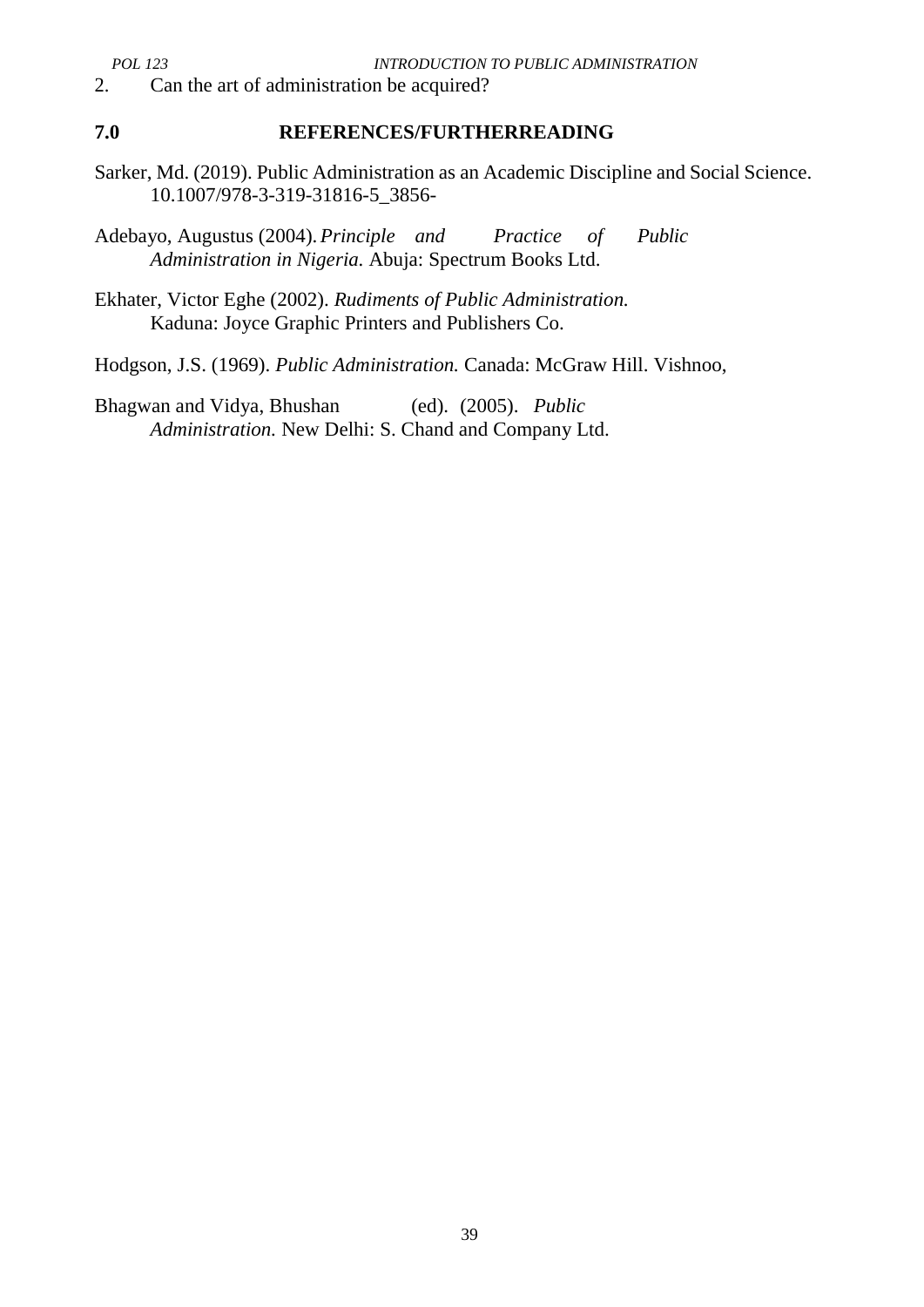## **Unit 5 PUBLIC ADMINISTRATION ANDOTHER SOCIALSCIENCES**

#### **CONTENTS**

- 1.0. Introduction
- 2.0. Objectives
- 3.0. Main Content
	- 3.1 Public Administration and Political Science
	- 3.2 Public Administration and History
	- 3.3 Public Administration and Psychology
	- 3.4 Public Administration and Law
	- 3.5 Public Administration and Ethics
	- 3.6 Influence of Science and Technology
- 4.0 Conclusion
- 5.0 Summary
- 6.0 Tutor-Marked Assignment
- 7.0 References/Further Reading

## **INTRODUCTION**

In a wide sense, all knowledge is one integrated whole, and the different branches into which it has been divided is a convenient device for purpose of study. We have known the fact that Public Administration is a social science. It deals with one aspect of human behaviour, i.e. administrative, just as other social sciences deal with certain other aspect of human activity. But it cannot study administrative behaviour without drawing upon the contributions made by other social sciences in the study of human behaviour. As such, it is closely related to other social sciences as much as other social sciences are related to it. Not only this, public administration scores over other social sciences because of its relationship with pure sciences and technology as well.

## **2.0 OBJECTIVES**

At the end of this unit, you should be able to:

- 1. describe public administration is closely related to other social sciences
- 2. explain the influence of science and technology on public administration
- 3. discuss why an understanding of politics is the key to understanding of public administration.

## **3.0 MAIN CONTENT**

## **3.1 Public Administration and Political Science**

Public administration is very closely related to the study of political science. The very fact that public administration has been and still continues to be a part of brand of the study of political science bears ample testimony to their close mutual relationship. It is still a fact that "an understanding of politics is the key to an understanding of public administration; politics and administration are the two sides of a single coin". Most of the authoritative writers on the subject have found it difficult, even impossible to make a distinction between politics and administration.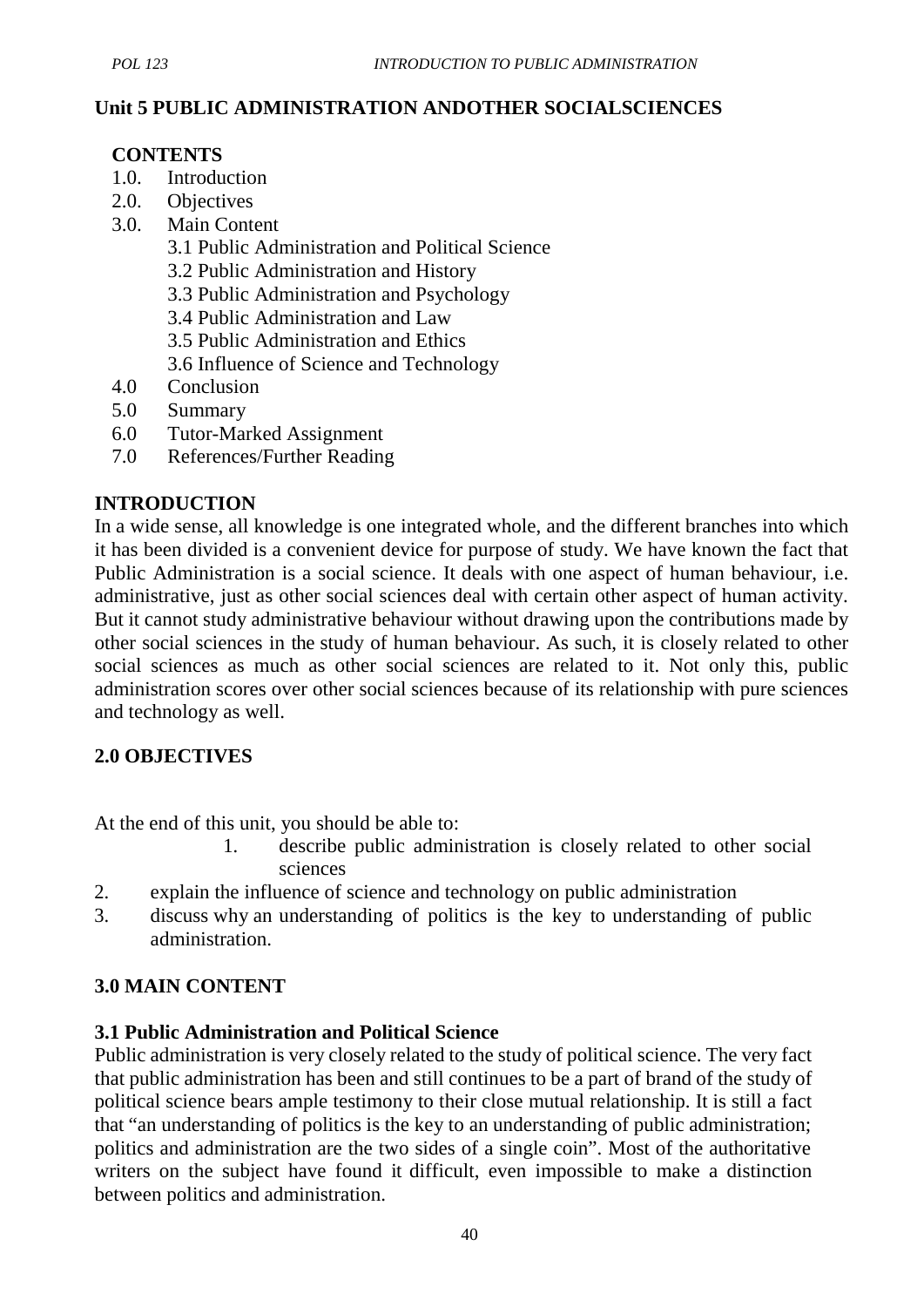Among the modern writers Pfiffner's enumeration of the points of distinction between political Andadministrative officers is very interesting. These are:

| <b>Political Officers</b><br>Amateur | <b>Administrative Officers</b><br>Professional |
|--------------------------------------|------------------------------------------------|
| Non-Technical                        | <b>Technical</b>                               |
| Partisan                             | Non-Partisan                                   |
| Temporary                            | Permanent                                      |
| More Public<br>contacts              | less public contacts less                      |
| More legislative contacts            | legislative contacts less                      |
| More policy formulating              | policy formulating                             |
| More Decisions                       | More advisory                                  |
| More co-ordination Influence         | more performing Influence                      |
| by popular opinion                   | technical<br>by<br>Data                        |
|                                      | collected from study<br>And<br>research.       |
|                                      |                                                |

Political processes of election, legislation and of defining the broad objectives of administration as well as the manipulation of political power provide the motivating force for the wheels of government. On the other hand, administration and administrators are mainly concerned with the administrative processes of gathering and digesting data, offering, suggestions based on facts for the purposes of policy formulation and helping to implement same. Therefore, for harmonious co-existence between politics and public administration which are two species of the same genus, there must be a lot of give-and-take between the politicians and the administration. Politics when it loses sight of what is administratively feasible degenerates into mere building castles in the air, and administration, shorn of its political context, becomes an empty nothingness.

The bottom-line here is that politics and administration are two closely related social science disciplines, so much so that it is difficult to draw a line of demarcation to say where politics starts and ends and where administration starts and ends. This position notwithstanding, can be said without fear of contraction that politics and politicians are mainly concerned with the "a theory of public administration which means in our time a theory of politics too".

#### **SELF ASSESSMENT EXERCISE 2**

Could you say that the field of Public Administration and Political Science are the same?

#### **3.2 Public Administration and History**

History is concerned with the study of social progress of mankind — everything mankind has thought, done and achieved. It is the study of the past events, movements, their causes and interrelations. History Opens in new window supplies valuable materials for the study of Public administration Opens in new window Its subject-matter includes economic and social developments, religion, intellectual and artistic movements as well as the growth and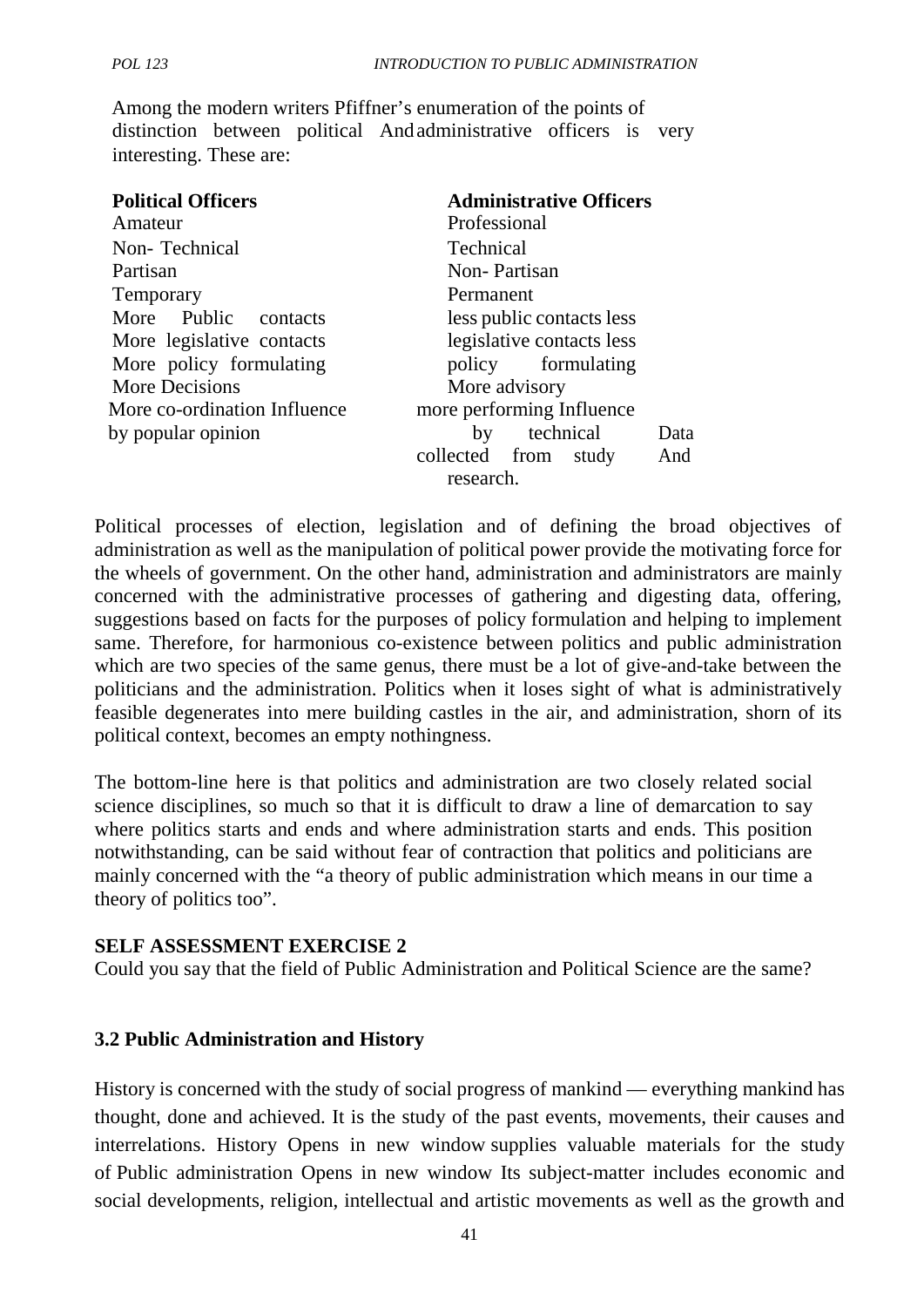decline of States, their organizations, functions, achievements and failures. History is the laboratory of human experiences. The study of public administratve system of any country would not be complete without a proper glimpse of its historical background. The historian of the past did not pay much attention to the social political and economic development of the states but today this approach has changed because administrative history is been developed as a definite branch of history, history guides and counsels' administrators by revealing what mistakes were committed by past administrators which ultimately led to their down fall.

Because history gives us the tools to analyze and explain problems in the past, it positions us to see patterns that might otherwise be invisible in the present – thus providing a crucial perspective for understanding (and solving!) current and future problems. The study of history is also important because it can tell us how we evolved. It can tell us what decisions worked in particular situations in the past and what didn't. ... Thus, the main reason behind why we should study History is to ensure that we don't repeat the same mistakes as our forefathers when History repeats itself. Therefore, it augurs well for the study of history for it will not only broaden the outlook of historians but also help other social sciences in their respective fields of research. While a historian outlook on the part of administrative scientists would broaden their perspective, an administrative outlook on the part of a historian would make the study of history more fruitful.

#### **SELF ASSESSMENT EXERCISE 3**

Is history a mere record of past events? Explain this in relation to Public Administration and History.

#### **3.3 Public Administration and Psychology**

During the 18<sup>th</sup> and 19<sup>th</sup> centuries, public administration refused to be influenced by psychology because it regarded itself as a perfect science, capable of discovering immutable laws of organisation and management. Later researches, however, proved that psychology has much contribution to make to the study of public administration. Human behaviour is not as perfectly rational as public administration thought it to be. It is on account of this fact that the importance of social and industrial Psychology is being increasingly realized in the various fields including that of government services. An administrator has got to be a psychologist as well otherwise he will prove a flop. He has to deal with people and not with bricks and mortar and as such, he must have an understanding of psychological behavior of the persons he deals with. The importance of informal contacts between the heads and the subordinates on the one hand and between the administrator and the public on the other, has been realized only recently. It is little informal contacts which produce a great influence upon the efficiency of administration than the formal routine and official commands.

Therefore, psychology has developed the staff training techniques as well as public relation and publicity systems of the government. It has also made a major contribution to the development of administrative techniques.

#### **SELF ASSESSMENT EXERCISE 4**

How could you prove that psychology has much contribution to make, to the study of Public Administration?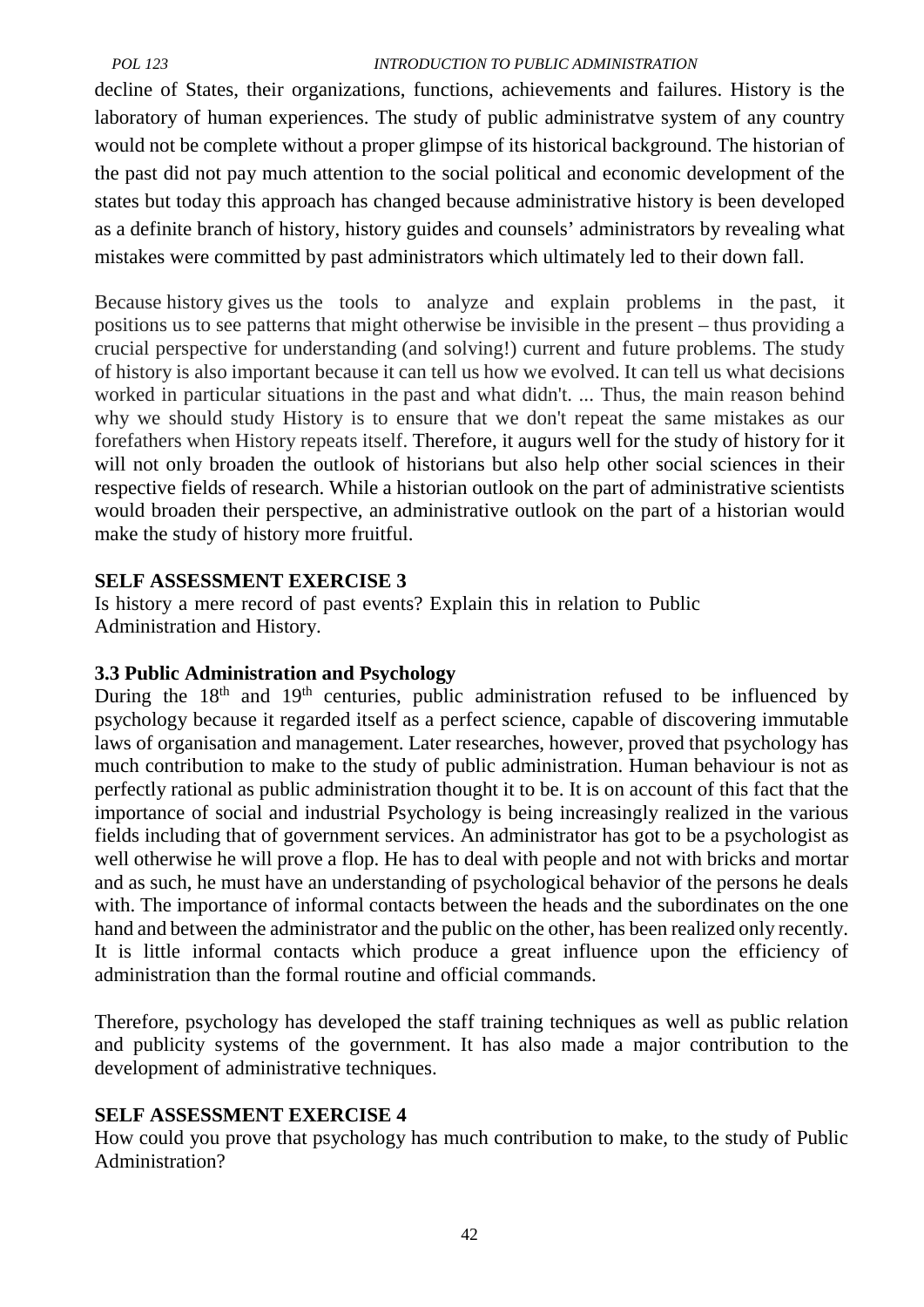#### **3.4 Public Administration and Law**

The administrator with the aid of laws tries to bring about desired changes in the society. For example, if Nigeria is to adopt a socialistic pattern of society, suitable laws have to be made. On the other hand, if three laws propose to bring changes in the basic structure of society, the help of administrators will be essential. It is they who are to enforce them. Unless the laws are enforced properly, they remain mere paper-work. Public administration, unlike private administration, has to function within the framework of law of the country. Nothing which is illegal or contrary to law can be accepted in government administration. It implies that a public servant should so conduct himself as to be always on the right side of law, both negatively and positively. He should not break the law but apply it, both in letter and spirit. In case he exceeds his powers, he is subject to the overall jurisdiction of law courts. The administrators not only implement the law but also assist in the making of law. The ministers do not have the expert knowledge and consequently have to depend upon the advice of their secretaries for giving a legal shape in their policies. The bills are drafted by civil servants who for this purpose require technical knowledge of jurisprudence and law-making. Delegated legislation is law making by the administration.

#### **3.5 Public Administration and Ethics**

The study of ethics is important for any aspiring or current public administrator, particularly because ethics is imperative to each of our government's functions as follows:

- 1. Establish justice: Encourages justice that is fair and equitable (e.g., fair sentencing practices).
- 2. Ensure peace among the people and the states: Allows for the federal government to smooth tensions between states as equitably and objectively as possible.
- 3. Promote the general welfare of the public: Ensures the government does its due diligence in balancing values of equity and efficiency in delivering public welfare programs.
- 4. Ensures the public's liberties and rights are not infringed upon by other individuals, organizations, or government entities.

An ethical government can only exist when there's an understanding of its guiding values and moral principles and how they came to be and evolved, who they belong to and who they serve, and how they are implemented through public administration.

For these reasons, the federal government requires all those entering public service to undergo ethics training. Ethics training teaches public employees how they are expected to conduct themselves daily, what they are and are not allowed to do, and how to identify and address ethical problems. The goal is that through an understanding of how to carry out their duties in an ethical manner, leaders and other public servants will serve the public interest.

#### **3.6 Influence of Science and Technology**

We live in an era dominated by technology; technology is often concerned with communication and the transmission of information. While such technology is designed to make our lives more convenient and fun, there are some areas in which information and communication are essential. How would the government and the deliverance of public administration function without either? Indeed, in a world so governed by technological innovation, it is only right that politics should be seen to be leading the way. After all, communication is absolutely vital for the operation of our country. Technology has revolutionized public administration in the following ways.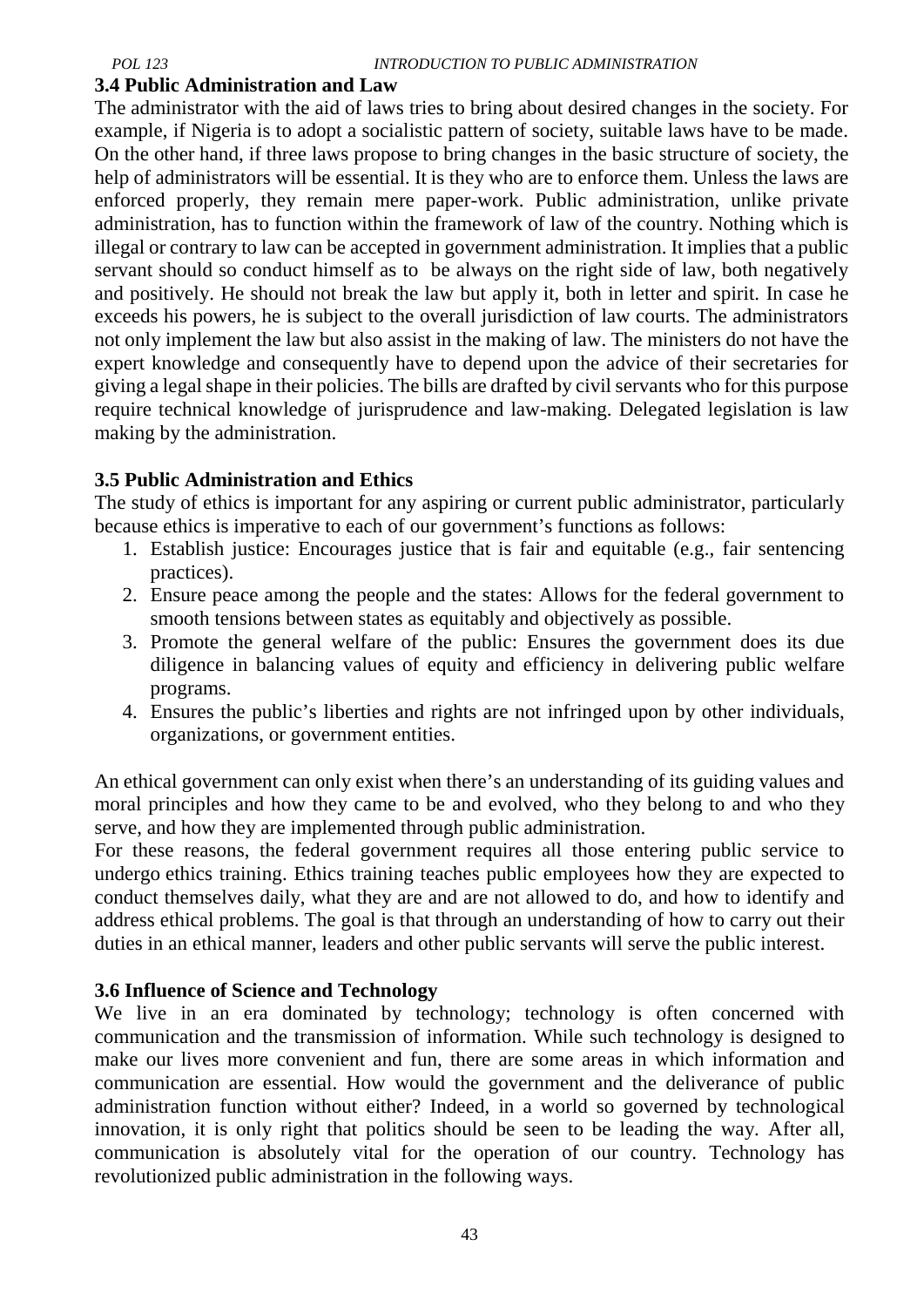- 1. Ease and accessibility with mobile technology.
- 2. Improved teaching capabilities in the field of public administration.
- 3. The emergence of social media on the campaign trail
- 4. Improved security with data encryption
- 5. Comprehensive storage solutions within the cloud
- 6. Reducing costs with environmentally friendly technology

## **SELF ASSESSMENT EXERCISE 5**

Explain the influence of science and technology on Public Administration.

## **4.0 CONCLUSION**

From the foregoing discussions, it is evident that public administration is closely related to other social sciences. While no one can contest the fact that public administration is a distinct and independent academic discipline, it must be studied in the relevant context of politics, economics history, sociology, psychology, law, science and technology. Student of public administration need not worry about the skepticism expressed earlier in some quarters that graduates of the course may turn out to be jack of all trade and master of none after they are given tit-bits drawn from a number of social science disciplines.

## **5.0 SUMMARY**

While there is no doubt that public administration is a distinct academic discipline which may be looked upon as an autonomous social science discipline, it is however closely related to a number of social science disciplines. Commenting on the close relationships between the social sciences, McIver and Page observed that "it is always the focus of interest that distinguishes one social science from another.

## **6.0 TUTOR-MARKEDASSIGNMENT**

- 1. Politics is about laying down policies whereas administration is concerned to execute these policies economically and efficiently: Expatiate
- 2. Explain Administrative Law.
- 3. How does public administration relate to political science?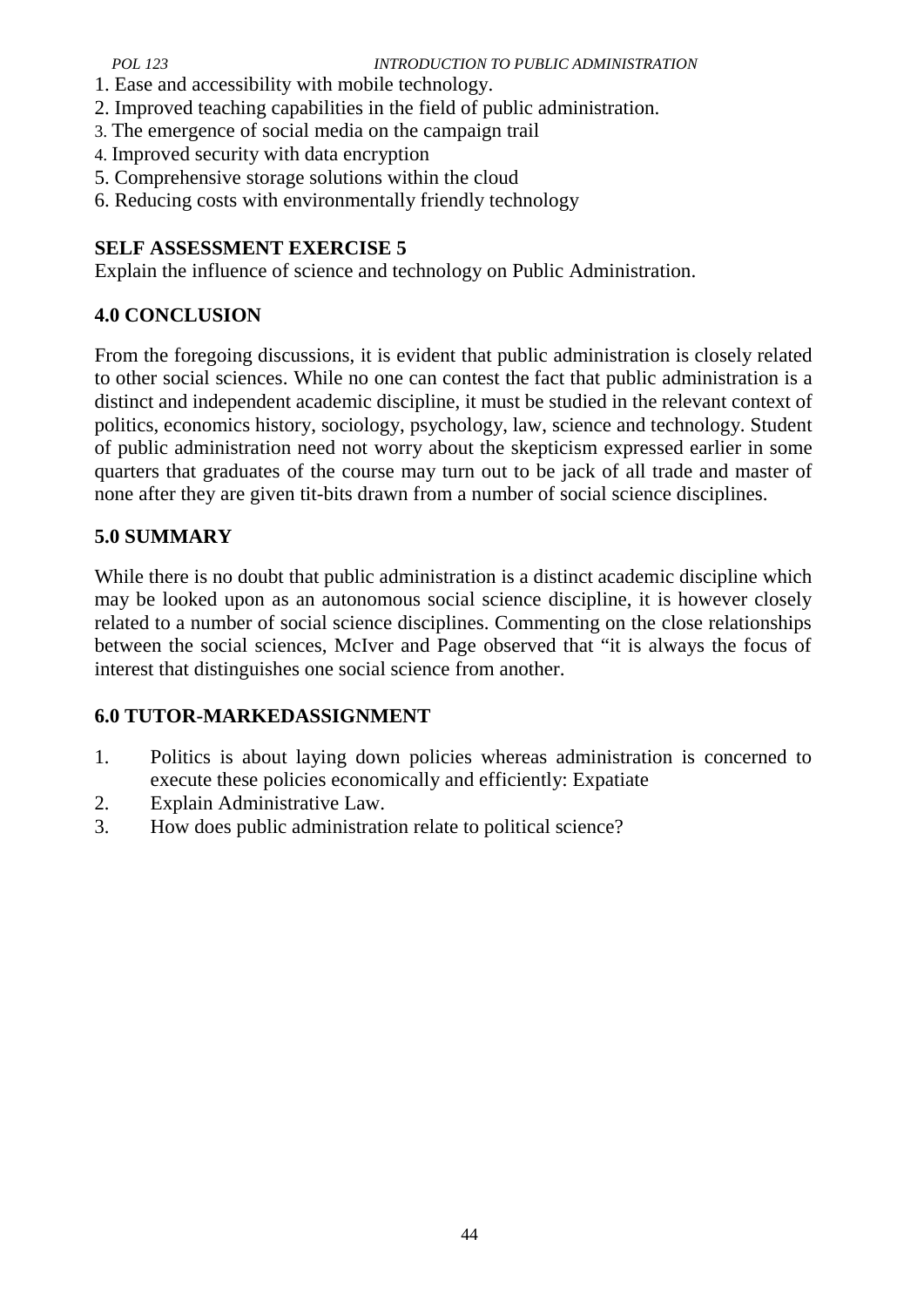## **7.0 REFERENCES/FURTHERREADING**

Chanthamith B, Wu M, Yusufzada S, et al. Interdisciplinary relationship between sociology, politics and public administration: Perspective of theory and practice. Sociol Int J. 2019;3(4):353-357. DOI: 10.15406/sij.2019.03.00198

Jos C. N. Raadschelders, Pieter Wagenaar, Mark R. Rutgers & Patrick Overeem (2000) Against a Study of the History of Public Administration: A Manifesto<sup>1</sup>, Administrative Theory  $\&$  Praxis, 22:4, 772-791, DOI: 10.1080/10841806.2000.11643490

Vishnoo, Bhagwan and Vidya, Bhushaned (2005). *Public Administration.* New Delhi: S. Chand and company Ltd.

Tonwe, D.A. (1998). *Public Administration an Introduction.* Ibadan. AMFITOP BOOKS.

Ekhator, Victor Eghe (2002). *Rudiments of Public Administration*. Kaduna: Joyce Graphic Printers and Publishers Co.

Adebayo, Augustus (2004). *Principles and Practice of Public Administration in Nigeria.* Abuja: Spectrum Books Ltd

Uyi, Edigin Lambert and Aiguosatile, Otoghile (1994). *A Theoretical Approach to Public Administration.* Benin City: University of Benin Printing Press.

Nicholas, Henry (ed). (2004). *Public Administration and Public Affairs.* New Jersey: Prentice Hall, Inc.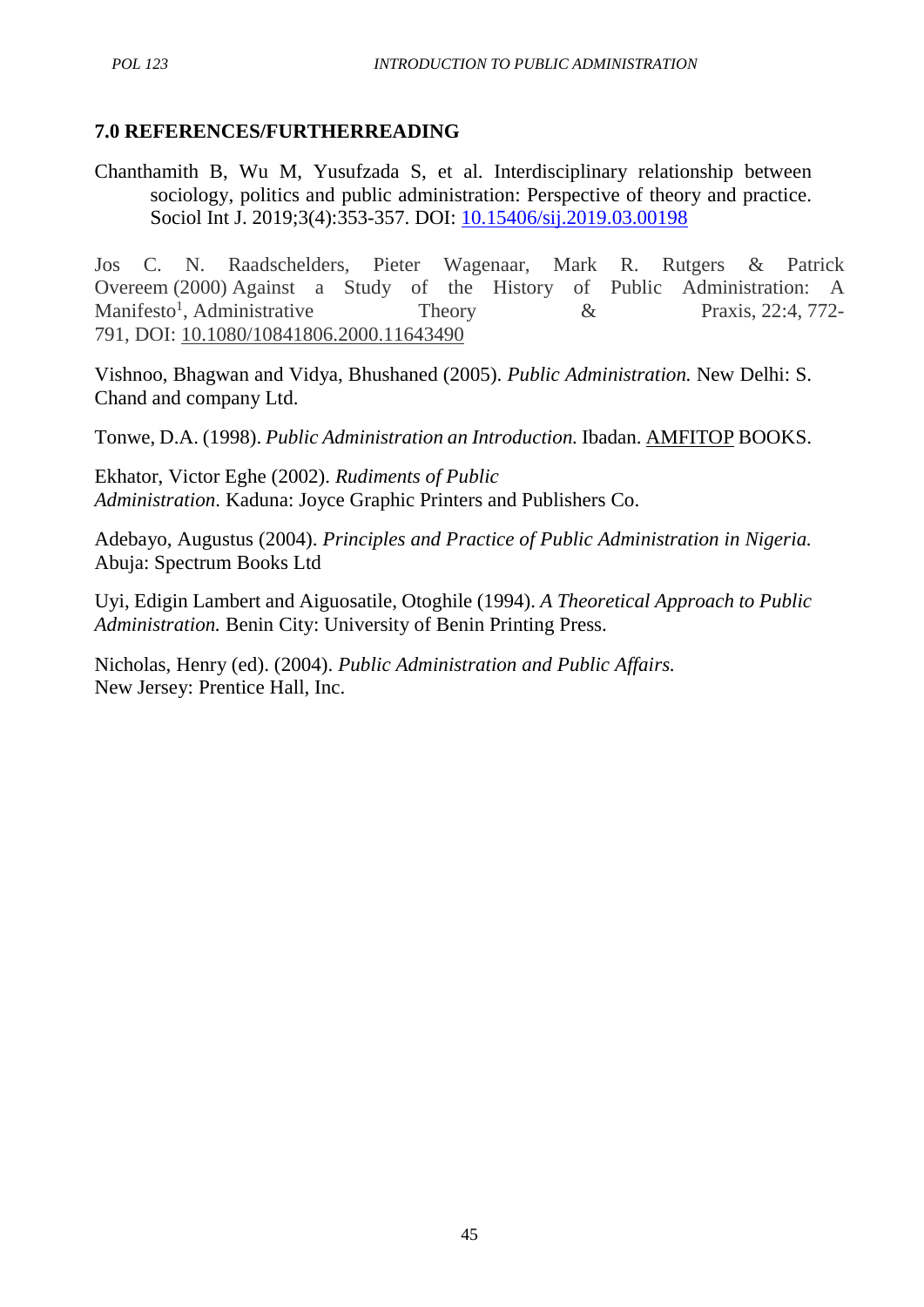#### **MODULE 3. PUBLIC ADMINISTRATION IN AFRICA**

#### **INTRODUCTION**

After the end of colonial rule, the emerging Free states – called the Third World Countries of Africa, Asia, Latin America, etc., started the process of socio-economic development which led to phenomenal expansion of bureaucracy and the rise of a new class, a bureaucratic bourgeoisie (capitalists) in many of these countries. This class soon became social and political paramount on account of the various political and social factors. This new class was western oriented and trained in western methods of administration. With the aid of western countries in the form of training abroad and financial assistance for development projects, these new classes of administrators were able to establish bureaucratic authoritarianism and hierarchical formalism which substituted for mass mobilisation and popular participation the two essential ingredients of development administration. In fact, the speed of change in different functional sectors of developing countries, especially Africa, was not uniform and all these are discussed in this module using the Nigerian experience.

- Unit1. The Problem and Failure of Bureaucracy in Africa
- Unit2. Chief Executive and Legislature as a Board of Directors.
- Unit3. Management A Conceptual Analysis
- Unit4. Policy Formation and Decision-Making
- Unit5. Administration and Nigeria Experience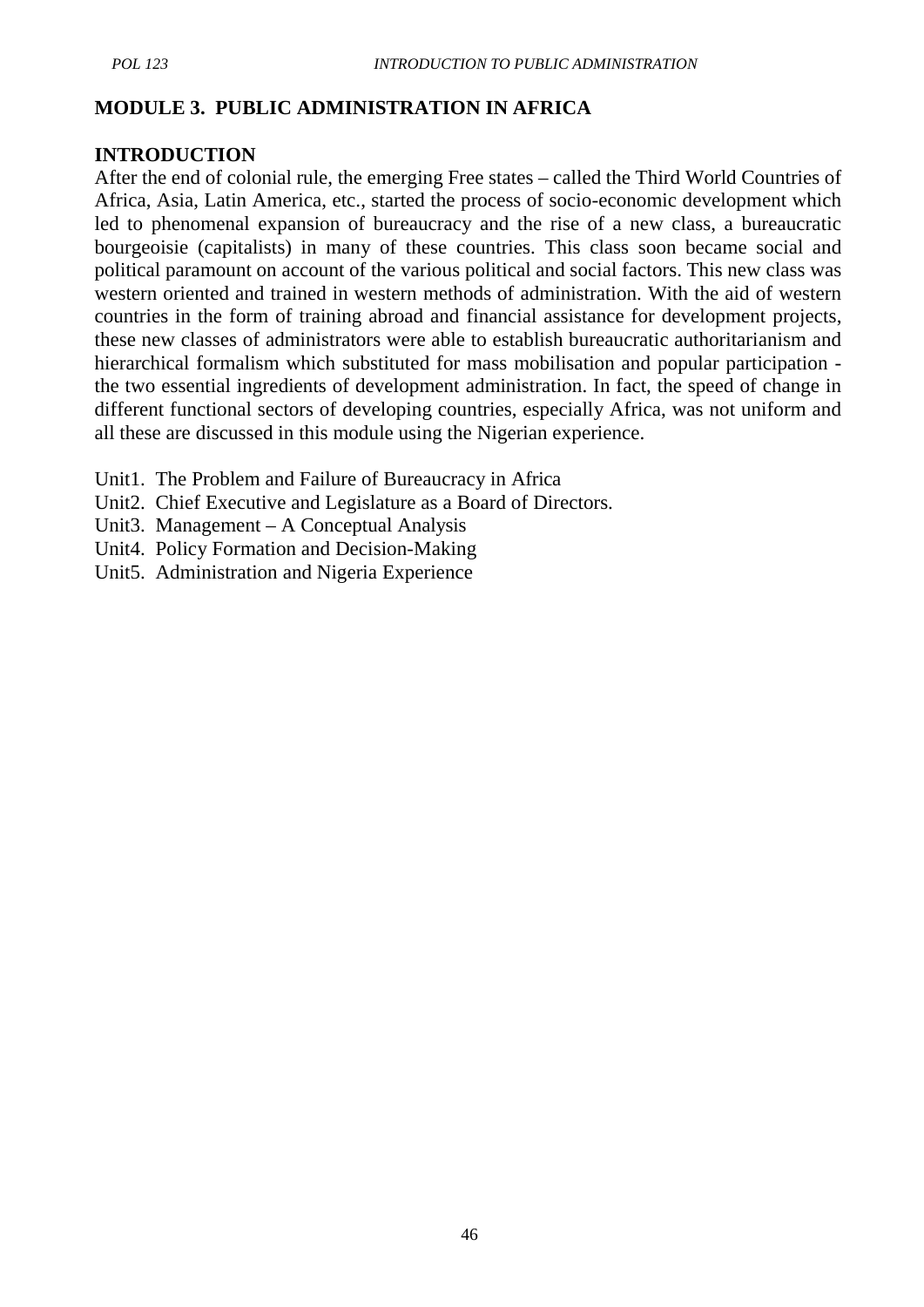## **UNIT1 THE PROBLEM AND FAILURE OF BUREAUCRACY INAFRICA**

#### **CONTENTS**

- 1.0 Introduction
- 2.0 Objectives
- 3.0 Main Content 3.1 Lack of Development Administration 3.2 Violations of Administrative Responsibility in Nigeria
- 4.0 Conclusion
- 5.0 Summary
- 6.0 Tutor-Marked Assignment
- 7.0 References/Further Reading

#### **1.0 INTRODUCTION**

Development in public administration technically, takes place more rapidly than in political institutions like the political executive, legislative, electoral processes etc. This, therefore, makes bureaucracy more dominant in the developing societies and it is exercised disproportionate influence resulting in several serious consequences, such as inefficiency and lack of initiatives, gross violation of administrative responsibility, etc. All these are discussed in this unit.

#### **2.0 OBJECTIVES**

At the end of this unit, you should be able to discuss:

- 1. the reasons for the lack of Development Administration
- 2. violations of Administrative responsibility in Nigeria.

#### **3.0 MAIN CONTENT**

#### **3.1 Lack of Development Administration**

The goals of socio-economic development and nation-building are achieved only through effective administrative system and the government being the principal planner, financier, promoter and director of national development depends on bureaucracy for its functioning. However, the role of bureaucracy as an agent of socio-economic change had been questioned by so many thinkers, such as:

**Warren Bennis** questioned the role of bureaucracy in the development administration by saying that bureaucracy is likely to go out of use in the wake of new social system.

**Mohit Bhattachary**, an Indian thinker, stated that "The Weberian model, according to the critics, is subject to dysfunctional consequences of failing to take into account the individual or behavioural aspects of the people who worked within the organisational system. It may be pointed out that in many developing countries, especially Africa, the economic and political situations are unstable.

**Joseph la Palombara** wrote, "The time is evidently past when public officials are expected to sit on the developmental side lines, limiting their roles to fixing of general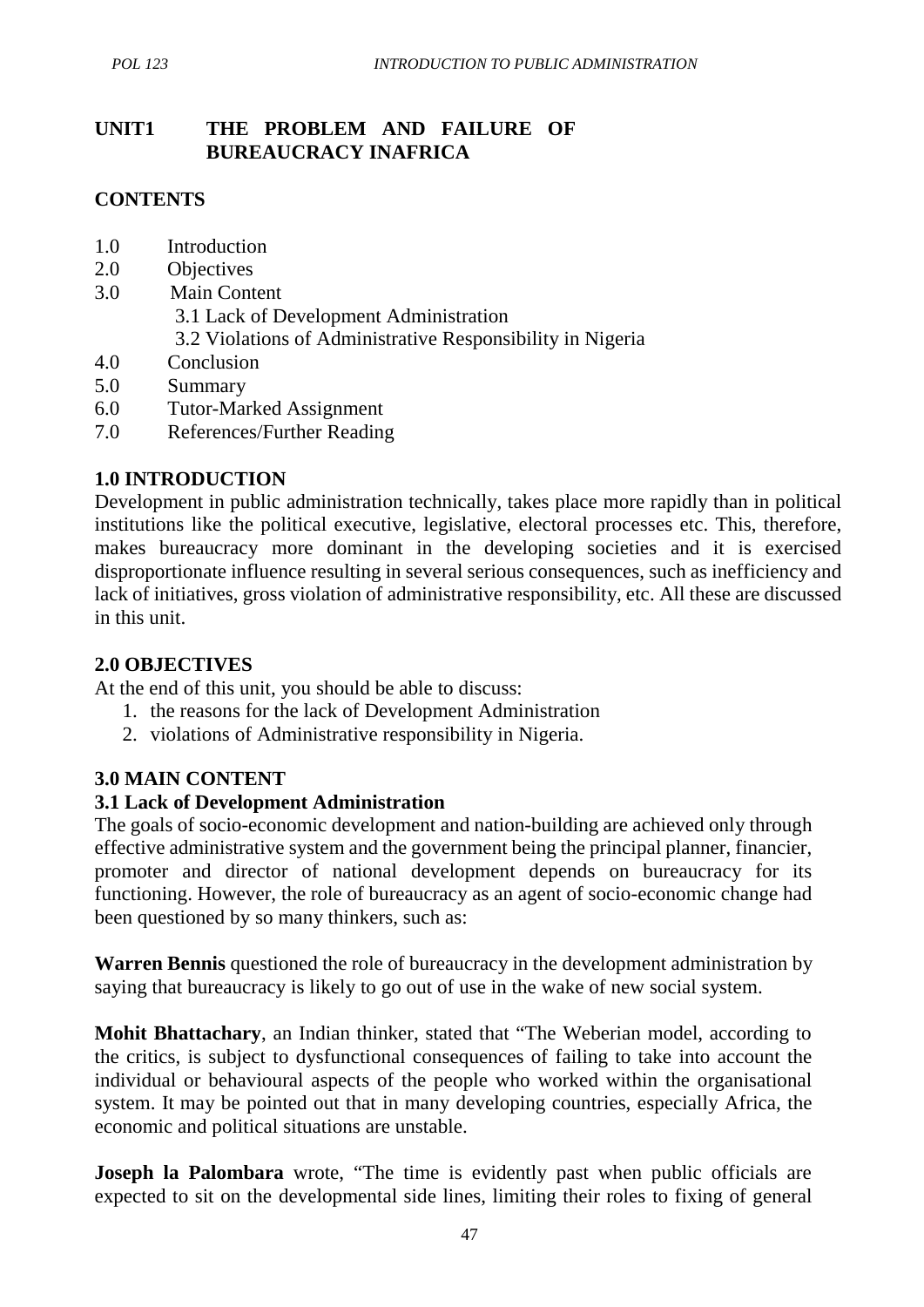rules and to providing certain basic services and incentives for those private entrepreneurs who are the major players in the complicated and exciting game of fashioning profound changes in economic and social system the bureaucracies except for minor and other changes, have confined their roles to the fixing up of legal framework. They have remained more or less bound by hierarchy, functioning in accordance with predetermined laws, rules and procedures".

Therefore, most studies of public administration in African countries have stressed the view point that the bond of officials who have been brought up and trained in the colonial administrative culture, wedded to weberian characteristics of hierarchy, status and rigidity in the adherence of rules, and concerned mainly with the enforcement of law and order and collection of revenues, hence are quite unfit to perform the duties expected in the changed situation of an administration geared towards the task of development.

## **SELF ASSESSMENT EXERCISE 1**

The role of bureaucracy as an agent of socio-economic change had been questioned by so many thinkers, explain.

## **3.2 Violations of Administrative Responsibility in Nigeria**

The management of public affairs in Nigeria is grossly afflicted by various abuses of administrative powers and malpractices which are described as violation of administrative responsibility. Some of these are:

## **i. Bribery and Corruption**

Bribery and corruption could be regarded as the worst acts against administrative responsibility in Nigeria. Many officials receive monetary or material gratification in the course of their official duties. For instance, some officials receive bribes before appointments into the public service are made, monetary inducements are made before licenses of various kinds are issued, and contracts are awarded after the awarding officers have been fully rewarded in money and materials, and soon.

Apart from "kickbacks" and inflation of contract prices, there is yet another fraudulent practice of paying for contracts that were not executed at all. There are serious cases of examination malpractices by teachers as a result of monetary inducements. Indeed, bribery and corruption afflicts the whole public sector management.

## **ii. Dishonesty**

Dishonesty is quite associated with corruption, as dishonest official indulges in corrupt practices such as fraud, forgery, embezzlement of public funds, cheating, stealing or misappropriation of public property which are wide–spread in the Nigerian public service. Some scrupulous revenue officials of the State and Federal Governments collect taxes, duties, fee, etc, with fake receipts and such revenue is not paid into the

public treasury but pocketed by individual officials. There are numerous cases of falsification of documents to satisfy selfish ends.

Dishonesty is quite a serious canker–worm which wrecks the public services in Nigeria and which results in inefficiency and low productivity. As a developing nation and one which has undergone a long period of military administration, the Federal Republic of Nigeria has a wide spread of abuse of office in its public administration which adversely affects the efficiency of the administration.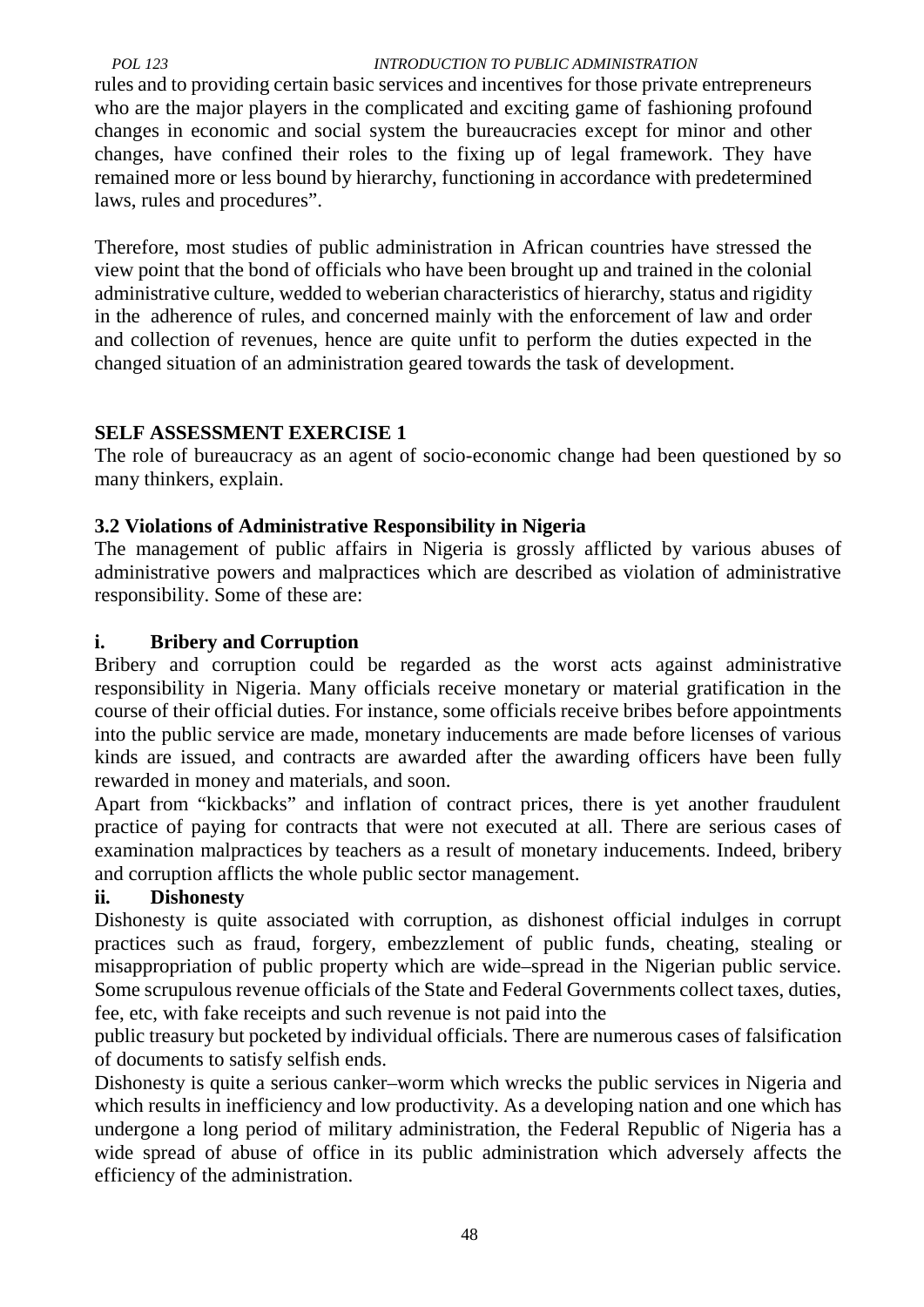#### **iii. Unethical Behaviour**

Unethical behaviour negates administrative responsibility. Unethical behaviour is an administrative act which even though not against the letter of the law, is morally wrong as it is intent is in exploiting the loop–holes in the law. It is an act that lacks in administrative integrity. When an official places order for an inferior goods and services instead of the most superior ones, jobs orders for repairs of office equipment, machineries and vehicles are issued not to the best mechanics that put in tenders but to friends and relation who are known to be inferior in standard, are numerous cases of such unethical behaviour in Nigeria.

#### **iv. Acting without Legal Authority**

Acting without legal authority is rampart among public officials in Nigeria. Such administrative acts which were frequent and wide –spread during military rule and led to the expansion of bureaucratic powers. In the process of administration, top official create and change existing laws. For instance, an officer can be forcefully retired without following strictly all the due processes required by law.

## **v. Unfair Treatment of Worker**

Unfair treatment of workers is also seen frequently in the public service. The management of various public organisations indulge in arbitrariness treatment of innocent workers, high– handedness, victimisation and oppression of workers. Public officers often take decisions which violate principles of social justice and fair play. Examples of these negative administrative behaviours include nonpayment of workers salary and allowances for many months, denial of promotion without objective reason, dismissal from office in the guise of "security risk" that does not even exist in the first place, denial of official benefit, etc. This unfair treatment of workers in organisation creates a poor image of the organisation and

#### **SELF ASSESSMENT EXERCISE 2**

Discuss some of the violations found in Administrative responsibility in Nigeria.

#### **The Importance of Bureaucracy**

Despite the fact that bureaucracy in African in general, and Nigeria in particular is ill – prepared and ill – motivated for the tasks lying before it, the fact remains that in most of these countries it is the major instrument of social change. In effect, **Eisenstadt** observed that bureaucracies in developing countries "help to maintain the framework of a unified policy as well as the capacity to absorb varied demands and to relate them effectively.

Not only were they important instruments for unification and centralisation, but they enable the rulers to implement continuous policy. In addition, they also served as important instruments for mobilisation of resources, taxes, manpower and political support". There is no basic conflict between bureaucracy and development. No doubt, at present it suffers from certain structural weaknesses and behavioural attitudes, however, given right orientations in the new content, bureaucracy can be structurally and behaviourally geared to the task of development.

The following changes among others may be helpful to fit bureaucracy in into developmental tasks:

- i There should be de-emphasis of hierarchy to get rid of the conventional organizational pyramid
- ii There is need to redesign organisations to enable cooperative decision making and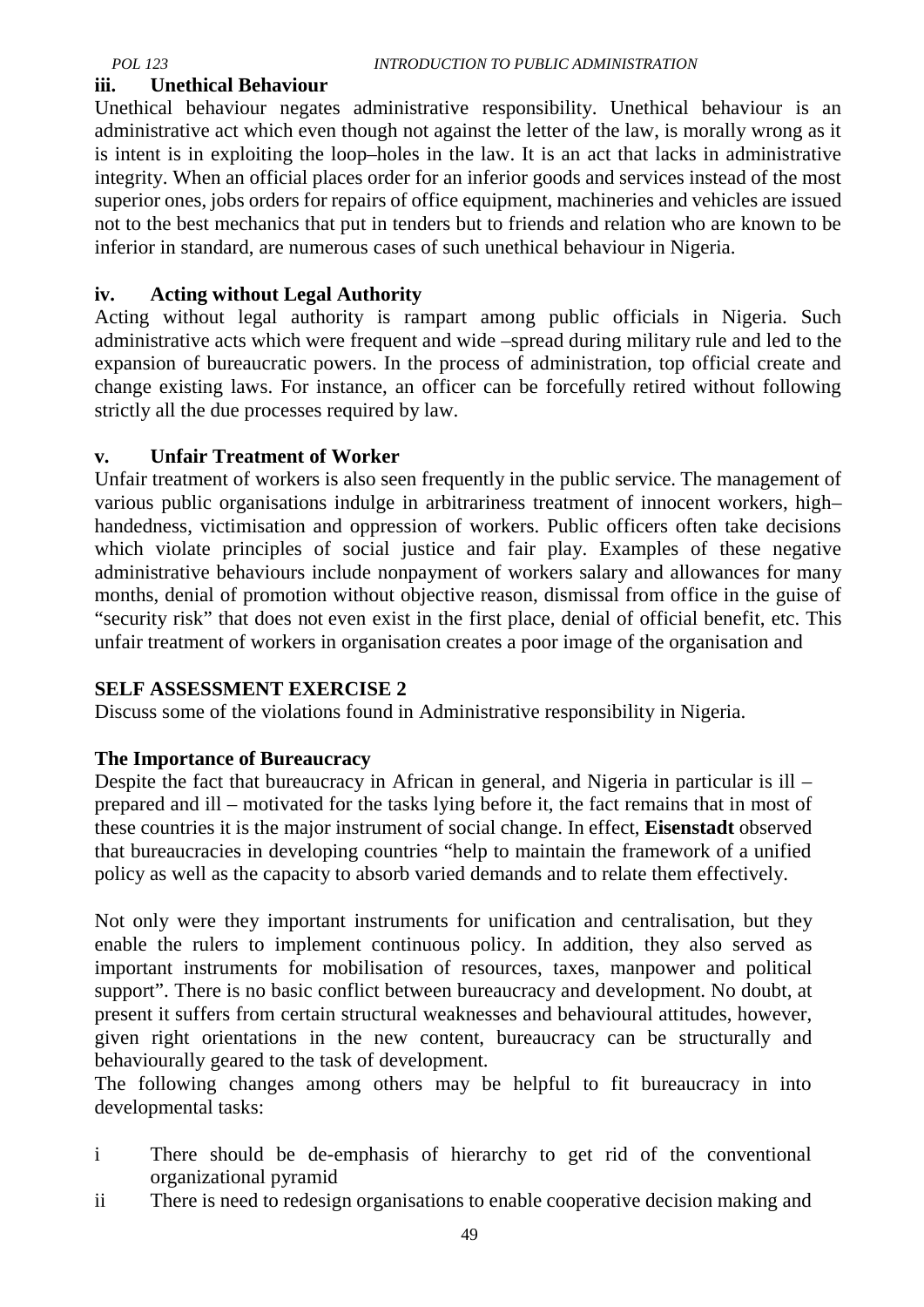| POL 123 | <i>INTRODUCTION TO PUBLIC ADMINISTRATION</i>                                          |  |
|---------|---------------------------------------------------------------------------------------|--|
|         | promote collaborative problem-solving                                                 |  |
|         | <u>Authority should be decentralised and field units should be strengthened and c</u> |  |

- iii Authority should be decentralised and field units should be strengthened and given more authority for decision-making
- iv There should be flow of communication unhindered by status levels in organisation
- v Merit alone should be the criterion for recruitment of personnel.
- Adequate arrangements for training should exist.
- vii Bureaucracy must secure people's participation and cooperation in development work
- viii Behavoural changes are needed to make the bureaucracy change oriented, result – oriented and people –oriented.
- ix Professional mobility should be encouraged.

# **SELF ASSESSMENT EXERCISE 3**

List some of the changes that may be helpful to fit bureaucracy into developmental tasks.

# **4.0 CONCLUSION**

It has to be borne in mind therefore, that bureaucracy is still relevant today. This is because if kept within reasonable limits, bureaucracy and bureaucratic practices are functionally necessary for the operation of a large administrative apparatus. Care must be taken to distinguish the ingredients of bureaucracy from poor performance in public administration which has nothing to do with bureaucracy. Too often, many people tend to lump all together under the name of bureaucracy any unwholesome attitude or activities noticeable in government. On the other hand, there are some factors which continue to influence the public administration in most of the developing countries, such as, cultural constraints, formal colonial status, entrenched elites, low prestige of specialists, brain drain and government in almoner i.e. government distributing money and help to the poor.

# **5.0 SUMMARY**

It is important to note that while bureaucracy has inherent elements that make its processes often cumbersome or distasteful to its public clients, it is also indispensable and indeed an instrument for the achievement of efficiency in all large organisations. It is concerned with the most efficient means of planning and control, and the fact that these processes are often misused and abused by inefficient, corrupt, and stubborn officials is not a case for the total condemnation of bureaucracy.

# **6.0 TUTOR-MARKEDASSIGNMENT**

- 1. Explain the reasons for the failure of Bureaucracy in Nigeria.
	- 2. Bureaucracy is still relevant today: Explain
	- 3. What do you understand by Inefficiency and lack of Initiative?

# **7.0REFERENCES/FURTHERREADING**

Igbokwe-Ibeto, C. (2019). African bureaucracy and public administration: Analysing the normative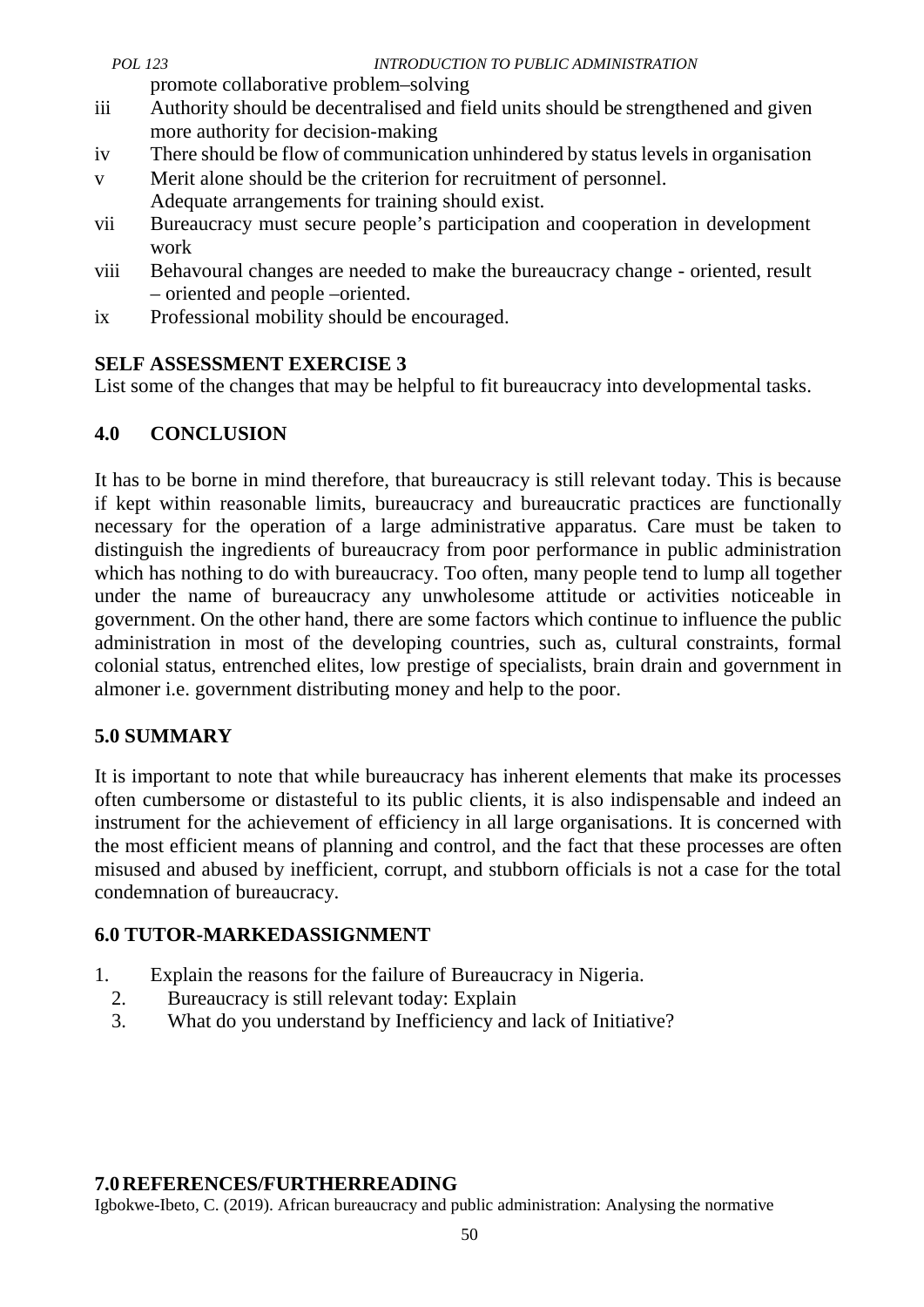*POL 123 INTRODUCTION TO PUBLIC ADMINISTRATION* impediments and prospects. *Africa's Public Service Delivery & Performance Review, 7*(1), 11 pages. doi: https://doi.org/10.4102/apsdpr.v7i1.323

- Adebayo Augustus (2004). *Principles and Practice of Public Administration in Nigeria.* Abuja: Spectrum Books Ltd.
- Dike, Chijioke (1985). *The Nigerian Civil Service.* Owerri: Alfa Publishing Company.
- Eghe, Victor Ekhator. (2002). *Rudiments of Public Administration*. Kaduna: Joyce Graphic Printers and Publishers Co.

Nicholas, Henry (2006). *Public Administration and Public Affairs.* New Dehli: Prentice – Hall of India Private Ltd.

Ogunna, A.E.C. (1999). *Public Administration in Nigeria, Theory andPractice.* Owerri: Great Versatile Publishers Ltd*.*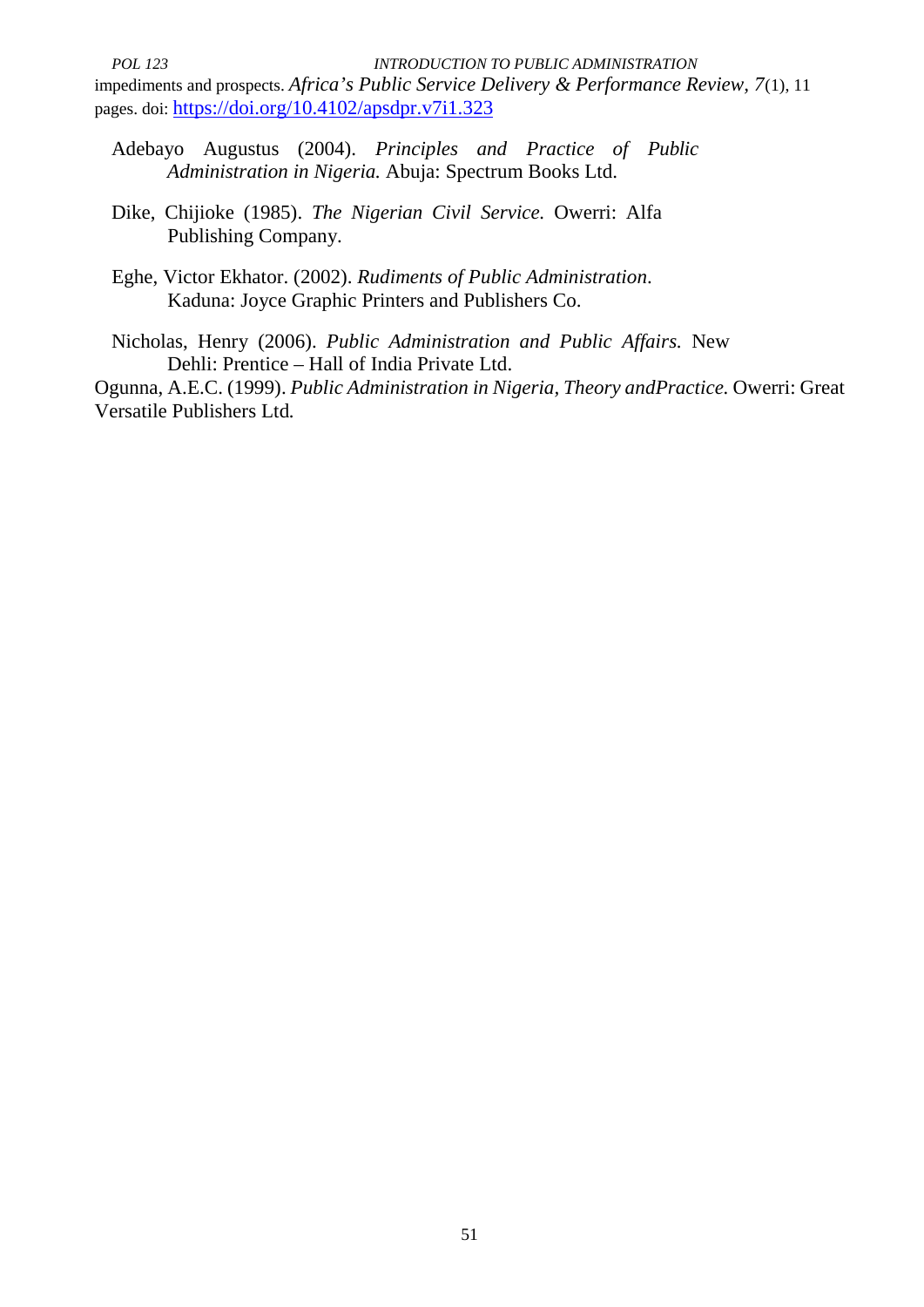# **Unit 2. Chief Executive and Legislature as a Board of Directors**

# **CONTENTS**

1.0 Introduction

- 2.0Objectives
- 3.0 Main Content
	- 3.1 Types of Chief Executive
	- 3.2 Features of chief Executive
	- 3.3 Administrative Functions
	- 3.4 Functions of the legislature.
- 4.0 Conclusion
- 5.0 Summary
- 6.0 Tutor-Marked Assignment
- 7.0 References/Further Reading

## **1.0 INTRODUTION**

The chief executive occupies a central position in public administration. By chief executive we mean the persons or body of person at the head of the administrative system of a country. The administrative structure of a country is like a pyramid broad at base and ending in a simple point at the apex. The chief executive is the apex of the administrative pyramid.

# **2.0 OBJECTIVES**

At the end of this unit, you should be able to:

- 1. explain the types of chief Executive
- 2. identify the features of the chief executive
- 3. describe the administrative functions of the chief executive.
- 4. Functions of the legislature.

## **3.0 MAIN CONTENT**

## **3.1 Types of Chief Executive**

There are various types of Chief Executives. The forms and power of the chief executive of a country is patterned on the basis of the types of the constitution that a country has adopted. Some of the important types of chief Executive are discussed below.

## **(A) Parliamentary Type of Executive**

In Parliamentary form, executive powers lie with the Prime Minister. In actual practice, they can exercise their powers only on the advice of the ministers. Thus, the cabinet or the prime Minister becomes the real chief executive. The chief executive is the Prime Minister who is the creator, preserver and destroyer of the cabinet. He hires and fires since the cabinet is at his mercy. He has the power also to call for the dissolution of the Parliament. Hence, in this form of Government, the head of the state is just a rubber stamp, a toothless bull- dog, to say the least.

## **(B) Presidential Type of Executive:**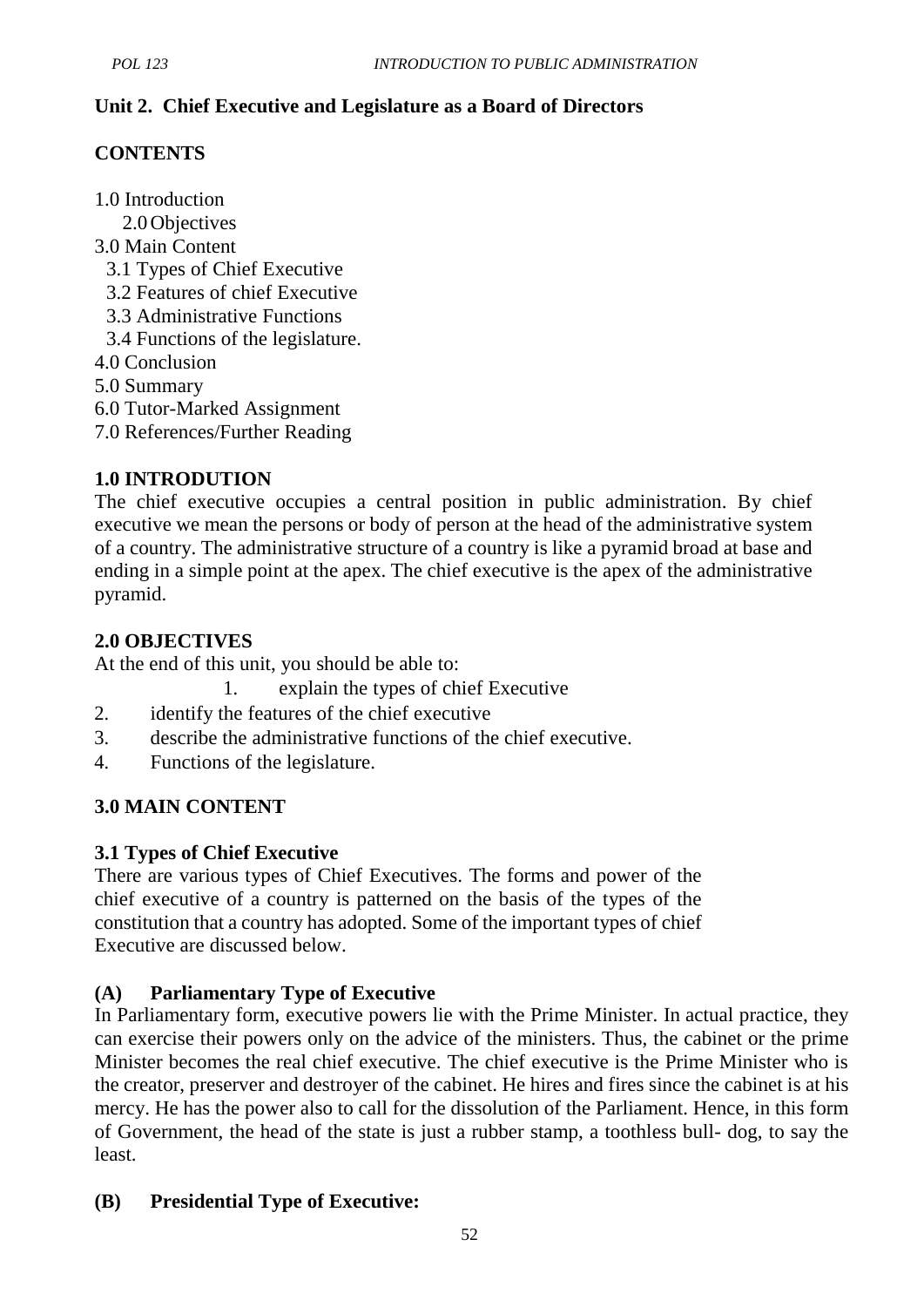Here, the president of the country is vested with all executive powers. The United States of America and Nigeria present the best example of this type of executive. The president has his own army of junior executives who work as his cabinet secretaries-ministers. These officers designated as secretaries/ministers are personally and directly responsible to the president for the performance of their duties, but he retains sole executive authority. These officers do not take part in the meetings of senate or congress. Thus, in the presidential system, there is only as in gular executive who works independently without any type of binding on him. But this does not mean that the chief executive is uncontrollable and can be impeached, if he is found guilty of any charges.

|           | Below is a diagram of comparism of parliamentary and presidential types of chief |  |
|-----------|----------------------------------------------------------------------------------|--|
| executive |                                                                                  |  |

| <b>Parliamentary type</b>                                                  | <b>Presidential type</b>                                         |
|----------------------------------------------------------------------------|------------------------------------------------------------------|
| 1. It is a plural body, i.e. cabinet It is a single individual, i.e.       |                                                                  |
| headed by Prime Minister                                                   | president                                                        |
|                                                                            | Alone                                                            |
| 2. They are colleagues, <i>i.e.</i> members Here, the opposite members are |                                                                  |
| of cabinet are on equal footing                                            | quite subordinate                                                |
| 3. Cabinet members are the Members are not elected                         | but                                                              |
| representative of the citizens                                             | selected by the president                                        |
|                                                                            | 4. Members of the cabinet are also It is not necessary here. The |
| members of parliament                                                      | President is not a member of the                                 |
|                                                                            | house<br>of<br>congress or                                       |
|                                                                            | representatives.                                                 |

Comparing both the types of executives, the parliamentary type is better suited for administrative efficiency because it establishes a responsible and effective chief executive. For efficiency of administration the chief executive must supply administrative direction, driving power and coordination between executive-legislative operational relationships. Even in USA, thoughtful cities have advocated for the modification of the presidential system along parliamentary lines to ensure its smooth functioning.

# **SELF ASSESSMENT EXERCISE 1**

State and explain the types of Executive that exist?

# **3.3 Administrative Functions**

Having stated briefly the features of general managerial system, it is therefore, pertinent to state clearly the functions of the executive. The chief executive has to perform a number of functions. Luther Gullick coined the word **POSDCORB** for the administrative functions of the chief executive.

## **i. Deciding Administrative Policy**

The legislature lays down the policy to be followed by the government in general terms. For the implementation of the general policy the executive has to decide a large number of questions pertaining to administrative policy.

E.M. Gladden has defined administrative policy as "the form in which the ministerial administrator or board carries the will of the government into effect" As the general administrator, the chief executive has to issue a number of instructions and orders, written or oral, to enable the administrative officers to perform their duties in a proper manner.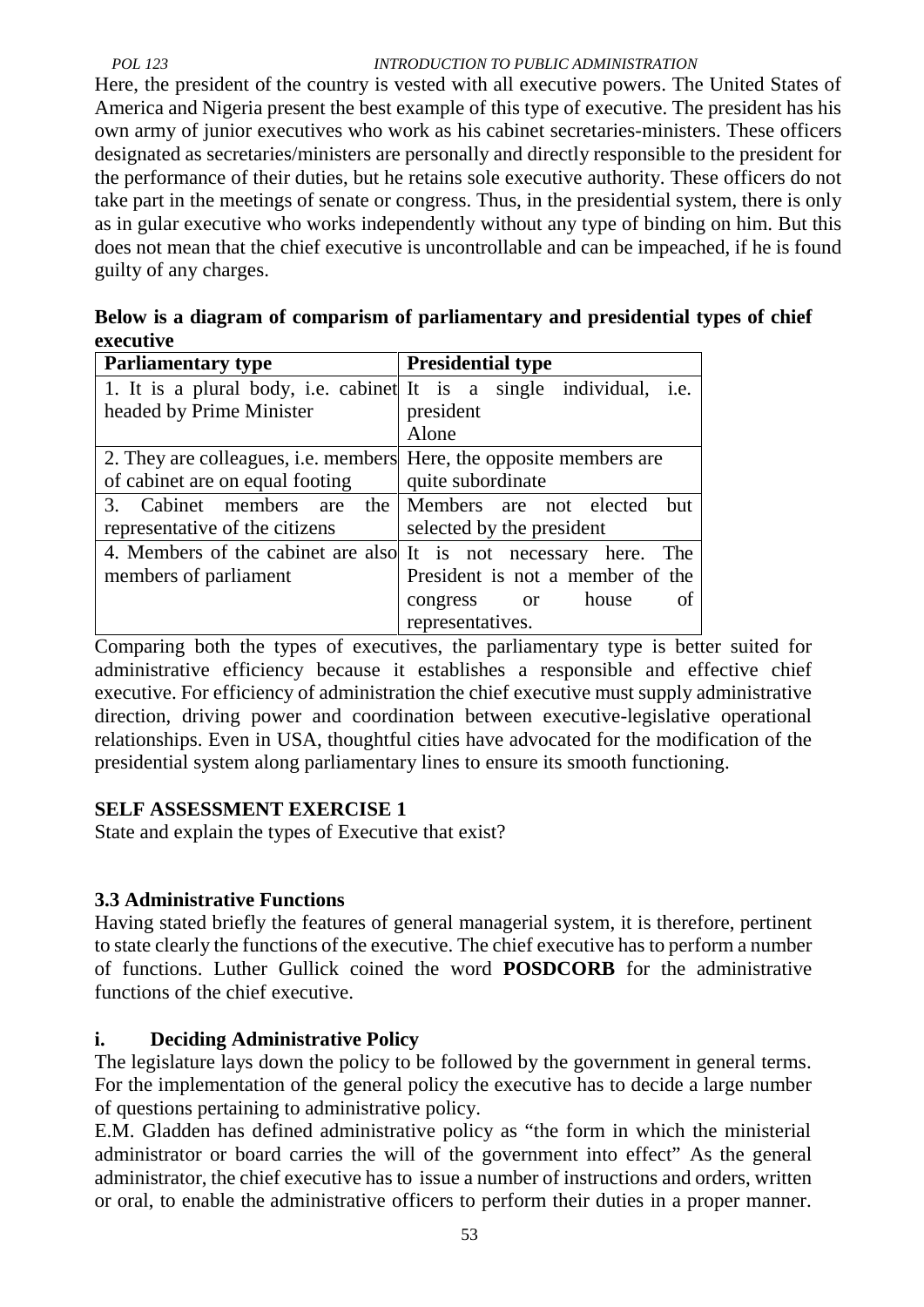However, the ability and personality of the chief executive has a close bearing on administrative efficiency.

#### **ii. To Authorise Details of Organisation**

Legislature usually provides for establishment of main units of organisation, like departments, commissions, corporations. Details are left to be filled in by the executive at his discretion. The chief executive leaves the shaping of divisions, branches and sections in the hands of their chiefs subject to his/her approval. The settings up of various ad hoc committees to meet particular situations are determined by the executive.

It is highly important, therefore, that institutional activities should be performed in a uniform manner. In order that uniformity may be secured and efficient methods employed, it is therefore, necessary that the power to prescribe and subsequently to enforce the manner, in which these duties are performed, shall be vested in some agencies exercising general jurisdiction over all services.

## **iii. To Coordinate the Organisation**

The modern administration is a mosaic of departments, commissions, divisions, sections each performing only a specialised part of the function. In order to create unity in this huge mass of diversified activities, a very high degree of coordination and integration is needed. This has to be done at lower as well as higher levels. To achieve the purpose of administration, i.e., the general good of the people, as well as integration is desirable from every point of view. Hence, chief executive's role in this field is of pivotal importance.

#### **iv. To Appoint and Remove the Personnel**

The chief executive as said earlier is responsible as general manager for the manner in which he heads several departments and perform their duties. Since the responsibility ultimately is that of chief executive, it is logical that he/she should have the power to select and remove the officers. In modem times thousands of people are required to fill in the various administrative posts. A substantial majority of these is appointed on the basis of merit while most of the personnel are selected by the Civil Service Commissions. The commissions are merely recommendatory and not appointing authorities. The executive which is the appointing authority may refuse to accept the recommendation. Appointments of a high category such as of ambassadors are made by the chief executive, for instance, in the United States, the president made high appointments subject to the approval of the senate. After appointment all the questions of training, pay increment, promotion are determined by the executive

#### **vi. To Control the Management of Finance**

With regard to the public finance, especially in the parliamentary system of government, the chief executive enjoys wide authority. As the general manager, he/she has the duty to make a full report regarding past operations and present condition and to make a statement as to the provision, which in his/her opinion should be made for meeting the revenue and expenditure needs of the government in the future. The recommendation goes in the form called budget. The legislature after considering the various items passes it in an appropriate act. After the passage of this act, the executive has the duty to supervise the expenditure and collection of money.

In parliamentary form of government, the chief executive or his representative presents the budget in the legislature and sees to its passage. Rejection of the budget means no confidence in the government. In the actual practice the president of U. S.A. or Nigeria, is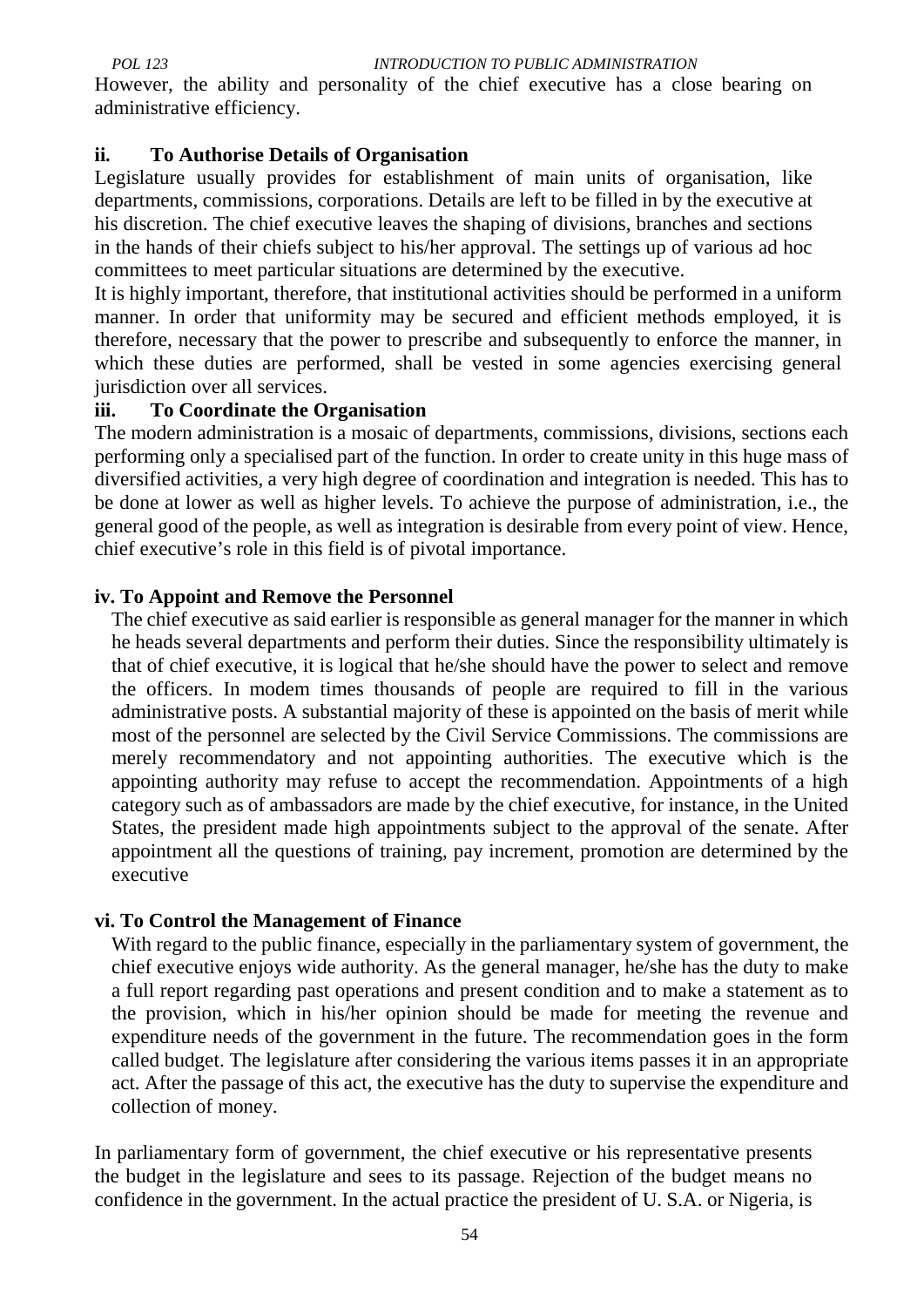the chairman of the Bureau of budget which frames the budget and then hands it over to the congress or the National Assembly for its passage. Finally, the president possesses effective veto power over the budget.

#### **vii. To Supervise, Conform and Investigate the Administrative Operations**

The function of the executive is not only to carry on the public business itself, but also to see that it is being carried on properly. As such, he/she has to supervise the work, give necessary instructions, caution when the work is not being done properly, and encourage when it is running smoothly. It can make inquires to investigate any administrative matter and set up investigation committee for the purpose. Therefore, the above functions of chief executive made it clear that he/she is the administrator-in-chief or the General Manager of public administration.

## **SELF ASSESSMENT EXERCISE 3**

Explain Administrative functions of the Executive.

## **3.4 THE LEGISLATURE AND ITS FUNCTIONS.**

The executive power, or rather function of the legislature, is that of representing the government as a whole and of seeing that all of its laws are properly complied with by its several parts. The main functions are as follows:

## **1. Determination of the Activities to be Undertaken**

There can be little doubt that the determination of what the government shall do is a responsibility that rests upon the Legislature. The policy to be adopted by the government both in the internal and external field is set out by the Legislature but it does not mean that it should lay down all the details of a party, the specific acts which shall be performed in carrying out the policy.

#### **2. Determination of Organisation**

Organisation is the medium through which individuals work as a group and as effectively as each would work alone. In Nigeria, the power of creating new departments rests with the president. In India the power of establishing new departments rests with the president acting through the prime minister. In so far as the units of the lower order, i.e. divisions, sections, and field offices are concerned, the discretion in Nigeria is left in the hands of the ministers acting through their heads of department.

#### **3. Determination of Personnel**

Personnel are the body of persons who actually run the administration; there are those who are responsible for direction of service and are commonly called officers, and employees proper, that is, those occupying subordinate positions and having as their general duties, the carrying out of orders given to them. It is generally accepted with regard to the former class that the legislature should itself determine their 'number, character, compensation, powers and duties'. As regards the second class of employees the legislature may determine their conditions of service either by a general stature or by an act of appropriation.

## **4. Determination of Rules of procedure**

They are involved with two types of rules: Rules that affect the interests or right outside of service and those which have to do with purely administrative operations within the service.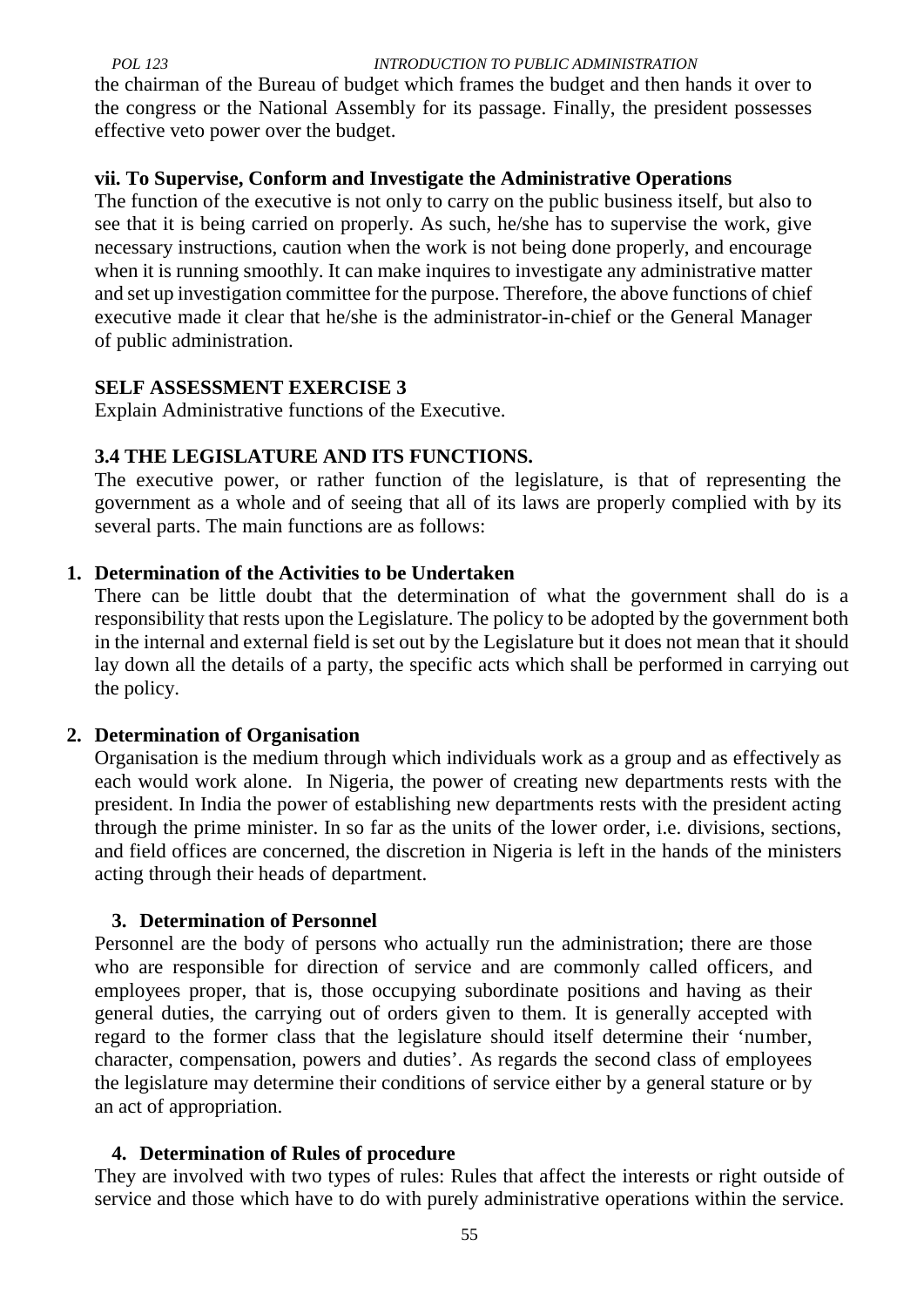The example of the former are the rules setting forth the procedure to be followed in assessing and collecting income-tax or land revenue, in the grant of copyright, trademarks, etc. The examples of the latter are the rules for the disbursement of pay to the members of the service.

#### **5. Determination of Grant of Funds**

In all democratic countries, the legislature determines the amount of money which is to be made available for expenditure to the executive. All the public services are to be paid from public funds for their work.

#### **6. Legislative Supervision.**

The legislature provides the means by which it shall be able to exercise due supervision and control over its agents. To see that these agents perform their duties properly is an imperative duty of the legislature.

#### **4.0. CONCLUSION**

To conclude this discussion on the features and functions of the chief executive, we may say that the chief Executive should be capable enough to direct, guide, control and coordinate the activities of his/her administration. He/she should have the ability to persuade people to cooperate and strive willingly for common objectives. He/she must have the interest of the public in his/her heart. He/she must be a leader of men and women. He/she must do his own thinking and he must be his own public relations man. In short, the qualities of the chief executive should include, among others, vitality and endurance, decisiveness, persuasiveness, responsibility, intellectual capacity, good health, sense of mission, interest in other people, integrity, judgment, loyalty, foresight, clarity of vision, strength of character, balance of personality, sense of purpose and initiative.

#### **5.0. SUMMARY**

The chief Executive is always the chief executive. He/she heads the administration. Hence he/she is responsible for its proper functioning. Much depends upon the personality and caliber of the chief executive. Therefore, to succeed, he/she has to get assistance from a band of well-chosen colleagues for running the administration efficiently and smoothly.

#### **6.0 TUTOR-MARKEDASSIGNMENT**

- 1. Chief Executive is the master of all civil service: Explain
- 2. Differentiate between the nominal, and the real chief executive.
- 3. Differentiate between parliamentary and presidential types of Government.
- 4. What are the functions of the legislature?
- 5. How can the legislature facilitate the smooth running of a bureaucracy?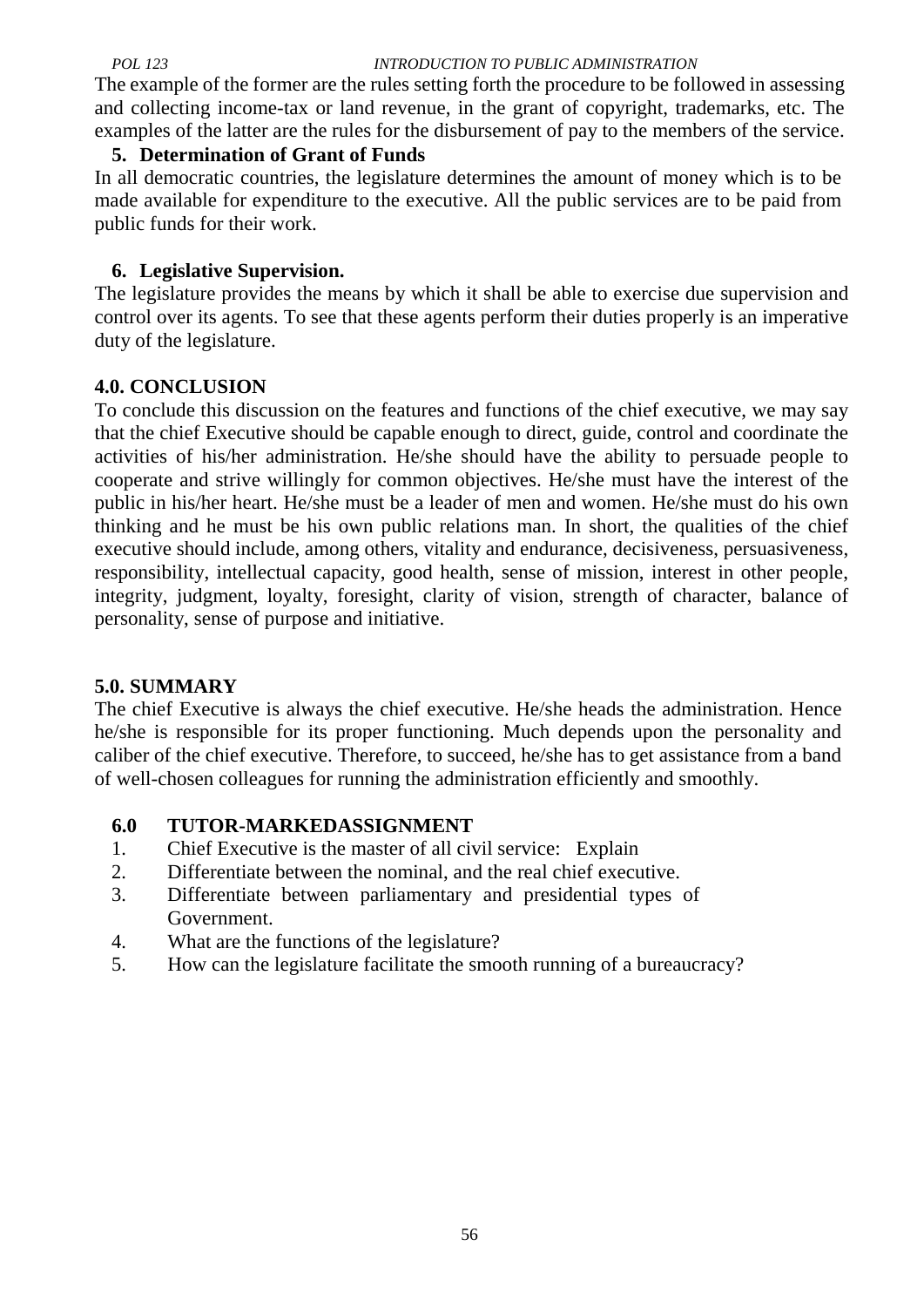#### **7.0 REFERENCES/FURTHERREADING**

Esme Franken, Geoff Plimmer and Sanna Malinen, Paradoxical leadership in public sector organisations: Its role in fostering employee resilience, *Australian Journal of Public Administration*, **79**, 1, (93-110), (2019).

Adebayo, Augustus (2004). *Principles and Practice of Public Administration in Nigeria.* Abuja: Spectrum Books Ltd.

Ekhator, Victor Eghe (2000). *Rudiments of Public Administration.* Kaduna: Joyce Graphic Printer and Publishers Co.

Tonwe, D.A. (1998). *Public Administration an Introduction*. Ibadan: AMFITOP BOOKS.

Vishnboo, Bhagwan and Vidya, Bhushan (2006). *Public Administration*. New Delhi: S. Chand and Company Ltd.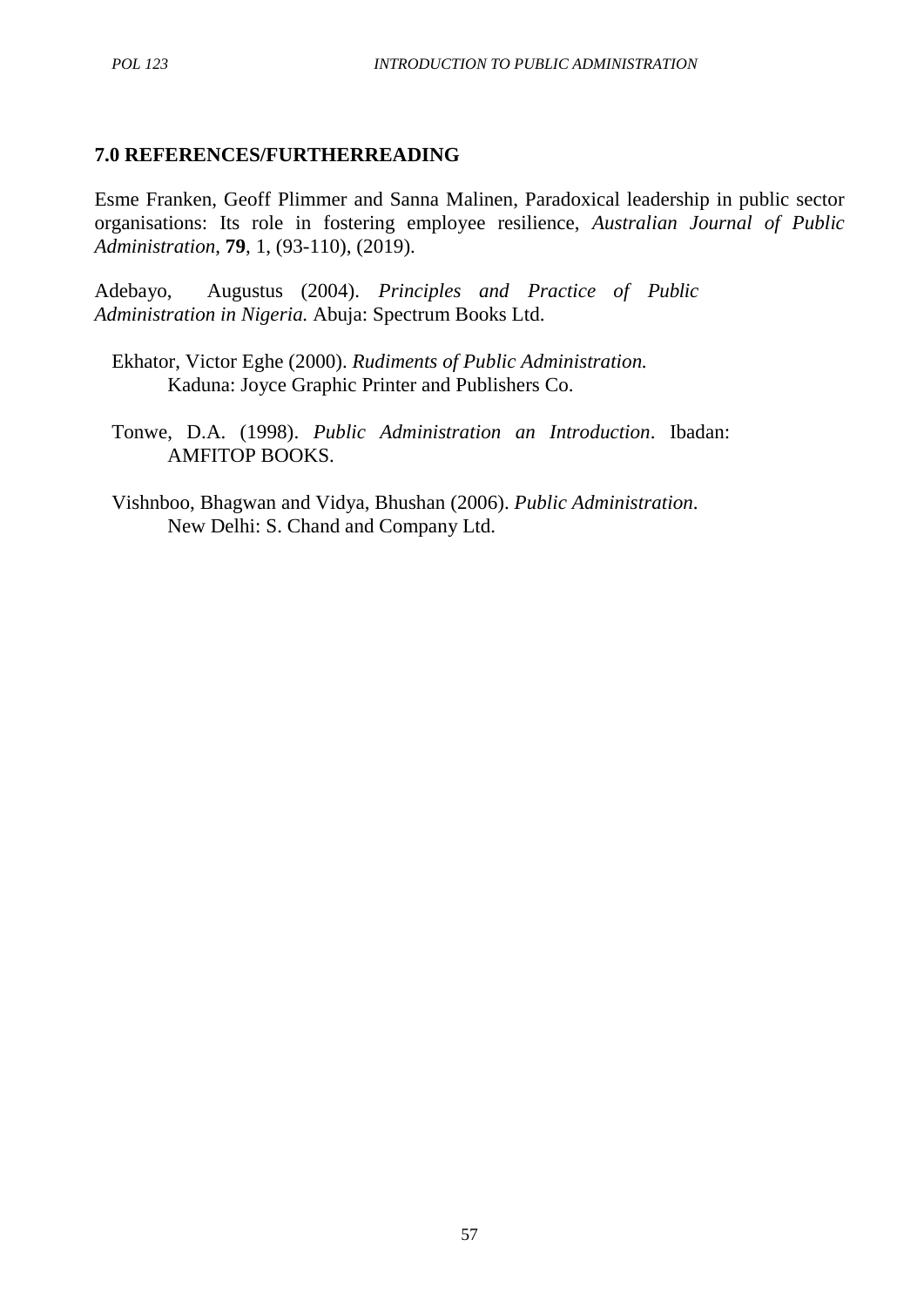## **UNIT3 MANAGEMENT - A CONCEPTUAL ANALYSIS**

#### **CONTENTS**

- 1.0 Introduction
- 2.0 Objectives
- 3.0 Main Content
	- 3.1 The Meaning of Management
	- 3.2 Value of Management
	- 3.3 Tests of good Management
	- 3.4 Types of Management
- 4.0 Conclusion
- 5.0 Summary
- 6.0 Tutor-Marked Assignment
- 7.0 References/Further Reading

#### **INTRODUCTION**

In Public Administration, management has acquired a distinct conceptual significance. Management is a cooperative endeavour for achieving a particular objective. It implies, therefore, that every organisation, public or private, governmental or business which aims at achieving a particular objective must have a well-established management. In the modern welfare state, the government undertakes several activities for achieving the greatest good of the greatest number, and as such, its managerial field is constantly on the increase. The success or failure of administration depends largely on how well the government is in a position to manage programmes of public welfare.

In the words of Dr. Appleby, "The heart of administration is the management of programmes designed to serve the general welfare." Dr. Appleby's contention is correct particularly in a developing democracy like Nigeria, where planned economy has been geared up to attain our cherished goal of becoming amongst the world best economies by the year 2020.

#### **2.0 OBJECTIVES**

At the end this unit, you should be able to explain the:

- 1. meaning of management
- 2. nature of management
- 3. task of management
- 4. value of management
- 5. test of good management
- 6. type of management.

## **3.0 MAIN CONTENT**

#### **3.1 The Meaning of Management**

Millett defines management as "The process of directing and facilitating the work of people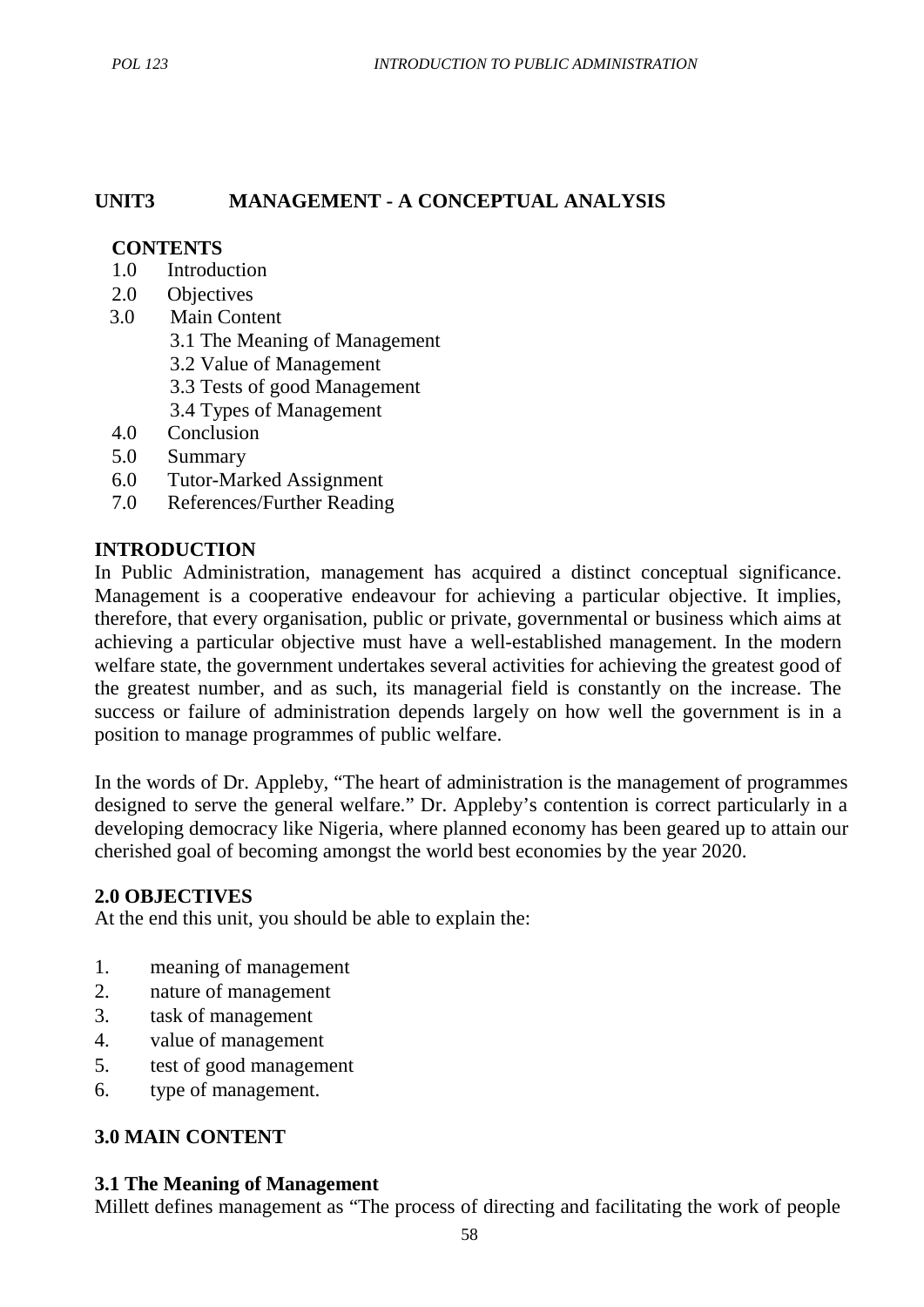organised in formal groups to achieve a desired goal". In essence management is the means of ensuring performance of any undertaking. It aims at utilising limited resources to accomplish maximum output with speed and efficiency. Millet is of the opinion that "Public Administration is an instrument for the exercise of political power". In the words of Terry, "Management is the accomplishment of predetermined objective through the efforts of other people". A manager should therefore, possess the qualities of putting things together and getting the work done rather than having the capacity to do it him/herself. If he/she has it, it is good but it is not a substitute for his/her techniques of getting the work done especially as management is a process of achieving a desired goal. It is not the doing of things but getting them done.

In the above concept of management, the following characteristics may be noted:

- i. Management is a process of organized activities.
- ii. The organised activities are directed towards an objective or set of objectives.
- iii. The goal-oriented organised activities establish relationships among the available resources which include materials, money and people in the organisation.
- iv. Management involves working through other to accomplish the desired objectives.
- v. Management involves decisions to get things done by others.

# **SELF ASSESSMENT EXERCISE 1**

Explain what management means.

## **3.2 The Values of Management**

To a few people, the principal concern of management is effectiveness, or efficiency, in the operation of an enterprise. Lather Gullick has spoken of efficiency as "the single ultimate value in administration". Herbert Simon has been much concerned to demonstrate that rational behaviour in administration is primarily a calculative means reasonably expected to realise a given end. Waldo has pointed out that economy and efficiency have been the twin beacons which have guided administrative reformers and writers in America. But what is this term except that in scientific analysis, efficiency is measured in terms of output in proportion to input. But what is input in management? In brief, we can say that input in management is the quantity of men, money and material applied in the working of an organisation. If these factors are out together in the right proportions, efficiency of an organisation is ensured. Management, therefore, aims at fixing the right proportions of these factors with a view to better production. But can we regard efficiency in its most wooden form as the basic value of management? Should we agree with Simon that knowledge of administration, like all knowledge, is a moral? Waldo has been critical of this view putting his objective succinctly through arguing, "We hold that efficiency cannot itself be a value" but pointed out that efficiency is concerned with relationships and that it must therefore be defined in terms of some purpose or end. Dahl has argued that the "Student of Public administration cannot avoid a concern with ends". He claimed that no science of administration could be possible until the place of normative values was made clear.

# **SELF ASSESSMENT EXERCISE 4**

What is input in management?

# **3.3 Tests of Good Management**

According to Gullick, the true goals of management are to make the conduct of affairs technically sound, politically responsible, publicly acceptable, progressively approved, and socially constructive.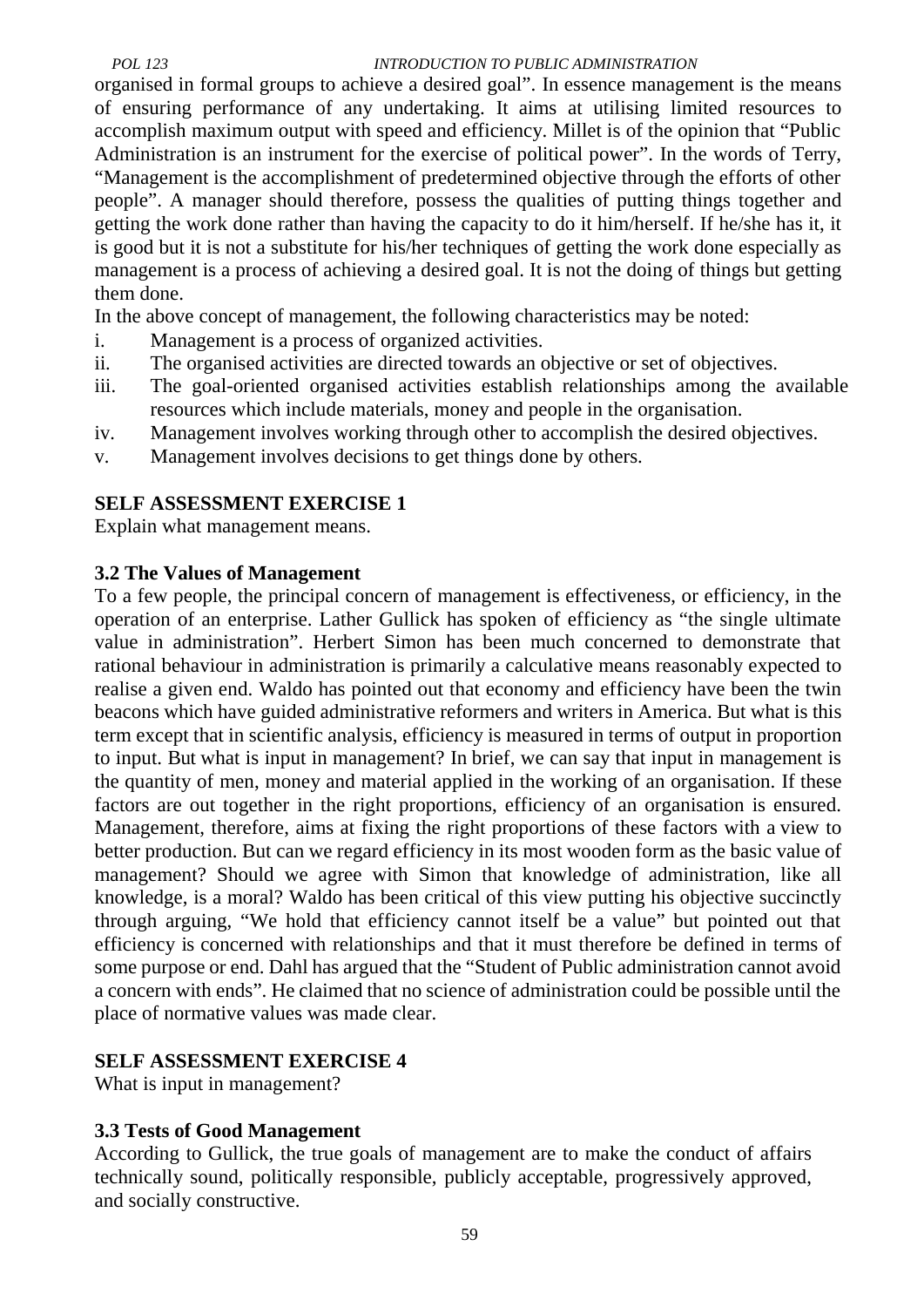Millett postulates the following test of management:

- **i. Satisfactory service:** This means fair and equitable service, i.e. equal treatment to citizens of the administration.
- **ii. Timely Service:** This indicates that for service to be effective, it must be well timed.
- **iii. Ample Service:** It indicates the right quantity at the right time and at the right place.
- **iv. Continued Service:** That is, service unobstructed by rain, snow, sunshine or nocturnal darkness.
- **v. Progressive Service:** it means a service which improves in quality and performance.
- **vi. Responsible Performance:** That is the management provides direction for administrative effort by working with and through those institutional devices which exists to express the will of a democratic society.
- **vii. Participative Management:** Participative Management is the current phrase used in management circles. It means participation of the employees in decision making. It is a part of democratic leadership in organisation and human factor in administration.

# **SELF ASSESSMENT EXERCISE 5**

Explain the true goals of management according to Gulick.

# **3.4 Types of Management**

The organisation of a large-scale body falls into three well defined zones

- 1. Top management
- 2. Middle management, and
- 3. The rank and file.

In fact, no hard and fast line of demarcation can be drawn between them. However, their levels of work and responsibility are well marked at least in Great Britain and in Nigeria. In Great Britain for instance, administrative service constitutes the top management, the executive service comprises the middle management and the clerical service forms the rank and file. In Nigeria too, the demarcation is not so well defined yet it may be said that the Nigerian Administrative and class/service constitute the top and the class II and other field officers comprises the middle management.

# **SELF ASSESSMENT EXERCISE 6**

What are the types of management that constitute the Nigerian administrative hierarchy?

# **4.0 CONCLUSION**

Management is applied in different ways and to a number of important ideas vital to the study of business administration. Management is a difficult concept to define. It is a concept so exceedingly complex that writers often define the term on a working basis, according to their own needs and purposes. Also discussed in this unit is the meaning of Management as well as the distinction between the meaning and relationship of public administration. The nature and functions of management have been looked into as well, etc. therefore, given the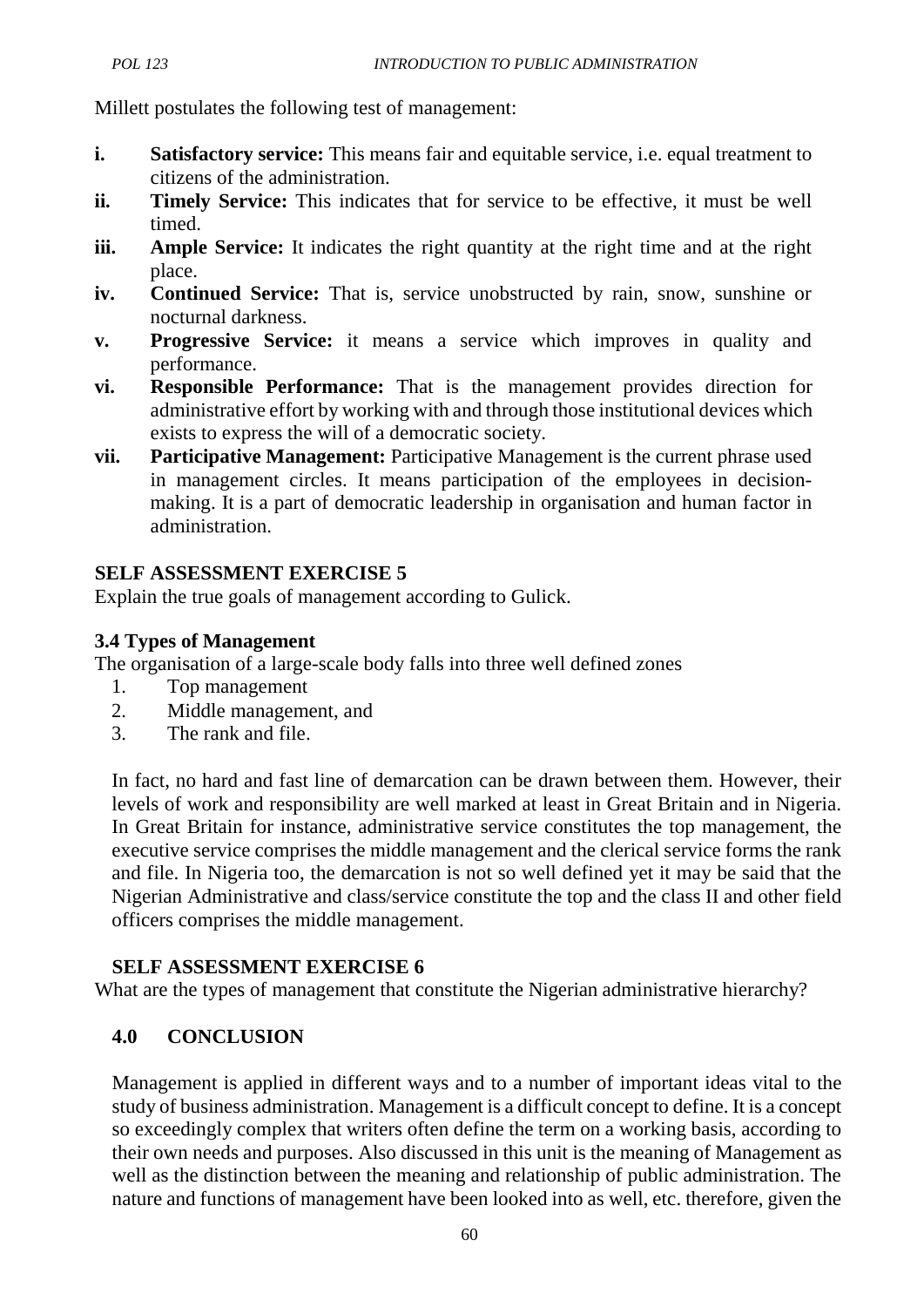above; it is obvious that middle management is very important. Therefore, more attention should be given to it especially now that the political command of the country depends upon it.

# **5.0 SUMMARY**

Paul H. Appleby had summed up the whole analysis in these words, "The heart of administration is the management of programmes designed to serve the general welfare". His contention is correct particularly for a developing democracy like Nigeria where planned economy has been geared up to attain our cherished vision of becoming economically vibrant by the year2020.

# **6.0 TUTOR-MARKEDASSIGNMENT**

- 1. Define Management, and Make a distinction between Management and Organisation.
- 2. Define 'Efficiency.
- 3. Write on the nature of Management.

# **REFERENCES/FURTHERREADING**

Kaehler, Boris & Grundei, Jens. (2019). The Concept of Management: In Search of a New Definition. 10.1007/978-3-319-94526-2\_2.

Ekhator, Victor Eghe (2002). *Rudiments of Public Administration*. Kaduna: Joyce Graphic Printers and Publishers Co.

- Gabriel, Almond A.; Bingham, Powell G. Jr.; Kaare Storm and Russell; Dalton J. (2001). *Comparative Politics Today*: A World View, New Delhi: Replika Press (P) Ltd.
- Vishnoo, Bhagwan and Vidya, Bhushan (2006). *Public Administration.* New Delhi. S. Chand and Company Ltd.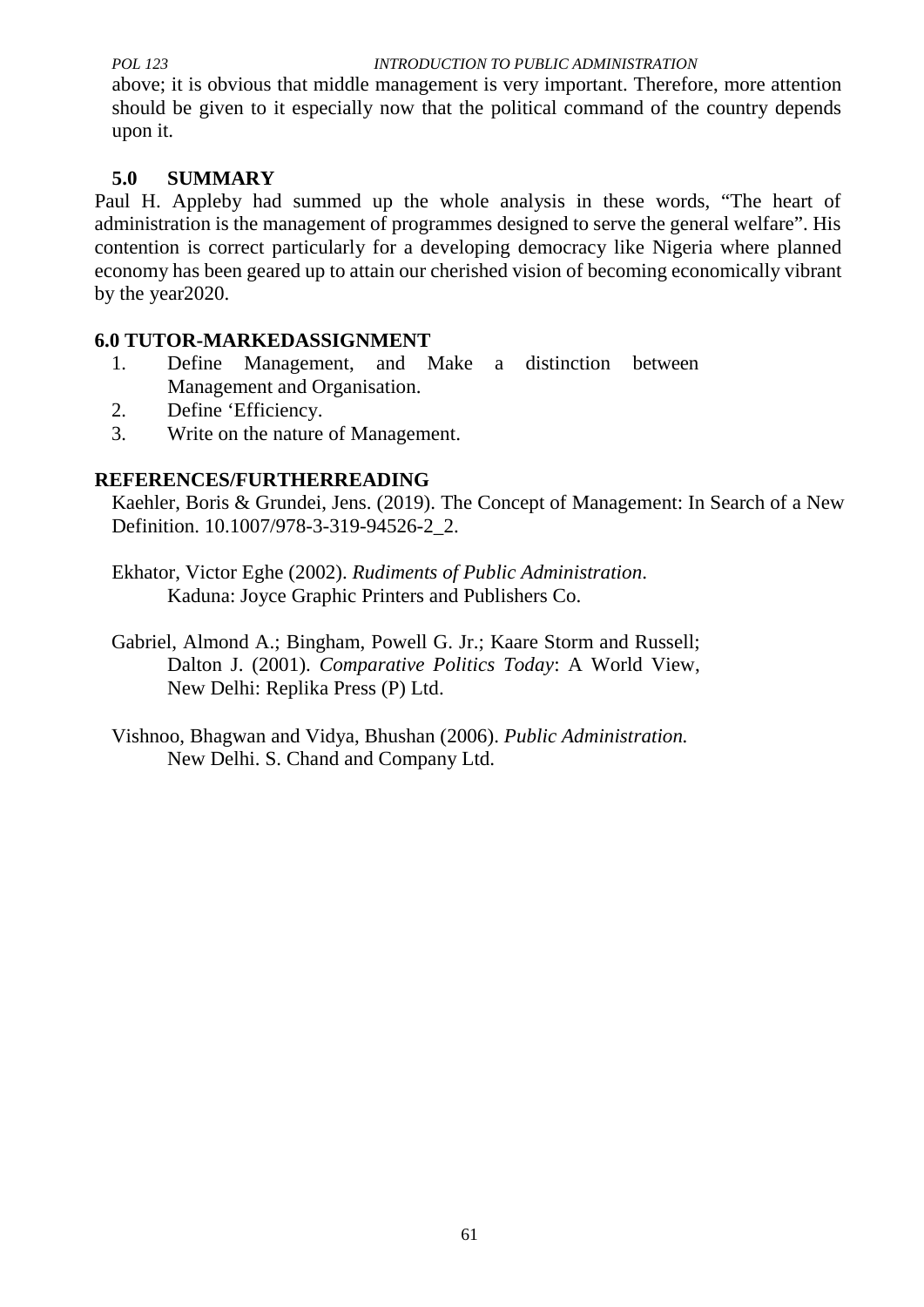Unit4. Policy Formation and Decision-Making

## **CONTENTS**

- 1.0 Introduction
- 2.0 Objectives
- 3.0 Main Content 3.1 The Meaning of Policy 3.2 Basis of Policy Formation
- 4.0 Conclusion
- 5.0 Summary
- 6.0 Tutor-Marked Assignment
- 7.0 References/Further Reading

## **1.0 INTRODUCTION**

One of the essential functions of government is policy-formation. In the words of Dr. Appleby, the essence of public administration is policy- making. Policy is prior to every action. It is a pre-requisite to all management. It is the policy which sets the task for administration. It provides the framework within which all actions for the accomplishment of an objective are to be activated. Policy is in fact, planning for action. It is getting ready for setting the sails to reach the desired destination.

## **2.0 OBJECTIVES**

At the end of this unit, you should be able to discuss:

- 1. the meaning of policy
- 2. policy and other concepts
- 3. basis of policy formation.

## **3.0 MAIN CONTENT**

## **3.1 The Meaning of Policy**

Policy means a decision as to what shall be done and how, when and where. In the words of Terry "A Policy is a verbal, written or implied basic guide to action that is adopted and followed by a manager".

In the words of Dimmock, "Policies are the consciously acknowledged rules of conduct that guide administrative decisions".

## **The Following Attributes of Policy May be Noted**

- (i) Policy is formulated in the context of organizational objectives.
- (ii) Policy may be in the form of an explicit declaration in writing or may be interpreted from the behaviour of top-level members.
- (iii) Policy is formulated through decision-making process,
- (iv) Policy provides guidelines to the members in the organisation for choosing a course of action.

# **Administration and Policy-Making**

Ever since Woodrow Wilson wrote his essay on *the study of Administration,* published in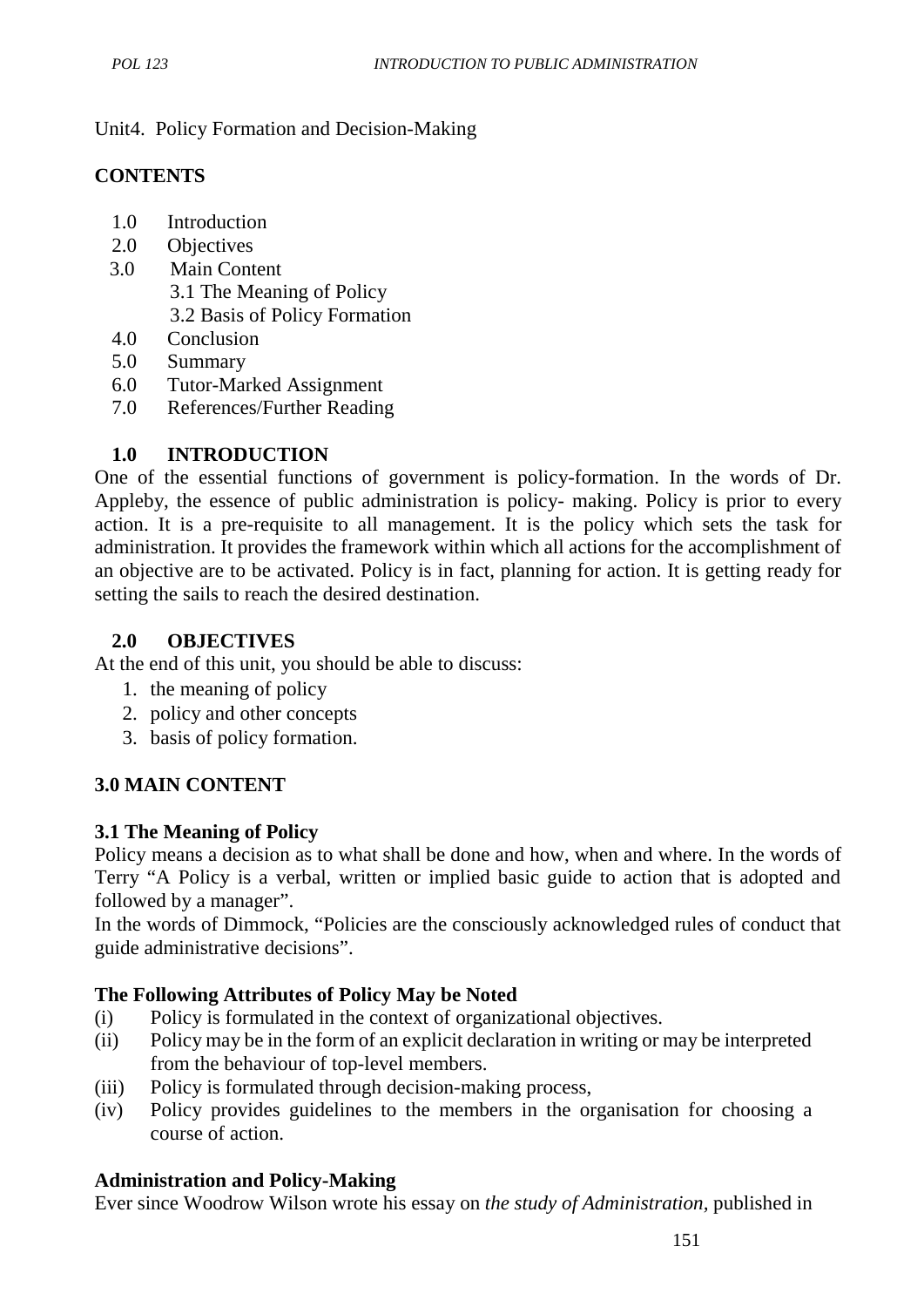1887, politics-administration dichotomy school of thought tended to regard policy as outside the scope of administration. In the words of Wilson, "The field of administration is a field of business. It is removed from the hurry and strife of policies". Wilson was followed by Goodnow and as late as 1926, L.D White drew a distinction between administration and Policies. It is now being increasingly realised that policy administration dichotomy cannot work and that administration cannot be completely divorced from policy-making. Luther Gulick was one of the first exponents of this view. To quote Dr. Appleby "Administration are continually laid down rules for the future, and administrators are continually determined by what the law is, what it means in terms of action, what the rights of parties are with respect both to transaction processes and transactions in prospect. Administrators also participate in another way in the making of policy for the future, they formulate and recommend actions for legislation, and this is a part of the function of policy-making".

# **Public Officials are Associated with Policy Formation in Three Important Ways**

- (i) They have to supply facts, data, and criticism as to the workability of policy to the ministers or to the legislature if the initiative for policy-making comes from them. The members of the legislature or the ministers are amateurs who have risen to positions because of the poplar will not because of their administrative talent and as such, they have to give due weight to the suggestions of the officials.
- (ii) In many cases, the initiative for policy or legislation emanates from the administration. This is because of the fact that it is the administration which is in constant touch with the general public and in a better position to understand the difficulties that arise in the execution of legislation. He/she has therefore, to make suggestions and formulate proposals for removing those difficulties and in the process. If it is necessary, he/she would ask for amendments in the existing law or even for more laws. In such cases, policy proposals emanate from the administration, and legislature only puts its seal of approval on them.
- (iii) On account of lack of time and knowledge, the legislature passes skeleton Acts and leaves its details to the administration. It is here that administration is most supreme in policy-making. In order to execute these acts, the administration frames rules, regulations and bye laws which are the major contribution to policy-making.

# **SELF ASSESSMENT EXERCISE 2**

What are the three important ways of policy formation which Public officials are associated with?

# **DECISION MAKING**

The dictionary defines the term decision as 'the act of determining in ones own mind upon an opinion or course of action" it is choosing one alternative among several alternatives given in a particular situation. Decisions are not permanent in so far as they have to take cognizance of the changed circumstances. It has to be responsive to varying situations. Thus, decision making in fact, means, choosing one course of action rather than another, finding a suitable solution to a new problem posed by a changing world.

## **Factors in Decision Making**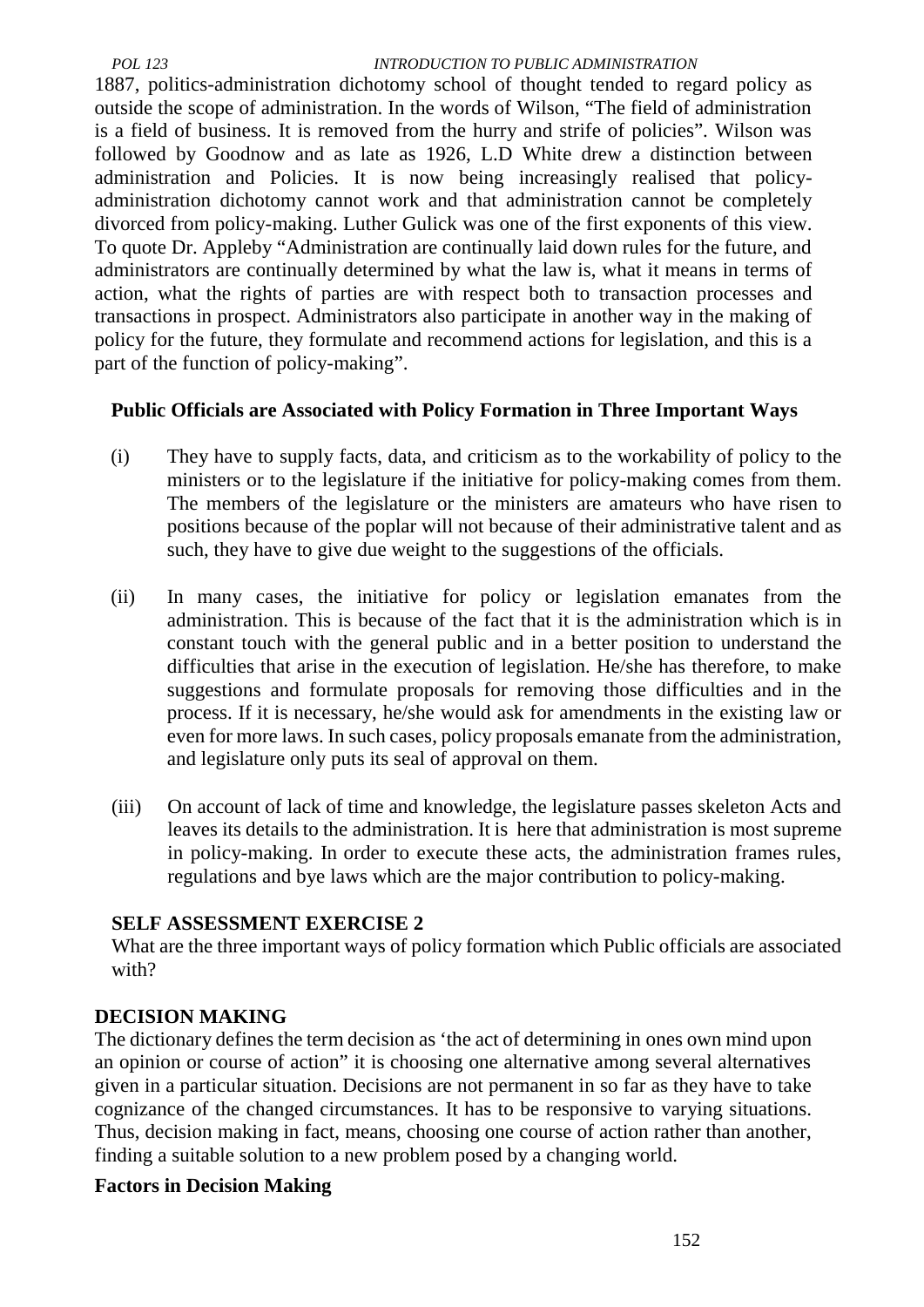**Personal Differences:** There are differences in the personal qualities of individuals who make some decisive and indecisive decisions. Common experience reveals that some individuals are willing to make choices and to abide by the consequences. Others prefer to avoid clear cut choices, to temporise, to postpone, hoping that somehow, some way, circumstances will intervene to make the choice unnecessary. Perhaps, these differences among individuals are the result of social and professional environment in which they are nurtured. Opinion is veering round to the acceptance of the premise that intellectuals make no good administrators because they lack the capacity to make decisions.

**Role of Knowledge:** Decision making depends upon the availability of facts and the necessary data. The careful accumulation of detailed facts, their analysis and interpretation, the use of broad concept of human and physical behaviour to predict future developments- all these elements in the use of knowledge enter into decision making in a varying degree.

**Institutional and Personal Factors:** There are institutional limitations which circumscribe decision making. On the one hand, decision making must consider the aspirations, and attitudes of the agency administering government work. On the other hand, there are personal predictions among administrators which also limit decision making. In a democratic society like ours, decisions are highly circumscribed because the administration has to carry people along with it and not to exit in some sort of ivory tower.

**Who Makes Decision?** Decision in any large scale organisation is a co-operative effort. It is a collective activity in which all levels in administration participate. In the words of Seckler- Hudson, decision making in government is a plural activity. One individual may pronounce the decision and may contribute to the process of reaching the decision which is a part of the political system. However, the chief executive must have the final say, must ultimately give the final word. This is because, in the end, it is he/she who has to bear the responsibility of the consequences of a particular decision. Thus, the power of final decision must rest with him/her.

**3.2 Bases of Decision Making:** There are no fixed bases, nor there can be any, for decision making. Much depends on the nature of decision to be taken and the nature of agency for taking it. Of course, all decisions must be taken rationally and not emotionally or impulsively.

## **SELF ASSESSMENT EXERCISE**

Do you agree with the opinion that intellectuals make no good administrators because they lack the capacity to make decisions?

## **Problems of Decision Making**

Some of the problems which impede the process of decision making are:

**Routine taking too much time:** It is revealed through a study of decision making in public or business enterprises that routine takes too much of time with the result that decisions are either avoided or postponed. Prof. March through his research has proved that a person responsible for both routine work and long term planning devotes greater share of his/her time on routine activities.

**Which Problem to be solved first?** It is usually seen that in a large scale organisation, there are several problems, each looking more urgent than the other. The administrator finds it extremely difficult to determine the priority of these problems. Therefore, the problems of choice create a constant worry in them.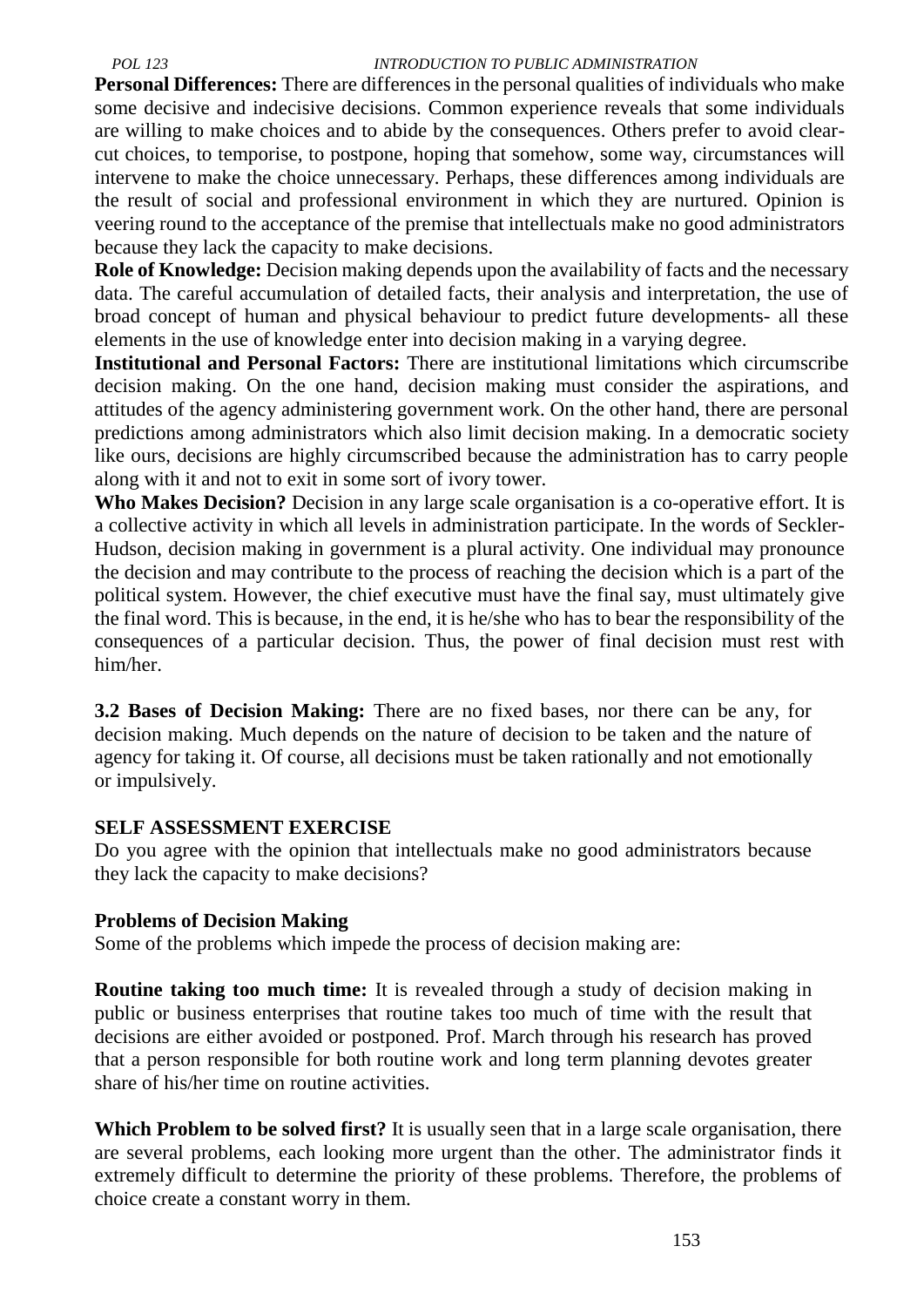**Lengthy Procedures**: As a result of lengthy procedure and unnecessary formalities, decisions are sometime delayed. The whole procedure is cumbersome and dilatory and it checks quick decision. Even after observing all the formalities and procedures, there is no certainty that the decision arrived at is the right one.

**The Problem of Bias in Decision-Making:** The last problem in decision-making is bias, but the problem of bias in this regard rarely finds solutions. This is because of the nature of bias. Biasis generally invisible; it travels on wings which cannot be seen except when it is openly accepted as part of policy by an organisation of agency or government.

## **SELF ASSESSMENT EXERCISE**

What are the problems that impede decision making?

## **4.0 CONCLUSION**

This unit brought to the fore the fact that policy in itself is a big decision which provides the framework within which several other series of decisions are taken. In effect, every modern government, anxious to improve or to develop, has to depend on Research bodies for the information and facts. Every new policy must take cognisance of the new research and material provided by these bodies. To this end, there must be periodical review of the usefulness of any policy because circumstances change with time and a policy once very useful may become obsolete. Also, Effective management whether of private or public organisation means, in the ultimate analysis, making right and responsible decisions. A good leader is the one who can decide, who can solve the problem to do or not to do, and who can willingly undertake the responsibility for making decisions.

## **5.0 SUMMARY**

Summarily, this unit explained that the Public policy is what public administrators implement. It is a course of action adopted and perused by government. Public policy analysis is the study of how government policies are made and implemented, and the application of available knowledge to those policies for the purpose of improving their formulation and implementation. Although policy may seem to be a decision of a particular body or department, in practice, however, the process is widespread all through the organisation and the particular body announcing it is the link of a bug-chain of previous history of the matter. It is therefore, a collective activity, a cooperative endeavour and an effort in which many people participate.

# **6.0 TUTOR-MARKED ASSIGNMENT**

- 1. What is the meaning of Policy Formation?
- 2. A Policy provides guidelines to the members in the organisation for choosing a course of action-throw more light on this thoughts.
- 3. What is rationality in Decision-making?
- 4. Who makes Decision?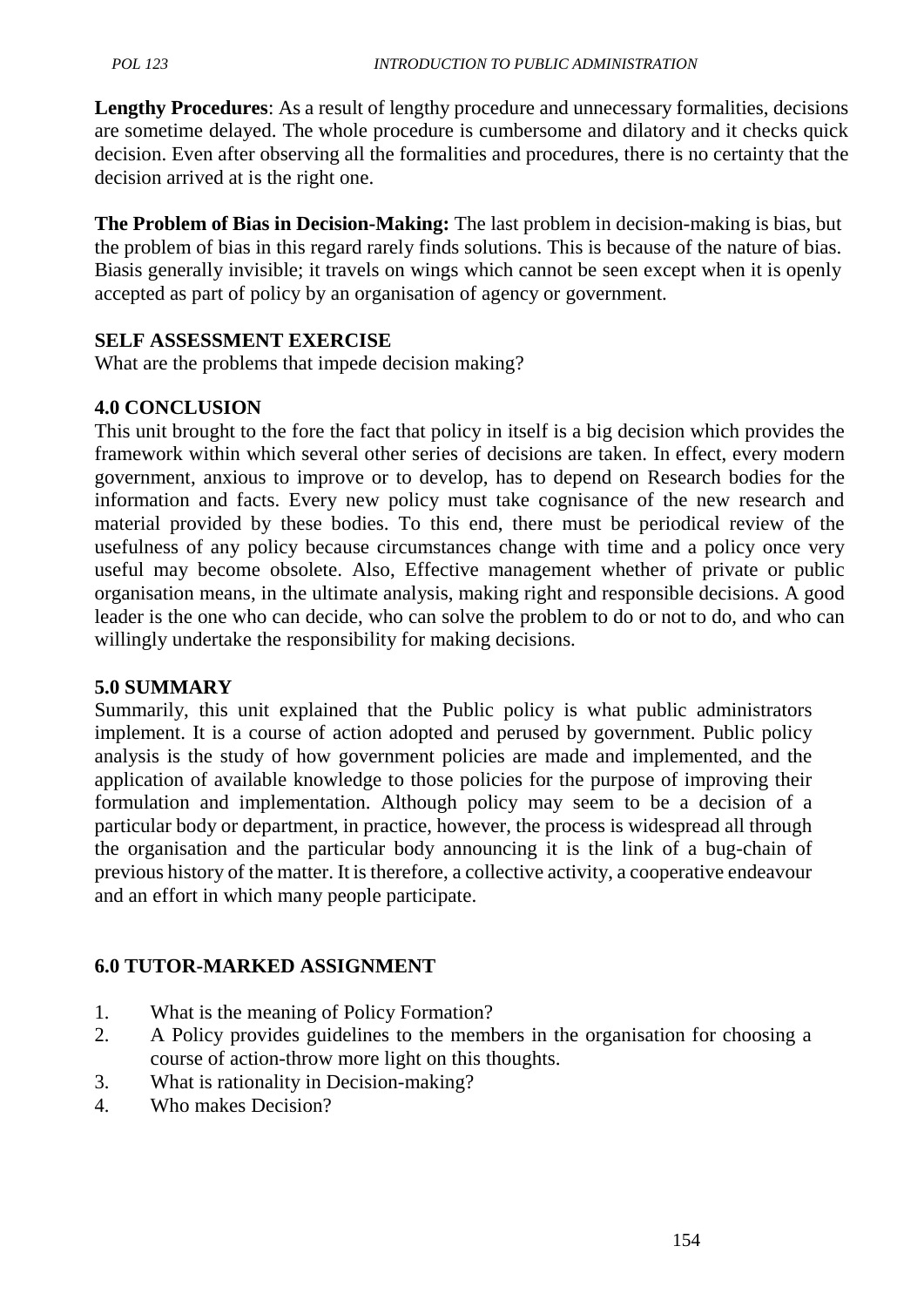# **7.0 REFERENCES/FURTHERREADING**

Onwujekwe, O., Uguru, N., Russo, G. *et al.* Role and use of evidence in policymaking: an analysis of case studies from the health sector in Nigeria. *Health Res Policy Sys***13,** 46 (2015). https://doi.org/10.1186/s12961-015-0049-0

Ekhator, Victor Eghe (2002). *Rudiments of Public Administration*. Kaduna: Joyce Graphic Printers and Publishers Co.

Nicholas, Henry (ed.) (2006). *Public Administration and Public Affairs.* New Delhi: Prentice-Hall Ltd.

Tonwe, D.A. (1998). *Public Administration, an Introduction*. Ibadan:. AMFITOP.

Vishnoo, Bhagwan and Vidya, Bhushan (2006). *Public Administration*. New Delhi: S. Chand and Company Ltd.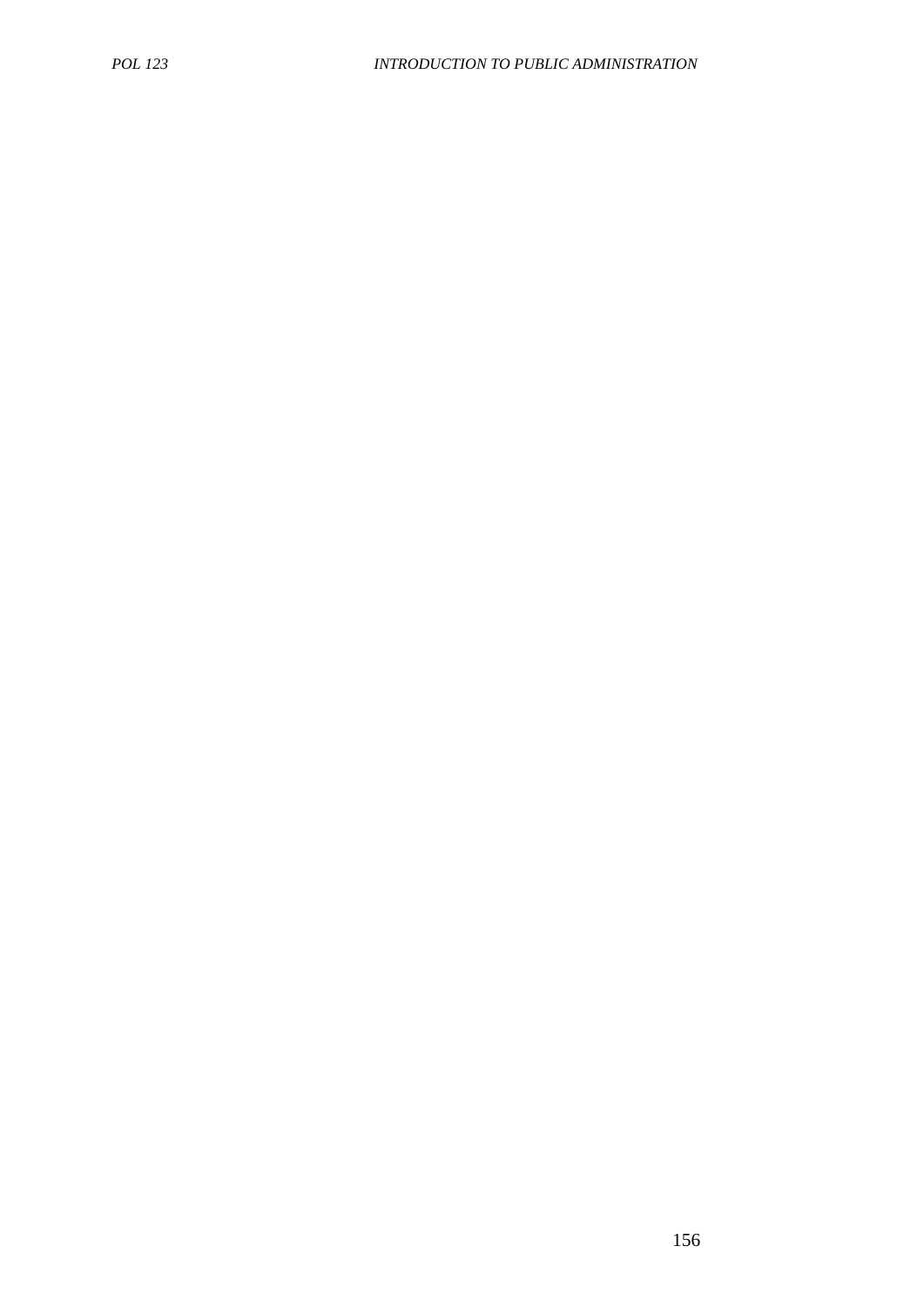### **UNIT5 ADMINISTRATION AND NIGERIAN EXPERIRNCE**

### **CONTENTS**

- 1.0 Introduction
- 2.0 Objectives
- 3.0 Main Content
	- 3.1 Organisation
		- 3.2 Concept of Social Welfare State
	- 3.3 Military Regime in Nigeria
	- 3.4 Problems and Criticisms
- 4.0 Conclusion
- 5.0 Summary
- 6.0 Tutor-Marked Assignment
- 7.0 References/Further Reading

## **INTRODUCTION**

Prior to our independence, the relationship between Nigerians and the administrators was not healthy at all, however, after independence the situation suddenly changed. Our political bosses and leaders unequivocally changed, declaring that in Nigeria, the people were sovereign and that both the politicians and the administrators would be responsible for building a healthy nation. How these processes fared are discussed in this unit.

## **2.0OBJECTIVES**

At the end of this unit, you should be able to explain:

- 1. the organization of civil service in Nigeria
- 2. the concept of social welfare
- 3. the role of military in administration since independence
- 4. problems and criticisms in Nigerian administration

## **3.0 MAINCONTENT**

#### **3.1 Organisation**

Nigeria is a federal state. As a Federal State, the civil service of the Federation is organised into the Federal Civil Service, and the civil service of the state governments. This means the civil service of the federation is organised into thirty-seven (37) civil services, including the state civil services. Both the civil services of the federal and state governments are structured vertically into ministries and departments. The horizontal structuring of civil services into classes- administrative, executives, secretarial, clerical, professional, technical, auxiliary and minor technical classes were abolished by the 1988 Civil Service Reforms. At the apex of each of the Civil Service Structure (Federal and States), is the head of service. He/she controls, and co-ordinates the activity of the entire civil servants within ministries and departments.

The Functional Organisation of Ministries for effective performance of government function is based on their portfolio or responsibilities and the skills and specialisation of their civil servants. In their organisation, most civil servants of similar skills, trained and occupational specialisation, were grouped together in functional units. For example, engineers with architects are in the ministry of works, agronomists and veterinarians are in agriculture, economists and statisticians are in economic development, teachers are in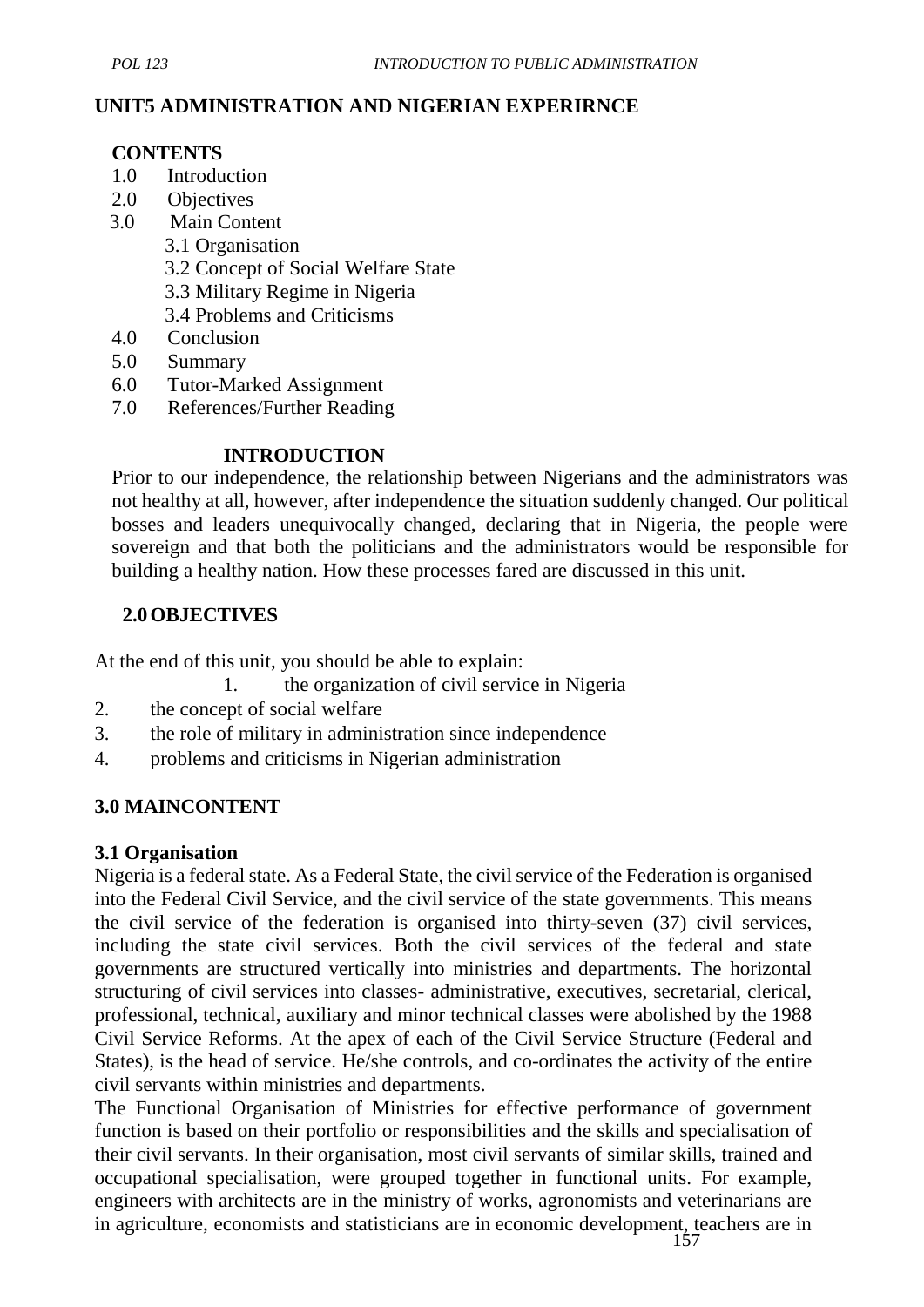education while doctors and pharmacist are in health, etc. However, there is a tendency for each ministry or department to work as a closed system.

Each ministerial organisation of civil servants is headed by a Permanent Secretary who is generally appointed by the Chief executive of the federal government in the case of the federal civil service, and the chief executive of the state government in the case of the state civil service. The permanent secretary is the administrative head of the ministry. He is also the accounting officer, while the Minister/Commissioner is the political head of the ministry charged with policy matters. The 1988 Civil Service Reform made the Minister/ Commissioner the Chief Abacha Administration returned the responsibility of the accounting officer of the ministry to the Permanent Secretary.

Therefore, each ministry within the governmental organisation has a hierarchical structure with definite lines of communication and control, unity of command definite duties and responsibilities for officials with defined relationship, definite span of control. This hierarchical structure tends to reduce the management of public affairs to mere routine process, with set down procedure, which is regulated by the general orders.

### **SELF ASSESSMENT EXERCISE 1**

Describe the organisation of Civil Service in Nigeria.

## **3.2Concept of Social Welfare State**

Nigerian became a social welfare state after the inauguration of the independent Constitution in 1960. With this, the civil servants came more in contact with the public. Untouched activities now came under the sphere of activity and purview of the civil servants. Therefore, the need and necessity of having cordial relations between the civil servants and the public became more important. It is thus, the duty of the civil servant to supply his/her political boss with all the information necessary for taking a right decision, for the betterment of the citizenry in its entire entirety.

## **3.3 Military Regime in Nigeria**

The nature and pattern of decision-making under the military regime was highly personalised both at state and federal levels. The reason for this was no doubt, due to the military's concept of their role in government. From the inception of military regime in Nigeria (1966-75), it was basically accepted that the task of running the government was the sole responsibility of the military and that where Executive Councils had been established, their roles were merely advisory. This understanding was given constitutional sanction by the promulgation of Decree No.1 of 1966 which vested all executive powers of the state in the military Governors. The tacit understanding that the success or failure of the military administration vested squarely on the Military Governor provided him with justification, if not an excuse, to treat official advice and procedural rules and regulations with scant regard.

Rational decision-making is never a one-man affair. In normal day-to- day experience and practice in any organisation, ultimate decisions can seldom be attributed to a single individual; officials at different levels contribute to the ultimate decision. A decision making process involves the assembly and evaluation of all available data and of the possible consequences of selecting one or the other decision for implementation. This sort of exercise is beyond the capacity of any single individual. At this point, it is apt to have a proper understanding of the position of the bureaucracy during military rule.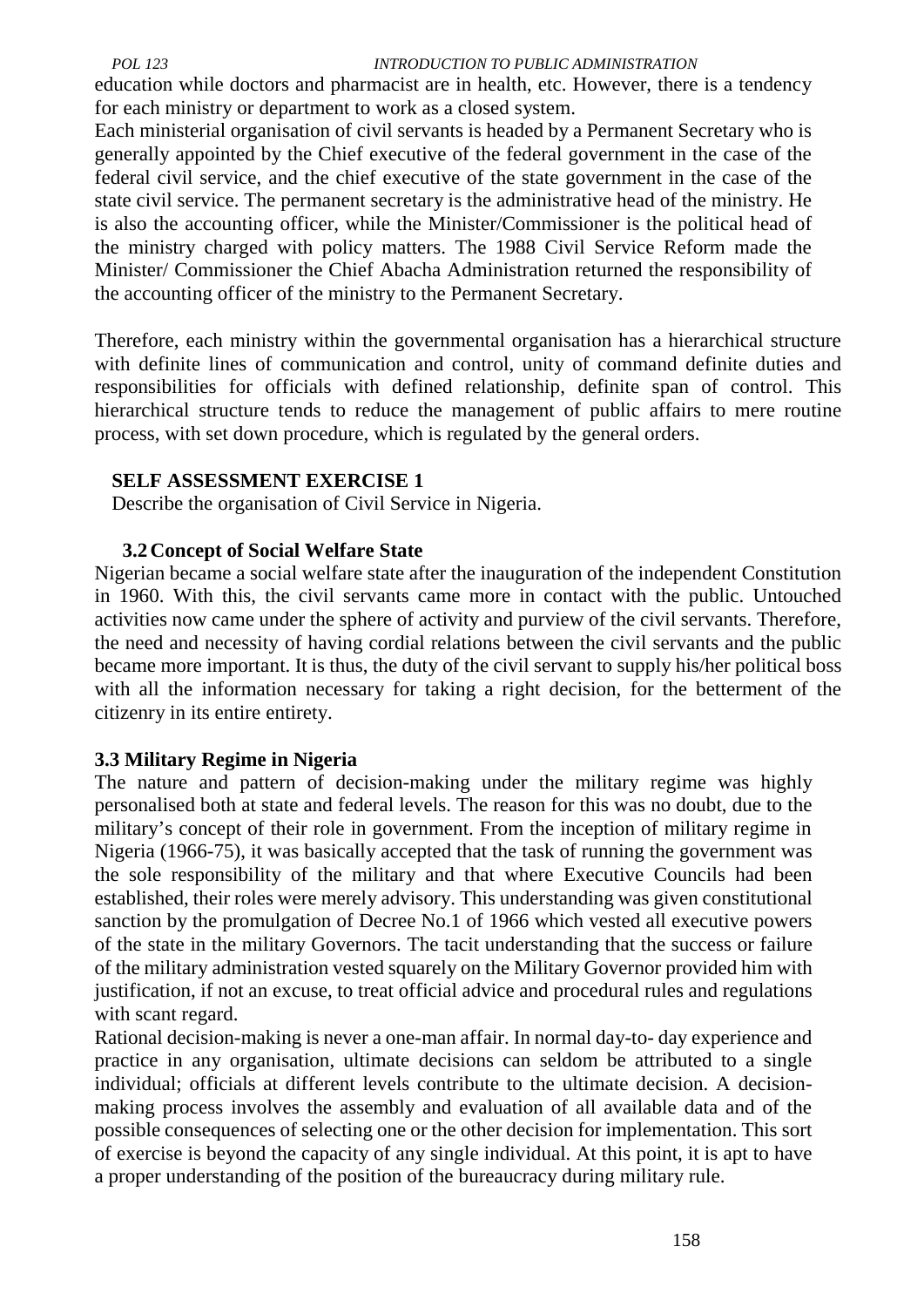One can therefore deduce that the civil servants played dominant role in the Nigerian public administration during the military regimes. The exercise of their authority, and the extent to which they wielded governmental powers were through policy making powers, financial powers, powers of control of personnel, local political powers, and chairmanship of Boards of Public Cooperation.

However, military regimes in Nigeria had been described as an aberration, an abnormality in public administration in times when things are out of joint. The predominant influence of the military over policy was evil as it was undemocratic. Research findings have not revealed that Ministers/Civil commissioners were both able to control and direct the bureaucracy nor were they able to exercise control over the determination of public policies. Therefore, it is pertinent to say, one of the essential principles of federation – the principle of co-ordination and non-subordination of one to the other as between the states and the federal government – was stifled under the military regime.

## **SELF ASSESSMENT EXERCISE 3**

How would you access the nature and pattern of decision-making under the military regime in Nigeria?

### **3.4 Problems and Criticisms in Nigerian Administration.**

The civil service has been leveled with numerous criticisms and problems which are responsible for its ineffectiveness and low productivity. These criticisms are, poor organisation, planlessness and over-staffing, indiscipline, red-tape and secrecy, insensitivity, rigidity, and over-centralisation, conservative and lack of imagination, apathy, incompetence and lousiness, corruption and favouritism, rudeness and high-handedness, laziness, lateness, truancy and malingering. These criticisms have resulted in poor image of the Nigerian administration.

However, in an attempt to remedy these weaknesses in the administration, various regimes in Nigeria, on various occasions, have appointed panels of inquiry to examine the problems of the civil service

– Structural, orientation and operational - with a view to transforming the civil service into a powerful instrument for national development.

These panels include the Adebo Commission on the Review of the Salary Structure of the Civil Service (1971), The Public Service Review

Commission otherwise known as the Udoji Commission (1974), the Dotum Philips' Study Group on the Civil Service (1965), the Babangida Civil Service Reform of 1988, and Abacha Civil Service Reforms (1997). In spite of these panels' recommendations and government actions on them, these weaknesses still persist in the civil service.

#### **4.0 CONCLUSION**

 $159$ In this unit, we have studied the organisation of Nigerian administrative experience before and post-independence, concept of social welfare state, requirement of public relationship, military regime in Nigeria, and administrative problems and criticisms. But it is pertinent to introspect in order to see what lessons we can learn from the past in preparing for the task of public administration. Adaptation to change would therefore require new operating methods. It would require taking a hard look at old and established practices, in order to jettison those which have outlived their usefulness, and accomplishing by the most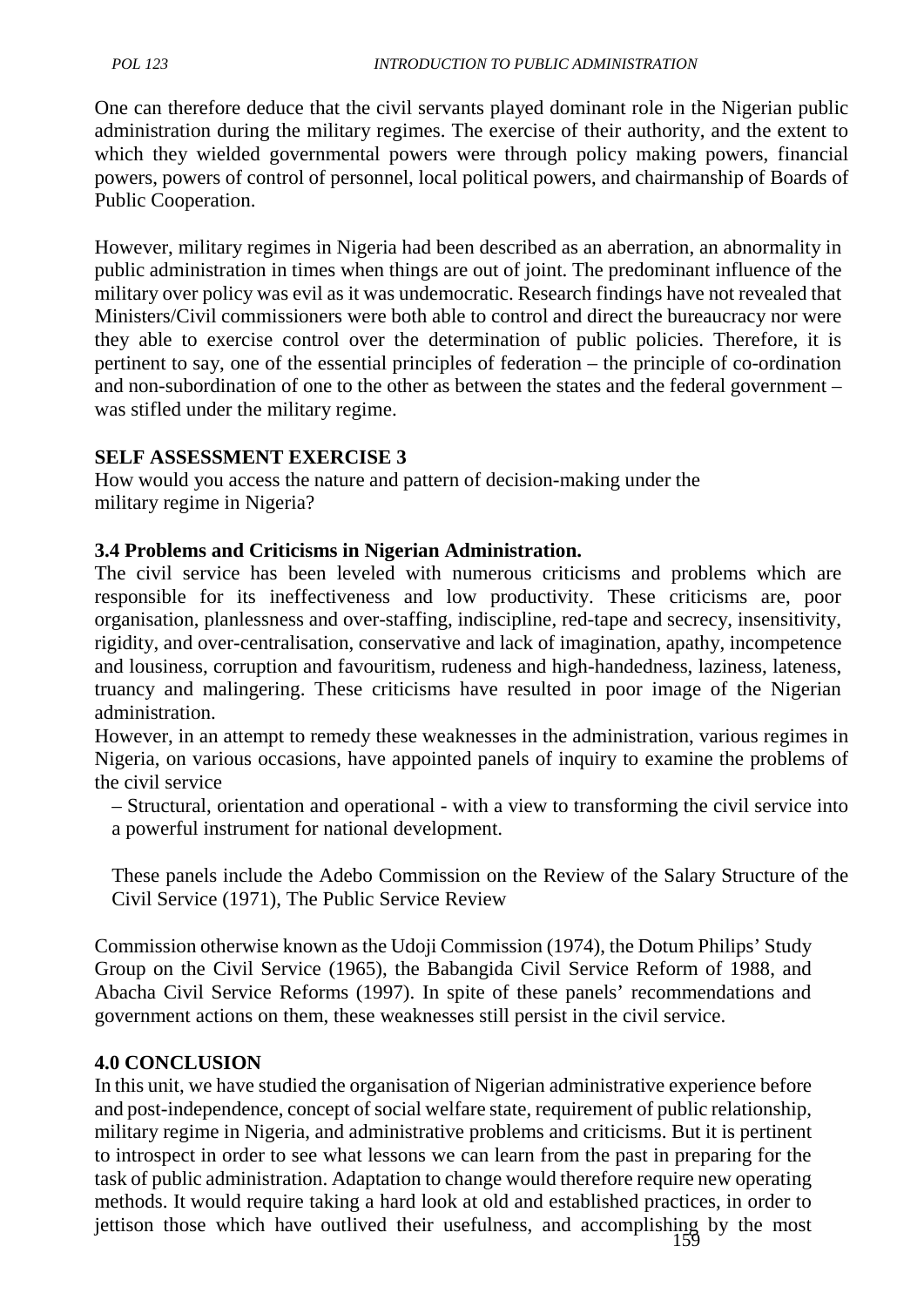economical methods those which are relevant to the needs of today.

## **5.0 SUMMARY**

Looking into the future of administration in Nigeria, the administration should tackle the failures and defects of our public service which can be summarised as follows: Over cautiousness in the approach to problem solving, lack of creativity, skepticism towards new ideas, insularity and lack of sensitivity towards the public and the main issues of the day. Although, the management of change is a difficult and demanding task, it takes a positive and continuing effort by those who seek to reform an institution like the public service to secure and consolidate the changes. It is only by so doing that our public service can be responsive and sensitive to informed public opinion.

## **6.0 TUTOR-MARKEDASSIGNMENT**

- 1. Military regimes in Nigeria had been described as an aberration: Discuss.
- 2. What is the concept of Social Welfare?
- 3. Explain the concept of Public Relationship.
- 4. How would you boast the moral of the civil servants?

# **7.0 REFERENCES/FURTHERREADING**

- Ogbonna, Brian. (2017). Social Welfare Scheme; a Neglected Component of Public Health Care Services in Nigeria. MOJ PUBLIC HEALTH. 5(3): 1- 4. 10.15406/mojph.2017.05'00132.
- Adebayo, Augustus (2004). *Principles and Practice of Public Administration in Nigeria.* Abuja: Spectrum Books Ltd.
- Dike, Chijioke (1985). *The Nigerian Civil Service.* Owerri: Alfa Publishing Company.
- Eghe, Victor Ekhator (2002). *Rudiments of Public Administration*. Kaduna. Joyce Graphic Printers and Publishers Co.
- Ogunna, A.E.C. (1999). *Public Administration in Nigeria*. Theory and Practice. Owerri: Great Versatile Publishers Ltd.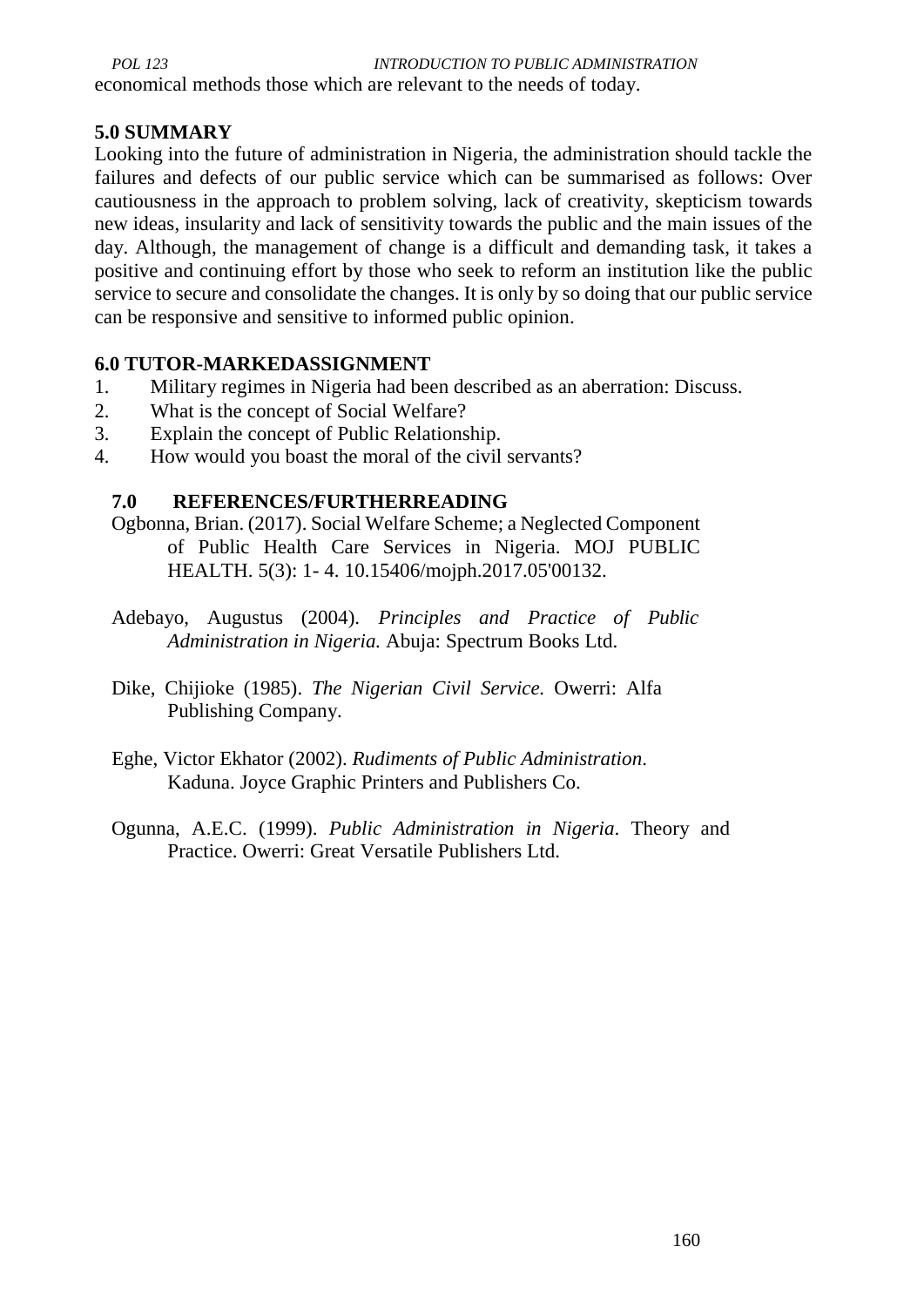# **MODULE 4 ADMINISTRATIVE CONTROLS**

## **INTRODUCTION .**

Every official is responsible to and under the control of his/her administrative superiors who are known as ministers. A minister is responsible for all that goes on within his department. If a mistake is made a civil servant in a department and the minister in charge of the department are held responsible even if he/she knows nothing about it or he/she was not consulted by the officials concerned before taking the action. The different categories of controls are discussed in this module.

| Unit1             | Executive Control over Administration        |
|-------------------|----------------------------------------------|
| Unit <sub>2</sub> | Parliamentary Control Administration         |
| Unit $3$          | Judicial Control over Administration         |
| Unit <sub>4</sub> | <b>Community Control over Administration</b> |
| Unit <sub>5</sub> | Internal Controls                            |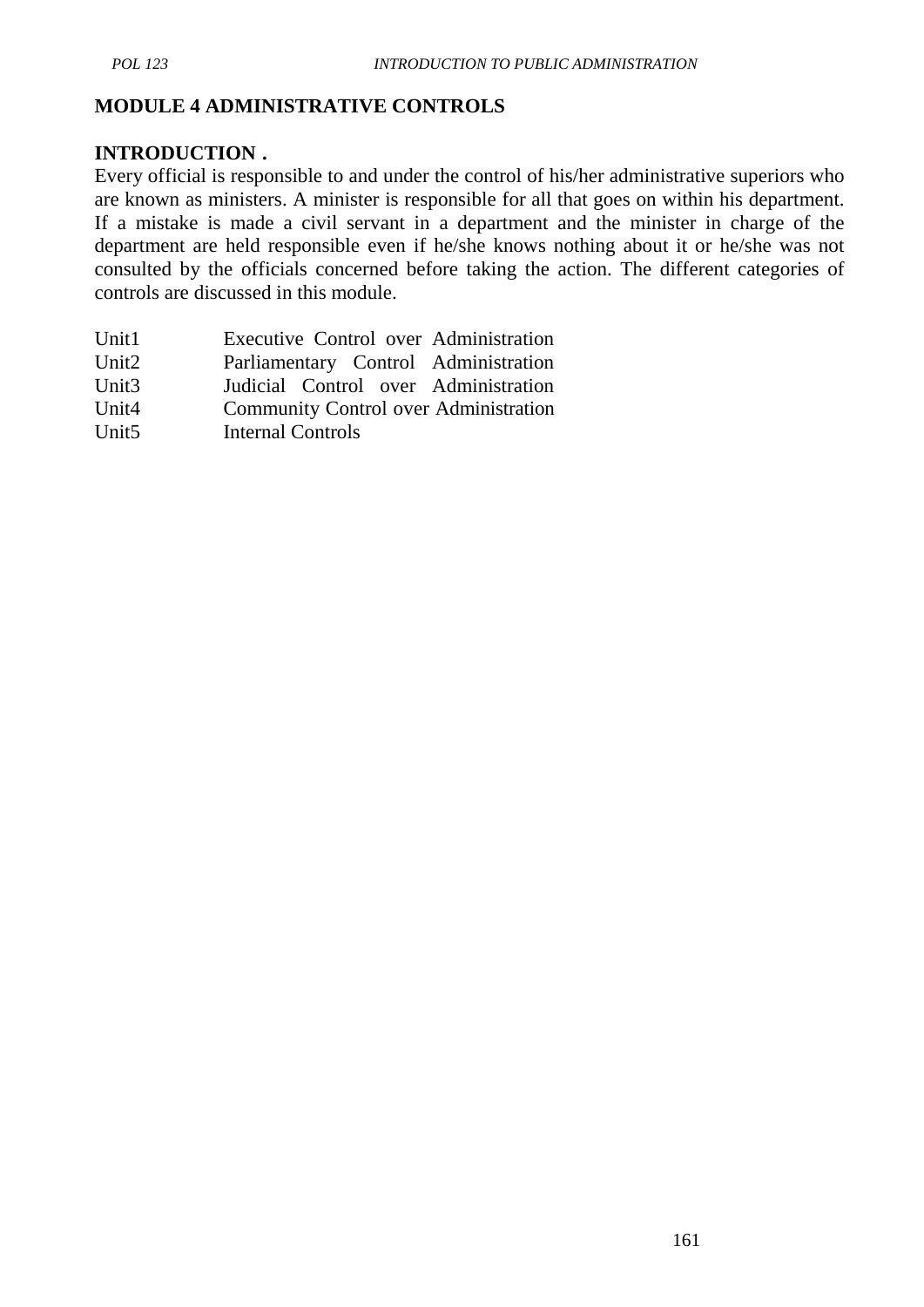# **UNIT1 EXECUTIVE CONTROL OVER ADMINISTRATION**

### **CONTENTS**

- 1.0 Introduction
- 2.0 Objectives
- 3.1 Main Content
	- 3.1 Political Direction
	- 3.2 Budgetary System
	- 3.3 Recruitment System
	- 3.4 Executive Legislation
- 4.0 Conclusion
- 5.0 Summary
- 6.0 Tutor-Marked Assignment
- 7.0 References/Further Reading

## **1.0 INTRODUCTION**

Administrative responsibility is the liability of the officials to give a satisfactory account of the exercise of the powers or discretion vested in them to someone who it is due, failing which some kind of punishment may follow. According of white, "Administrative responsibility consist of the sum total of the constitutional, statutory administrative and judicial rules and precedents and the established practices by means of which public officials may be held accountable for their official actions".

In a parliamentary type of government, the minister has to resign for the mistakes committed by the officials in their departments in this regard, the ministers or executives exercise control over administration through the following methods:

- i. Political direction
- ii. Budgetary system
- iii. Recruitment system
- iv. Executive legislation

v.

# **2.0 OBJECTIVES**

At the end of this unit, you should be able to explain:

1. Political direction

- 2. Budgetary system
- 3. Recruitment system
- 4. Executive legislation.

## **3.0 MAIN CONTENT**

#### **3.1 Political Direction**

The minister has the power of direction, control and supervision. S/He has full authority to manage and direct his/her department. S/he lays down the policy and sees to its implementation. S/he issues directive to the departmental officials. No important decision can be taken without bringing the matter to his/her notice. S/He may concentrate the entire authority in his/her hands and reduce the secretary to a cipher. S/he may call for any and every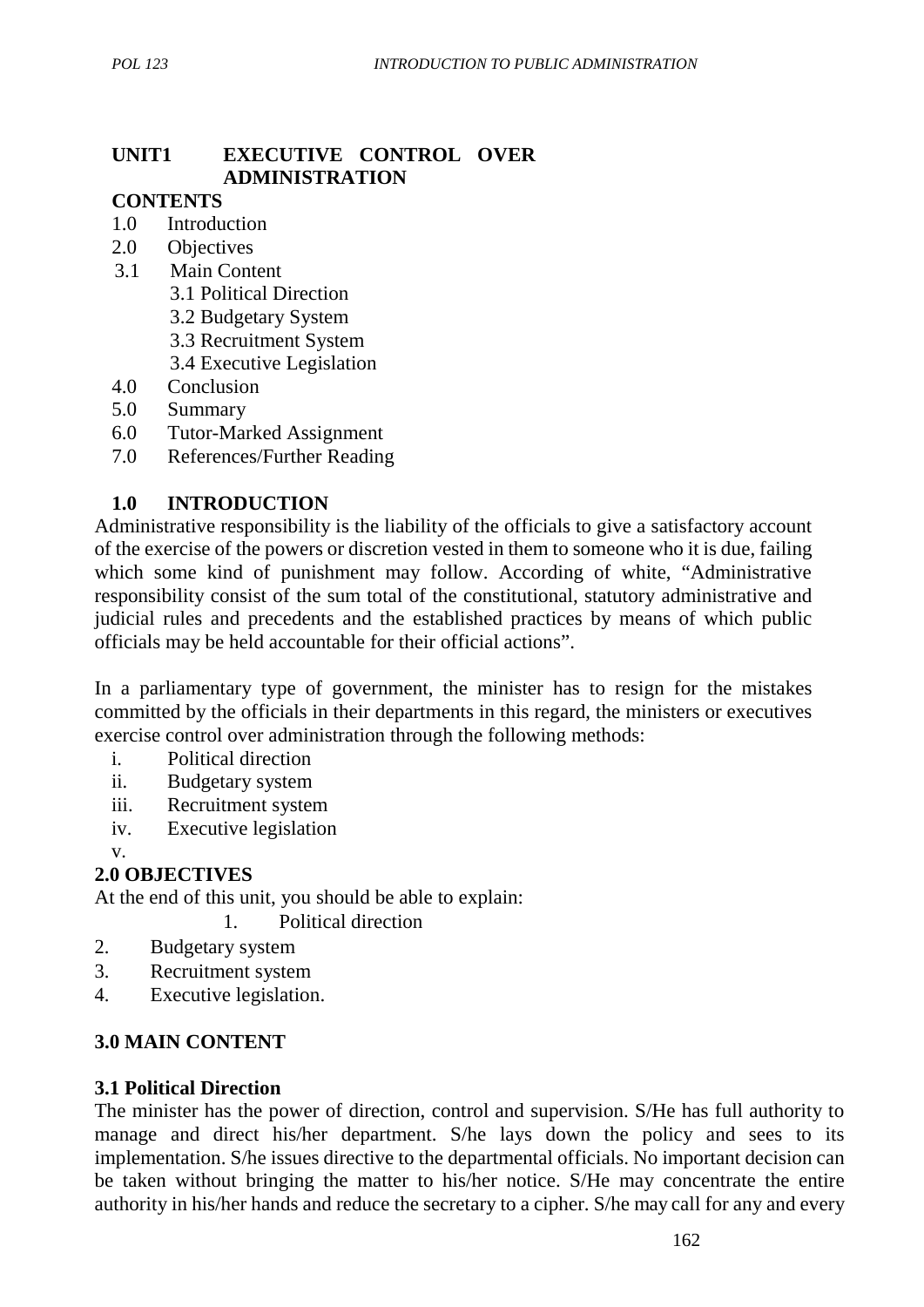file and issue the direction that no action on particular kind of matters will be taken except by him/her. S/he may go round the department in order to supervise its working. S/he may transfer the officials from one branch to another and make changes in the allocation of work. The minister may also issue orders to eradicate red-tapism and increase efficiency. In other words, the departmental officials are directly and wholly responsible to him/her.

However, it may be noted that in actual practice civil services are not always dictated by the ministers, but they even lead and dictate. Being experts, the civil servants exercise substantial influence on the minister in the policy formulation and its implementation.

Secondly, it may also be noted that the extent of control of a minister over his department rests on his political position. If the minister enjoys the full confidence of the president or prime minister and has a strong base in the party (in case of a parliamentary system), s/he can deal effectively with bureaucracy. But if he/she is politically non-assertive his/her control over administration may be weak. A strong–willed president may reduce a minister to a mere nonentity. Thus, a minister's control over administration depends not only on the legal or constitution system of the country, but also upon his political and societal strength.

## **SELF ASSESSMENT EXERCISE**

How does a minister hold sway over administration?

### **3.2 Budgetary System**

The budgetary system which determines the total financial and personnel resources which no department may exceed give the executive an effective means of control over administration. The civil servant has to work within the budgetary allocation. He cannot spend a single naira without the proper sanction from higher authorities. The money is to be spent according to the financial rules. Proper accounts are to be maintained which are subject to audit. Under an effective budgetary system the administration is under the constant control of the executive. Therefore, in a democracy, the most effective device for legislative to control public administration is to act in skeleton form and empower the executive to fill in the details. The rules formed by the executive have the force of law. The scope of administrative law making is very wide in the modern social welfare states. These administrative rules determine the authority of the different official in the department.

The executive control on all administration is constant and continuous. According to Prof. Negro, 'Executive controls are most important for their positive development and enforcement of standards and safeguards in the actual operation of substantive departments.' This gives a positive and continuous guidance to the administration. It keeps the administration always alert. Executive controls are not negative or coercive but positive and corrective. Prof. Negro says, ''The closest most influenced form of control is in my judgment, that of executive agencies of the auxiliary type. I must risk the heretical statement that a good budget staff and a good personnel officer will do more to preserve the liberties of the people than a good count, because they will be in operation long before a potential wrong is done.''

## **SELF ASSESSMENT EXERCISE 2**

What is budgetary system?

## **3.3 Recruitment System**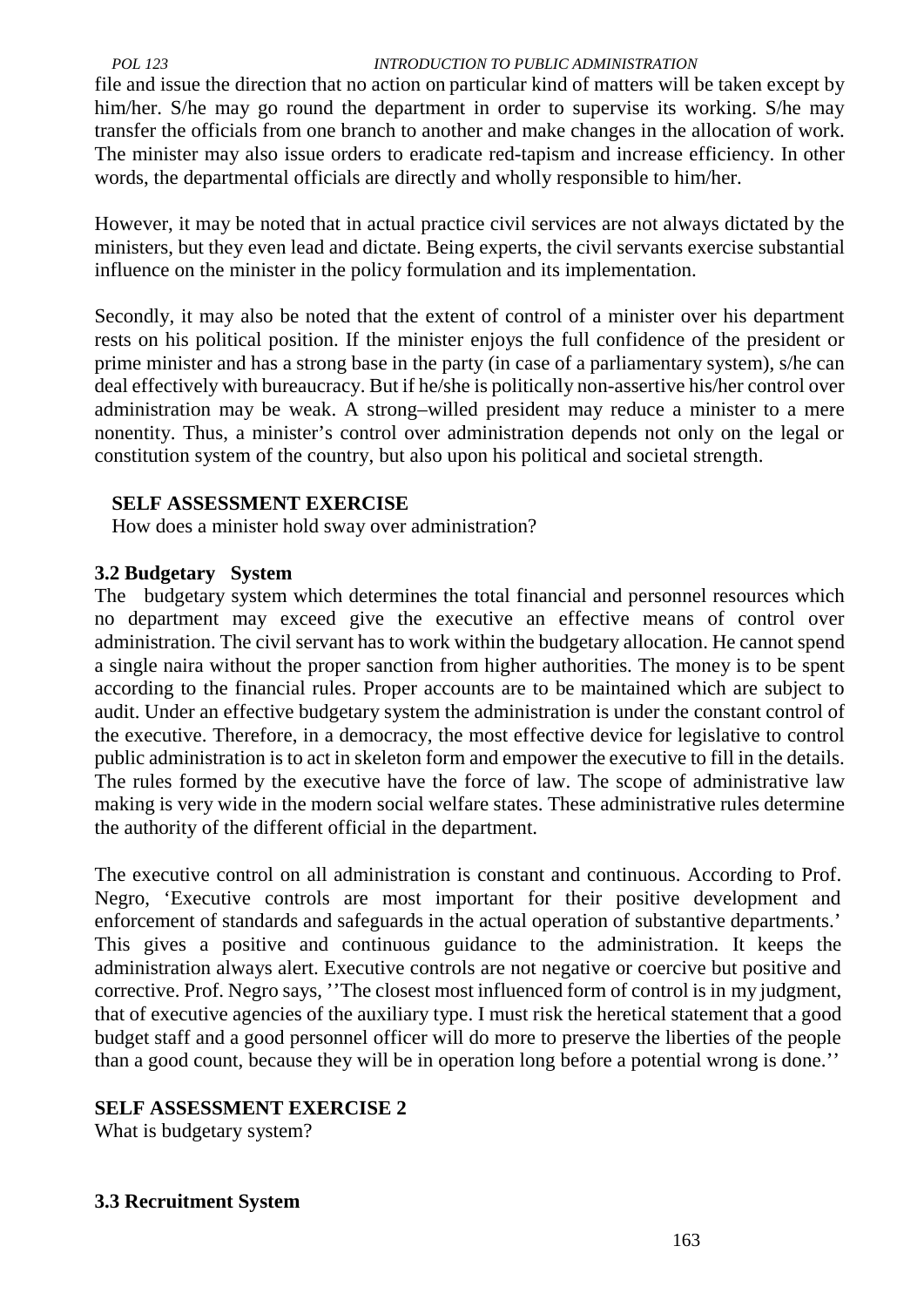Another important means of executive control over administration is recruitment system. Generally, recruitment in the civil service is placed in the hands of public service commission which is an independent body. The general rules of recruitment are laid down by the government. The qualifications, experience, age, etc, required for different posts are determined by the executive. It has also the power to exclude certain posts from the purview of the public service commission. To the higher posts of the civil service, the executive has a free hand. The minister selects their own secretary and head of departments. Thus, through their appointees the exercise full control over the administration of the department.

## **3.4 Executive Legislation**

The executive exercises power of legislation which is termed "delegated legislation. The legislature passes positive development and enticement of standards and safeguard in the actual operation of substance of department. This control is positive and not negative in character because it takes the form of guidance and encouragement. Undoubtedly, the executive is effective, stimulating and correcting. But this does not mean that the position of the minister is that of super-load. It is expected that the minister maintains a crucial relationship with the permanent staff of his ministry, so that the work of the ministry can be done in efficient and economical manner. The minister is always amateur because he occupies his position not by virtue of his ability but because of his popularity. He has therefore to depend on his permanent secretary who is an expert in the job of administration.

Government as we know, is made up of special and non-special minds, the civil service forming the first and the minister forming the second element. The success of any government depends upon the harmonious relations between the two. The minister should not have too much interference in the detailed functioning of his ministry. He should lay down only broad outlines of policy and see to it that it is executed faithfully by his permanent staff in the ministry. The relationship between the minister and that of the civil servants should be seen as that of colleagues working together in a team to co- operative partners in progress while advancing public interest and the efficiency of the ministry. The minister should not be an isolated autocrat, issuing orders and directives without hearing or considering arguments for alternative course. The partnership should be alive and virile, rival ideas and opinions should be fairly considered and the relationship of all should be one of mutual respect and understanding, of course, that the minister's decision is final and must be loyally and helpfully carried out, and that he deserves efficient and energetic service.

Thus, it becomes apparent that the executive control over administration can be fully effective only when there is team- work, cooperation and mutual trust and respect between the political boss and the civil servant.

## **SELF ASSESSMENT EXERCISE 3**

What is Executive Legislation?

## **4.0 CONCLUSION**

The civil servants play vital roles in the modern social welfare states. The public servant today is not a mere docile executor of the public policy but is very largely its initiator or formulator. In fact, he is the main-spring of administration. He supplies the expert knowledge to the administration and being an expert he controls the administration .He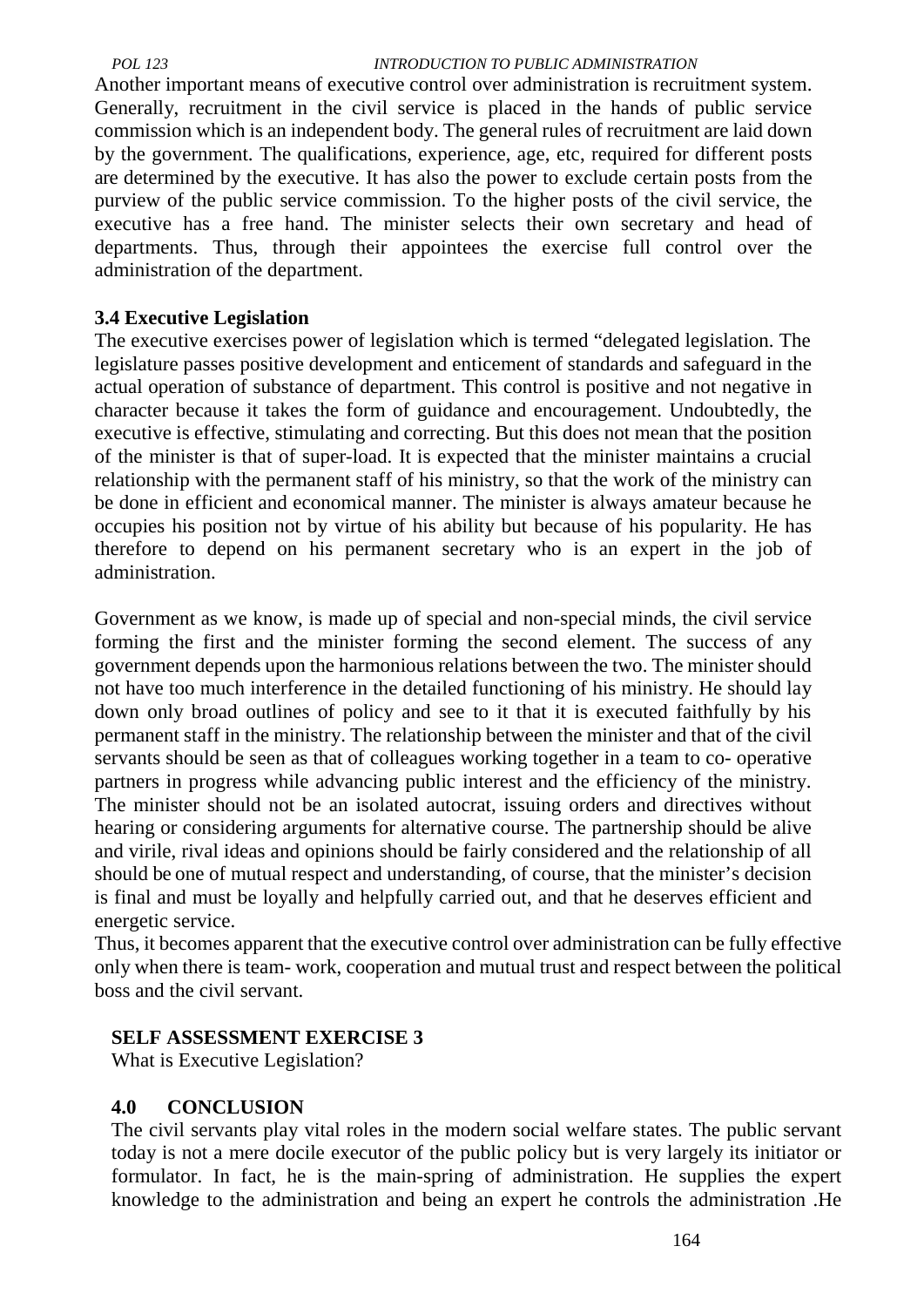enjoys wide discretionary power and exercises great influence in the body policy. It is but necessary that means be devised to secure effective control over public servant lest he may become irresponsible and despot. Administration is a means of public welfare. The people have a live interest in seeing that public administration is both responsible and efficient. The public officials should be made responsible appropriate authorities. They must be liable to give a satisfactory account of the exercise of their power. There are certain control through which administrative responsibility is enforced.

# **5.0 SUMMARY**

By executive control of administration, we mean the control exercised by the chief Executive over public Administration. In the parliamentary form of government, the chief Executive is only the nominal head and the real powers are exercised by the cabinet. The cabinet or the council of minister are collectively in charge of the whole administration and is

responsible to the legislature for all the departmental activities. But each minister is also individually in-charge of one or more department. According to the doctrine of minister responsibility, it is the minister who is responsible to the legislature for acts of omission and commission of the officials in his department and if anything goes wrong in his department, he may even be asked to resign his office. It is therefore, the minister who exercises control over public officials

# **6.0 TUTOR-MARKEDASSIGNMENT**

What is Administrative Responsibility all about? Define Executive control, and explain its significance. Administration is a means of public welfare: Comment.

# **7.0 REFERENCES/FURTHERREADING**

Afsaneh Nahavandi and Lyn Corbett, (2018). Leaping into public leadership, *International Journal of Public Leadership*, 10.1108/IJPL-06-2018-0027, **14**, 4, (218-231),

Ekhator, Victor Eghe (2002). *Rudiments of Public Administration.* Kaduna: Joyce Graphic Printers and Publishers Co.

Nicholas, Henry (ed.) (2006). *Public Administration and Public Affairs*. New Delhi: Prentice-Hall, Inc.

Negro, F.A. (1951). *Public Administration; Reading and Documents*. New York: Rinehart and Co. Inc.

Tonwe, P. A. (1998). *Public Administration: An Introduction.* Ibadan: AMFITOP BOOKS.

Vishnvo, Bhagivan and Vidya, Bhutan (2006). *Public Administration.* New Delhi: S. Chand and Company Ltd.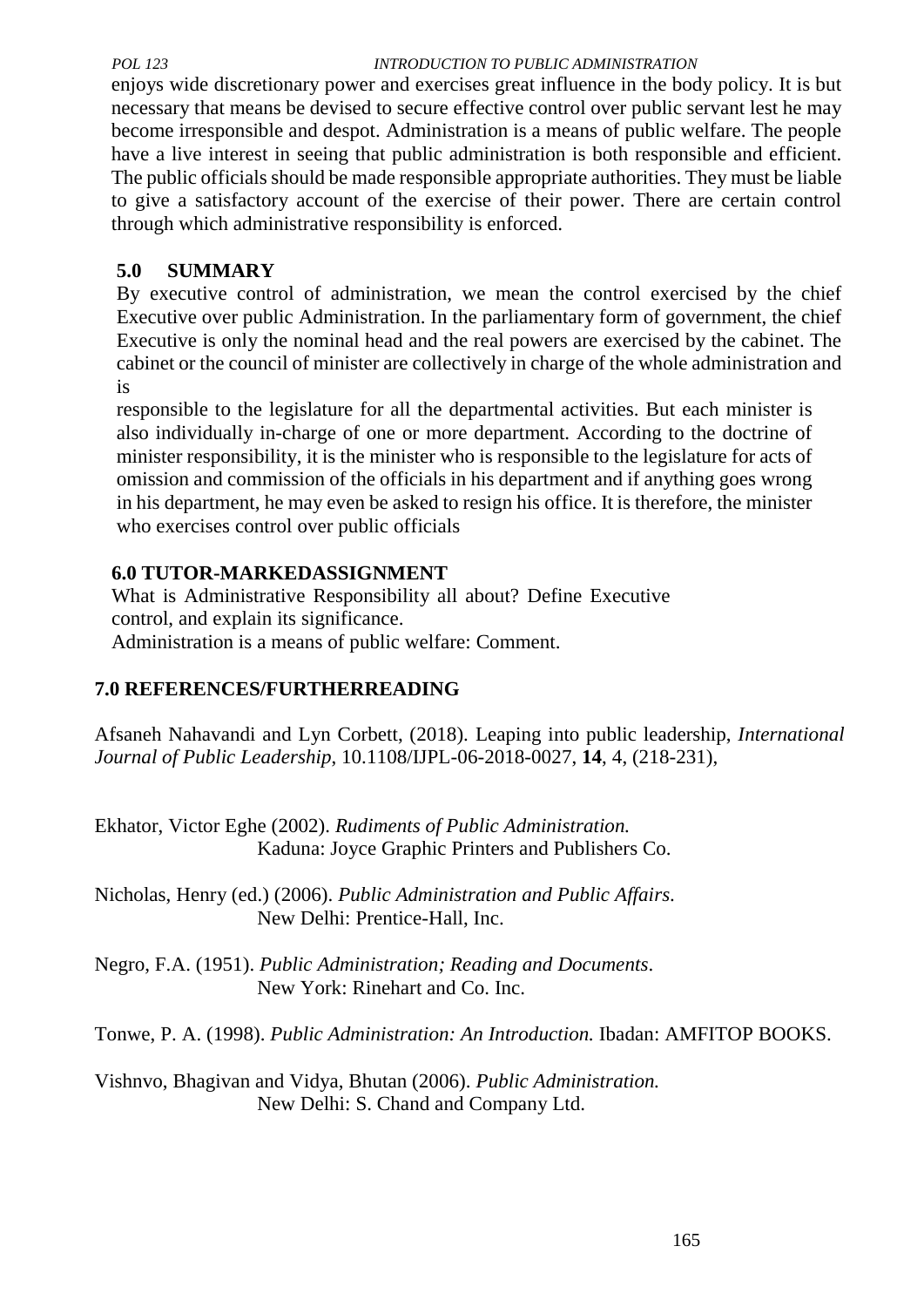# **UNIT2 PARLIAMENTARY CONTROL OVER ADMINISTRAION**

### **CONTENTS**

- 1.0 Introduction
- 2.0 Objectives
- 3.0 Main Content
	- 3.1 Law-Making Process
	- 3.2 Question-Hour
	- 3.3 Audit and Report
	- 3.4 Debates and Discussion
	- 3.5 Appointment of Committees
	- 4.0 Conclusion
	- 5.0 Summary
	- 6.0 Tutor-Marked Assignment
	- 7.0 References/Further Reading

## **1.0 INTRODUCTION**

In all systems, parliamentary or presidential, control of the administration by the legislature is important. Legislature is most effective and real instrument of controlling public Administration. It is feared that if control over public administration is relaxed, administration will try to act arbitrarily and would become very corrupt. As such, legislative control is very important to prevent irresponsibility and to avoid the evils of public Administration. Io modern democratic states, people exercise control over administration through their elected representatives (members of the legislature) the legislature looks after the work of the government on their behalf. The legislature is the source of all administrative authority. It is the legislature which lays down the public policy – the work programme. It decides the nature and scope of administration, and the numbers of personnel require manning the administrative machinery.

## **2.0 OBJECTIVES**

At the end of this unit, you should be able to:

- 1. explain law making process
- 2. discuss question-hour
- 3. explain the roles of audit and report
- 4. identify the importance of debate and discussion
- 5. explain the role of the appointment committees.

## **3.0 MAIN CONTENT**

#### **3.1 Law Making Process**

delegated by the legislature. It cannot transgress the limits of its authority. Sometimes, the The legislature makes the law which determines the organization, functions and procedures of public administration. A new department may be created to give effect to a particular law enacted by the parliament. However, the legislature control through the law-making process is very general. It is difficult, if not impossible, for the legislature to attempt to lay down in details the administrative procedures to be followed. Generally, the task of laying down the detailed rules is left to the executive who is known as Delegated legislation. But the executive makes the rules within the ambit of its authority,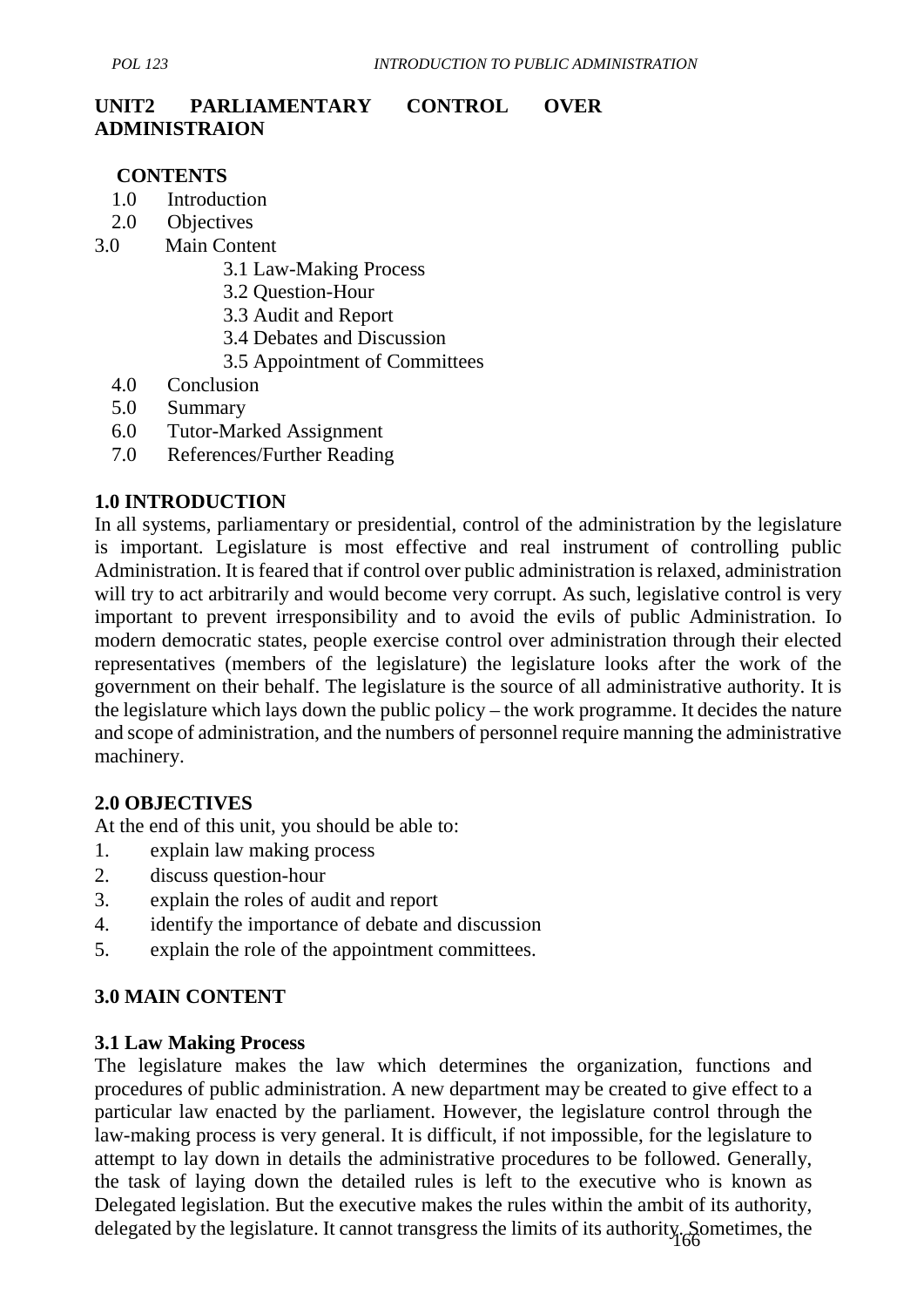legislature may require these rules to be placed before it for approval. In every democracy, there is a committee on delegated legislation to examine these rules and report back to the house about their authenticity. Just as the legislature may create new powers and functions, similarly it may make changes in them. It may also give the executive the power to make essential adjustments. Thus, in a general way the organisation of public administration is determined by the legislature.

## **SELF ASSESSMENT EXERCISE 1**

The legislature makes the law which determines the organization, functions and procedures of public administration: Explain.

# **3.2 Question Hour**

Questions constitute a very powerful device of parliamentary control over administration. In parliamentary democracies, there is a question hour which is the opening hour of the parliament meetings. During the question hour, any member of the house can ask questions to seek information in respect of any matter. The members are expected to give a notice of their questions to the ministers. The ministers concerned prepare their responses with the aid of the civil servants in the departments. The minister is expected to respond to the question but he/she can also decline to answer a question on the ground that disclosing information regarding that particular matter is not in the public interest. If the answer to the question is not comprehensive and satisfactory, supplementary questions can also be asked to which the minister is supposed to give proper reply.

The question hour has been described as a search light turned on the activities of administration. Due to parliamentary questions, administration is carried against a background of awareness of responsibility to parliament and the public. This keeps the administration open. A minister has to be constantly asking him/herself, not merely whether his/her the proceedings and proceedings of those for whom he/she is responsible are legally or technically defensible, but what kind of answer he/she can give if questioned about them in the house, and how that answer will be received.

# **SELF ASSESSMENT EXERCISE 2**

Explain the importance of question hour.

# **3.3 Audit and Report**

When money is sanctioned by the parliament for expenditure, it is also its responsibility to ensure that the money is spent judiciously. This control over public expenditure is done by the legislature, through the Auditor-General. He/she audits the expenditure incurred in and outside the country by the government and submits his/her report to the legislature. The Auditor-General while auditing the expenditure ensures that the money spent was given due sanction by the competent authority and that it is spent for the purpose for which sanction was granted. It also ascertains that the expenditure is incurred with due regards to the principles of financial propriety. The report submitted by the Auditor- General is scrutinized by the public Accounts committee of the legislature and therefore, the legislature discusses itsfindings.

# **SELF ASSESSMENT EXERCISE 3**

Explain the duties of Auditor–General of Nigeria.

# **3.4 Debate and Discussion.**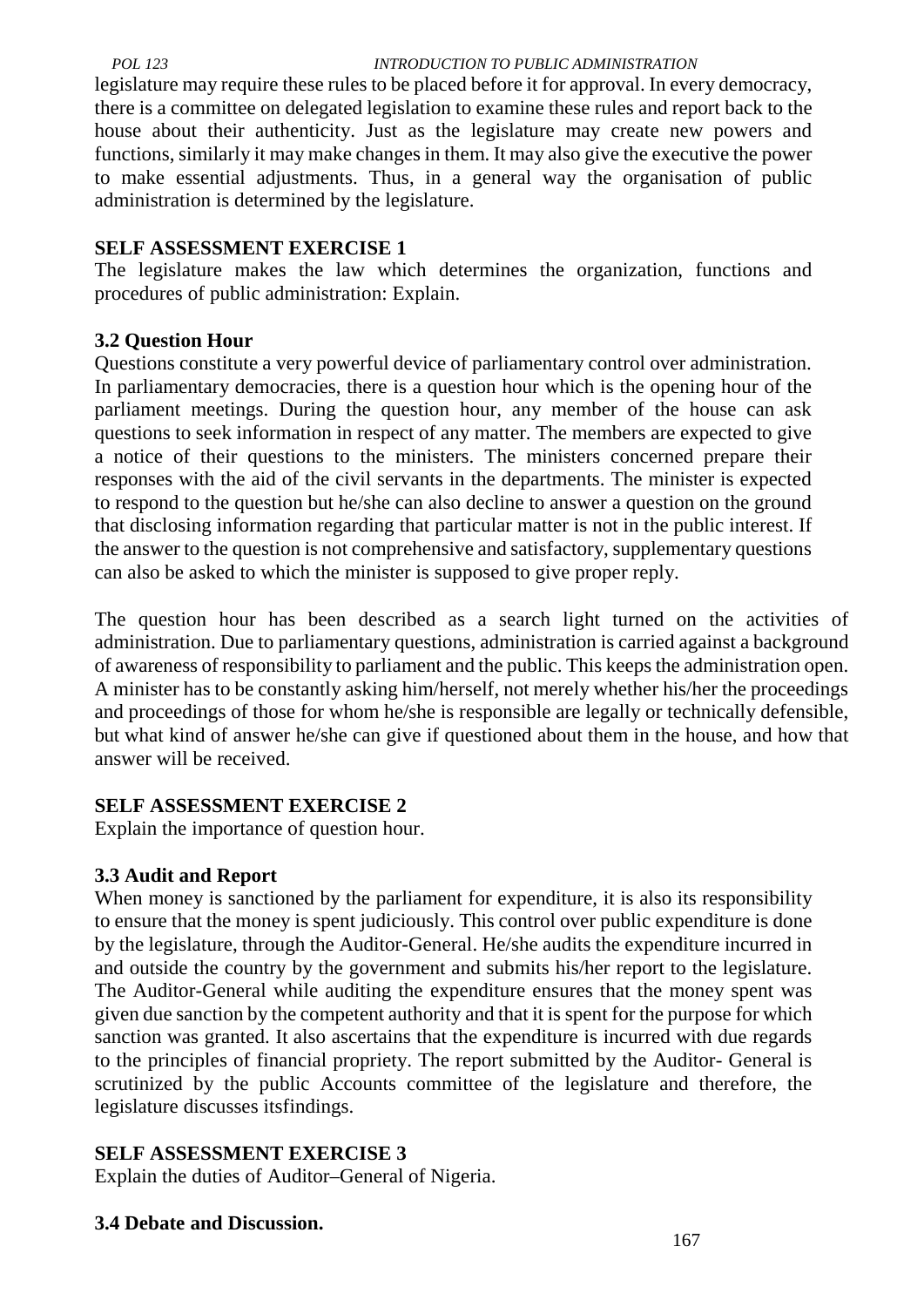Debates and discussion are a very important occasion for the parliament to examine and scrutinize the activities and efficiency of various governmental agencies. The inaugural address of the president, the budget speech, introduction of a bill for amendment of an Act or enactment of new law, introduction of motion or resolution provide an occasion for debates and discussion. When the president opens the session of the parliament, the speech delivered by him/her is discussed in the parliament before a vote of thanks is passed. In the course of discussion, the members of the parliament/National Assembly criticize the administration for its lapses and failures.

The Budget speech of the finance minister provides another opportunity to the parliament to review and criticize the function of administration. Budget debates, it may be said, are very important from the viewpoint of parliamentary control over administration. These debates are known as the great annual national inquisitions. At the time of considering demands for grants of the various departments, the parliament examines and scrutinizes the working of the whole departments. Whenever a bill is introduced for enactment of a new law or amendment of an old Act, the parliament again gets an opportunity to review the function of administration.

### **SELF ASSESSMENT EXERCISE 4**

Debates and discussion are known as the great annual national inquisitions: Discuss.

## **3.5 Appointment of Committees**

The parliament as a whole is sometimes not in a position to go into details of the working of various administrative departments, due to lack of knowledge about their activities. Thus, it makes use of committees who can go into the depth of their working of different departments and keep a constant watch on their functioning. Some of the important committees are:

Public Accounts Committee Estimates Committee Committee on Public Undertakings Committee on Assurances, Committee subordinate's legislature, etc.

Basically, the first three committees deal with financial control of public administration. The committee on assurance is responsible for ensuring that the assurance given by the minister from time to time is implemented within time frames. The committee or subordinate legislation exercises the necessary checks over the authority delegated to the executive from time to time. In many democratic states, delegated legislation is a common practice; the parliament simply lays down broad principles and leaves the procedural details to be framed by the executive.

## **SELF ASSESSMENT EXERCISE**

Mention some of the important committees, and explain why committees are essential in the working of different departments.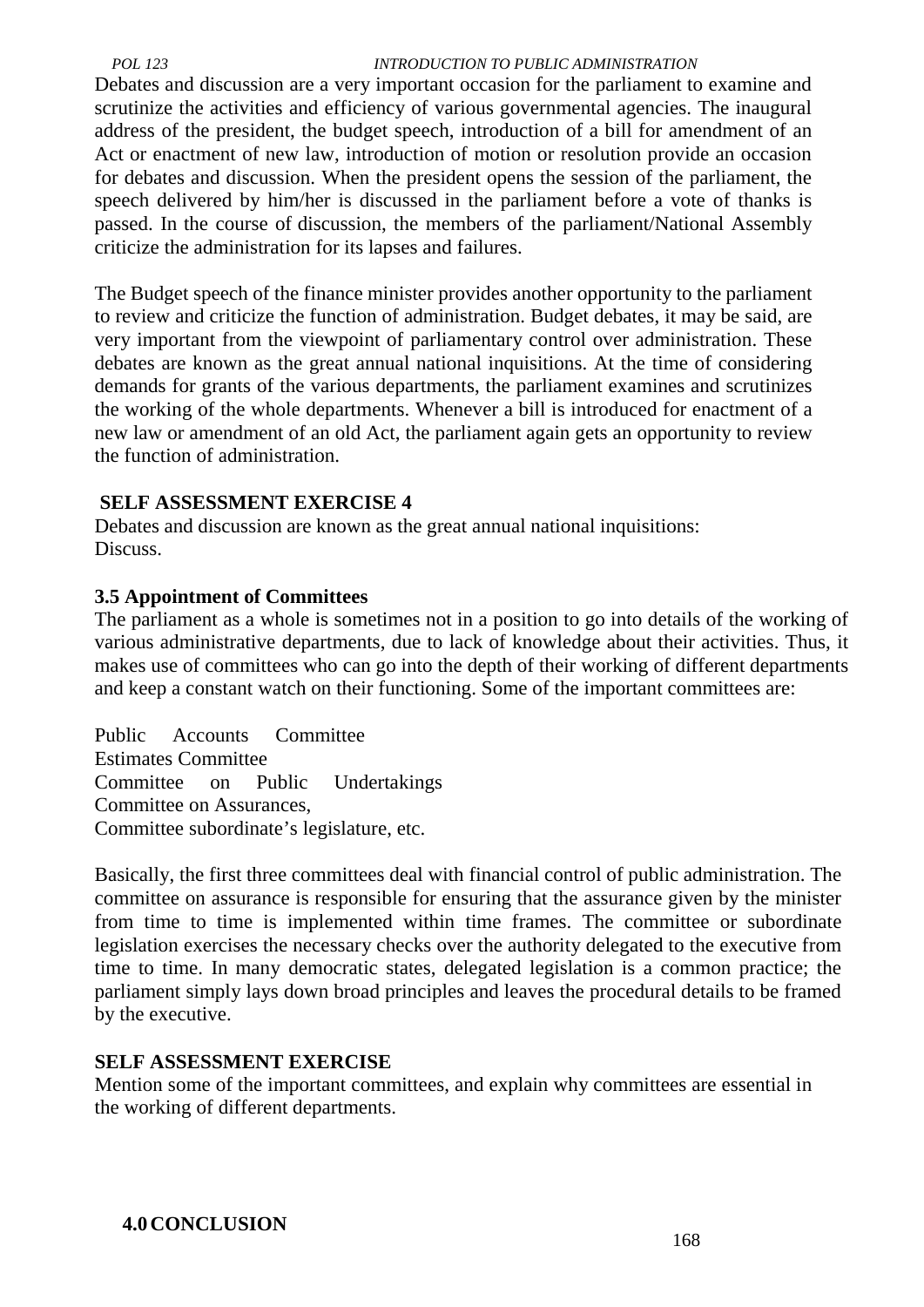The legislature enjoys a privileged position *vis-à-vis* administration. By free and unfiltered discussions on the floor of the house he/she can exercise health influence upon the administration. But continuous and constant pin-prinking makes the minister and bureaucrats in his/her department timid and reluctant to shoulder responsibility. This practice eventually proves harmful to proper functioning of parliamentary democracy which is based on harmonious combination of the amateur politician and expert administrator.

# **5.0 SUMMARY**

This unit summarily addressed the issues of power arguing that when power is granted to administrators, it requires adequate control without crippling authority and that the greater the power, the more the need for control. The need for effective control of the exercise of power stems from the fear of its abuse or misuse, for if you give a man/woman power to do right, you also give him/her the power to do wrong. And, to ensure this safeguard against misuse of power certain measures of effective control over administration have to be evolved.

## **6.0 TUTOR-MARKEDASSIGNMENT**

- 1. Would you say administration thrives on delegated legislation?
- 2. The Question Hour has been described as a search-light turned on the activities of administration: Comment

## **7.0REFERENCES/FURTHERREADING**

Jean Hartley, Alessandro Sancino, Mark Bennister and Sandra L. Resodihardjo, (2019) Leadership for public value: Political astuteness as a conceptual link, *Public Administration*, **97**, 2, (239-249).

- Ekhator, Victor Eghe (2002). *Rudiments of Public Administration*. Kaduna: Joyce Graphic Printers and Publishers Co.
- Nicholas, Henry (2006). *Public Administration and Public Affairs.* New Delhi: Prentice-Hall, Inc.
- Tonwe, D.A. (1998). *Public Administration. An Introduction*. Ibadan: AMFITOP Books.
- Vishnoo, Bhagwan and Vidya Bhashan (2006)*. Public Administration.* New Delhi: S. Chand and Company Ltd.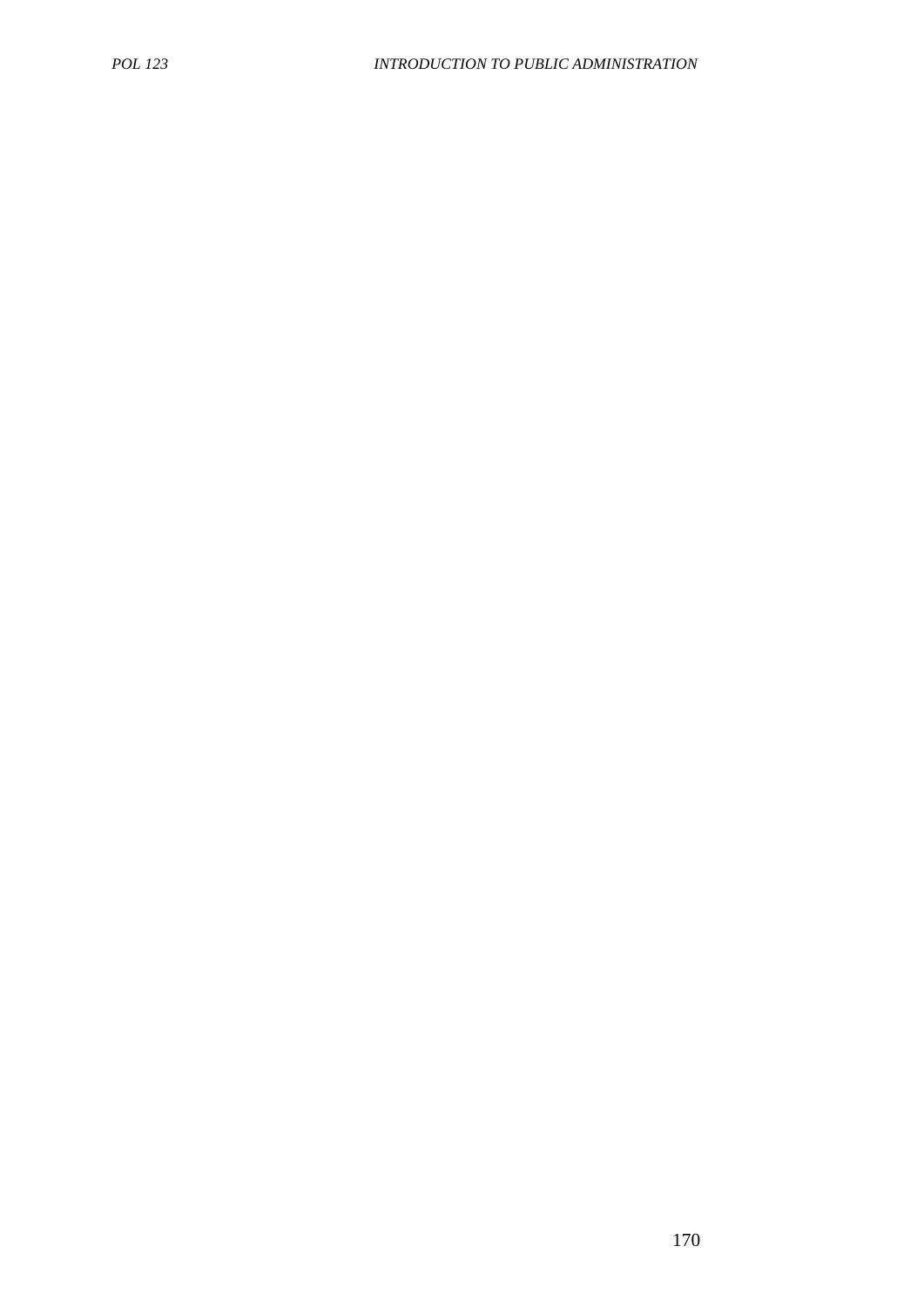# **UNIT3. JUDICIAL CONTROLOVER ADMINISTRATION**

## **CONTENTS**

1.0 Introduction 2.0 Objectives 3.0 Main content

- 3.1 Cases of Judicial Intervention
- 3.2 Judicial Remedies for Suing the Government
- 3.3 Limitations of Judicial Control

4.0 Conclusion

5.0 Summary

6.0 Tutor-Marked Assignment

7.0 References/Further Reading

## **1.0 INTRODUCTION**

Judicial control over administration means the powers of the courts to examine the legality of the officials' acts and the safeguard of the rights of the citizens. It also implies the right of an aggrieved citizen to bring a civil or criminal suit in a court of law against a public servant for the wrong done to him/her in the course of discharge of his/her public duty. L. D. White explaining the importance of judicial control writes: 'the system of formal external control over officials and their acts falls primarily into two main divisions – that exercised by the legislative bodies and that imposed by the courts. The purpose of legislative supervision is principally to control the policy and the expenditure of the executive branch, the end sought by judicial control of administrative acts is to ensure their legality and thus protect citizens against unlawful trespass on their constitutional or other rights.

# **2.0 OBJECTIVES**

At the end of this unit, you should be able to discuss the following:

1. Judicial intervention

- 2. judicial remedies for suing the government
- 3. Limitations of judicial control.

# **3.0 MAIN CONTENT**

# **3.1 Cases of Judicial Intervention**

In most modern democratic states, the accepted practice is that the judiciary can interfere with the administrative and quasi-judicial orders, whenever they suffer from luck of jurisdiction, grave error of law and facts, abuse of authority, material irregularities of procedure when it causes prejudice to the rights of the persons or the order is differed on account of bias. One thing that should be borne in mind is that the courts cannot interfere in the administrative actions on their own, unless when invited to do so by any person who feels that his/her rights have been infringed or likely to be infringed as a result of some action of the public servants.

171 However, the courts cannot interfere in each and every administrative act. This is because of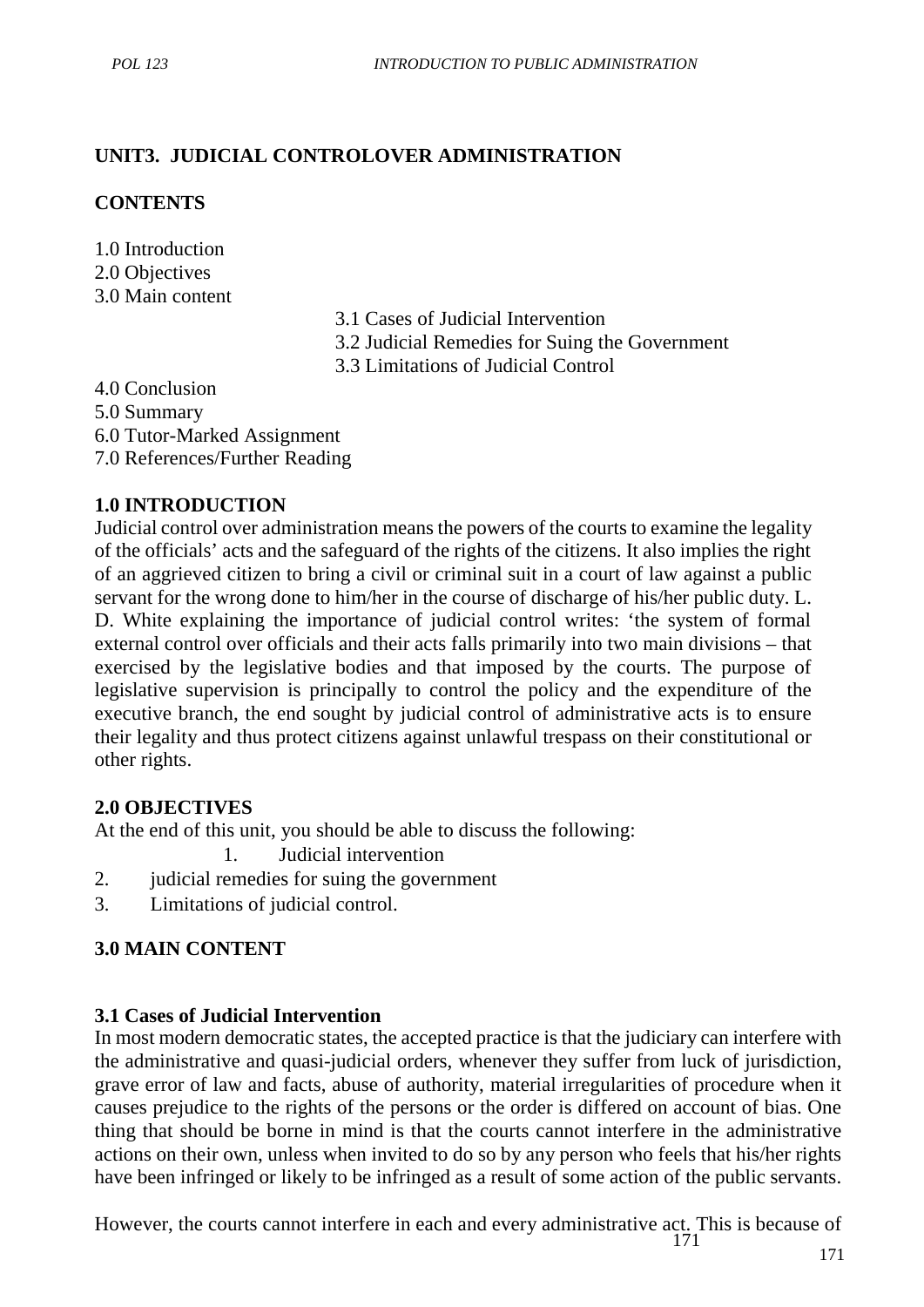the fact that too much of judicial interference may make the public officers to be too conscious and timid and very little of it may make them negligent of the rights of the citizens. The need of the hour is to strike a balance between the two extremes. Therefore, no hard and fast principles can be laid down for judicial intervention, but the courts intervene in administrative cases on the following grounds:

## **3.2 Lack of Jurisdiction**

Every officer has to act within the limits of the authority given to him/her and also within a specified geographical area. If he/she acts beyond his/her authority or outside the geographical limits of his/her powers, his/her acts will be declared by the courts as *ultra vires* or *null* and *void* hence ineffective. When an official uses his/her authority arbitrarily to harm some citizens, it is an abuse of power, which is technically known as malfeasance. At this juncture, the court has the power to come to the rescue of the affected persons.

## **ii. Error of Law**

A public servant may misinterpret the law and may impose upon the citizens duties and obligations which are not required by law. Any citizen, who has suffered on account of this, has the right to approach the court for damages.

## **iii. Error of Fact Finding**

There may be cases in which the official has erred in discovering facts. He/she may wrongly interpret facts or ignore them and thus may act on wrong presumptions. This may affect a citizen adversely and so there may be ground for bringing a case in a court of law.

## **iv. Abuse of Authority**

If a public official uses his/her authority vindictively to harm some person, the court can intervene and punish him/her if s/he is found guilty of using his/her authority to take a personal revenge.

## **v. Error of Authority**

Above all, public officials have to act according to certain procedure as laid down by the laws and if they do not follow the prescribed procedure, the courts have a right to question the legality of their action, on appeal from the party affected. This act on the other hand, is known as procedural error.

# **SELF ASSESSMENT EXERCISE 1**

What is judicial intervention? Explain some of the grounds for judicial intervention.

# **3.3 Judicial Remedies for suing the Government**

Judicial remedies are available against the government officials in the cases mentioned above. Judicial control can be in the form of suing the state or the government itself or the public official concerned for his/her wrongful acts. The position regarding the suability of the government and public officials differs in countries following the system of rule of law or the administrative law. The rule of law system prevails in USA, England and her Dominions and other common wealth countries including Nigeria. The administrative system is practiced in France and other countries of continental Europe.

172 The system of rule of law implies that everybody, high or low, official or private citizen is subject to the same ordinary law of the land and that the official cannot take shelter behind the state sovereignty in defending him/herself. In Nigeria, the constitution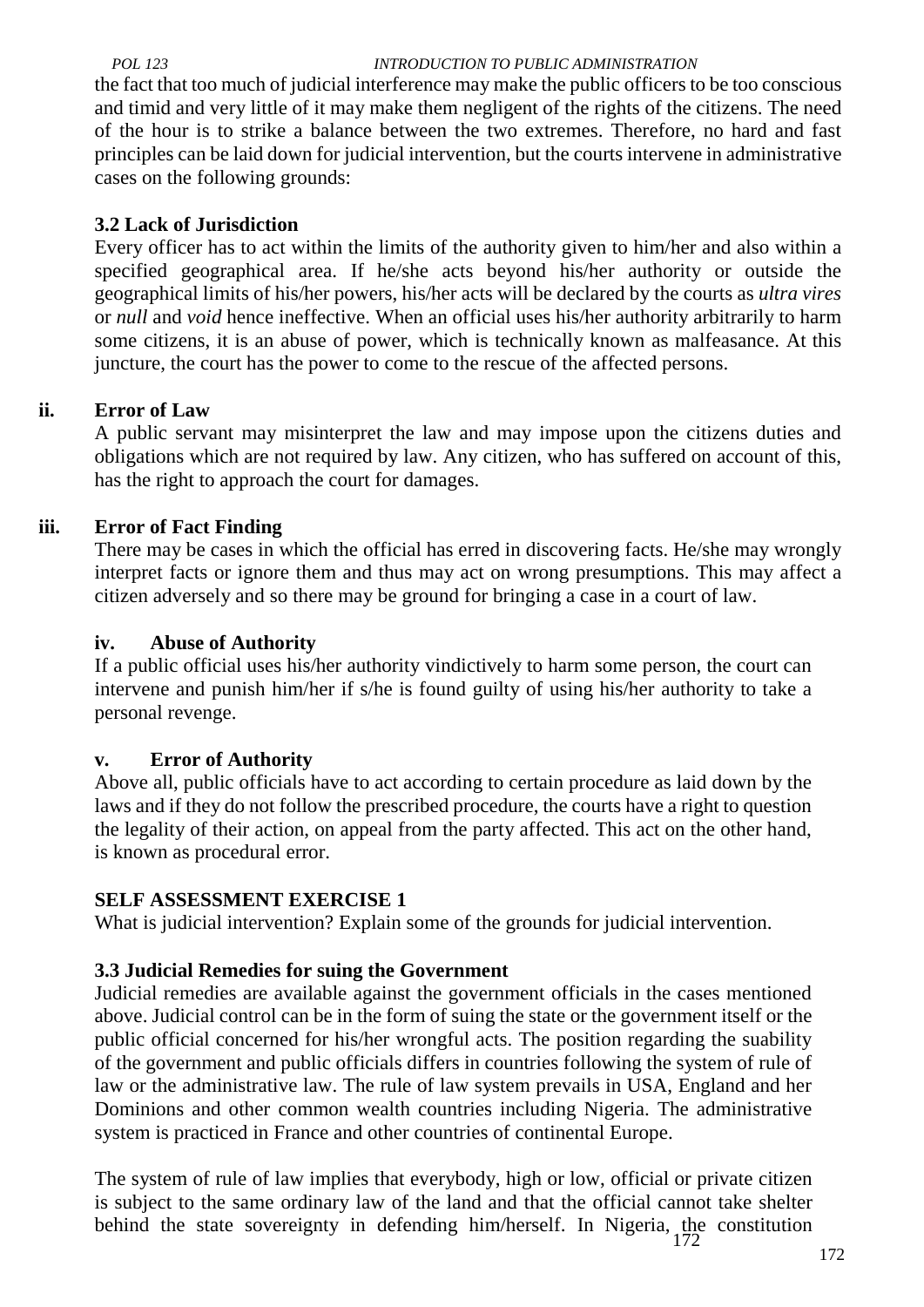recognised the suability of the state, which by implication provides that the state is stable for contracts i.e. trading activities and is not usable for tortuous act of its officials. In practice however, the state is ordinarily held responsible for the tortuous acts of its servants. On the other hand, in the countries where the system of Administrative law prevails, the liability for wrongful acts by its officials is fully established. There, the officials are tried not in ordinary law courts but in administrative courts which award damages from public funds to the aggrieved individuals. The state may later deal with the officials who have defaulted as it deems fit but so far as the citizen is concerned he/she should know that Judicial process is costly and poor persons cannot afford it. In fact, poor people cannot approach the courts thereby making it appear as if judicial protection is meant for the rich people. Judicial process is so cumbersome and dilatory that ordinary people hesitate to approach the court. It goes without saying that justice delayed is justice denied.

## **SELF ASSESSMENT EXERCISE**

Review some of the limitations on judicial control.

## **4.0 CONCLUSION**

In all civilized countries, the actions of the government are made subject to the scrutiny of the court of justice. In case of Nigeria, Lord Atkin observed that the executive can only act in pursuance of powers given to him by law. Also, in line with British jurisprudence, the position is that no member of the executive can interfere with the liberty and property of a British subject, except on the ground that he/she can substantiate the legality of his/her actions before court of law. The unit also addressed that it is the tradition of a British justice that judges should not shy away from deciding such issues in the face of the executive. Most importantly, the unit argued that in a democracy, the judiciary has a crucial role to play given that it is the guardian of conscience of the people as well as the law of the land.

## **5.0 SUMMARY**

In sum, the unit argued that at one extreme the vigor of judicial control may paralyse effective administration while at the other the result may be an offensive bureaucratic tyranny so much so that creating a balance judicial administration relationship may be a major problem.

## **6.0 TUTOR-MARKEDASSIGNMENT**

- 1. Define *Ultra Vires?* Why does a court declare acts as *Ultra Vires*.
- 2. What is procedural Error?
- 3. Explain how Rule of Law can facilitate a balance in judicial administration.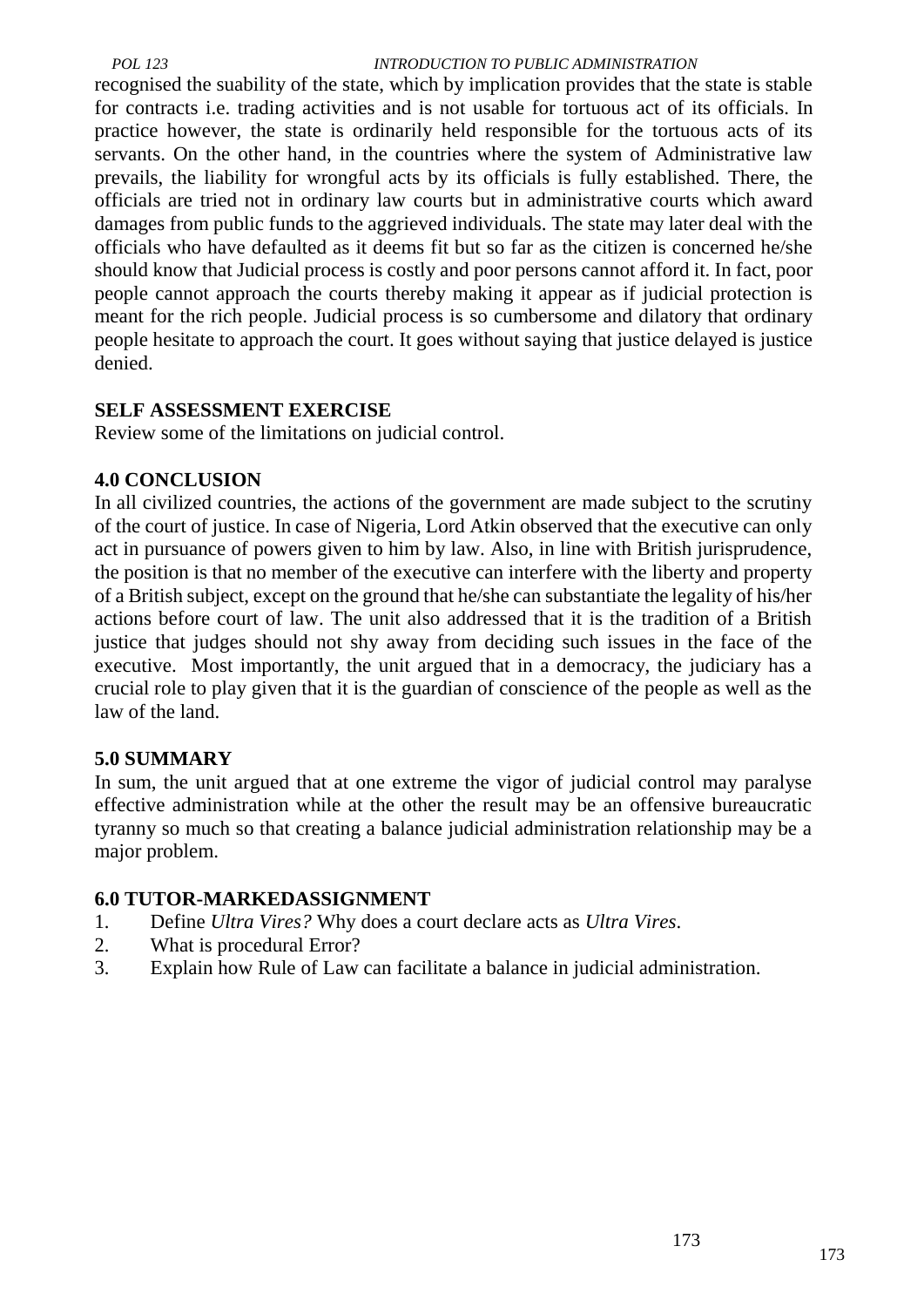Nathan Eva, Julie Wolfram Cox, Herman H.M. Tse and Kevin B. Lowe, (2019) From competency to conversation: A multi-perspective approach to collective leadership development, *The Leadership Quarterly*, 10.1016/j.leaqua.2019.101346, (101346).

- Ekhator, Victor Eghe (2002). *Rudiments of Public Administration*. Kaduna: Joyce Graphic Printers and Publishers Co.
	- Nicholas, Henry (2000). *Public Administration and Public Affairs.* New Delhi: Prentice- Hall, Inc.
	- Tonwe, D.A. (1998). *Public Administration, an Introduction*. Ibadan: AMFITOP Books.
	- Vishnoo, Bhagwan and Vidya, Bhashan. (2006)*. Public Administration.* New Delhi: S. Chand and Company Ltd.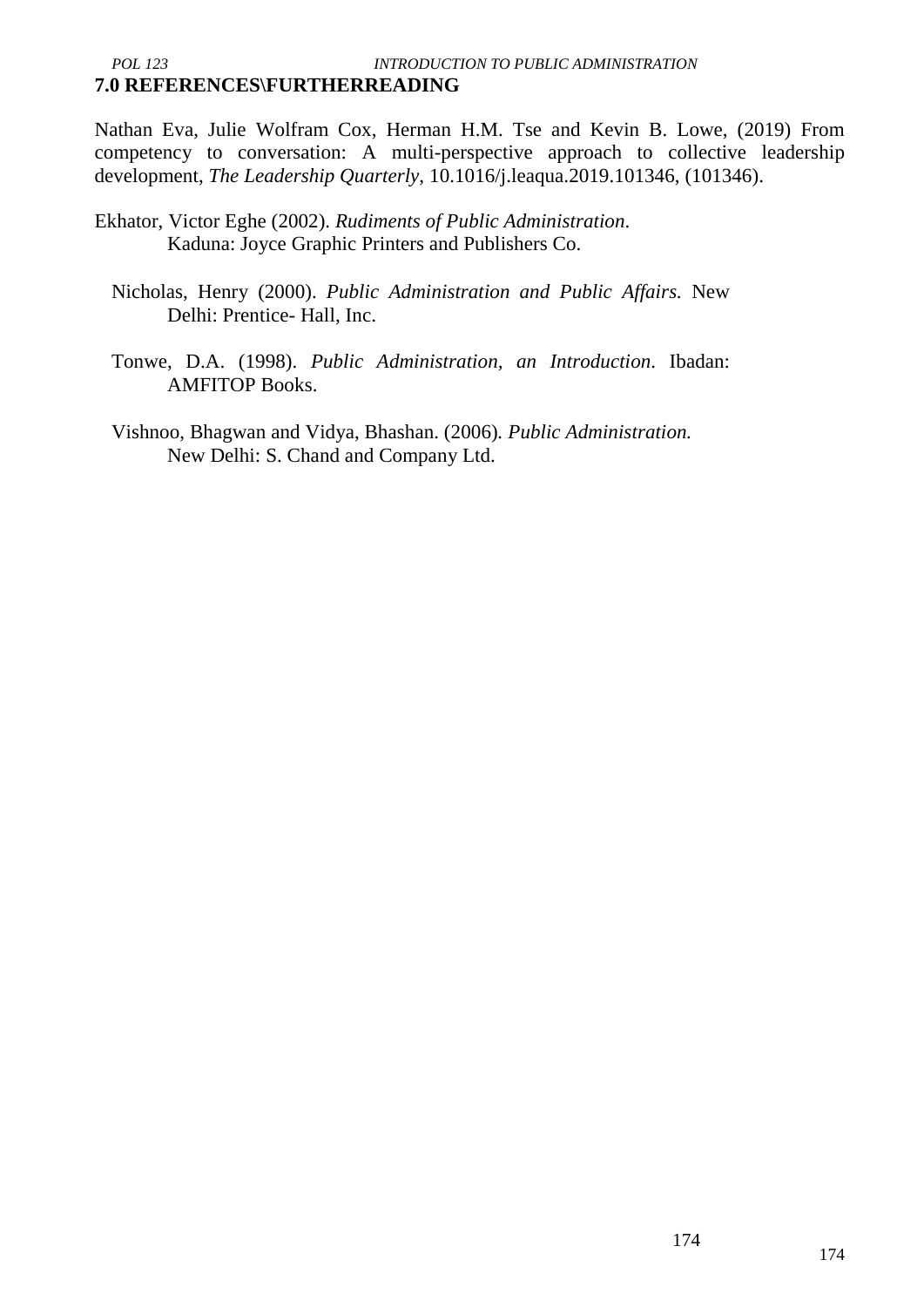## **UNIT4. COMMUNITY CONTROL OVER ADMINISTRATION**

## **CONTENTS**

- 1.0 Introduction
- 2.0 Objectives
- 3.0 Main Content
	- 3.1 Election
	- 3.2 Recall
	- 3.3 Pressure Groups
	- 3.4 Advisory Committees
	- 3.5 Vigorous Public Opinion
- 4.0 Conclusion
- 5.0 Summary
- 6.0 Tutor-Marked Assignment
- 7.0 References/Further Reading

## **1.0 INTRODUCTION**

People generally do not bother about the governmental machinery as they are busy in their daily pursuits with little time to think of the governmental machinery, yet the fact remains that it is they who set the whole mechanism of democratic government in motion. They elect the head of the state and the members of legislature directly or indirectly. In some countries they even elect the officials. Public administration is meant to serve the people who inevitably will suffer at the hands of irresponsible administration. Therefore, a democratic administration must be responsible to the people.

## **2.0OBJECTIVES**

At the end of this unit, you should explain the following:

- 1. election
- 2. recall
- 3. advisory committees
- 4. vigorous public opinion.

# **3.0 MAIN CONTENT**

## **3.1 Election**

The head of the state is usually elected by the people directly or indirectly. The president of Nigeria and USA are elected directly by the people. But the prime minister in a parliamentary system is the leader of the party returned in majority by the people. The ministers are the members of the legislative and are elected by the people. The top administrative officials are responsible to the elected representatives of the people. In other words, these officials become indirectly responsible to the people and come under their control.

In some countries, like Nigeria, USA and Switzerland, there is the system of electing the administrative officials as well. This system ensures direct popular control over administration but it introduces political consideration into administration and encourages favoritism and patronage. It may also lead to inefficiency and corruption. Moreover, the people are generally ignorant and hence incapable of assessing the qualification and personal achievements of administrators. It is also impossible in some countries to elect all the officials. Hence, from the point of view of administrative efficiency, integrity and impartiality, election of officials by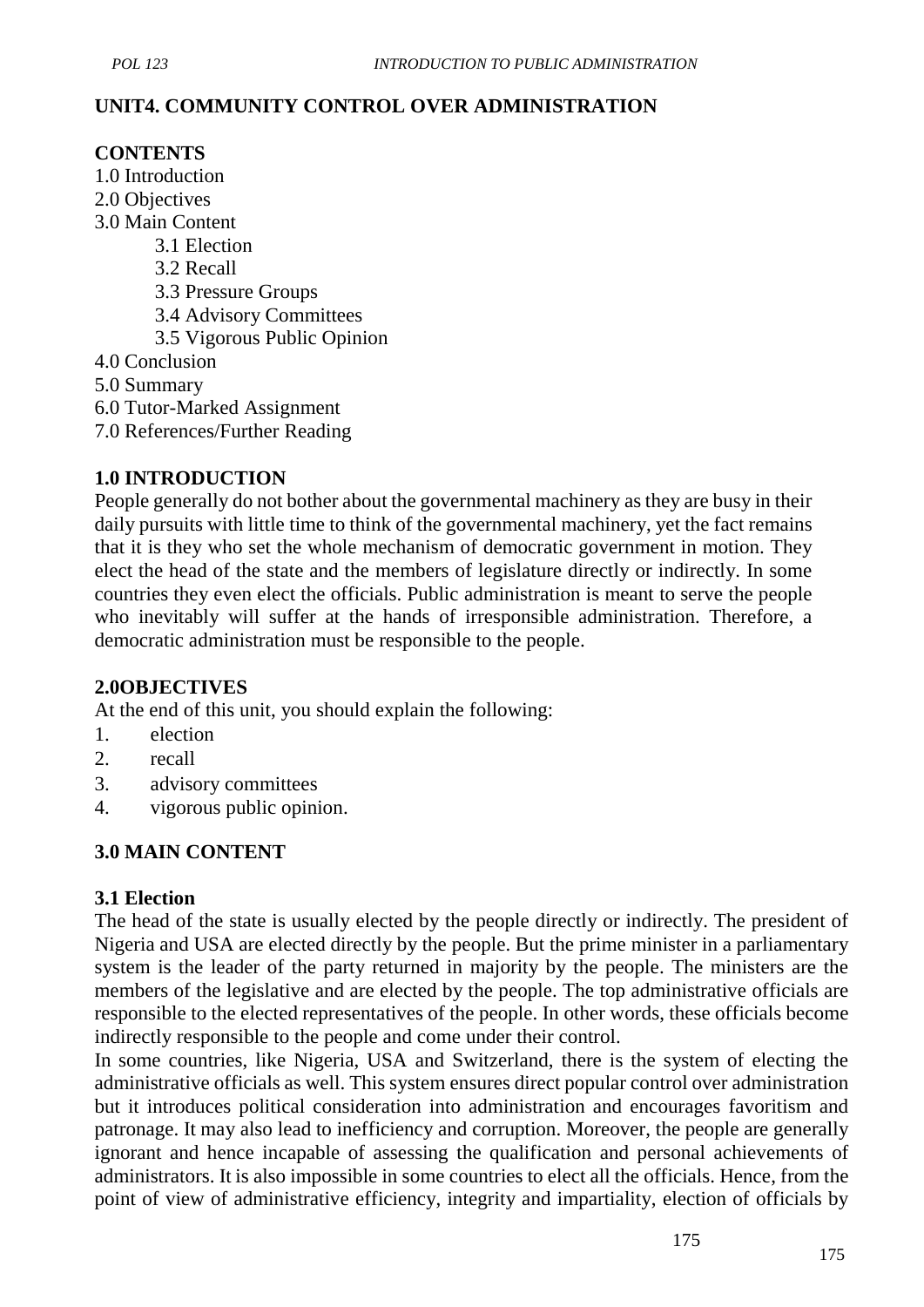the people is undesirable and can hardly be advocated.

## **SELF ASSESSMENT EXERCISE 1**

Why is it necessary that those who hold important public officers should be elected directly by the people?

# **3.2 Recall**

The system of recall is the logical corollary of the election of officials. Under the system, the electorate can call for the dismissal of an official before the expiry of his/her term. The system of recall makes the official continuously subject to popular whims and understanding and thus neglectful of the correct practices of his/her profession. However, the system of recall is very rarely resorted to if Prof. Charles Worth opinion is to be relied on. His position is that "the recall though not reduce the influence of bosses, corporations, or other special interests, it is just as useful and as available to bad elements as to good. More so, it has been determined that it has no warning effect upon an official who is about to make a mistake or to prepare a crime".

# **SELF ASSESSMENT EXERCISE 2**

What is recall? Does it hold sway in our society?

## **3.3 Vigorous Public Opinion**

The most effective means of community control over administration is a vigorous and informed public opinion. Eternal vigilance is the price of liberty. If people are politically sluggish and indifferent to what goes on in administration, they will soon lose their interest, and administration will become despotic. In effect, the community has to become conscious of its rights and obligations before it can exercise any influence over administration. To this end, there should be enlightened public opinion so that decentralisation of administration may provide the local community with a better opportunity of intimate understanding and influencing the conduct of public business by the official.

# **SELF ASSESSMENT EXERCISE 5**

What is eternal vigilance?

# **4.0 CONCLUSION**

It can be safely concluded that every popular government is ultimately responsible to the people since in fact it is a creation of public opinion. In effect, it could be said that public administration is unlikely to transcend its creator in depth of vision and insight except on marginal matters.

## **5.0 SUMMARY**

It may be emphasised that an institutional structure, however elaborate and well contrived, cannot by itself be effective to tone up the administration unless the administration itself is permitted by high ideas and carried forward with a sense of dynamic purpose.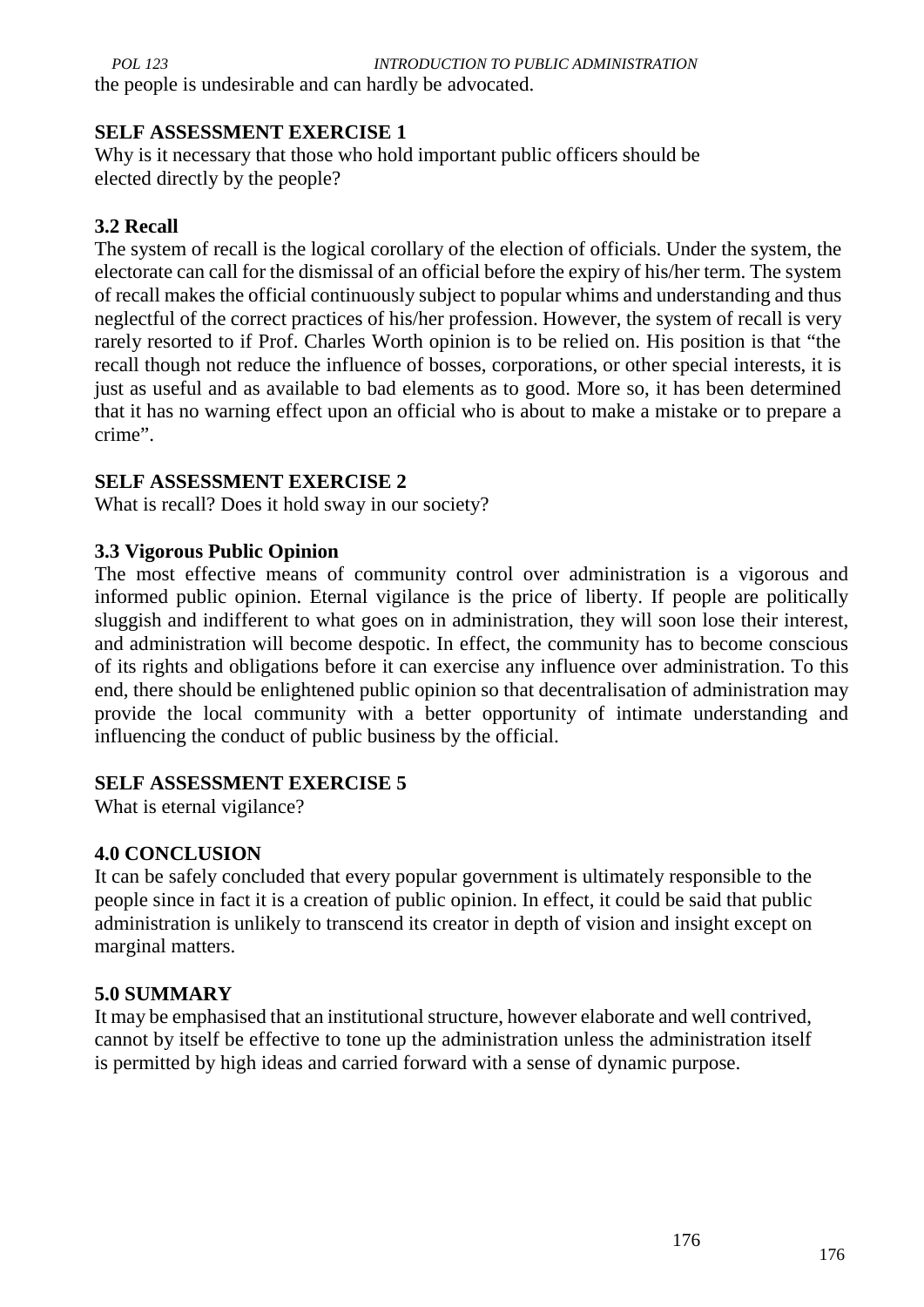## *POL 123 INTRODUCTION TO PUBLIC ADMINISTRATION* **6.0 TUTOR-MARKEDASSIGNMENT**

- 1. What is a Pressure group? Explain some of its objectives?
- 2. What are the formal methods of community control over administration?

## **7.0 REFERENCES/FURTHERREADING**

Brad Jackson (2019) The power of place in public leadership research and development, *International Journal of Public Leadership*, 10.1108/IJPL-09-2019-0059, **15**, 4, (209-223),.

Ekhator, Victor Eghe (2002). *Rudiments of Public Administration*. Kaduna: Joyce Graphics Printers and Publishers Co.

Tonwe, D.A. (1998). *Public Administration an Introduction.* Ibadan: AMFITOP Books.

Vishnoo, Bhagwan and Vidya, Bhashan. (2006). *Public Administration.* New Delhi: S. Chand and Company Ltd.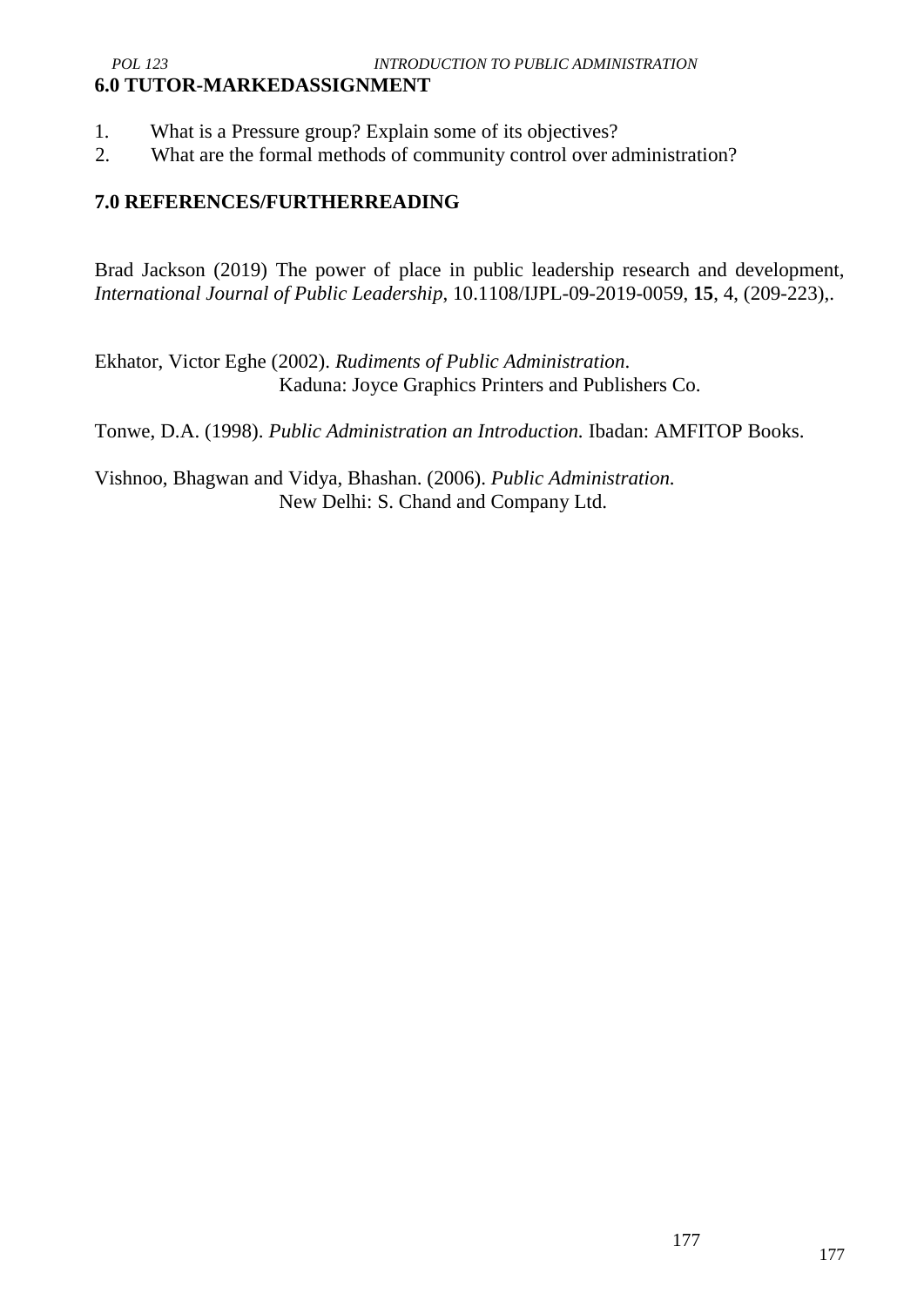# **UNIT5 INTERNAL CONTROLS**

## **CONTENTS**

- 1.0 Introduction
- 2.0 Objectives
- 3.0 Main Content
	- 3.1 Personnel Management
	- 3.2 Efficiency Survey
	- 3.3 Professional Standards
	- 4.0 Conclusion
	- 5.0 Summary
	- 6.0 Tutor-Marked Assignment
	- 7.0 References/Further Reading

## **1.0 INTRODUCTION**

Internal controls are those controls which operate from within the administrative machinery. They are fitted into the administrative machine and work automatically as the machinery moves. The Internal controls range from top to bottom. They exist in every section, branch and department. The administrative machine, as we know, is designed hierarchical, in which one controls the work of the other. There is always a fear of reprimand, of loss of superior favour, of the loss of increment, and of demotion and dismissal. While the public administration punishes the aging and inefficient officers, it provides incentives to the loyal and efficient officers. Since the administrative machine has today become a complex structure, it is necessary to supplement its external controls by internal controls in order to make the machine work effectively.

## **2.0 OBJECTIVES**

At the end of this unit, you should be able to discuss:

- 1. Personnel management
- 2. Efficiency survey
- 3. Professional standards.

# **3.0 MAIN CONTENT**

## **3.1 Personnel Management**

Personnel management is one of the internal controls over administration. The administrative machine is hierarchical in structure. The hierarchical structure of administration provides for clear lines of responsibility. Referring to its importance, the Hoover Commission wrote, "Responsibility and Accountability are impossible without authority - the power to control. The exercise of authority is impossible without a clear line of command from the top to the bottom and a return line of responsibility and accountability from the bottom to the top". Under the hierarchical system of organisation everyone is bound up in a single chain of command which makes an officer at a lower level responsible to the officer at the higher level.

Another device of control through personal management is the standardisation of established norms. The number of personnel required in each department, their grades and salaries, their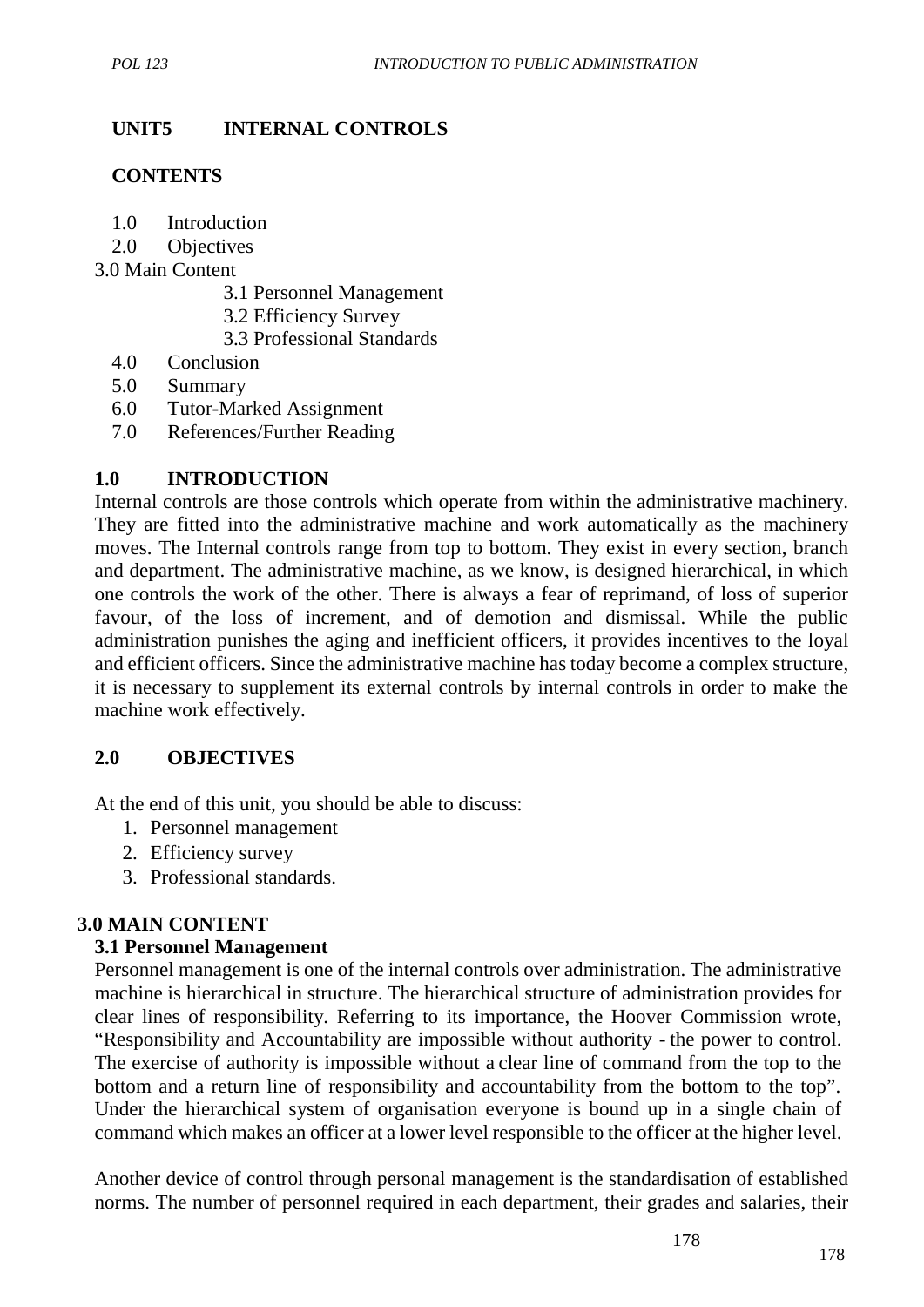recruitment and promotion, their retirement and dismissal, their training and transfer and other conditions of service are laid down by a central agency, known as the Home Department. Other Departments are required to adhere to the established norms laid down by the Home Ministry. The Central agency on the other hand lays down the general conditions and principles of personnel management, while the responsibility for detailed management may be left to the separate department. There can be no doubt that a good public personnel management is an effective means of internal control over administration. Much will, however, depend upon the sense of justice.

## **SELF ASSESSMENT EXERCISE 1**

Explain the importance of authority or the power to control.

## **3.2 Efficiency Survey**

Efficiency Survey of the work of administrative unit is another effective method of internal control. Inspection has always been of great importance in the control of Public business. It is particularly valuable in a widespread organisation. The offices from the headquarters goon inspection to ensure that reasonable levels of efficiency are being achieved by the field establishments. There may be a body of expert inspectors too with the duty of making periodical visits to out stations and the authority to carry out a detailed examination of current procedures and results. It is essential that officials posted for inspection, should have a wide knowledge and experience of the authorized work and regulations. They should also be skilled, in conducting investigations with the least friction with the local officials. In effect, for inspection to be efficient tactfulness must be applied; otherwise it may do more harm than good. To therefore achieve this, a continuous and systematic system of efficiency surveys is called for. It is hoped that the organisation and method (O&M) system will find out solutions to the problems presented by efficient auditing.

# **SELF ASSESSMENT EXERCISE 2**

Why it is that efficiency survey cannot be compromised in internal control of administration?

# **3.3 Professional Standards**

It is vital that public officials should cultivate high standards of conduct. Every profession has its professional code or ethics to which the members follow. The government service is also professional in nature and naturally, therefore, public servants should also adhere to the entire professional code of ethics. They should be non-corruptible loyal, humble, non-partisan, honest, efficient and public servants of integrity. The British civil servant is known for its administrative ethics. In Nigeria there is a voluminous code of conduct for civil servants but they are mostly breached. Hence, what is needed is a self-cultivated code of conduct. There are far more moral lapses on the part of our civil servants. Corruption in civil service is widely prevalent in this country.

According to Prof. Dimock, "the professional standards, ethics, philosophy, attitude and ideology of the public services are the surest means of securing a satisfying rapport. Group consciousness and responsibility, although, may lead to exclusiveness paradoxically is the very force which can correct the inherent defects of bureaucracy. Thus professional ethics provide rules of the game which do more to control public officials than any external or internal control can do.

# **SELF ASSESSMENT EXERCISE 3**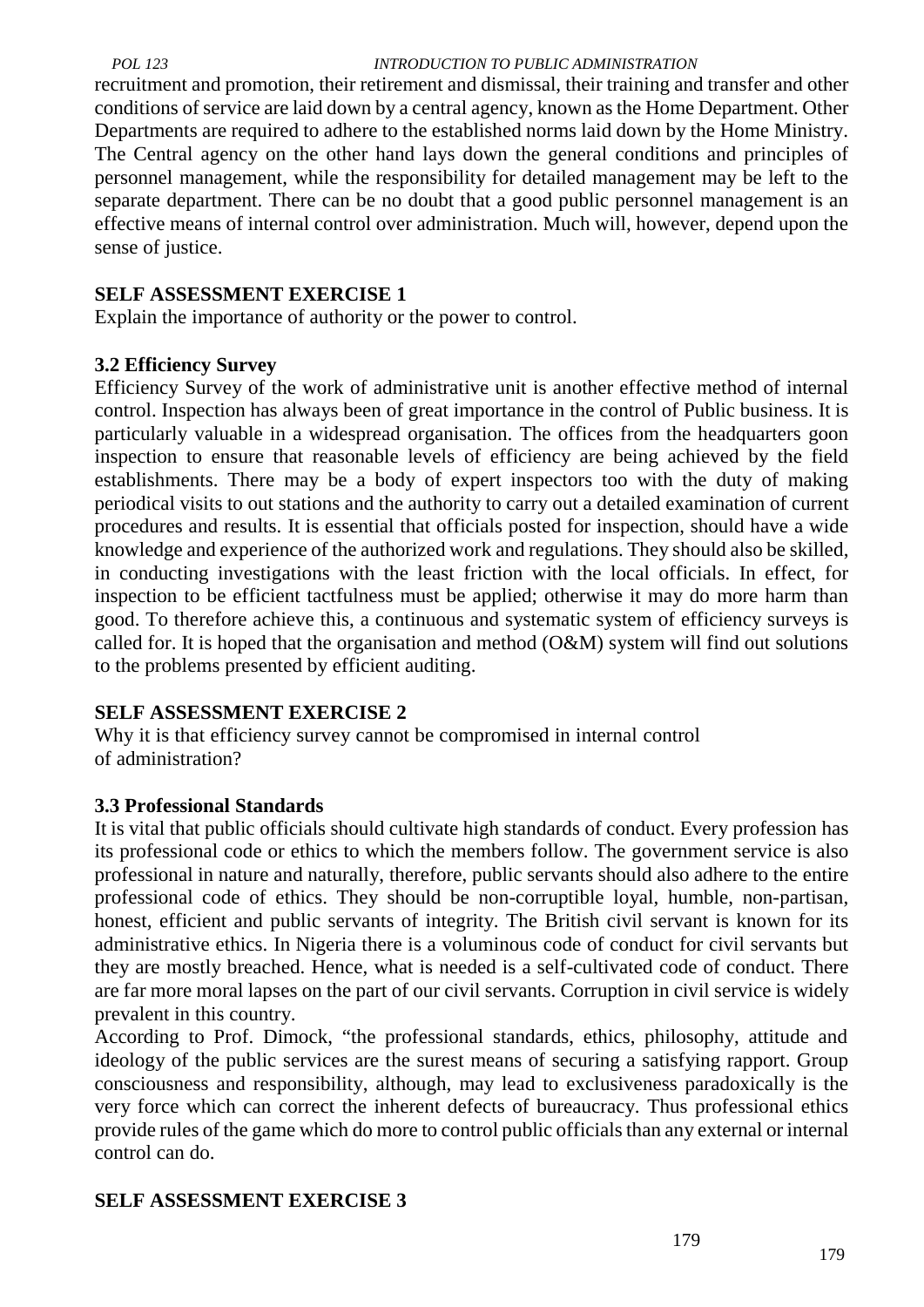What is professional code of ethics?

## **4.0 CONCLUSION**

For the achievement of high professional standards, the responsibility cannot be placed entirely upon the shoulders of the official. The official works in the society and a society in which bribery, corruption, nepotism, favoritism and lawlessness are the order of the day, cannot have a chaste civil service. The society must, therefore reform itself. The leaders of the society must come forward and take upon themselves the task of caring for the society of its ills.

## **5.0 SUMMARY**

James McCanny has summarised control over administration with the following statements "Next and probably most significant of all, the permanent officials of government are responsible to themselves. They must answer to their own consciences, to their own sense of dignity and pride, to the opinions of their fellowmen and to their hopes of esteem for the record they leave behind them, above all to their devotion, the their own honest effort to define the total welfare and to serve it"

# **6.0 TUTOR-MARKED ASSIGNMENT**

- 1. Define Authority.
- 2. For the achievement of high professional standards, the responsibility cannot be placed entirely upon the shoulders of the officials: Explain.

# **7.0 REFERENCES\FURTHERREADING**

Ikeanyibe, Okechukwu & Ibietan, Jide. (2018). Th e Effect of Pay and Administrative Control on Ethical Behaviour in the Nigerian Public Service. Public Administration Issues. 2018. 24- 44. 10.17323/1999-5431-2018-0-6-24-44.

Dkhator, Victor Eghe (2002). *Rudiment of Public Administration*. Kaduna: Joyce Graphic Printers and Publishers Co.

Tonwe, D.A. (1998). *Public Administration an Introduction*. Ibadan: AMFITOP BOOKS.

Vishnoo, Bagwan and Vidya, Bhashan (2006). *Public Administration*. New Delhi: S. Chand and Company Ltd.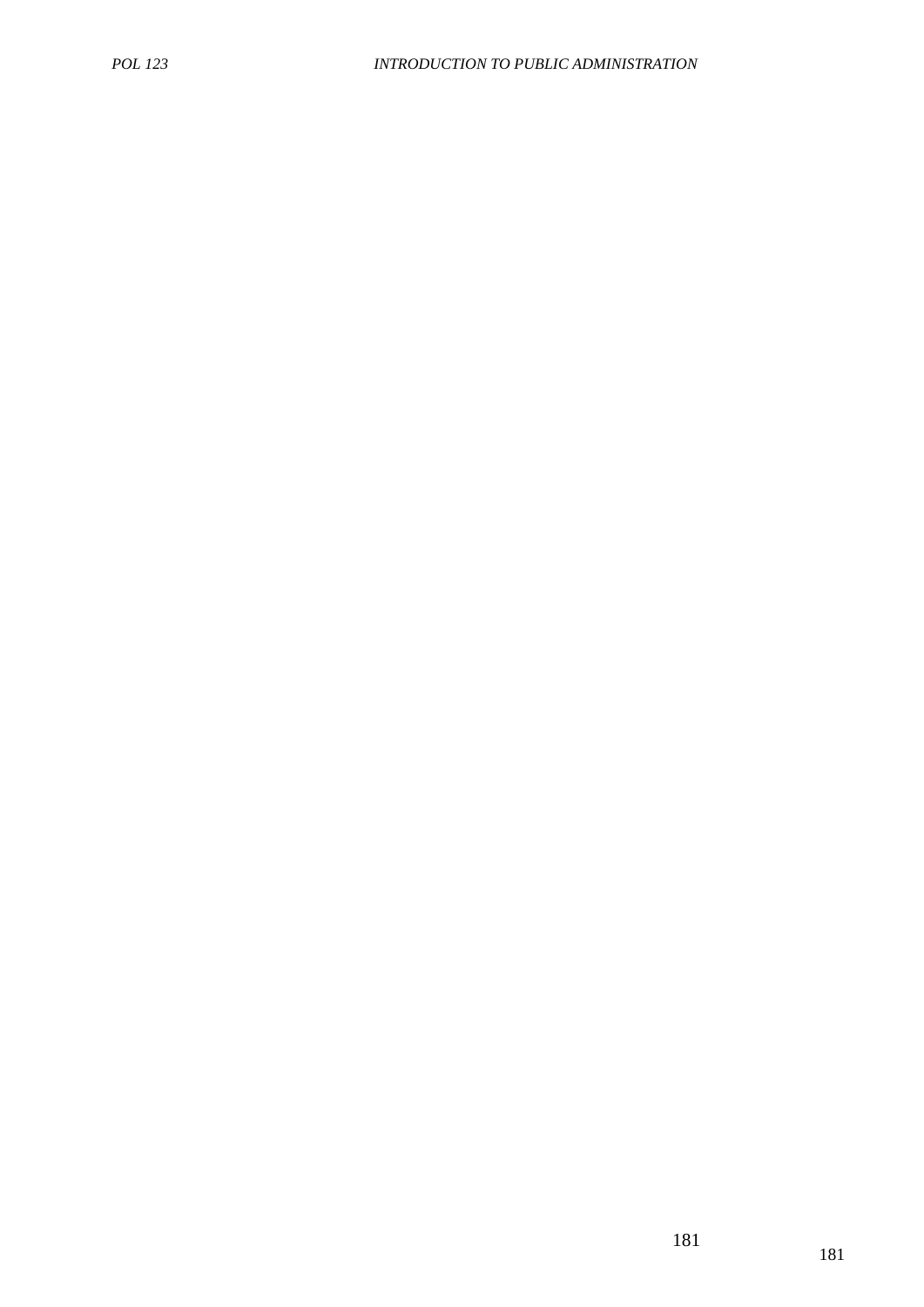## **Module 5. THE CONCEPT OF LEADERSHIP**

#### **INTRODUCTION.**

With the functions of the government constantly increasing for the realisation of a welfare state, the need for administrative leadership has acquired a special urgency. Our Government is setting up large and complex organisations for the management of public sector undertakings– a field so far left to the private sector, which requires managerial talent of a high caliber and effective leadership. With the development of local government/institutions, we have thrown open the channels through which leadership can grow in the local areas. In the social field, more hospitals, more schools, more institutions for social welfare and social security throw a challenge to administration. In this module also, the importance of planning, coordination, supervision and communications are emphasized.

| Leadership    |
|---------------|
| Planning      |
| Coordination  |
| Delegation    |
| Communication |
|               |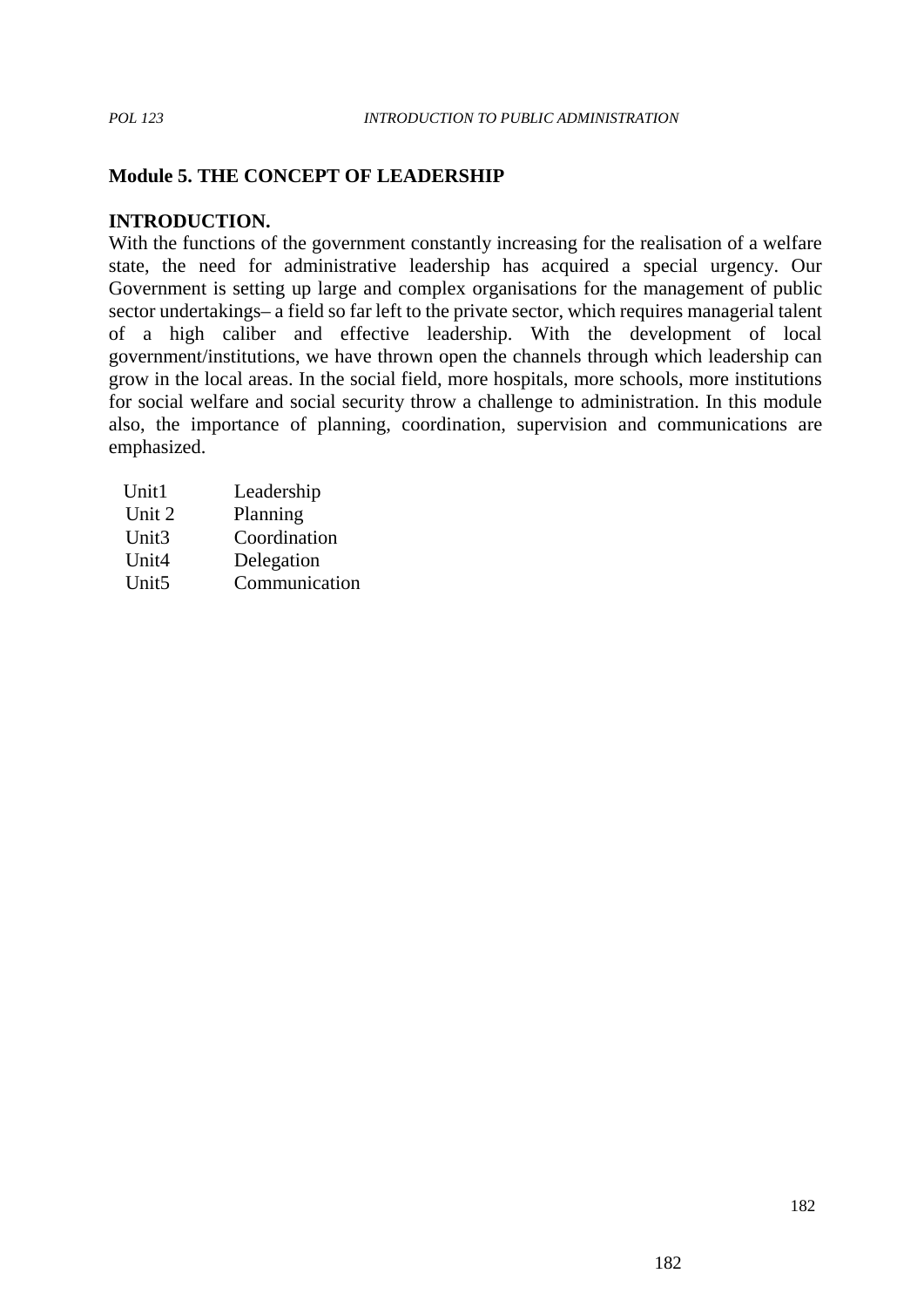# **UNIT1. LEADERSHIP**

## **CONTENTS**

1.0 Introduction

2.0 Objectives

3.0 Main Content

3.1 The Meaning of Leadership

- 3.2 Functions of Leadership
- 3.3 Qualities of Leadership

3.4 Leadership Styles.

4.0Conclusion

5.0 Summary

6.0 Tutor-Marked Assignment

7.0 References/Further Reading

## **1.0 INTRODUCTION**

The overwhelming significance of the problems of leadership has mounted with the revolutionary growth of such factors of size, complexity, specialisation, organisation, entities, technical developments and social demands. Thus the first and foremost task of management is to provide leadership, to guide and direct the work of the group as a whole toward desired objectives.

## **2.0 OBJECTIVES**

At the end of this unit, you should be able to:

- 1. explain the meaning of leadership
- 2. differentiate between leadership, power and authority
- 3. list the functions of leadership enumerate the qualities of a good leader.
- 4. mention the four leadership styles.

## **3.0 MAIN CONTENT**

## **3.1 The Meaning of Leadership**

Leadership if often regarded as the important modifier of organisation behaviour. It is said, "get the right man/woman in the leadership job all your problems will be solved". No one can deny that these personal qualities do pay dividends but leadership is not all personal pre-eminence. It is something more, and that "something more" is the essence of leadership. It is the capacity to set new goals, to hold forth new and loftier expectations for the group, to embody moral and spiritual aspiration and to show the group its nobler potentialities that make a man or woman a leader.

Leadership has, therefore, double meaning. The dictionary meaning of the verb to lead shows that the term is used in two different senses. (a)'to excel, to advance, to be prominent" and (b) to guide others, to be head of an organisation, to hold command". In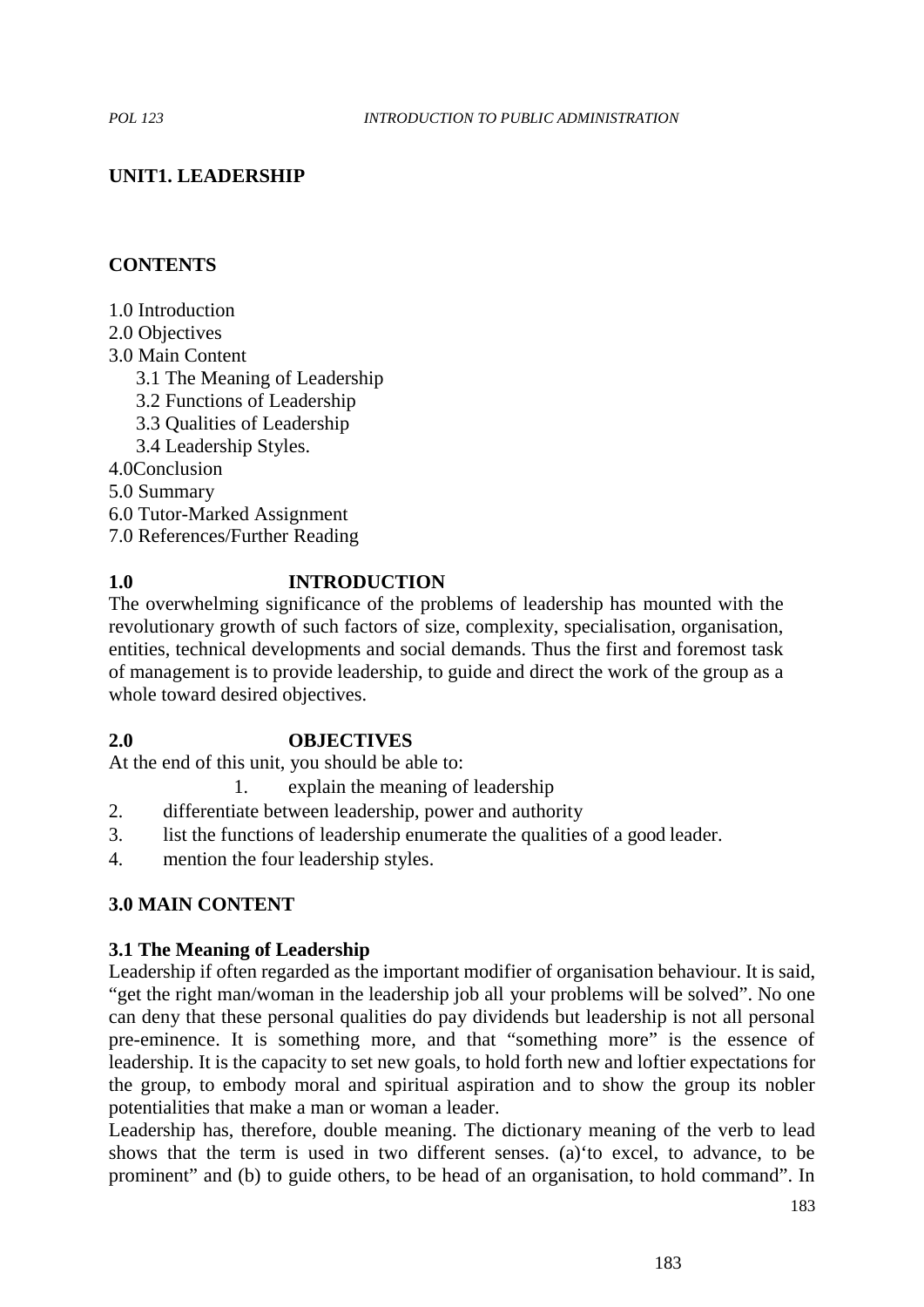the former sense, leadership is identified with individual pre-eminence and in the latter sense; it is identified with managerial talent or leadership, consequently, A person is born with the talent for personal leadership, he must learn management leadership.

## **SELF ASSESSMENT EXERCISE 1**

Leadership is often thought of being primarily person in character: Explain.

## **3.2 Functions of Leadership**

According to Bernard, a leader performs only four functions, such as:

- (a) The determination of objectives,
- (b) The manipulation of means,
- (c) The control of the instrumentality of action, and
- (d) The stimulation of coordinated action.

The most exhaustive effort to attempt at the functions of leadership has been made by the studies at Ohio State University. The Ohio state work was largely concerned about leadership in formal organisations, most particularly the U.S. Navy, and lasted for seven years from 1946 to 1953. It established nine dimensions, three of which are unique, as mentioned below.

- **i. Maintenance of Member:** This involves the closeness of the leader to the group, the frequency of his/her interactions, and his/her acceptability to the group.
- **ii. Objective Attainment:** The leader has a basic responsibility for seeing that work patterns are stable and understandable. It must also see that the group achieves its goal.
- **iii. Group Interaction Facilitation:** The leader works to facilitates effective interaction among organisation members. Communication is particularly an important feature of this dimension.

However, the functions of leadership, is to induce or persuade all subordinates or followers to contribute willingly to organisational goals in accordance with their maximum capability. It therefore, follows that good leaders must strive towards achieving unity and cohesiveness in the organisation and to see that members are pleased and are satisfied with the leadership.

A good leader must provide initiative and impetus in setting objectives in cooperation with his/her followers and subordinates. He/she must provide information and create room for the discussion of the objective.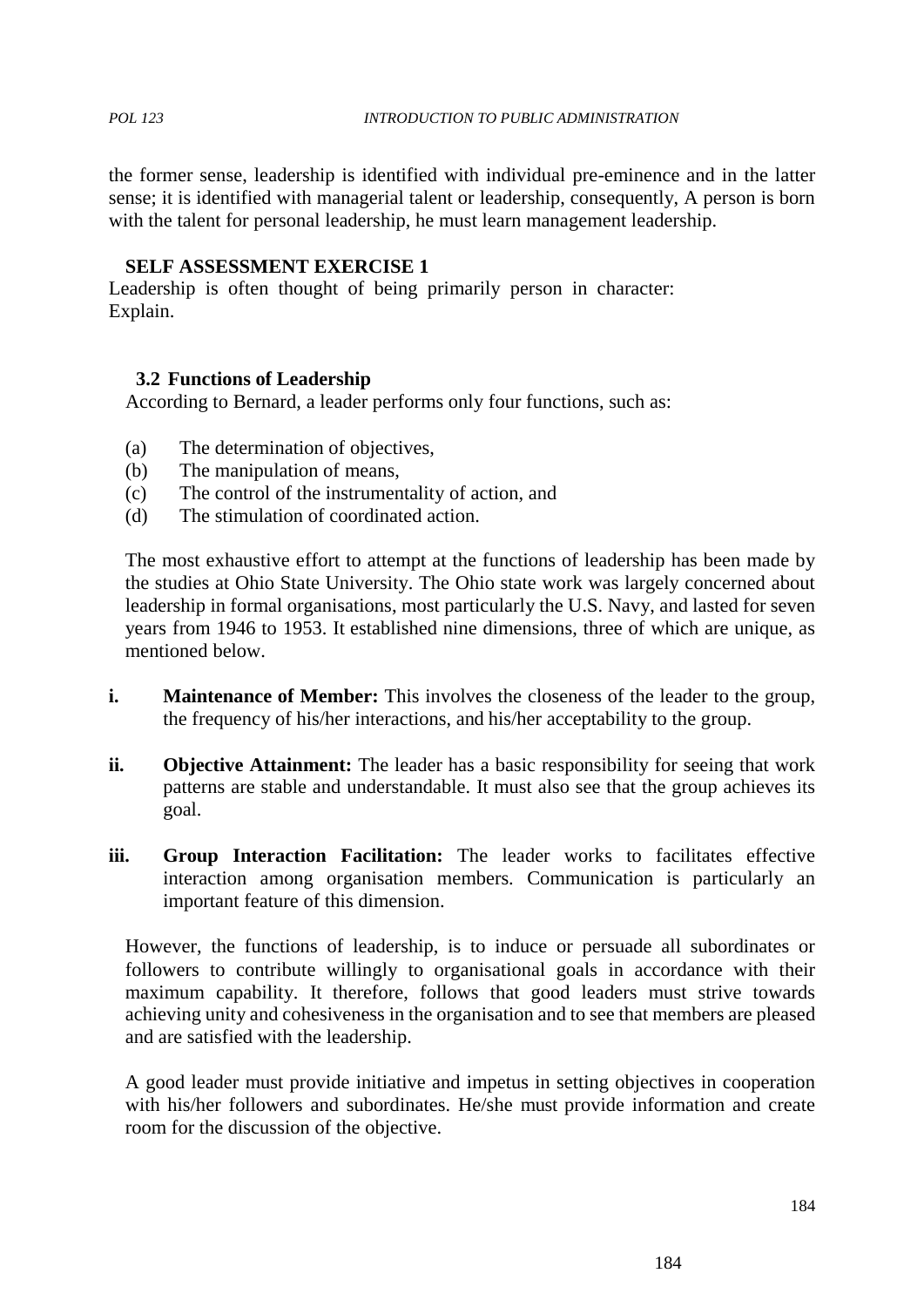## **SELF ASSESSMENT EXERCISE**

What are the functions of leadership?

### **3.3 Qualities of Leadership**

An effective leader should possess some basic qualities of leadership which include the following:

**Intelligence:** A certain amount of intelligence is requires if a leader is to succeed in directing the affairs of his/her subordinates.

**Judgment:** Leaders must ensure that they make sound decisions at all times by considering all facts before making a judgment.

**Objectivity:** Leaders must put behind them personal biases, preferences and idiosyncrasies while tackling work related problems. All facts and aspects of a problem must be properly investigated before as decision is taken.

**Initiative:** Leaders must have a programme and must be persistent in realising the goals of the programme. Leaders must be initiators who are highly self-motivated. Have considerable amount of personal drive, skill and will to undertake a programme.

**Dependability:** Those who lead must be firm in their dealings so that people can rely on them, they must also be accessible to their subordinates whenever the need arises.

## **SELF ASSESSMENT EXERCISE 4**

Enumerate the qualities of a good leader.

### **3.4 Leadership Styles**

Below are the four most important leadership styles or typologies.

Authoritarian, Democratic, Charismatic, and Laissez faire type.

The authoritarian leader is described as directive and production – centred. A democratic leader is said to be participatory and employee centred. The authoritarian approach grew out of F.W Taylors scientific management movement while the democratic approach developed from the researches and experiments conducted by Elton George Mayo (1924- 32) at Hawthorn Western Electrical Company and supported by IOWA and Michigan studies. The authoritarian leader is not concerned with the welfare of his/her employees rather he/she is only interested in higher productivity. Reverse is the case of a democratic leadership which is employee-centred. Here the leader considers employees welfare first, then productivity second. He/she does a general surveillance of his or her employees rather than a specific and closed type.

The idea of charismatic leadership was put by Marx Weber, such type of leader is a natural leader of men/women. People follow him automatically because of his inborn qualities. He is a friendly and a guide to his followers or subordinates, the *laissez faire* means, non- interference by the leadership, complete freedom of the group without direction of any leader. This style of leader provides his followers or subordinates with little or no direction whatsoever. The followers or subordinates are given broad general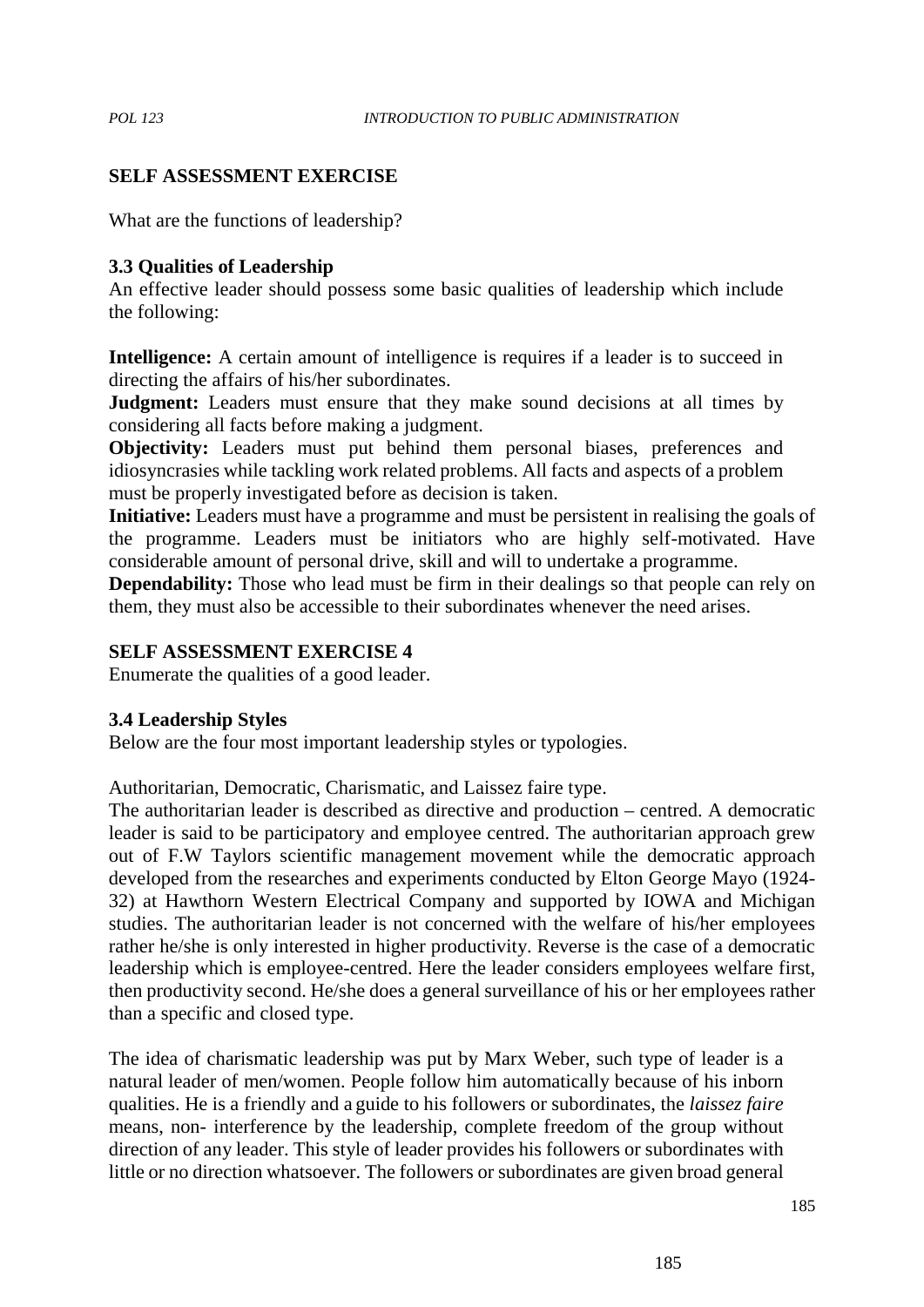instructions by the leader but the methods and details of how the work is to be done, is left to the followers or subordinates

## **SELF ASSESSMENT EXERCISE 5**

What are the four most important leadership styles?

## **4.0 CONCLUSION**

Thus, there is a need to find a middle ground. The new ground has been termed as "Reality- Oriented leadership" the emphasis on power is one aspect, and human relations is another of this new direction. It is found that if a leader abdicates his/her interest in and responsibility for production; it will have an adverse effect on both productivity and morale.

### **5.0 SUMMARY**

It is very important to mention that leadership is not the activity of an individual alone. In a large scale organisation, leadership becomes a collective activity since no single individual can meet the tremendous demands of working out the whole organisation.

### **6.0 TUTOR-MARKEDASSIGNMENT**

- 1. Define leadership and explain what makes certain people leaders
- 2. Authority and leadership are closely related: Explain
- 3. What is a welfare state?
- 4. Name and explain at least ten (10) attributes of an effective leadership.

## **7.0 REFERENCES/FURTHERREADING**

Leah Tomkins, Jean Hartley and Alexandra Bristow (2020). Asymmetries of leadership: Agency, response and reason, *Leadership*, 10.1177/1742715019885768, **16**, 1, (87-106).

Ekhator, Victor Eghe (2002). *Rudiments of Public Administration*. Kaduna: Joyce Graphic Printers and Publishers Co.

Nicholas, Henry (ed.) (2006). *Public Administration and Public Affairs.* New Delhi: Prentice Hall Ltd.

Tonwe, D.A. (1998). *Public Administration an Introduction.* Ibadan: AMFITOP.

Vishnoo, Bhagwan and Vidya, Bhashan. (2006). *Public Administration*. New Delhi: S. Chand and Company Ltd.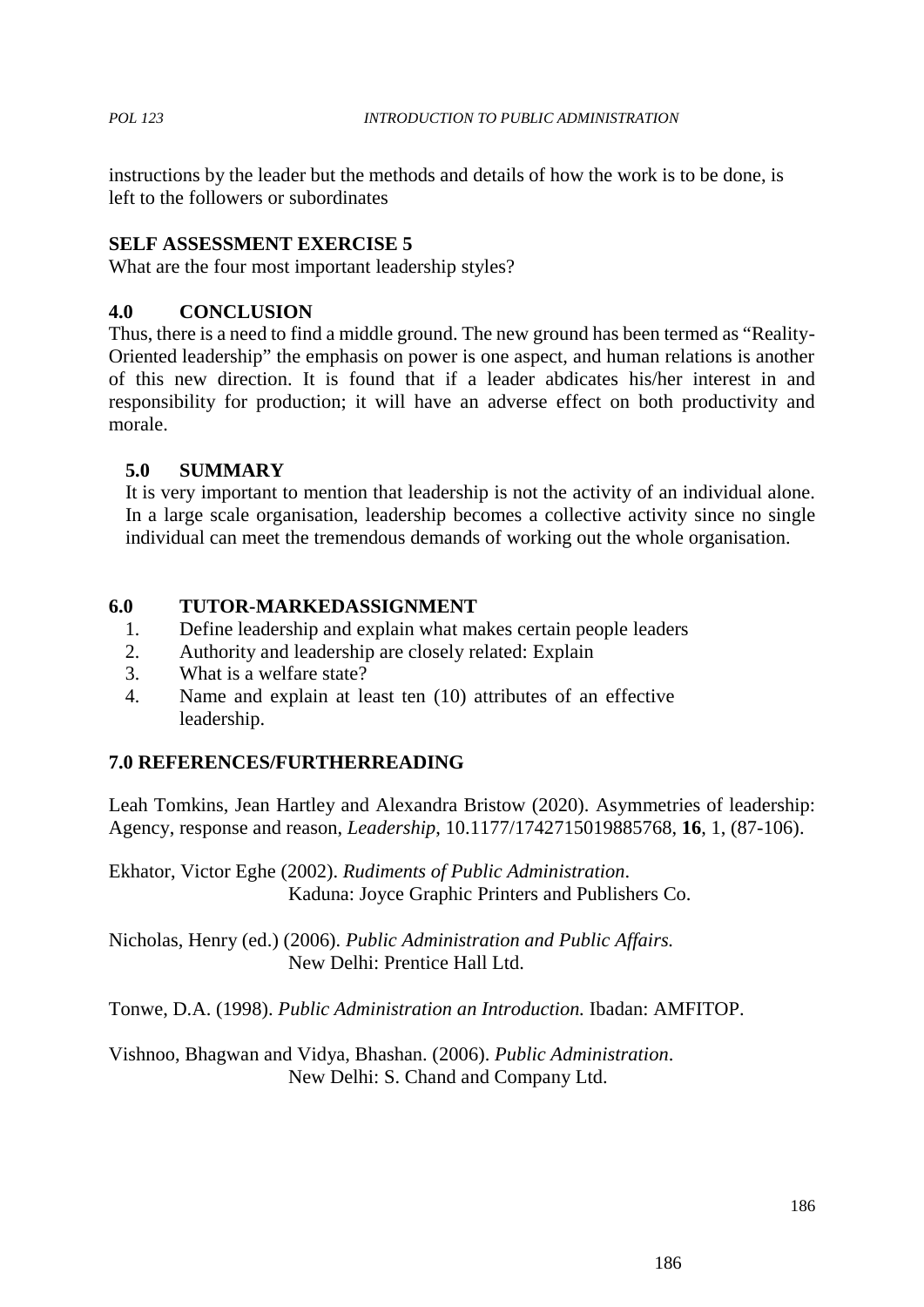# **UNIT 2 PLANNING**

## **CONTENTS**

1.0 Introduction

2.0 Objectives

3.0 Main Content

3.1 Meaning of Planning

3.2 Characteristics of Planning

3.3 Kinds of Planning

3.4 Advantages and Disadvantages of Planning

4.0 Conclusion

5.0 Summary

6.0 Tutor-Marked Assignment

7.0 References/Further Reading

# **1.0 INTRODUCTION**

Planning is preparation for action. It is an inherent part of individual and of co-operative or collective endeavour. Thieves plan a theft and the politicians at the highest level plan a policy making or marrying the future of a nation, or seeking the survival or the extinction of humanity. Every aspect of governmental action is to be planned –objectives, policies, organization, finances, work methods, incentive system and public relations. In fact, planning is 'a rational process characteristic of all human behaviour". Therefore, planning has been widely adopted as a means of accelerating economic growth in backward economics of the world.

## **2.0 OBJECTIVES**

At the end of this unit, you should be able to:

- 1. list the advantages and disadvantages of planning
- 2. define planning
- 3. explain the characteristics of planning
- 4. explain the types of planning

# **3.0MAIN CONTENT**

## **3.1 Meaning of Planning**

Planning is deciding in advance what is to be done. It comprises the selection of objectives, policies, procedures and programmes from among alternatives. In the words of Millet, 'planning is the process of determining the objectives of administrative effort and of devising the means calculated to achieve them'. There are writers like Millet and White who distinguished between policy-decisions and planning. They regard planning as a technique which anticipates policy decisions. Thus in the words of Millet, 'the word planning in and of itself, is neutral; it implies no particular set of goals and no one special type of procedure, dictational or otherwise.

Planning is simply the endeavor to apply foresight to human activity, planning anticipates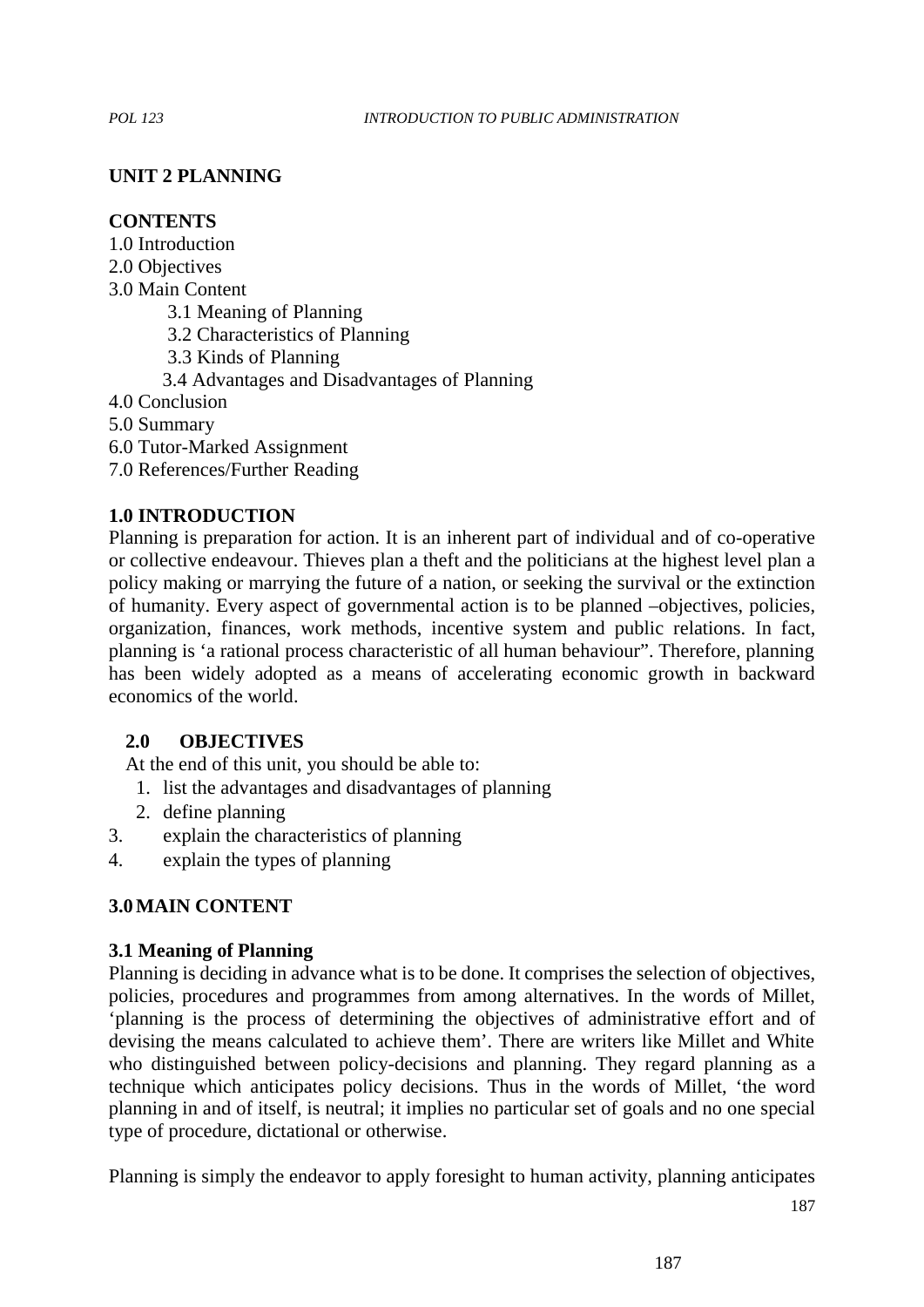desired results and prepares the steps necessary for their realization'. Again in his planning and administration, Millet writes, 'it must be repeated that planning presupposes no particular set of objectives or any one conception of political values. Planning acts as a moderator to the over-estimated target of policy. Although planning affects policy it is only a means to the execution of policy-decision. It is not desirable to stretch the difference too far. Policy and planning as aims and means have a reciprocal relationship. While policy formation is a political task, planning is an administrative task.

## **SELF ASSESSMENT EXERCISE**

Define planning. Why is planning neutral in itself, according to Millet?

# **3.2 Characteristics of Planning**

# **The Following Characteristics of Planning May be Identified**

- Planning is closely associated with the goals of the organisation. These goals might be implicit or explicit; however, well-defined goals lead to efficient planning.
- Planning is primarily concerned with looking into the future. It requires forecasting of future situation in which organisation has to function.
- Planning involves selection of the best alternative to achieve the objectives of the organisation.
- Planning is comprehensive and includes every course of action in the organisation.
- Planning is an interdependent process. It coordinates the activities of various departments, sections and subsections.
- Planning is flexible as it is concerned with future conditions which are dynamic

# **SELF ASSESSMENT EXERCISE 2**

What are the characteristics of planning?

# **3.3 Kinds of Planning**

As the concept planning indicates, it is impossible to suggest water tight categories of planning. Planning is a seem less web covering all the activities of government. Some of the types of planning suggested are

self-contained. They are mere ideal types.

- **a. Over-all Planning:** Over-all Planning may be termed as a socio- economic planning. It deals with planning of natural resources, objectives and activities of the society. Such a system of planning crushes individual initiative and dwarf's enterprise. This type can be implemented in a totalitarian state. It is neither possible nor desirable in a democratic society as it saps individual liberty, kills initiatives, introduces state capitalism, strengthens bureaucracy and brings in many evils.
- **b. Limited Planning:** This planning does not centralise all the socio-economic activities at one focal point. The state opting for this type of planning selects the main objectives which the society as a whole considers fundamental and through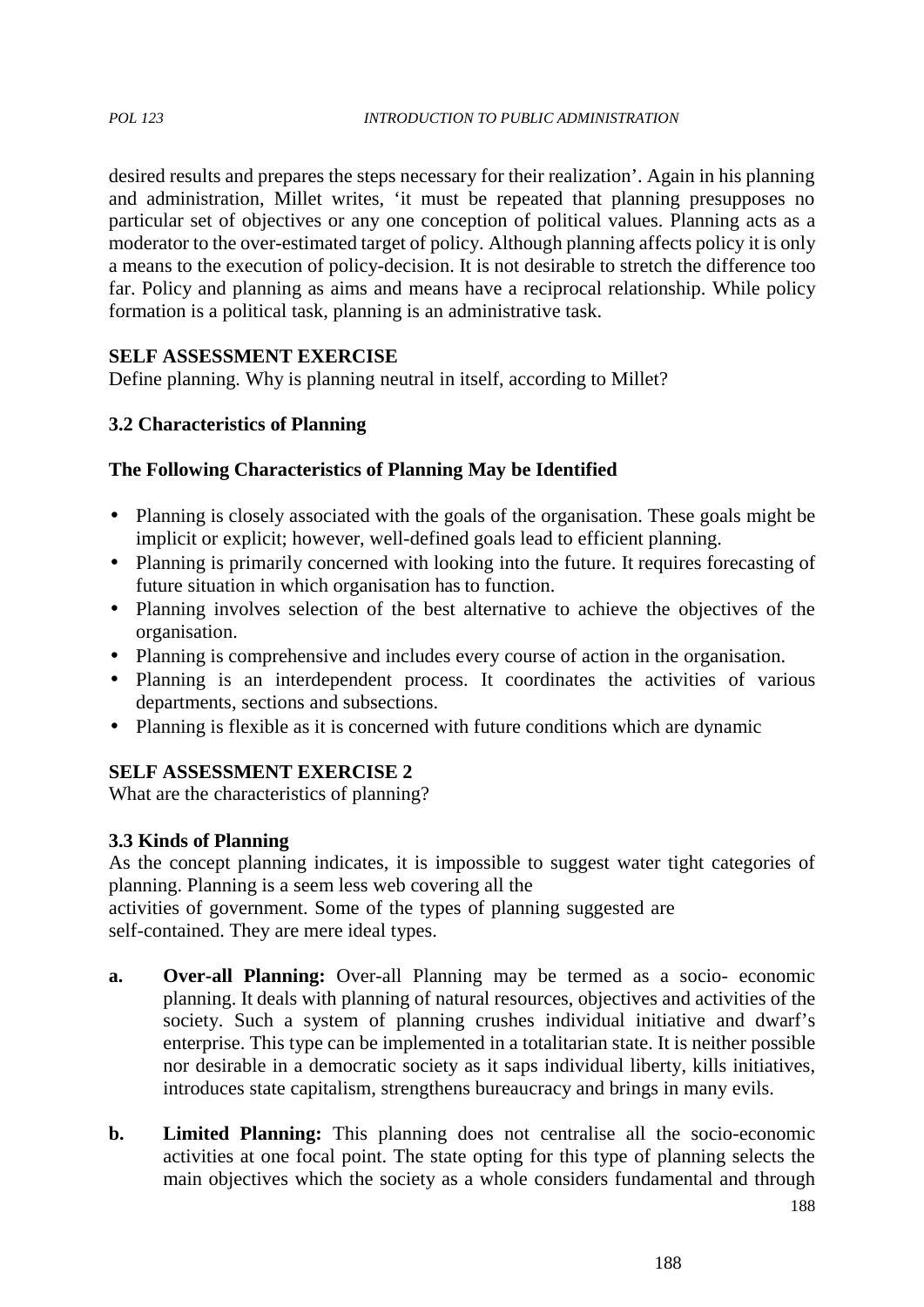proper planning and regulation of the activities of the individuals and groups, would direct the life and the society in such a way, till these objectives are attained. Such planning is conceived in a democratic society like Nigeria.

**c. Administrative Planning:** The administrative planning is mainly concerned with administrative programmes. Planning in the context of administration begins where general policy stops. It is concerned with the means by which ends can be brought to fruition.' Prof. Pfiffner is also of the view that Administrative planning is 'a routine level of operation which value questions seldom arise'.

# **SELF ASSESSMENT EXERCISE 3**

What are the types of planning?

## **3.4 Advantages and Disadvantages of Planning The Following Arguments have been put Forth in Favor of Development Planning:**

- **i. It is Farsighted:** A planned authority takes into consideration the overall view of the entire economy and fixes the target and objectives in such a way that promotes the welfare of both the present and future generations.
- **ii. It is Helpful for Rapid Economic Development:** Development planning is essential particularly in the underdeveloped countries for achieving rapid economic development. The planning authority invests in different sectors of the economy in such a way that rapid economic development is achieved.
- **iii. Maintenance of Economic Stability:** The unplanned capitalist economy by its very nature is unstable. It is subject to economic fluctuations. The development planning has proved a powerful instrument for removing instability. Planning authority takes the various economic decisions which are far-sighted, broad-based, well-coordinated and well planned. Therefore, economic fluctuations are avoided and greater degree of economic stability is maintained.
- **iv. It Provides Sufficient Economic and Social Service to the People**. Generally, in the under developed countries, there is shortage of funds and therefore, it is not possible to make the provision of sufficient economic and social services like education, medical, transportation, communication, banking, water, power supplies, etc. The planning authority has sufficient resources to invest in these various social services which encourage economic development.
- **v. Achievement of Market Perfection**. Market imperfection is one of the major obstacles to economic development in the under developed countries. Unless it is removed, rapid economic development cannot be achieved. In a planned economy, there is proper allocation and optimum utilisation of natural and human resources, both the money and capital markets are properly organised and developed. The productive resources are coordinated on the basis of the principle of maximum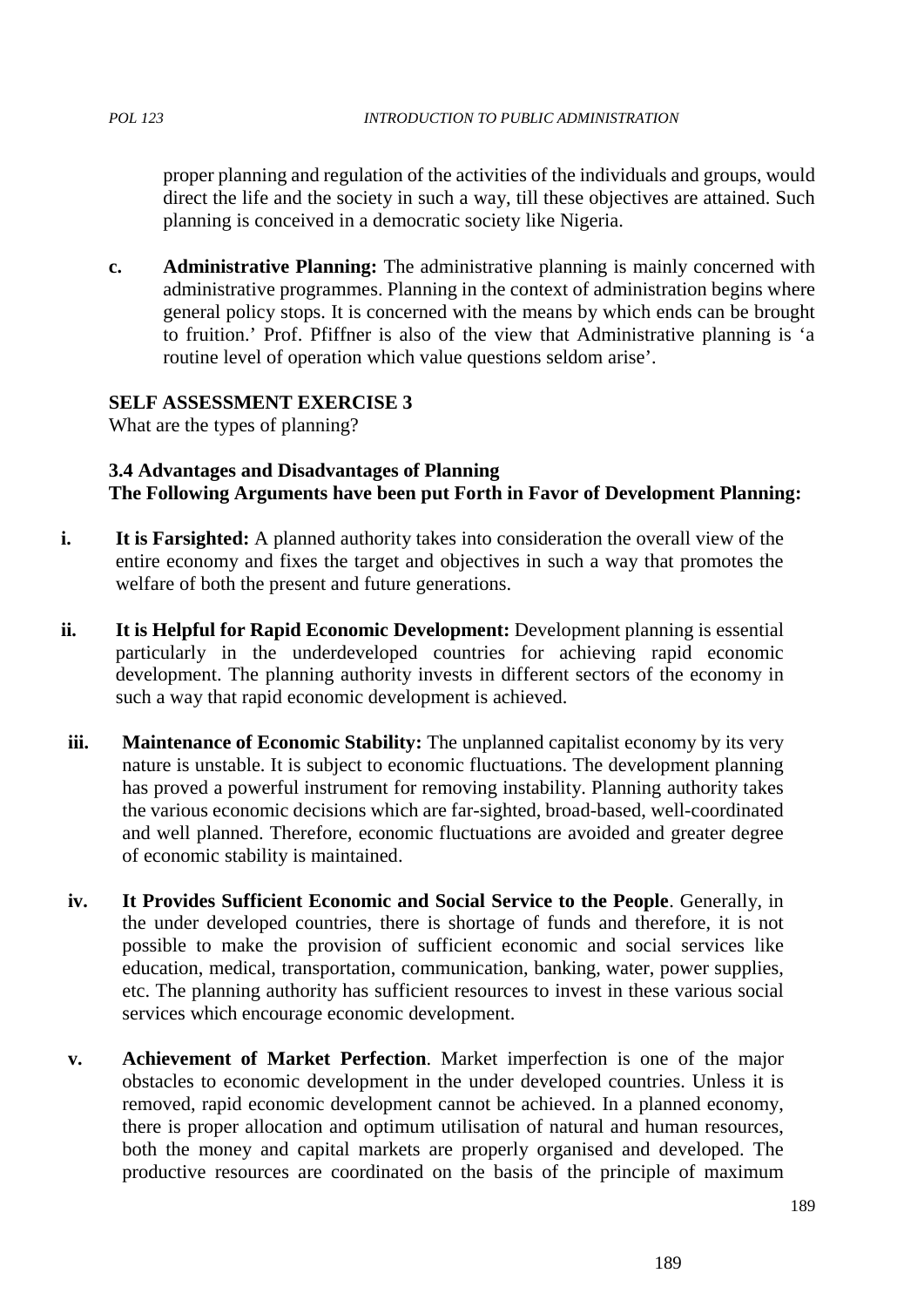technical efficiency which help in removing market imperfection and vicious circle of poverty.

## **Disadvantages of Planning**

- **vi.** That development planning and economic freedom cannot go side by side. In development planning there is complete loss of economic freedom. Production is not according to tastes and preferences of the people and thus, the consumer's sovereignty is lost. There is no freedom of occupation and independent moral judgment; therefore it is not practicable in democratic countries.
	- i. It is a sort of dictatorship: The decisions of the planning authority are imposed on the general public irrespective of their choices.
	- ii. It reduces administrative efficiency under planning, the planners and the workers do not have as much interest and initiate as the individuals have under free markets economy. Therefore, the efficiency falls due to various evils like red-tap, dishonesty, corruption, lack of responsibilities and incentives.
	- iii. It is subject to various conflicts. In a planned economy, there is always some sort of conflicts among the planners because of selfish motives. Hence it becomes difficult to achieve fully the targets and objectives.
	- iv. It is inflexible. It means that the desired changes cannot be brought about easily in the plans.

## **SELF ASSESSMENT EXERCISE 4**

What are the disadvantages of planning?

### **4.0 CONCLUSION**

In this unit, we have discussed the meaning of planning, characteristics, kinds, and prerequisites of effective-planning. We have also dealt on the advantages and disadvantages of planning, and most importantly, the meaning and concepts of planning.

### **5.0 SUMMARY**

Therefore, while formulating the plan, the administrative aspects, issues and implications of a programme should be carefully analysed and taken care of in the plan. Nigeria has embarked upon the unique experiment of long scale democratic planning and the world is watching as well as waiting anxiously for their implementation.

### **6.0 TUTOR-MARKEDASSIGNMENT**

1. What are the advantages of planning?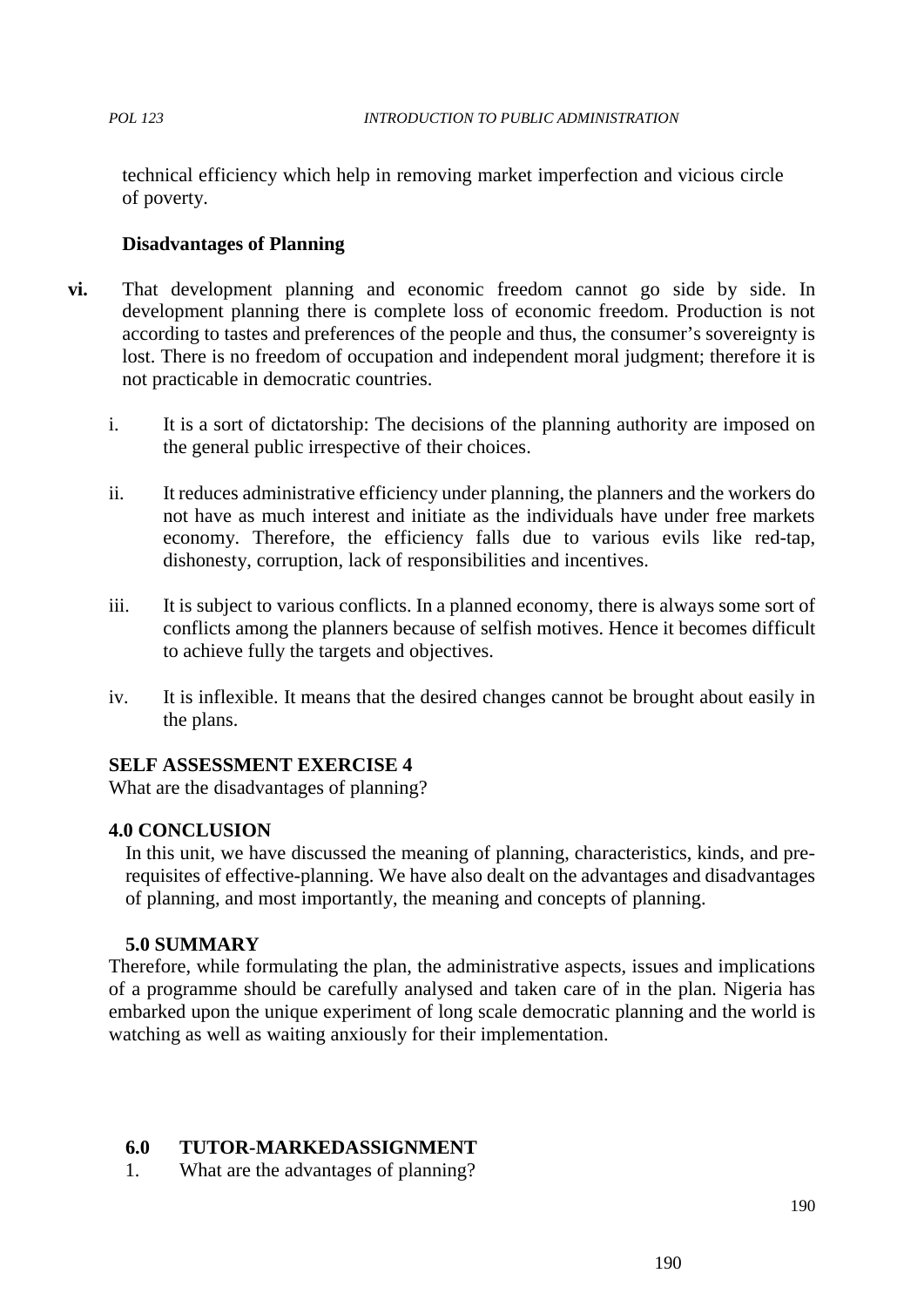## **7.0REFERENCES/FURTHERREADING**

Emmanuel, Uche. (2019). Development Plans and Policies in Nigeria: Observed Impediments and Practical Best Alternatives. VI. 27-36. Ekhator, Victor Eghe (2002). *Rudiments of Public Administration*. Kaduna: Joyce Graphic Printers and Publishers Co. Vishnoo, Bhagwan and Vidya, Bhudham. (2006). *PublicAdministration* New Delhi. S.Chand and Company Ltd. Heilbroner, Robert L. (1977). *How to Make Intelligent Decision*. N.J.: Prentice HallInc. Millet, J.D. (1954). *Management in the Public Service*, New York: McGraw HillCo.

### **UNIT 3 CO-ORDINATION**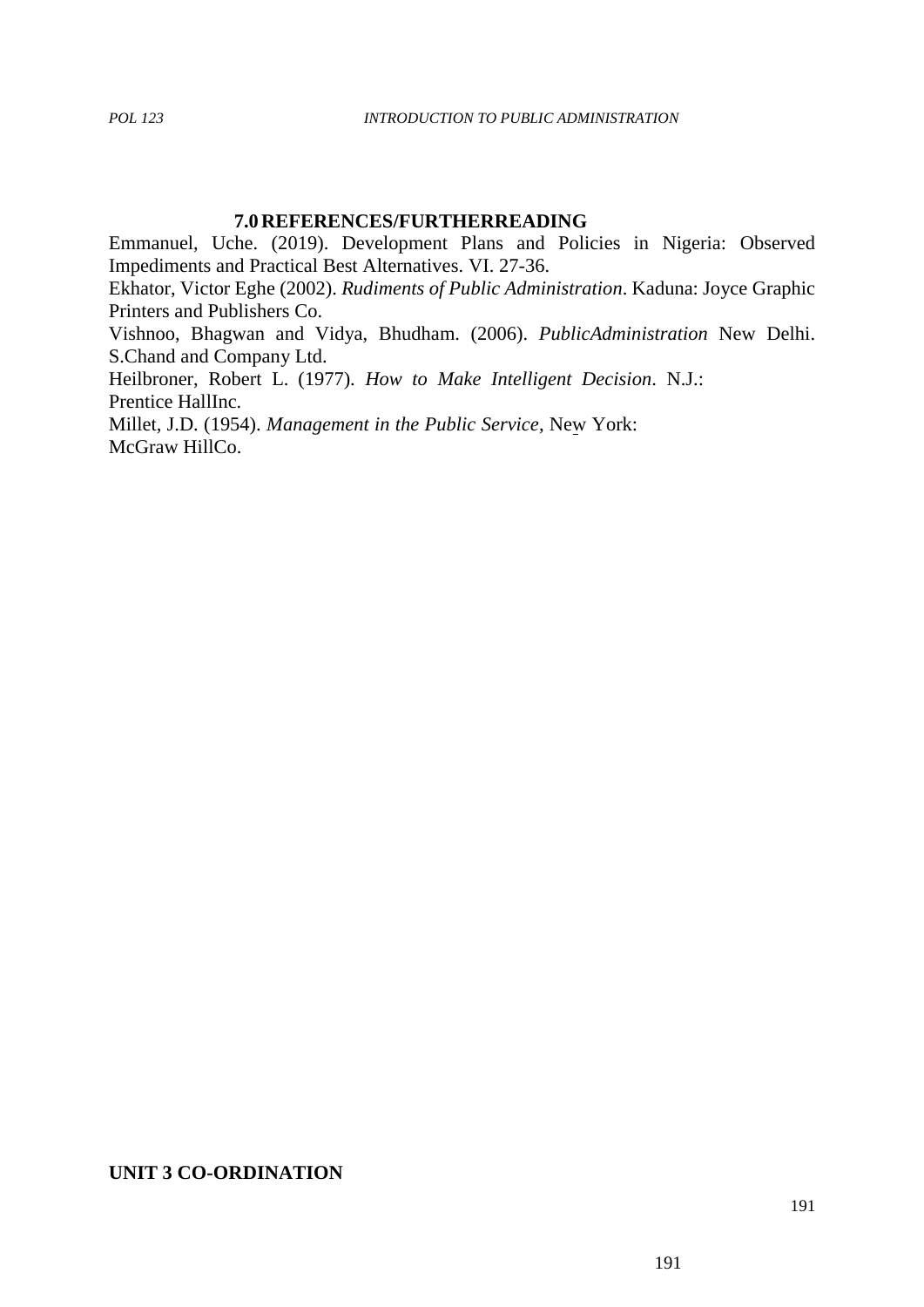## **CONTENTS**

1.0 Introduction 2.0 Objectives 3.0 Main Content 3.1 The Meaning of Co-Ordination 3.2 Types of Coordination 3.3 Principles of Coordination 3.4 Hindrances to Effective Coordination 4.0 Conclusion 5.0 Summary 6.0Tutor-MarkedAssignment 7.0References/Further Reading

### **1.0 INTRODUCTION**

A battle may be lost, how much strong the forces may be, if there is no coordination among the various wings, divisions and units of the army. Efforts have to be synchronized if the object in view is to be achieved without much cost. As in battle, so as in administration hence no organisation, how much competent its staff may be, can achieve the desired objective without co-ordination. It is the first principle of management to ensure that the organisation works well, that no part of it repeats what the other part does, that no employee works at cross- purposes and that there is no conflict among various units. This is therefore, technically called coordination.

### **2.0 OBJECTIVES**

At the end of this unit, you should be able to discuss the:

1. meaning of co-ordination

- 2. types of co-ordination
- 3. hindrances to effective co-ordination.

## **3.0 MAIN CONTENT**

### **3.1 The Meaning of Coordination**

Negatively, coordination means the removal of conflicts and overlapping in administration, positively, it means to secure co- operation and teamwork amongst the numerous employees of an organisation. Some of the definitions of coordination are as follows: In general, coordination means making all parts of an organisation work harmoniously, without conflicts and without cross-purposes, to achieve the defined goal. It may, however, be mentioned that co-ordination is a means and not an end in itself. In the words of Newman, "it is not a separate activity but a condition that should permeate all phases of administration".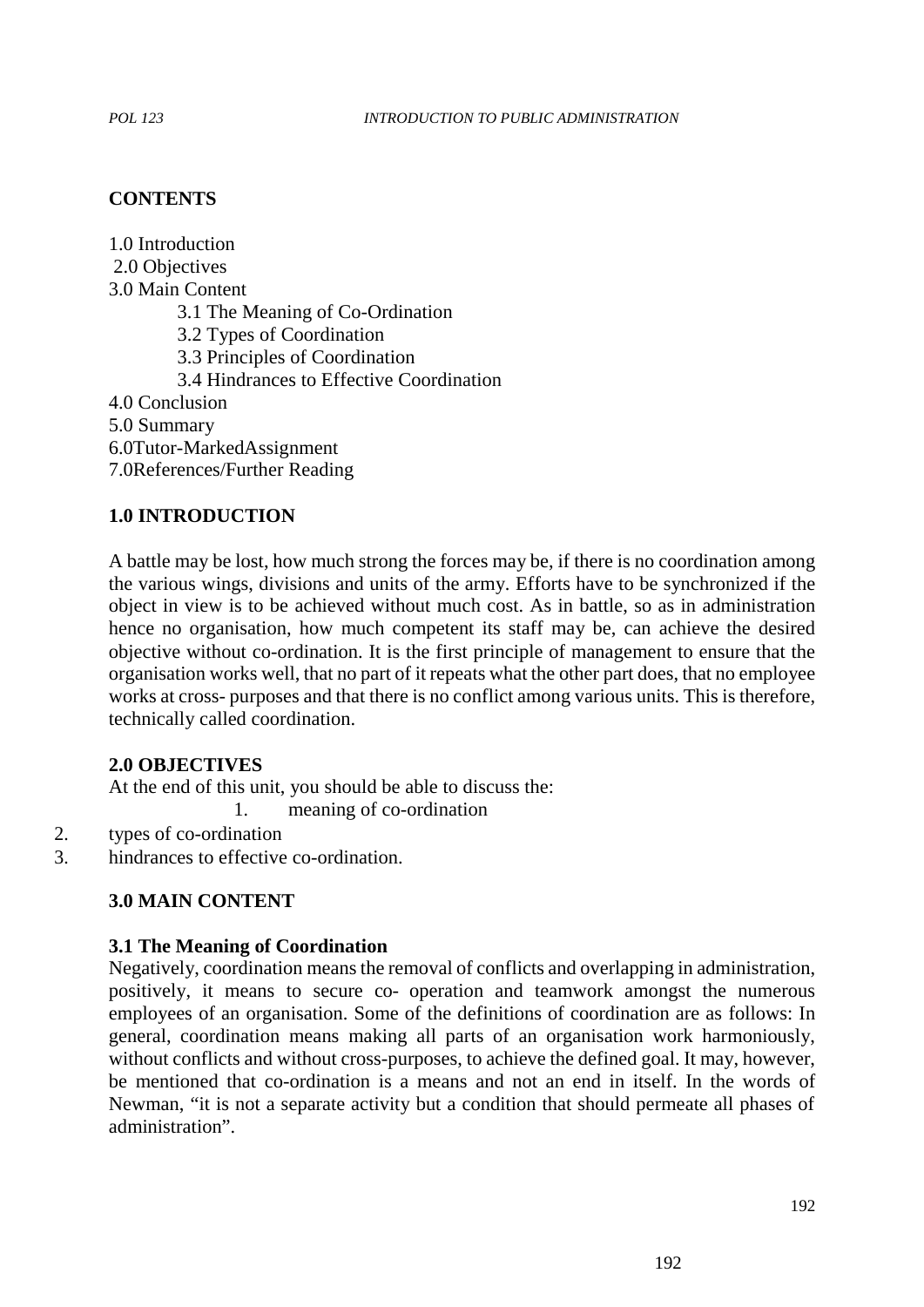Coordination is therefore, the synchronisation of efforts for a common purpose, cooperation is collective action of one person with another. Cooperation emphasizes collective action of members for certain common goals and any organisation is thus a corporative organisation. However, it is not necessary that coordination also exists in such organisation. Cooperation emphasizes collective action of members for certain common goals and any organisation is thus a corporative organisation. However, it is not necessary that coordination should also exist in such organisation.

## **3.2Types of Coordination**

## **Coordination can be of two types**

- i. Internal or functional which is concerned with the coordination of the activities of individuals working in an organization and
- ii. External or structural which is concerned with coordinating the activities of different organizational units.

Both the types of coordination are affected horizontally and perpendicularly. Horizontally, coordination fosters inter-relationship between one employee and another, between one section and another, between one division and another and between one department and another. Perpendicularly, coordination is established between one employee and his/her officer, between officer and his/her next superior and so on and between one section and a branch and a division and so on.

# **SELF ASSESSMENT EXERCISE 1**

What is coordination?

Explain the two types of coordination.

## **3.3 Hindrances to Effective Coordination**

The vast and expanding activities of the government, the thinning of the span of control and the lack of delegation on the part of high-ups in administration make effective coordination difficult. There is also a limit to which an agency can achieve in coordination. According to Gulick, some of the difficulties arise from:

- i. The uncertainty of the future-as to the behaviour of individuals and of people,
- ii. The lack of knowledge, experience, wisdom and character among leaders and their confused and conflicting ideas and objectives.
- iii. The lack of administrative skills and techniques,
- iv. The vast number of variables involved and the incompleteness of human knowledge, particularly with regard to man and life.
- v. The lack of orderly methods of developing, consideration, perfection and adoption of new ideas and programmes.

In addition to the above, Seckler- Hudson had put forth the following four points. These are the

- i. Size and complexity.
- ii. Personalities and political factors.
- iii. The lack of leaders with wisdom and knowledge pertaining to public administration and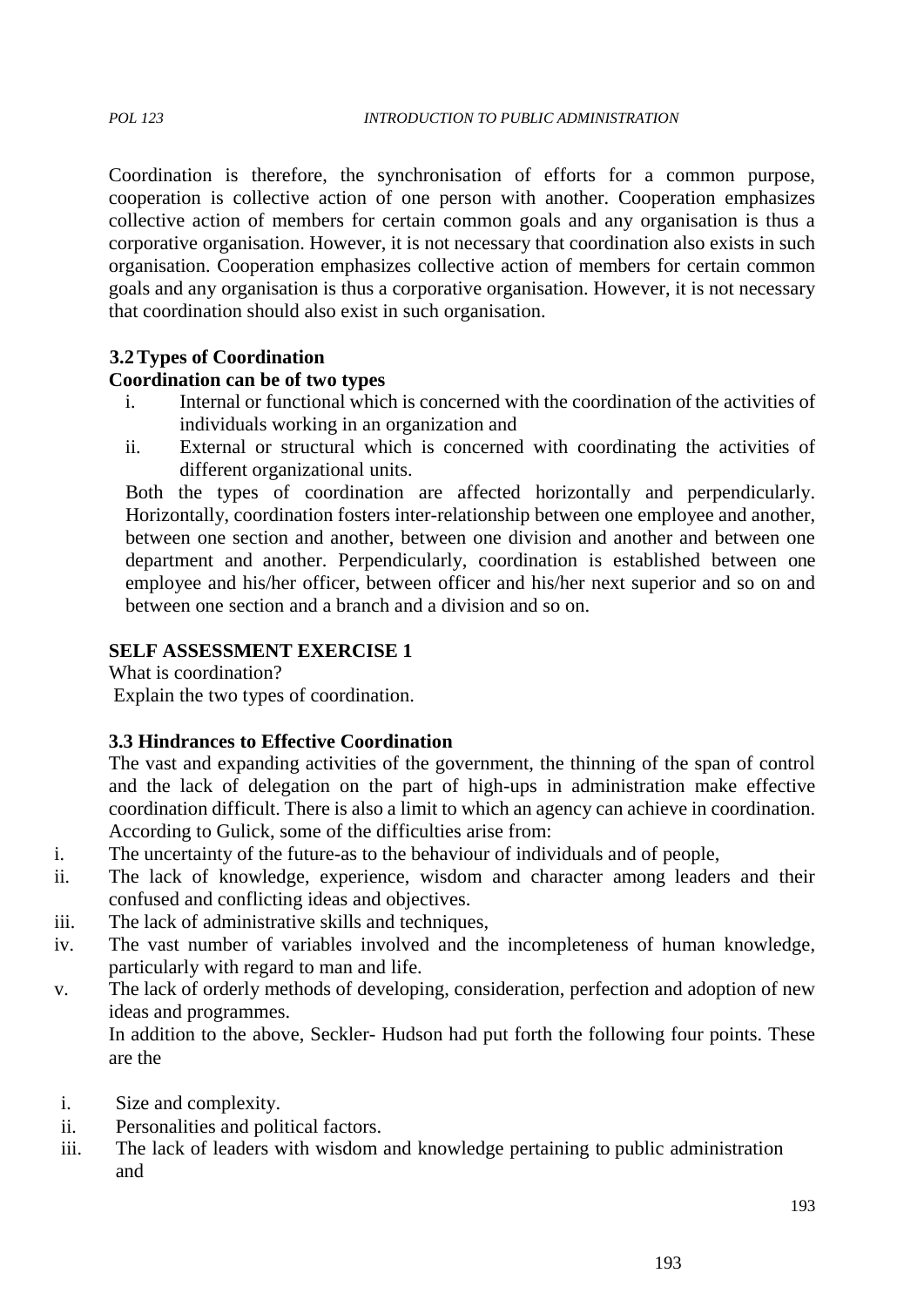iv. The accelerated expansion of public administration to international dimensions.

Whatever the hindrances, it is obvious that they must be removed in the over-all interest of the effective working of an organization.

### **SELF ASSESSMENT EXERCISE 5**

Mention 5 hindrances to effective coordination.

### **CONCLUSION**

In this unit, we summed up by reminding ourselves that we have so far discussed the meaning of coordination, the need for coordination, types of coordination, techniques of coordination, principles and its hindrances towards an effective development planning. Finally, distinctions between coordination and co-operation were also illustratively discussed.

### **5.0 SUMMARY**

Thus, coordination is a centripetal force in administration. It can be achieved both through formal and informal methods. The written and verbal communications, conferences round table meetings, institutional devices, etc. Play as prominent a part in effecting coordination as informal methods like lunches and dinners and meetings in committees and conferences.

- **6.0 TUTOR-MARKEDASSIGNMENT**
- 1. Define coordination.
- 2. Explain the need for coordination

### **7.0REFERENCES/FURTHERREADING**

**Osifo, Charles. (2013). The Effects of Coordination on Organizational Performance: An Intra and Inter Perspective. Asian Journal of Business and Management. 01.**

Ekhator, Victor Eghe (2002). *Rudiments of Public Administration.* Kaduna: Joyce Graphic Printers and Publishers Co.

Millet, J.D. (1954). *Management in the Public Service*. New York: McGraw Hill Co.

Terry, G.R. (1956). *Principles of Management*. Illinois: Irwin Inc.

Vishnoo, Bhagwan and Vidya, Bhushan. (2006). *Public*

### *Administration*.

New Delhi: S. Chand and Company Ltd.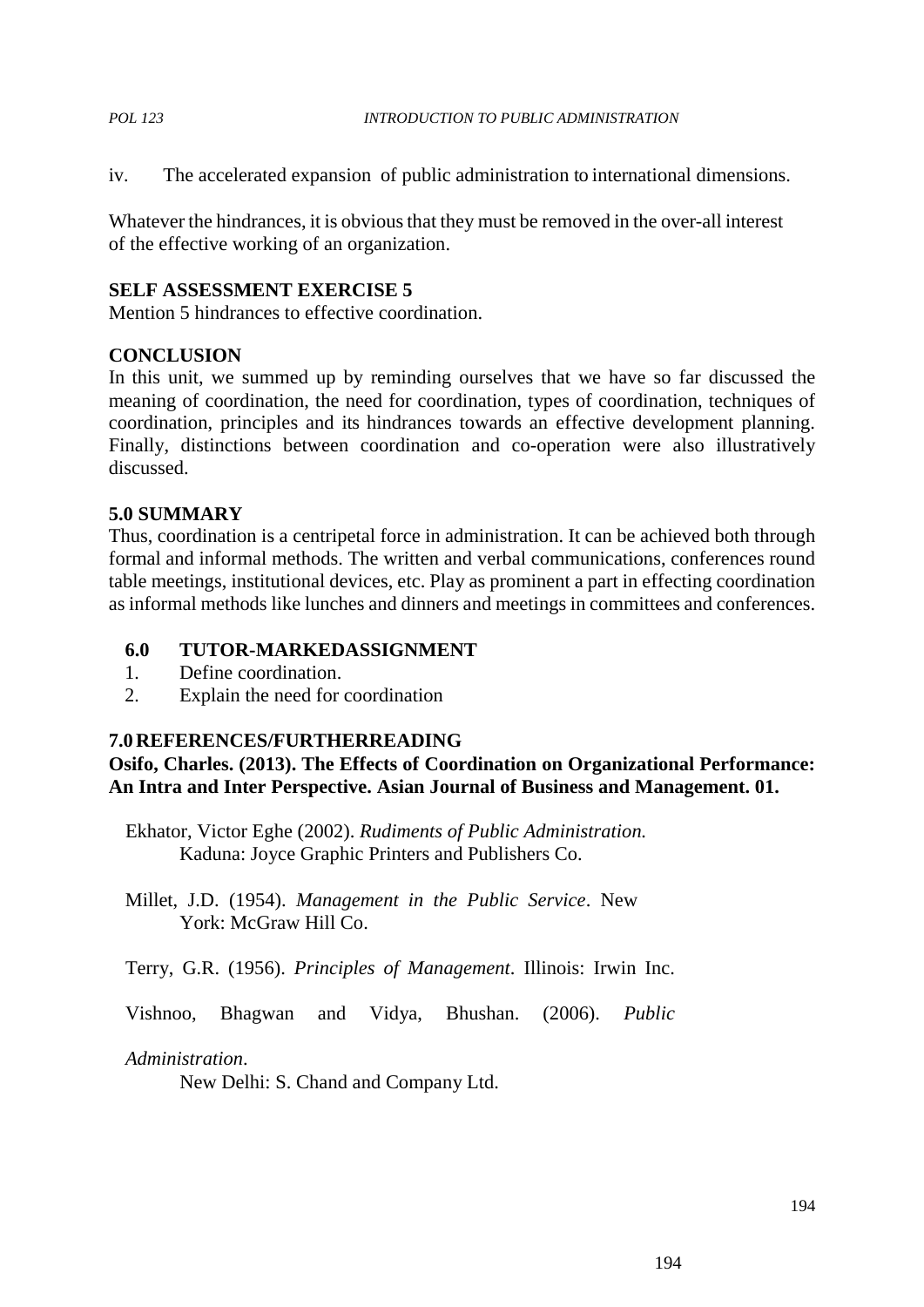## **UNIT4 DELEGATION**

# **CONTENTS**

1.0 Introduction 2.0 Objectives 3.0 Main Content 3.1 Meaning of Delegation. 3.2 Need for Delegation 3.3 General Principles of Delegation 4.0 Conclusion 5.0 Summary 6.0 Tutor-Marked Assignment 7.0 References/Further Reading

## **1.0 INTRODUCTION**

Delegation of authority is a feature common to all types of large scale organisations. The concept of unity of command envisages that every activity within the department must emanate from the leader or from the father but this is possible only in small scale organisations or in organisations where face-to-face relation is possible. In large organisations, the need for delegation arises because of the limitations of span of control. A formal structure in the form of a scalar is built up in which comes to life by the process of delegating authority. Though legally, the whole authority rests with the head of an organisation, in practice, however, sufficient authority has to be delegated down the line to various employees for it is humanly impossible for the head to carry the whole burden of organisation on his shoulders.

## **2.0 OBJECTIVES**

At the end of this unit, you are expected to:

1. explain the meaning of delegation

- 2. discuss the need for delegation
- 3. enumerate the principles of delegation.

## **3.0 MAIN CONTENT**

### **3.1 Meaning of Delegation**

According to Mooney, delegation means conferring of specified authority by a higher to a lower authority. It means that delegation is the devolution of authority by a superior person to his agent or subordinate subject to his supervision and control. Legally, the delegated authority still belongs to the principal, but in practice, its exercise is allowed to the subordinate or agent. Terry, however, does not agree with Mooney's interpretation of delegation. To him, 'delegation means conferring authority from one executive organisation unit to another'. Thus, delegation is not essentially devolution of power from a higher to a lower authority, and between equal authorities.

Described in terms of degree of authority delegated, delegation may be: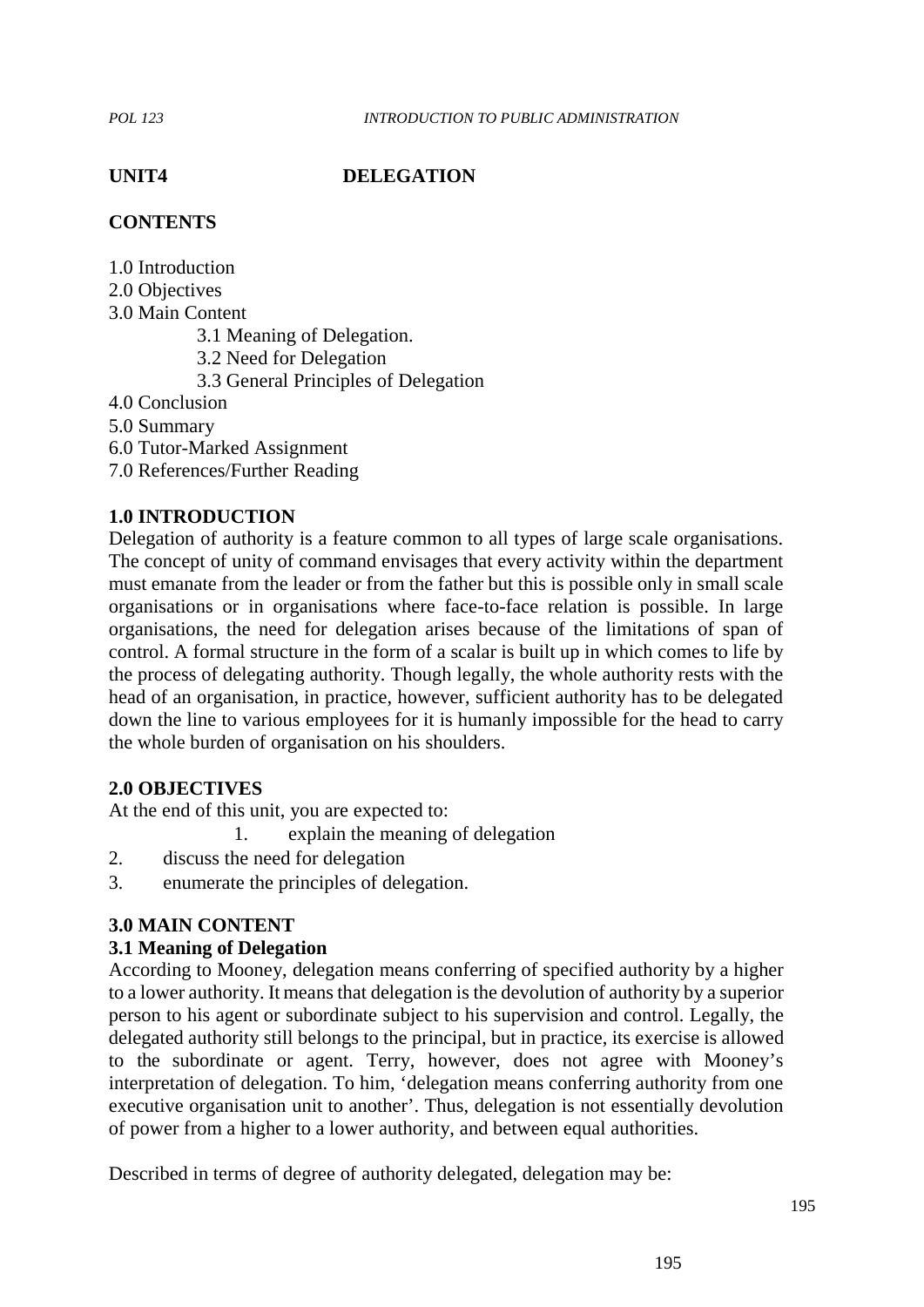- 
- i. full or partial
- ii. Conditional or unconditional
- iii. Formal or intermediate
- i. Delegation is full when complete powers are conferred on the agent for example, when diplomatic representative is sent abroad with full powers to negotiate. It is partial when he/she is required to get advice and guidance on critical points from the delegating authority in his/her country.
- ii. Delegation is conditional when the action of a subordinate is subject to confirmation and revision by the superior, it is unconditional when subordinate is free to act without reservations.
- iii. Delegation is formal when embodied in written rules, by laws or orders. It is intermediate when it is made through third person. Intermediate delegation is rarely found. Mooney gives two instances of such delegation. They are the election of the president of USA by the people through Electoral College and the election of the pope by the congregation through Council of Cardinals. It may, however be mentioned that delegation does not mean abdication of responsibility on the part of delegating authority. It is only delegated and not surrendered. Ultimately, it is the delegating authority which is overall responsible for the conduct of all those to whom it has delegated the authority.

### **SELF ASSESSMENT EXERCISE 2**

Explain in your own words the meaning of delegation.

### **3.2 General Principles of Delegation**

- i. Delegation should be written and specific.
- ii. Authority and responsibility for each position in the management group should be spelled out and delegation should be made to a position rather than to an individual.
- iii. The authority to be delegated should be within the competence of subordinates to exercise safely.
- iv. Delegation should be properly planned and systematized.
- v. There should be free and open lines of communication between the delegations and delegates. This brings the superior and subordinates closer and can help in solving many problems which come in the way of delegation.

### **SELF ASSESSMENT EXERCISE 5**

Mention some of the principles of delegation.

### **4.0 CONCLUSION**

So far, we have discussed the need for delegation, the meaning and definitions of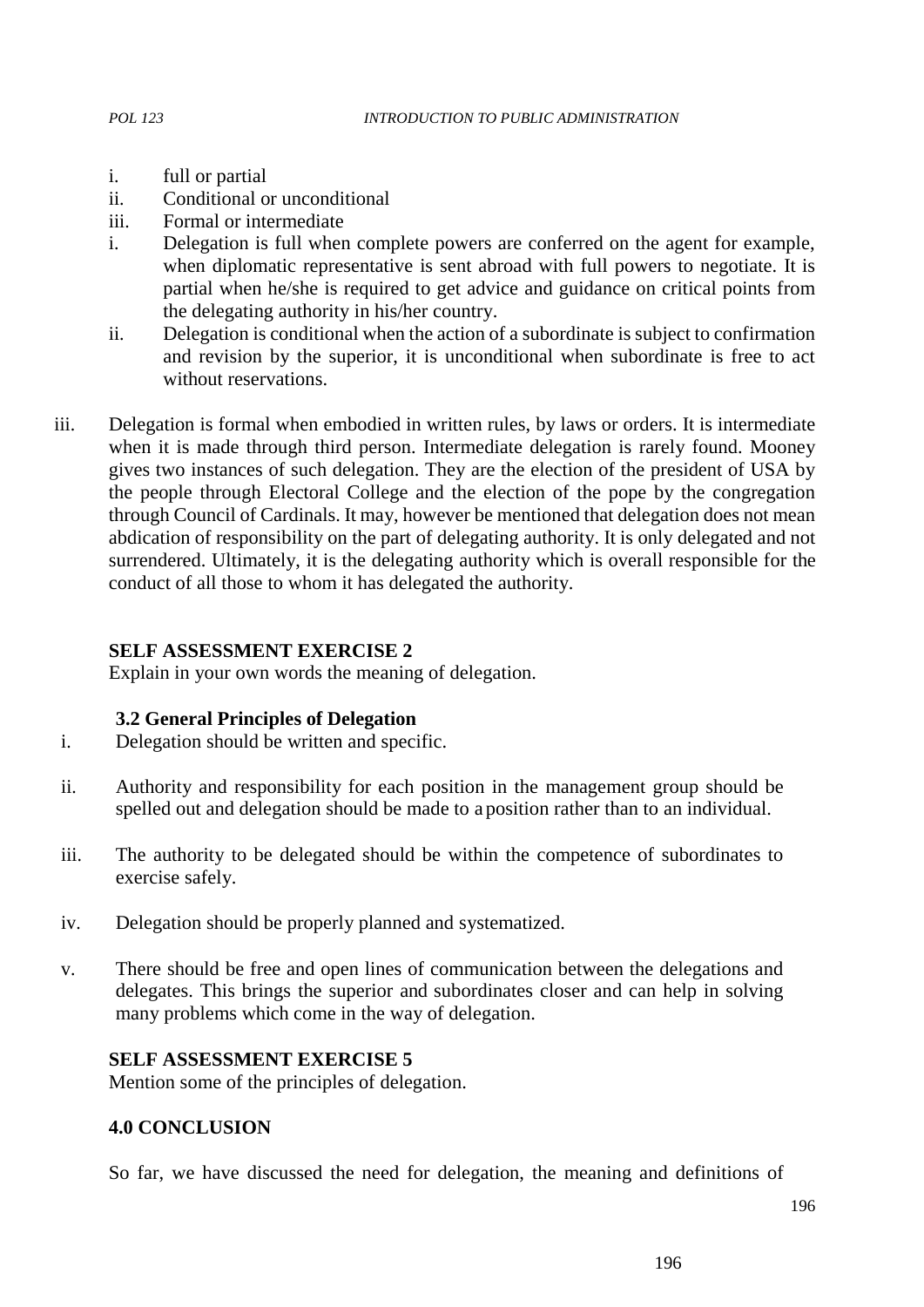delegation. We have also discussed the characteristics of delegation, the hindrances of delegation and the general principles of delegation. Therefore, the essence of delegation as we understood from the conclusion of this unit is that delegation is to confer direction upon others to use their judgment in meeting specific problems within the framework of their duties.

### **5.0 SUMMARY**

To sum up in the words of White: "Circumstance of magnitude and volume, however, require some delegation of authority, and the settlement of much business at the point where it arises. The convenience of citizens alone compels most matters to be handed outside Washington. The avoidance of delay in administrative bottleneck requires decisions at a hundred or a thousand field officers rather than in a single headquarters establishment. In some cases, proper adjustment of policy and programme to local condition requires discretionary field decisions. Certainly, the delegation of authority means greater energy, a higher sense of responsibility, and better morale among field agents. They are not content to be mere messenger and reporter of their Washington superiors".

### **6.0 TUTOR-MARKEDASSIGNMENT**

What is devolution of power? Does this mean abdication of responsibility?

### **7.0REFERENCES/FURTHERREADING**

Teresa Gerton & Joseph P. Mitchell(2019)Grand challenges in public administration: Implications for public service education, training, and research, Journal of Public Affairs Education,25:4,435-440,DOI: 10.1080/15236803.2019.1689780

Ekhator, Victor Eghe (2006). *Rudiments of Public Administration*. Kaduna: Joyce Graphic Printers and Publishers Co.

Terry, G.R. (1956). *Principles of Management*. Illionois: Irwin Inc.

Vighnoo, Bhagwan and Vidya, Bhushan. (2006). *Introduction to*

*Public Administration.* New Delhi: S. Chand and Company Ltd.

## **UNIT 5 COMMUNICATION**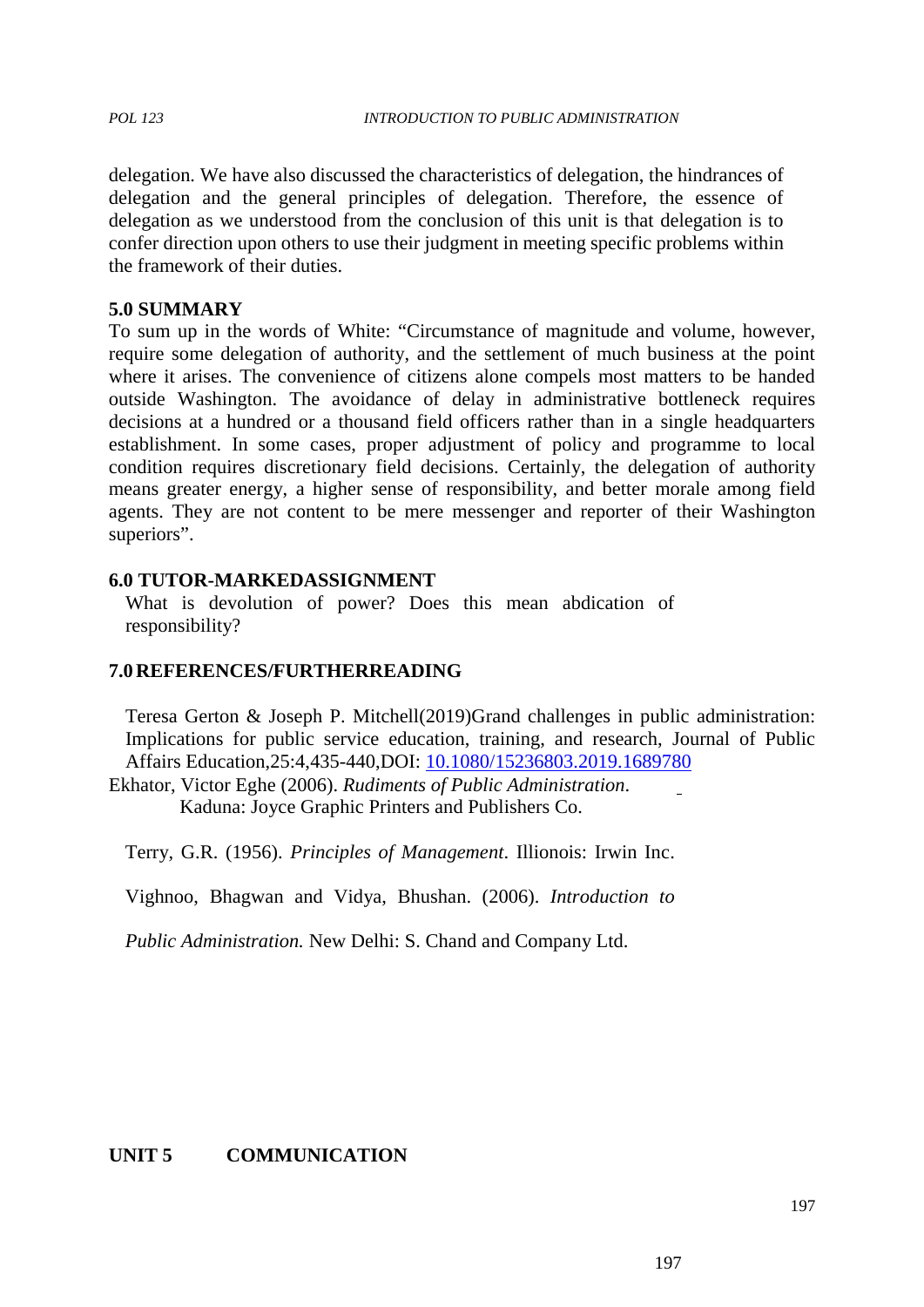## **CONTENTS**

- 1.0 Introduction
- 2.0 Objectives
- 3.0 Main Content
	- 3.1 Meaning of communication
	- 3.2 Types
	- 3.3 Barriers in its way
- 4.0 Conclusion
- 5.0 Summary
- 6.0 Tutor-Marked Assignment
- 7.0 References/Further Reading

## **1.0 INTRODUCTION**

Communication has come to be recognised as an important principle of administration. For the successful achievement of agency objectives, effective communication is really of vital importance. Millet rightly described communication as the "blood stream of administrative organisation". Pfiffer also portrays it as 'the heart of management'. Truly speaking, the literature on management is replete with articles on communication. In top democracies of the conferences, workshops and other training programmes are organised to develop communication skills. It is in fact a crucial element in management. Its study has become important because of the fact that public sector administration is involved in vital problems of human beings. Communication is a two way traffic in organisation. Not only the superior bosses communicate decisions and instructions, but the subordinates also communicate facts and information to the central or head office. Thus, communicate is both upward and downward.

### **2.0 OBJECTIVES**

At the end of this unit, you should be able to:

- 1. explain the meaning of communication
- 2. mention the types of communication
- 3. recognise some barriers of communication.

## **3.0 MAIN CONTENT**

## **3.1 Meaning of Communication**

Communication is two-way traffic. It does not only mean the authority of communicating decisions or instructions to the subordinates. The subordinates also have to communicate facts and information to the authority in the organisation. Communication thus means inter change of thoughts, partaking of ideas and a sense of participation and sharing. In the words of Louis A. Allen, 'communication is the sum of all the things one person does when he wants to create understanding in the mind of another. It involves a systematic and continuous process of telling, listening and understanding'. According to M.W. Cunning, "The word communication describes the process of conveying messages (facts, ideas, attitudes and opinions) from one person to another so thatthey are understood'. According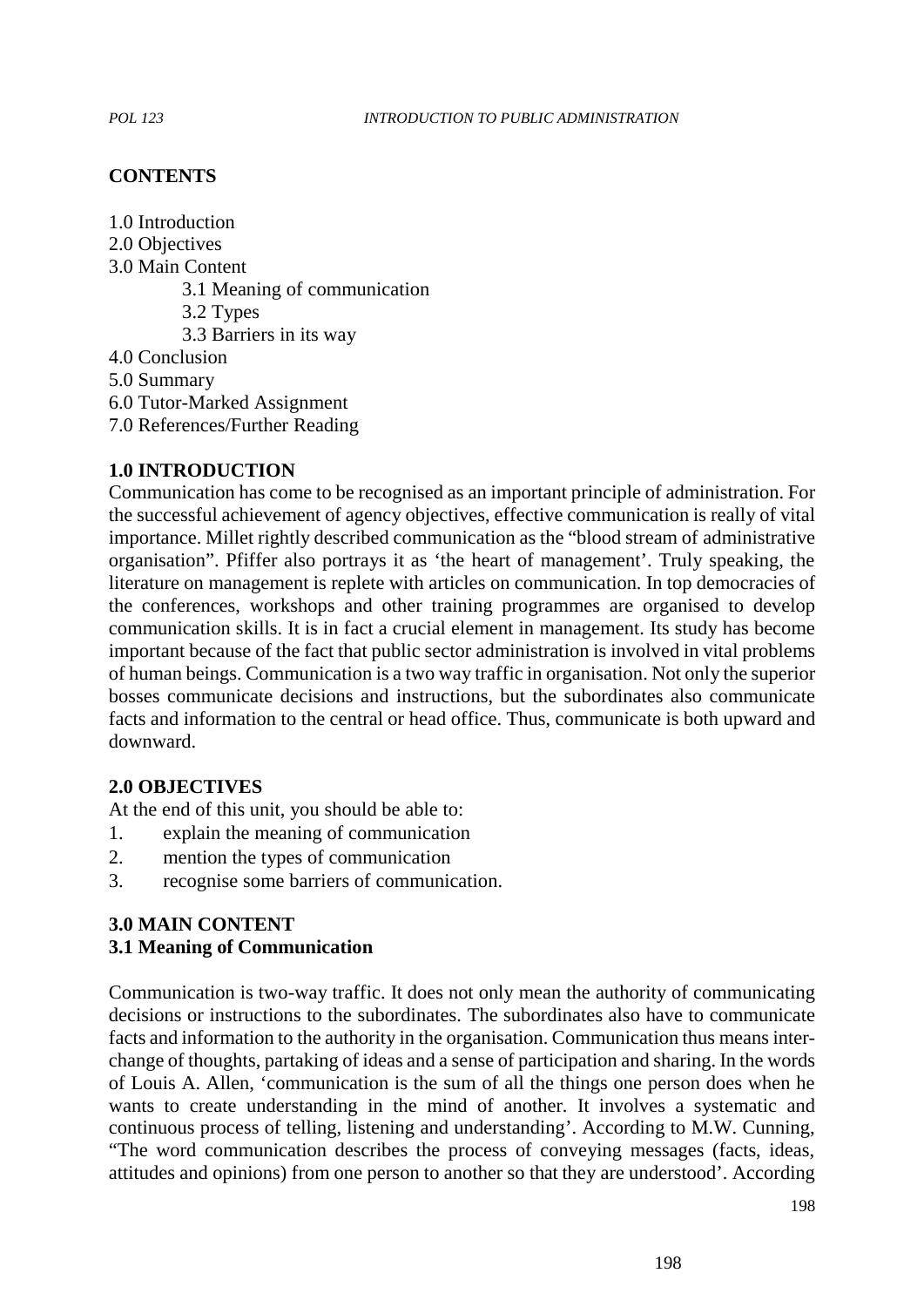to Tead, 'the underlying aim of communication is a meeting of minds on common issues. Thus, communication means interchange of thought, ideas and sense of participation and sharing between two or more people. Generally, it is viewed as the use of symbols for transferring certain information, but the more important aspect of communication is the fact that communication is a personal process that involves the exchange of behavour. Communication is successful when:

- 3. The meaning is shared by all the parties involved, and
- 4. The parties involved act in direction consistent with the shared meaning.

# **SELF ASSESSMENT EXERCISE 1**

Define Communication.

## **3.2Types of Communication**

## **i. Communication may be Internal, External and Interpersonal**

Internal communication deals with the relationship between the organization and its employees. External communication is concerned with the relations of the agency with the public and is called public relations. Interpersonal communication means the relationships among the agency's employees.

## **ii. Communication may be Upward, Downward and Across**

Upward communication is attained by systematic, written and verbal reports of performance and progress, statistics and accounting reports concerning work, written and verbal request for guidance, suggestions and discussions.

This provision is made for the high ups to procure evidence about work problems.

Downward communication is achieved through devices through directives from written or verbal orders, staff conferences, budget sanctions, manuals and establishment authorization. The higher level makes use of these devices both for command and control and to inform the lower echelons regarding its attitudes and ideas and to render advice, guidance and direction. A cross communication is attained through exchange of written or verbal information and reports, formal and informal contacts, co-ordination committees and staff meetings. Through this type of communication, different but related parts of organisation are geared together.

## **iii. Formal and Informal**

Through formal communication, decisions and instructions can be transmitted to those for when they are meant. Such formal communication is done through codes of conduct or manual of the organization. However formal channels of communication are not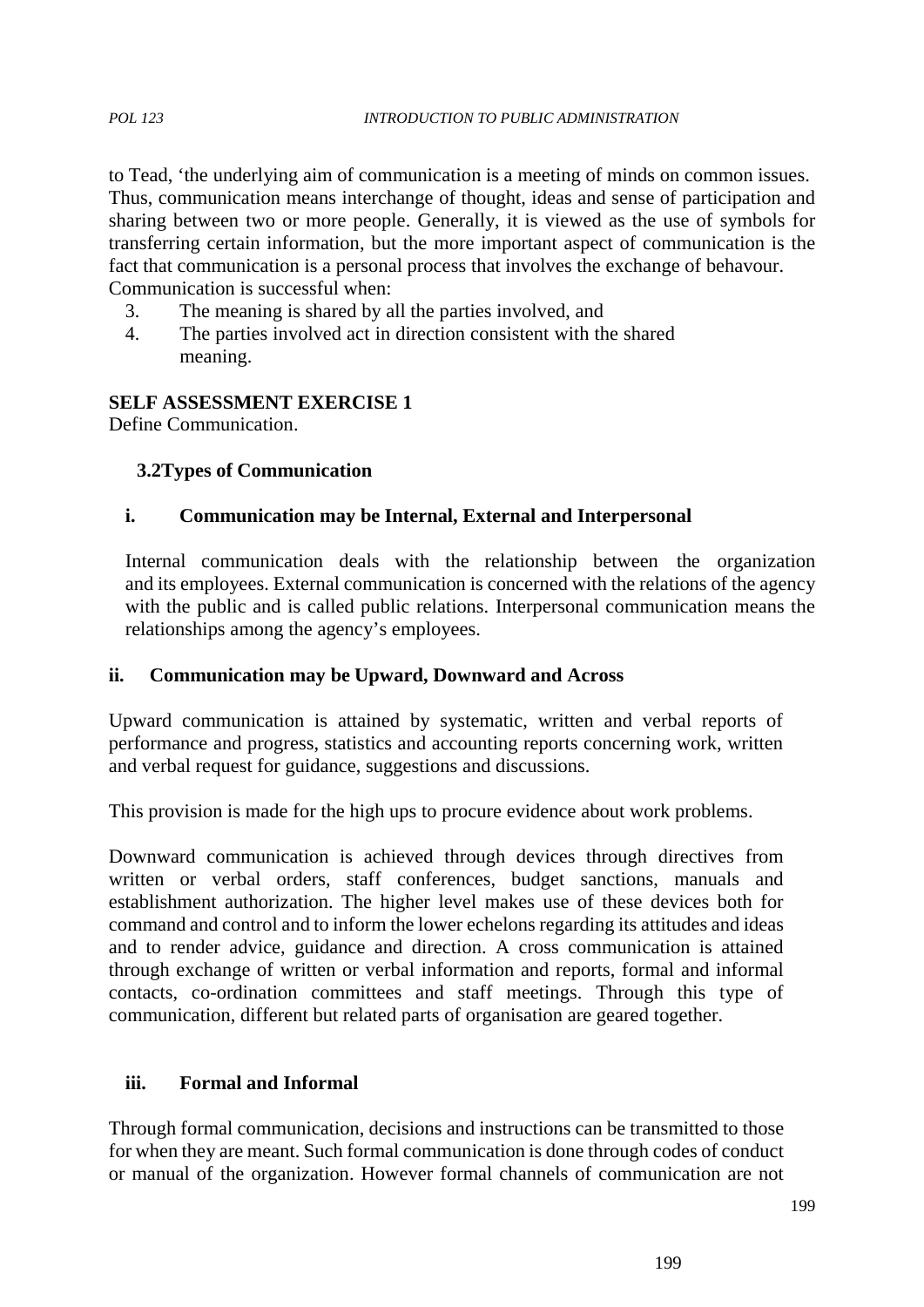adequate enough to meet the need of human understanding of the problem involved. Hence the need of informal communication arises. It supplements the formal system of communication. The interpersonal contacts and relationship constitute the media of informal communication.

## **SELF ASSESSMENT EXERCISE 2**

Explain types of Communication.

## **3.3 Barriers in Its Way**

## **(i) Complexity of Language**

Communication suffers a setback due to tyranny of words which at best constitute poor means for the expression of ideas. The Oxford Dictionary records an average of twenty eight separate meanings for each of the 500 most used word in the English language. Limit is the position in other language, intentional words hinder mutualunderstandings. According to Terry, "intentional words do not refer to something than can be pointed out. They neither always connote an identical meaning to different persons nor the same meaning to the same person at all times".

### **(ii) Ideological Barriers**

Pfiffner is of the view that ideological barriers also impede communication.

He said, "Differences in background, education and expectation result in different social and political views. These are probably the greatest handicaps to effective communication and probably the most difficult to overcome". Lack of common experience and common background further adds to the problem and make the meetings of minds difficult, if not impossible.

## **(iii) Lack of Will**

Some administrators do not accept administration as a co-operative endeavour or a group effort. They are not prepared to share their ideas with their subordinates. In simple words they do not relish communication from below. It develops sycophancy amongst the subordinates who report only that information to the superior which is palatable to him. Such loyalty spoils the boss and consequently weakens his morale.

## **(iv) Lack of Recognised Means**

Lack of definite and recognised means of communication constitute a great barrier. Formal channels are not adequate. Hence informal channels are to be set up. Appleby rightly opines that "a good deal of circumvention of formal procedures is essential to make the transaction of business possible". Pfiffner also holds the same view that, "The ability to short circuit formal channels is, thus, a necessary and valuable art".

## **(v) Size and Distance**

### **E-Government**